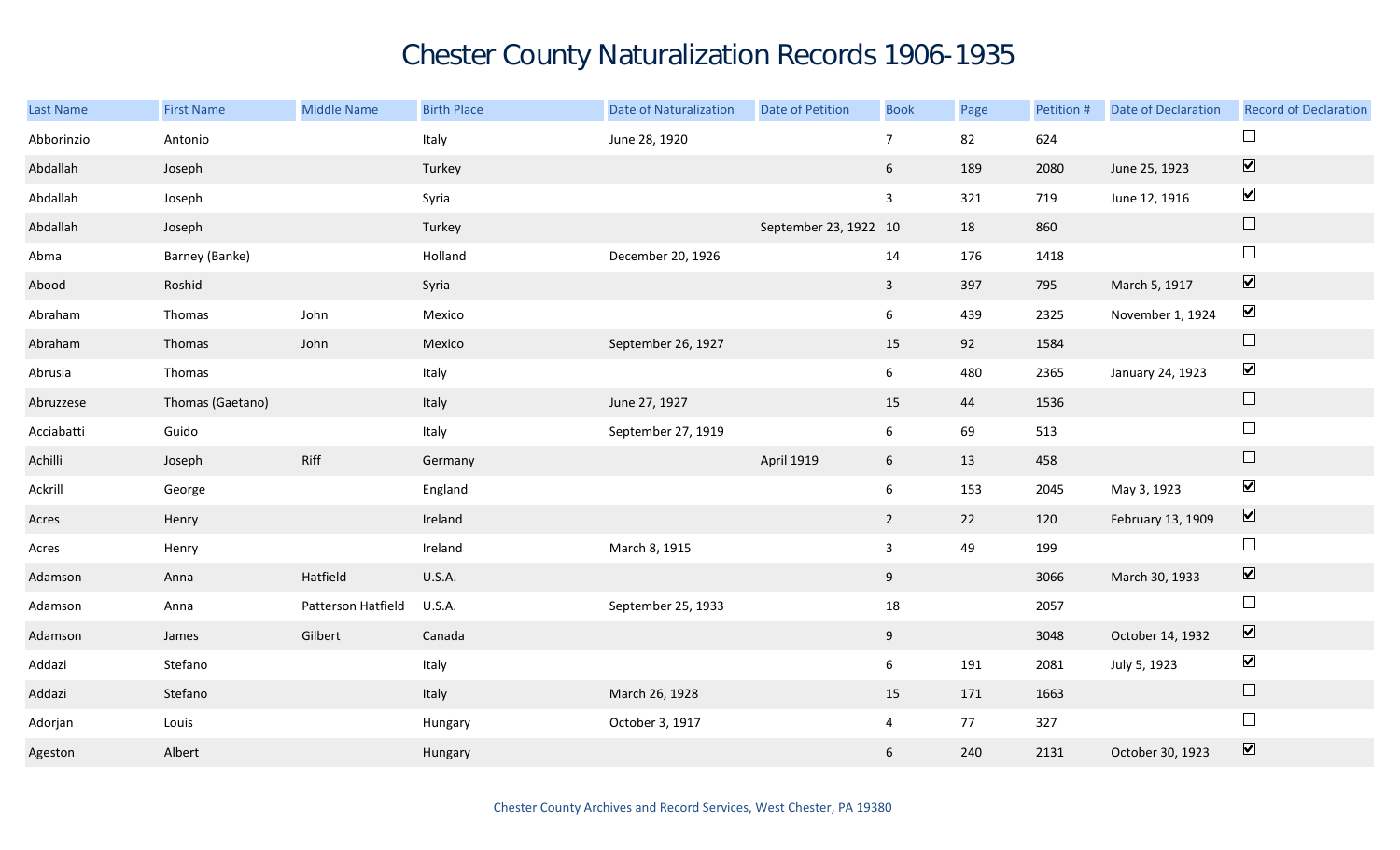| Last Name | <b>First Name</b> | <b>Middle Name</b> | <b>Birth Place</b> | <b>Date of Naturalization</b> | <b>Date of Petition</b> | <b>Book</b>     | Page | Petition # | Date of Declaration | <b>Record of Declaration</b> |
|-----------|-------------------|--------------------|--------------------|-------------------------------|-------------------------|-----------------|------|------------|---------------------|------------------------------|
| Agostan   | Frank             |                    | Hungary            |                               |                         | $\overline{7}$  | 275  | 2656       | March 16, 1927      | $\blacktriangledown$         |
| Agostin   | Ester (Eszter)    |                    | Hungary            | March 23, 1931                |                         | 17              |      | 1936       |                     | $\hfill \square$             |
| Agostino  | Armando           |                    | Italy              |                               |                         | $\overline{4}$  | 487  | 1380       | July 20, 1920       | $\blacktriangledown$         |
| Agoston   | Ester             |                    | Hungary            |                               |                         | 9               |      | 2918       | February 1, 1930    | $\boxed{\blacktriangledown}$ |
| Aherne    | Michael           |                    | Ireland            |                               |                         | 9               |      | 3002       | September 22, 1931  | $\blacktriangledown$         |
| Aherne    | Michael           |                    | Ireland            | June 24, 1935                 |                         | 19              |      | 2136       |                     | $\hfill \square$             |
| Aierali   | Domenico          |                    | Italy              | March 24, 1920                |                         | 17              |      | 1864       |                     | $\Box$                       |
| Albert    | Kocsi             |                    | Czechoslovakia     |                               |                         | $7\overline{ }$ | 93   | 2476       | October 21, 1925    | $\boxed{\blacktriangledown}$ |
| Alberti   | Sophie            | ${\sf V}$          | Switzerland        |                               |                         | $\mathbf{3}$    | 385  | 783        | February 14, 1917   | $\blacktriangledown$         |
| Albertine | Carmine           |                    | Italy              | March 22, 1920                |                         | $7\overline{ }$ | 15   | 558        |                     | $\hfill \square$             |
| Albertini | Carmine           |                    | Italy              |                               |                         | $\overline{4}$  | 36   | 932        | July 20, 1917       | $\blacktriangledown$         |
| Alberto   | Sardello          |                    | Italy              |                               |                         | $6\overline{6}$ | 195  | 2086       | July 21, 1923       | $\blacktriangledown$         |
| Alesiani  | Francesco         |                    | Italy              |                               |                         | $\overline{4}$  | 388  | 1281       | December 20, 1919   | $\blacktriangledown$         |
| Alesiani  | Francesco         |                    | Italy              |                               | February 18, 1922       | $9\,$           | 31   | 773        |                     | $\hfill \square$             |
| Alesiani  | Francesco         |                    | Italy              | December 18, 1922             |                         | 9               | 88   | 830        |                     | $\Box$                       |
| Alexander | Christ            |                    | Greece             | December 19, 1927             |                         | 15              | 114  | 1606       |                     | $\Box$                       |
| Alexander | Claude            | Hubert             | Ireland            | December 20, 1920             |                         | 8               | 19   | 661        |                     | $\Box$                       |
| Alexander | Guiseppe          |                    | Italy              |                               |                         | 5 <sub>5</sub>  | 122  | 1514       | February 9, 1921    | $\boxed{\blacktriangledown}$ |
| Alexiou   | Mike              |                    | Turkey             |                               |                         | 9               |      | 2909       | October 21, 1929    | $\blacktriangledown$         |
| Alexiou   | Mike (Mihail)     |                    | Turkey             |                               | November 26, 1928 16    |                 | 46   | 1788       |                     | $\Box$                       |
| Alezzio   | DiRocco           |                    | Italy              |                               |                         | 5 <sub>1</sub>  | 332  | 1724       | June 2, 1922        | $\blacktriangledown$         |
| Alfonso   | D'Amario          |                    | Italy              |                               |                         | 6 <sup>1</sup>  | 300  | 2190       | February 7, 1924    | $\overline{\mathbf{v}}$      |
| Alkios    | Cristou           |                    | Greece             | December 19, 1927             |                         | 15              | 114  | 1606       |                     | $\Box$                       |
| Allan     | Andrew            | Tait               | Scotland           |                               |                         | $\overline{4}$  | 9    | 906        | June 23, 1917       | $\boxed{\blacktriangledown}$ |
| Allan     | Andrew            | Tait               | Scotland           |                               |                         | $\mathbf{1}$    | 80   | 80         | September 26, 1908  | $\blacktriangledown$         |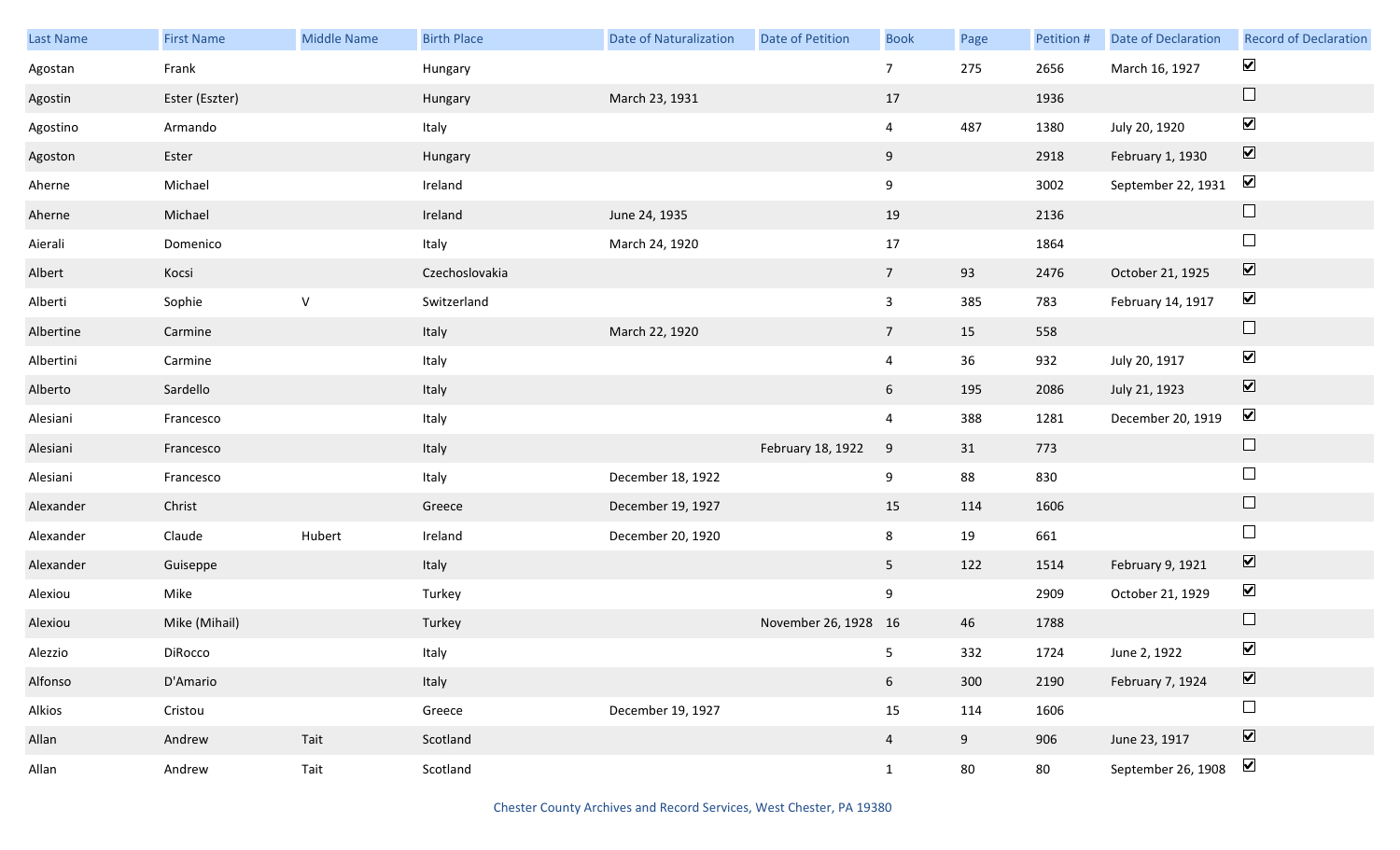| Last Name | <b>First Name</b> | <b>Middle Name</b> | <b>Birth Place</b> | <b>Date of Naturalization</b> | <b>Date of Petition</b> | <b>Book</b>     | Page           | Petition # | <b>Date of Declaration</b> | <b>Record of Declaration</b> |
|-----------|-------------------|--------------------|--------------------|-------------------------------|-------------------------|-----------------|----------------|------------|----------------------------|------------------------------|
| Allan     | Andrew            | Tait               | Scotland           | June 28, 1920                 |                         | $7\overline{ }$ | 29             | 571        |                            | $\Box$                       |
| Allera    | Alfonso           |                    | Italy              |                               |                         | $\overline{4}$  | 410            | 1303       | January 28, 1920           | $\blacktriangledown$         |
| Allera    | Alfonso           |                    | Italy              | June 26, 1922                 |                         | 9               | 25             | 767        |                            | $\Box$                       |
| Alli      | Mike              |                    | Austria Hungary    |                               |                         | $\overline{4}$  | 387            | 1280       | December 18, 1919          | $\blacktriangledown$         |
| Alli      | Mike              |                    | Czechoslovakia     | September 22, 1924            |                         | 12              | 16             | 1058       |                            | $\Box$                       |
| Almer     | Margaret          |                    | Germany            | June 28, 1926                 |                         | 14              | 98             | 1340       |                            | $\Box$                       |
| Alteri    | Domenic           |                    | Italy              |                               |                         | $\mathbf{3}$    | 101            | 500        | April 21, 1915             | $\boxed{\blacktriangledown}$ |
| Altieri   | Pasquale          |                    | Italy              |                               |                         | $2^{\circ}$     | 63             | 163        | January 10, 1910           | $\blacktriangledown$         |
| Altieri   | Pasquale          |                    | Italy              | March 8, 1915                 |                         | $\mathbf{3}$    | 58             | 208        |                            | $\Box$                       |
| Altman    | Joseph            |                    | Russia             |                               |                         | $\mathbf{3}$    | 57             | 456        | August 15, 1914            | $\blacktriangledown$         |
| Altman    | Joseph            |                    | Russia             | September 23, 1918            |                         | 5 <sub>1</sub>  | 72             | 417        |                            | $\Box$                       |
| Altman    | Louis             |                    | Russia             |                               |                         | $\mathbf{3}$    | 56             | 455        | August 15, 1914            | $\blacktriangledown$         |
| Altman    | Louis             |                    | Russia             | September 23, 1918            |                         | 5 <sub>1</sub>  | 73             | 418        |                            | $\Box$                       |
| Altoonian | Hagop             |                    | Turkey             |                               |                         | $\overline{4}$  | 273            | 1167       | July 5, 1919               | $\blacktriangledown$         |
| Alyser    | Josef             |                    | Hungary            |                               |                         | 7 <sup>7</sup>  | 210            | 2591       | August 12, 1926            | $\boxed{\blacktriangledown}$ |
| Amarante  | Lello             |                    | Italy              |                               |                         | 6               | 231            | 2122       | October 9, 1923            | $\blacktriangledown$         |
| Amedei    | Biagio            |                    | Italy              |                               |                         | $\overline{4}$  | 404            | 1297       | January 19, 1920           | $\blacktriangledown$         |
| Amedei    | Biagio            |                    | Italy              | December 20, 1926             |                         | 14              | 86             | 1328       |                            | $\Box$                       |
| Amoroso   | Anthony           |                    | Italy              |                               |                         | $\overline{4}$  | 200            | 1094       | February 3, 1919           | $\boxed{\blacktriangledown}$ |
| Anastacio | Giuseppe          |                    | Italy              | September 11, 1916            |                         | $\overline{4}$  | $\overline{4}$ | 254        |                            | $\Box$                       |
| Anatal    | Joseph (Josef)    |                    | Hungary            | March 23, 1925                |                         | 13              | 12             | 1154       |                            | $\Box$                       |
| Anderson  | Andrew            |                    | Sweden             | March 13, 1916                |                         | $\overline{4}$  | 8              | 258        |                            |                              |
| Anderson  | Emma              | Charlotta          | Sweden             |                               |                         | 9               |                | 3058       | December 27, 1932          | $\boxed{\blacktriangledown}$ |
| Anderson  | Emma              | Charlotte          | Sweden             | June 24, 1935                 |                         | 19              |                | 2141       |                            | $\Box$                       |
| Anderson  | Otto              |                    | Sweden             |                               |                         | $2^{\circ}$     | 203            | 302        | August 19, 1912            | $\boxed{\blacktriangledown}$ |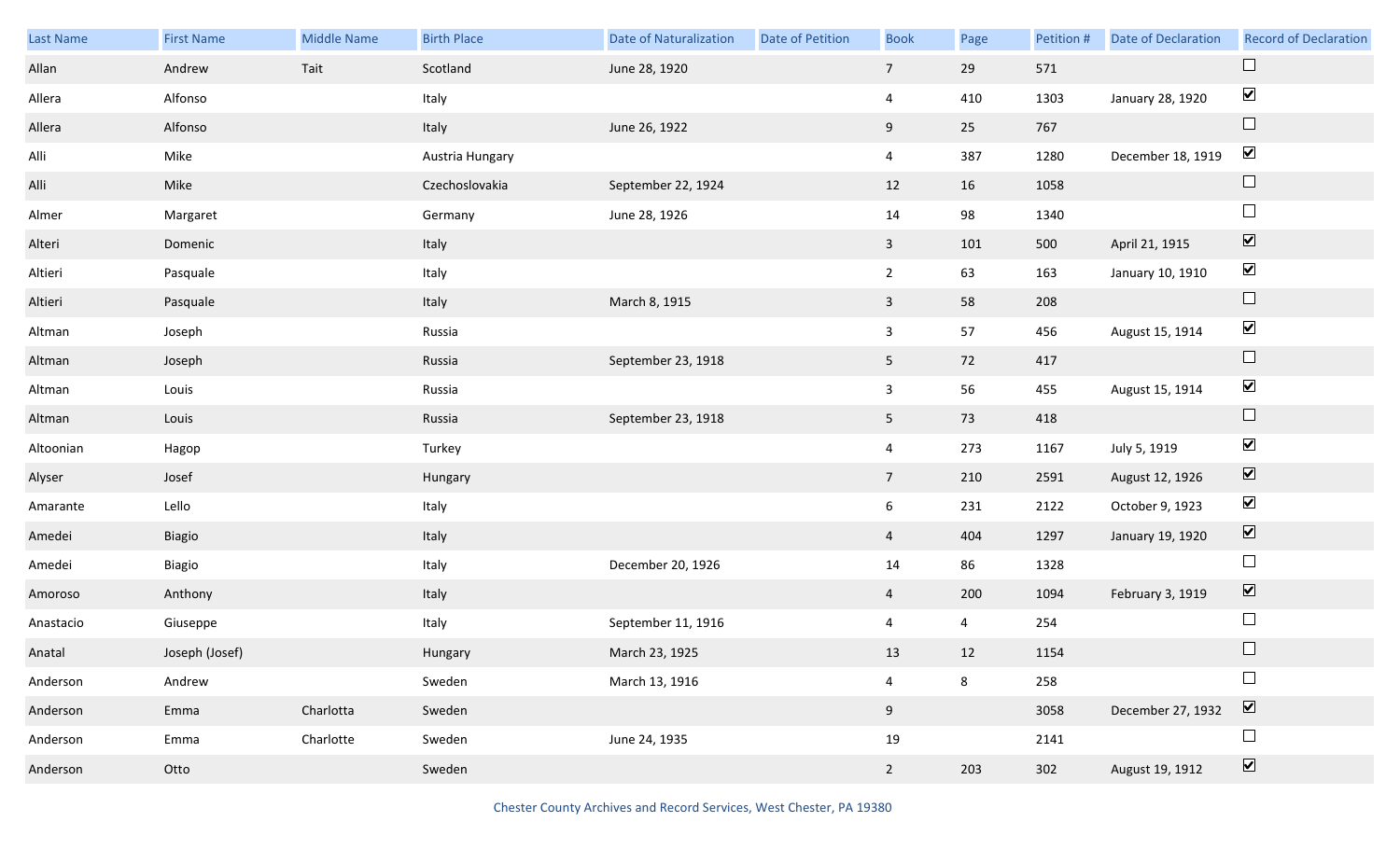| Last Name    | <b>First Name</b> | <b>Middle Name</b> | <b>Birth Place</b> | <b>Date of Naturalization</b> | <b>Date of Petition</b> | <b>Book</b>     | Page            | Petition # | Date of Declaration | <b>Record of Declaration</b> |
|--------------|-------------------|--------------------|--------------------|-------------------------------|-------------------------|-----------------|-----------------|------------|---------------------|------------------------------|
| Anderson     | Otto              |                    | Sweden             | June 12, 1916                 |                         | 4               | 28              | 278        |                     | $\Box$                       |
| Anderson     | Robert            | John               | Ireland            |                               |                         | $\overline{2}$  | 81              | 181        | June 6, 1910        | $\boxed{\blacktriangledown}$ |
| Andracchio   | Rocco             |                    | Italy              |                               |                         | $\overline{4}$  | 187             | 1081       | Janaury 17, 1919    | $\blacktriangledown$         |
| Angeloni     | Angela            |                    | Italy              |                               |                         | 7 <sup>7</sup>  | 497             | 2877       | March 8, 1929       | $\boxed{\blacktriangledown}$ |
| Angeloni     | Angela            |                    | Italy              | April 1, 1935                 |                         | 19              |                 | 2131       |                     | $\Box$                       |
| Anger        | Rosa              |                    | Germany            |                               |                         | 9               |                 | 2953       | September 11, 1930  | $\boxed{\blacktriangledown}$ |
| Angleucci    | Giovanni          |                    | Italy              |                               |                         | $7\overline{ }$ | 333             | 2714       | August 31, 1927     | $\blacktriangledown$         |
| Ansoletti    | Fillipo           |                    | Italy              |                               |                         | $\overline{4}$  | 14              | 911        | June 28, 1917       | $\boxed{\blacktriangledown}$ |
| Antal        | Frank             |                    | Austria Hungary    |                               |                         | 5 <sub>1</sub>  | 403             | 1795       | September 23, 1922  | $\blacktriangledown$         |
| Antal        | Joseph            |                    | Austria            |                               |                         | $\mathbf{3}$    | 244             | 643        | November 22, 1915   | $\overline{\mathbf{v}}$      |
| Antal        | Joseph            |                    | Austria Hungary    |                               |                         | 5 <sub>5</sub>  | 402             | 1794       | September 23, 1922  | $\blacktriangledown$         |
| Antalcik     | John              |                    | Poland             |                               |                         | 6               | $\overline{4}$  | 1896       | February 10, 1923   | $\boxed{\blacktriangledown}$ |
| Antes        | Frances           | Bennett            | Austria            | September 27, 1919            |                         | $6\overline{6}$ | 8               | 453        |                     | $\Box$                       |
| Antes        | Francis           | Bennett            | Germany            |                               |                         | $\mathbf{3}$    | 388             | 786        | February 16, 1917   | $\boxed{\blacktriangledown}$ |
| Antes        | Joseph            |                    | Austria Hungary    |                               |                         | $\overline{4}$  | 460             | 1353       | May 12, 1920        | $\blacktriangledown$         |
| Antes        | Joseph            |                    | Austria Hungary    | September 25, 1922            |                         | 9               | 65              | 807        |                     | $\Box$                       |
| Antonarelli  | Guerino           |                    | Italy              |                               |                         | $6\overline{6}$ | 266             | 2156       | December 27, 1923   | $\blacktriangledown$         |
| Antonell     | Luca              |                    | Italy              |                               |                         | $\overline{2}$  | 280             | 379        | July 14, 1913       | $\overline{\mathbf{v}}$      |
| Antonini     | John              |                    | Italy              |                               |                         | $\mathbf{3}$    | 238             | 637        | November 22, 1915   | $\blacktriangleright$        |
| Antonio      | Amorante          | Carmine            | Italy              |                               |                         | $\mathbf{3}$    | 274             | 672        | January 24, 1916    | $\boxed{\blacktriangledown}$ |
| Antonopoulos | Dionissios        |                    | Greece             | December 18, 1922             |                         | 10              | $7\overline{ }$ | 849        |                     | $\Box$                       |
| Antouopulos  | Dan               | $\mathsf D$        | Greece             |                               |                         | $\overline{4}$  | 359             | 1252       | November 10, 1919   | $\boxed{\blacktriangledown}$ |
| Anzoletti    | Filippo           |                    | Italy              | October 27, 1919              |                         | 6               | 95              | 538        |                     | $\Box$                       |
| Apse         | Ernest            |                    | Russia             |                               |                         | 5 <sub>1</sub>  | 219             | 1611       | October 3, 1921     | $\boxed{\blacktriangledown}$ |
| Apsokardos   | Stefanos          |                    | Greece             | March 28, 1927                |                         | 14              | 212             | 1454       |                     | $\Box$                       |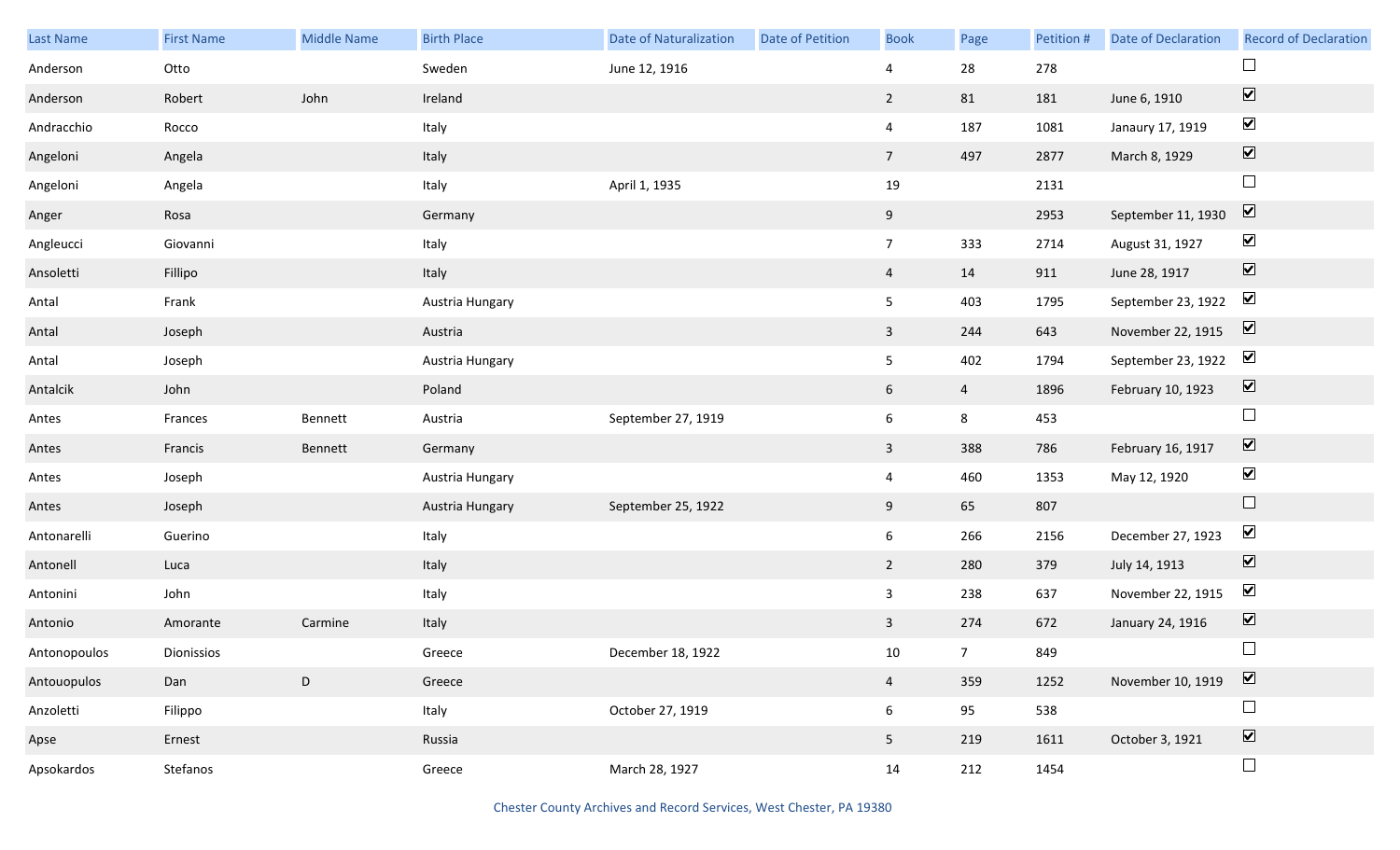| Last Name    | <b>First Name</b> | Middle Name | <b>Birth Place</b> | <b>Date of Naturalization</b> | Date of Petition | <b>Book</b>     | Page | Petition # | <b>Date of Declaration</b> | <b>Record of Declaration</b> |
|--------------|-------------------|-------------|--------------------|-------------------------------|------------------|-----------------|------|------------|----------------------------|------------------------------|
| Aquilino     | Ignazio           |             | Italy              |                               |                  | 6 <sup>1</sup>  | 457  | 2343       | December 20, 1924          | $\overline{\mathbf{v}}$      |
| Arabia       | Antonio           |             | Italy              |                               |                  | $\mathbf{3}$    | 29   | 428        | February 19, 1914          | $\blacktriangledown$         |
| Arabia       | Antonio           |             | Italy              | September 11, 1916            |                  | $\overline{4}$  | 41   | 291        |                            | $\Box$                       |
| Arabia       | Erculi            |             | Italy              |                               |                  | $\overline{4}$  | 182  | 1076       | November 14, 1918          | $\blacktriangledown$         |
| Arabia       | Erculi            |             | Italy              | March 26, 1923                |                  | 10              | 46   | 888        |                            | $\Box$                       |
| Arasin       | Balastaw          |             | Austria            |                               |                  | $\mathbf{3}$    | 152  | 551        | August 9, 1915             | $\blacktriangledown$         |
| Arasin       | Balestaw          |             | Russia             | September 29, 1919            |                  | 5 <sub>1</sub>  | 88   | 433        |                            | $\Box$                       |
| Ardes        | Julius            |             | Austria Hungary    |                               |                  | 3               | 121  | 520        | July 7, 1915               | $\blacktriangledown$         |
| Ardes        | Julius            |             | Austria Hungary    | December 18, 1922             |                  | 9 <sub>o</sub>  | 89   | 831        |                            | $\Box$                       |
| Argisrewiski | Conrad            |             | Poland             |                               |                  | $6\phantom{.0}$ | 152  | 2044       | May 2, 1923                | $\blacktriangledown$         |
| Argue        | William           | Henry       | Ireland            |                               |                  | $\mathbf{3}$    | 355  | 753        | November 22, 1916          | $\boxed{\blacktriangledown}$ |
| Arizza       | Dominic           |             | Italy              | March 22, 1920                |                  | 6 <sup>1</sup>  | 55   | 499        |                            | $\Box$                       |
| Armandio     | Luigi             |             | Italy              |                               |                  | 7 <sup>7</sup>  | 332  | 2713       | August 30, 1927            | $\boxed{\blacktriangledown}$ |
| Armando      | Vincenti          |             | Italy              |                               |                  | $2^{\circ}$     | 62   | 162        | January 10, 1910           | $\blacktriangledown$         |
| Armoogam     | John              |             | Trinidad           |                               | May 31, 1928     | 15              | 216  | 1708       |                            | $\hfill \square$             |
| Arnold       | Hedwig            | Elise       | Germany            |                               |                  | 9               |      | 2927       | May 7, 1930                | $\blacktriangledown$         |
| Arogia       | Ercoli            |             | Italy              |                               | August 2, 1922   | 9               | 96   | 838        |                            | $\Box$                       |
| Arolia       | Domenick          |             | Italy              |                               |                  | 5               | 242  | 1634       | December 16, 1921          | $\blacktriangledown$         |
| Aronis       | James             |             | Greece             |                               |                  | 6               | 112  | 2004       | March 12, 1923             | $\boxed{\blacktriangledown}$ |
| Arthur       | Alec              |             | Scotland           |                               |                  | 14              | 110  | 1352       |                            | $\Box$                       |
| Arwaji       | Josef             |             | Czechoslovakia     | December 20, 1926             |                  | 14              | 189  | 1431       |                            | $\Box$                       |
| Aryci        | Joseph            |             | Czechoslovakia     |                               |                  | 6               | 11   | 1903       | February 10, 1923          | $\blacktriangledown$         |
| Arzarelli    | Luigi             |             | Italy              |                               |                  | $\overline{4}$  | 433  | 1326       | March 10, 1920             | $\boxed{\blacktriangledown}$ |
| Arzarelli    | Luigi             |             | Italy              |                               | June 30, 1922    | 9               | 86   | 828        |                            | $\Box$                       |
| Arzarelli    | Luigi             |             | Italy              | March 26, 1923                |                  | 10              | 47   | 889        |                            | $\Box$                       |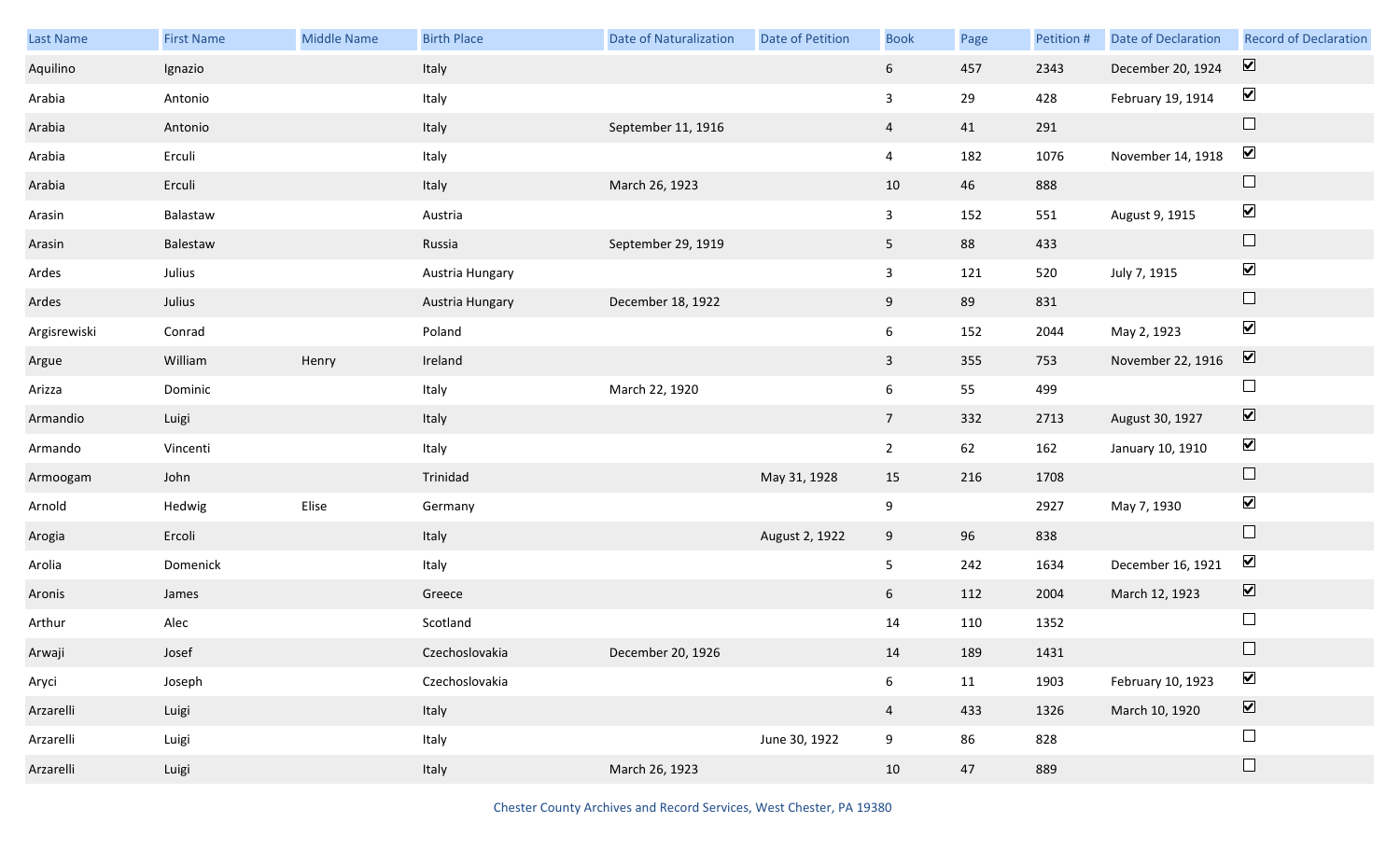| Last Name     | <b>First Name</b> | <b>Middle Name</b> | <b>Birth Place</b> | <b>Date of Naturalization</b> | Date of Petition | <b>Book</b>     | Page | Petition # | <b>Date of Declaration</b> | <b>Record of Declaration</b> |
|---------------|-------------------|--------------------|--------------------|-------------------------------|------------------|-----------------|------|------------|----------------------------|------------------------------|
| Ascanio       | Alfiero           |                    | Italy              |                               |                  | $\mathbf{3}$    | 190  | 589        | October 4, 1915            | $\blacktriangledown$         |
| Assetta       | Harry             |                    | Italy              | March 1, 1909                 |                  | $\mathbf{1}$    |      | 24         |                            | $\Box$                       |
| Auriti        | Luigi             |                    | Italy              |                               |                  | $\mathbf{3}$    | 78   | 477        | January 19, 1915           | $\blacktriangledown$         |
| Auriti        | Luigi             |                    | Italy              | September 25, 1922            |                  | 9               | 16   | 758        |                            | $\Box$                       |
| Avasone       | Pietro            |                    | Italy              |                               |                  | 5 <sub>5</sub>  | 488  | 1880       | February 9, 1923           | $\blacktriangledown$         |
| Avioli        | Dominic           | James              | Italy              |                               |                  | $7\overline{ }$ | 321  | 2702       | August 10, 1927            | $\boxed{\blacktriangledown}$ |
| Avioli        | Dominic           | James              | Italy              | March 24, 1920                |                  | $17\,$          |      | 1864       |                            | $\Box$                       |
| Avioli        | Louis             |                    | Italy              |                               |                  | $\overline{4}$  | 439  | 1332       | April 7, 1920              | $\boxed{\blacktriangledown}$ |
| Axelsson      | Enfrid            | Severin            | Sweden             |                               |                  | 9               |      | 2952       | September 6, 1930          | $\blacktriangledown$         |
| Azzaretto     | Francesco         |                    | Italy              |                               |                  | $\mathbf{3}$    | 290  | 688        | February 10, 1916          | $\boxed{\blacktriangledown}$ |
| Babel         | George            | William            | Poland             | March 25, 1929                |                  | 16              | 58   | 1800       |                            | $\Box$                       |
| Babel         | William           | George             | Poland             |                               |                  | $7\overline{ }$ | 152  | 2533       | March 31, 1926             | $\boxed{\blacktriangledown}$ |
| <b>Babick</b> | Dimitry           |                    | Russia             |                               |                  | $6\overline{6}$ | 14   | 1906       | February 10, 1923          | $\blacktriangledown$         |
| Baca          | George            |                    | Czechoslovakia     |                               |                  | 6 <sup>1</sup>  | 322  | 2212       | March 10, 1924             | $\boxed{\blacktriangledown}$ |
| Bacchetta     | Vincenzo          |                    | Italy              | September 30, 1929            |                  | 16              | 106  | 1848       |                            | $\Box$                       |
| Bachkai       | Joseph            |                    | Czechoslovakia     | December 15, 1924             |                  | 12              | 88   | 1130       |                            | $\hfill \square$             |
| Bachkai       | Joseph (Jozeph)   |                    | Austria Hungary    |                               |                  | 5 <sub>1</sub>  | 149  | 1541       | March 28, 1921             | $\blacktriangledown$         |
| Bachtle       | David             |                    | Germany            |                               |                  | 9               |      | 3136       | October 7, 1935            | $\boxed{\blacktriangledown}$ |
| Bacica        | John              |                    | Austria Hungary    |                               |                  | $\mathbf{3}$    | 234  | 633        | November 22, 1915          | $\blacktriangleright$        |
| Bacionga      | John              |                    | Russia             |                               |                  | $\overline{4}$  | 397  | 1290       | January 5, 1920            | $\boxed{\blacktriangledown}$ |
| Bacionga      | John              |                    | Poland             | December 17, 1923             |                  | 10              | 99   | 941        |                            | $\Box$                       |
| Bacionka      | Jan               |                    | Poland             | December 17, 1923             |                  | 10              | 99   | 941        |                            | $\Box$                       |
| Backovski     | Mike              |                    | Czechoslovakia     |                               |                  | 6               | 389  | 2276       | June 12, 1924              | $\blacktriangledown$         |
| Bacsa         | George (Gyorgy)   |                    | Czechoslovakia     | September 27, 1926            |                  | 14              | 166  | 1408       |                            | $\Box$                       |
| Bacsa         | Mary              |                    | Czechoslovakia     | March 28, 1927                |                  | 14              | 247  | 1489       |                            | $\hfill \square$             |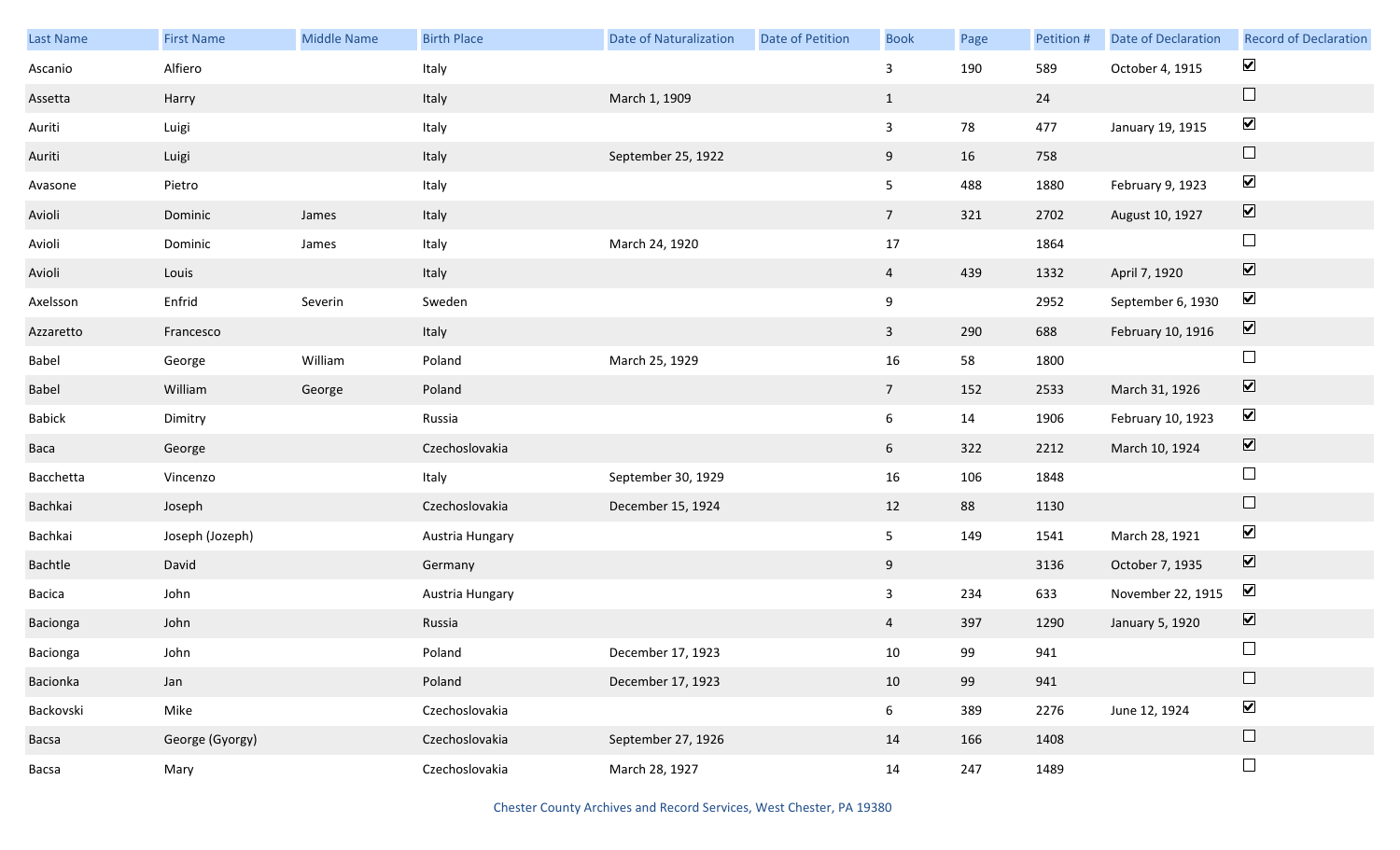| Last Name | <b>First Name</b> | Middle Name | <b>Birth Place</b> | <b>Date of Naturalization</b> | <b>Date of Petition</b> | <b>Book</b>     | Page | Petition # | Date of Declaration | <b>Record of Declaration</b> |
|-----------|-------------------|-------------|--------------------|-------------------------------|-------------------------|-----------------|------|------------|---------------------|------------------------------|
| Bacsa     | Michael           |             | Czechoslovakia     | March 22, 1926                |                         | 14              | 54   | 1295       |                     | $\Box$                       |
| Bacsa     | Mike              |             | Czechoslovakia     |                               |                         | 6               | 94   | 1986       | February 24, 1923   | $\blacktriangledown$         |
| Badic     | Joseph            |             | Czechoslovakia     |                               |                         | 6 <sup>1</sup>  | 419  | 2305       | September 10, 1924  | $\overline{\mathbf{v}}$      |
| Badio     | Joseph            |             | Czechoslovakia     | December 20, 1926             |                         | 14              | 201  | 1443       |                     | $\Box$                       |
| Bagnato   | Giuseppe          |             | Italy              |                               |                         | 7 <sup>7</sup>  | 494  | 2874       | February 7, 1929    | $\boxed{\blacktriangledown}$ |
| Bagshaw   | Arthur            |             | England            |                               |                         | $2^{\circ}$     | 202  | 301        | April 7, 1912       | $\blacktriangledown$         |
| Bagshaw   | Arthur            |             | England            | December 15, 1919             |                         | $6\overline{6}$ | 51   | 495        |                     | $\Box$                       |
| Bagyos    | Louis             |             | Hungary            |                               |                         | 7 <sup>7</sup>  | 44   | 2428       | May 23, 1925        | $\blacktriangledown$         |
| Bahatel   | Philip            |             | Russia             |                               |                         | 5 <sub>1</sub>  | 299  | 1691       | April 17, 1922      | $\boxed{\blacktriangledown}$ |
| Bahatel   | Philip            |             | Russia             | December 15, 1924             |                         | 12              | 75   | 1117       |                     | $\Box$                       |
| Baioochi  | Felice            |             | Italy              |                               |                         | 5 <sub>1</sub>  | 358  | 1750       | June 28, 1922       | $\boxed{\blacktriangledown}$ |
| Baker     | Lydia             |             | England            |                               |                         | 9               |      | 3063       | March 14, 1933      | $\blacktriangledown$         |
| Bakos     | Beno              |             | Hungary            |                               |                         | 7 <sup>7</sup>  | 31   | 2415       | April 15, 1925      | $\boxed{\blacktriangledown}$ |
| Bakula    | Felix             |             | Russia             |                               |                         | $2^{\circ}$     | 208  | 307        | September 9, 1912   | $\blacktriangledown$         |
| Balayti   | Andrew            |             | Hungary            |                               |                         | $\overline{2}$  | 278  | 377        | June 9, 1913        | $\boxed{\blacktriangledown}$ |
| Baleslaw  | Kasian            |             | Poland             | December 15, 1924             |                         | 12              | 74   | 1116       |                     | $\Box$                       |
| Ball      | Patrick           | James       | Ireland            |                               |                         | 9               |      | 2938       | June 19, 1930       | $\boxed{\blacktriangledown}$ |
| Balla     | Alex              |             | Hungary            |                               |                         | 7 <sup>7</sup>  | 476  | 2856       | December 12, 1928   | $\blacktriangledown$         |
| Balla     | Alexander         |             | Hungary            | September 29, 1931            |                         | 18              |      | 1977       |                     | $\Box$                       |
| Balla     | Ferencz           |             | Hungary            | March 23, 1925                |                         | 11              | 89   | 1031       |                     | $\Box$                       |
| Balla     | Jozef             |             | Austria Hungary    |                               |                         | 3 <sup>7</sup>  | 123  | 522        | July 7, 1915        | $\overline{\mathbf{v}}$      |
| Balog     | Steve             |             | Hungary            |                               |                         | 5               | 448  | 1840       | January 15, 1923    | $\blacktriangledown$         |
| Balogh    | Michael           |             | Czechoslovakia     |                               |                         | 7 <sup>7</sup>  | 479  | 2859       | December 24, 1928   | $\boxed{\blacktriangledown}$ |
| Balogh    | Michael (Mihaly)  |             | Czechoslovakia     | October 7, 1932               |                         | 18              |      | 2029       |                     | $\Box$                       |
| Balsan    | Jan (John)        |             | Czechoslovakia     | June 25, 1923                 |                         | 10              | 70   | 912        |                     | $\Box$                       |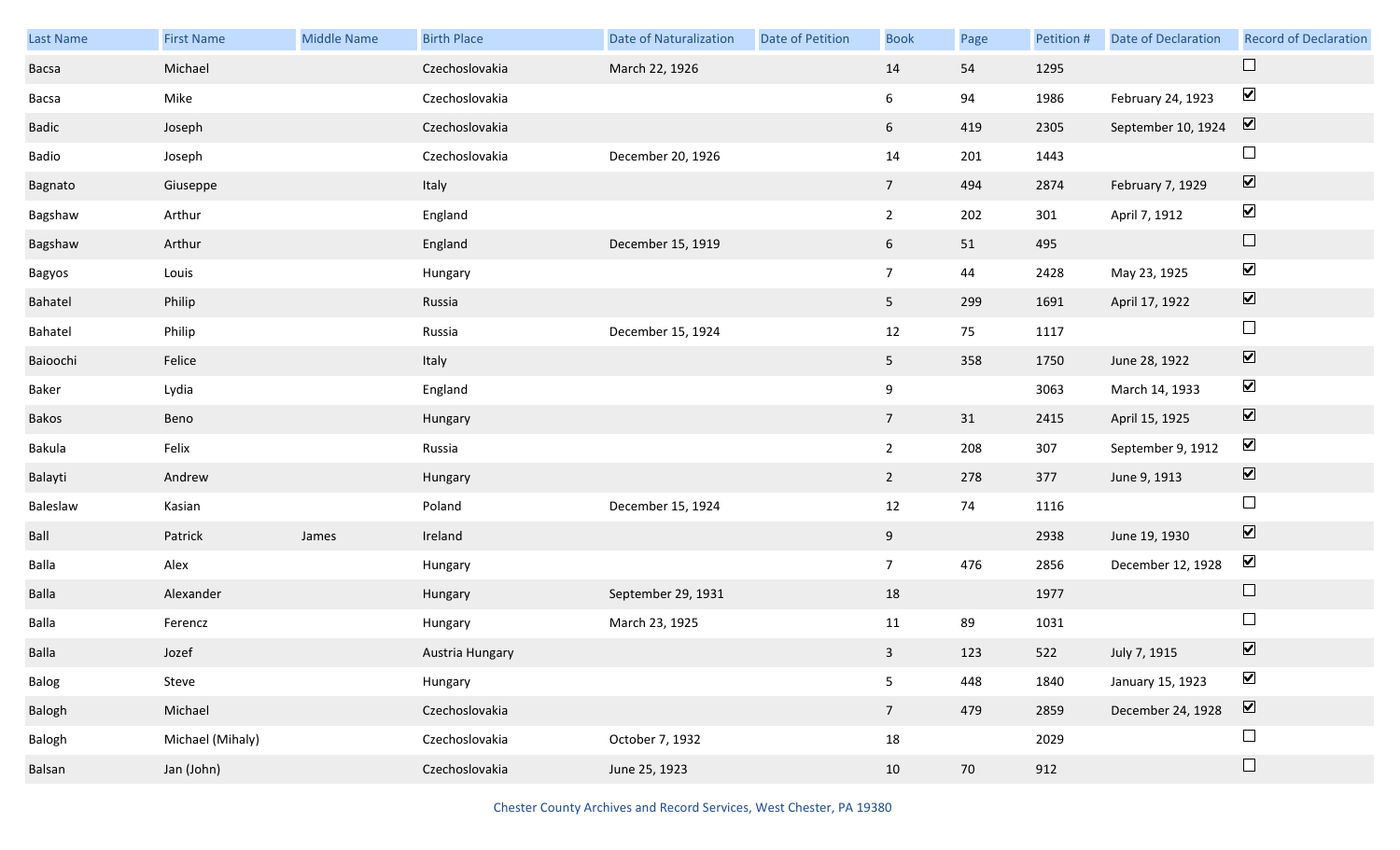| Last Name     | <b>First Name</b> | <b>Middle Name</b> | <b>Birth Place</b> | <b>Date of Naturalization</b> | Date of Petition | <b>Book</b>     | Page | Petition # | Date of Declaration | <b>Record of Declaration</b> |
|---------------|-------------------|--------------------|--------------------|-------------------------------|------------------|-----------------|------|------------|---------------------|------------------------------|
| Balsan        | John              |                    | Austria Hungary    |                               |                  | 5 <sub>5</sub>  | 81   | 1473       | December 20, 1920   | $\blacktriangledown$         |
| Balsuani      | Emidio            |                    | Italy              | December 19, 1927             |                  | 15              | 116  | 1608       |                     | $\Box$                       |
| Balt          | Morris            |                    | Russia             |                               |                  | 7 <sup>7</sup>  | 228  | 2609       | October 18, 1926    | $\blacktriangledown$         |
| Baltraszaitis | Bolieslaw         | S                  | Russia             |                               |                  | $\mathbf{3}$    | 349  | 749        | November 6, 1916    | $\boxed{\blacktriangledown}$ |
| Baltruzajtis  | Michael           |                    | Russia             |                               |                  | $\mathbf{3}$    | 462  | 860        | June 1, 1917        | $\blacktriangledown$         |
| Banach        | Michael           |                    | Poland             | December 16, 1929             |                  | 17              |      | 1862       |                     | $\hfill \square$             |
| Banakam       | William           |                    | Germany            |                               |                  | 7 <sup>7</sup>  | 82   | 2465       | September 30, 1925  | $\blacktriangledown$         |
| Banjazck      | Rose              |                    | Croatia            | September 30, 1929            |                  | 16              | 98   | 1840       |                     | $\hfill \square$             |
| Bankowski     | Frank             |                    | Russia Poland      | June 8, 1914                  |                  | $\mathbf{3}$    | $34$ | 184        |                     | $\Box$                       |
| Banks         | Ernest            | Charles            | England            |                               |                  | $\overline{4}$  | 148  | 1042       | July 22, 1918       | $\boxed{\blacktriangledown}$ |
| Banks         | Ernest            | Charles            | England            | March 28, 1921                |                  | 8               | 24   | 666        |                     | $\Box$                       |
| Bantaxes      | Konstantinos      |                    | Greece             |                               |                  | $7\overline{ }$ | 19   |            | (circa March 1925)  | $\boxed{\blacktriangledown}$ |
| Bantel        | August            | Christian          | Germany            |                               |                  | $2^{\circ}$     | 135  | 234        | April 25, 1911      | $\blacktriangledown$         |
| Banyacskay    | Frank             |                    | Hungary            | March 22, 1926                |                  | 14              | 43   | 1285       |                     | $\hfill \square$             |
| Baodner       | Mike              |                    | Austria            |                               |                  | $\mathbf{3}$    | 440  | 838        | April 30, 1917      | $\blacktriangledown$         |
| Baodner       | Mike              |                    | Austria            | March 27, 1922                |                  | $6\overline{6}$ | 85   | 528        |                     | $\hfill \square$             |
| Baranyk       | John              |                    | Poland             |                               |                  | $6\overline{6}$ | 49   | 1941       | February 14, 1923   | $\blacktriangledown$         |
| Barbieri      | Generoso          |                    | Italy              |                               |                  | $\overline{4}$  | 183  | 1077       | December 30, 1918   | $\boxed{\blacktriangledown}$ |
| Barbiero      | Genardo           |                    | Italy              | September 26, 1921            |                  | 8               | 76   | 718        |                     | $\Box$                       |
| Barbiero      | Giuseppe          |                    | Italy              |                               |                  | $2^{\circ}$     | 118  | 218        | February 11, 1911   | $\boxed{\blacktriangledown}$ |
| Bardiniski    | Wladyslaw         |                    | Poland             | December 17, 1923             |                  | 11              | 26   | 968        |                     | $\Box$                       |
| Barella       | Giuseppe          |                    | Italy              |                               |                  | 7 <sup>7</sup>  | 241  | 2622       | November 22, 1926   | $\boxed{\blacktriangledown}$ |
| Barlas        | Michael           |                    | Czechoslovakia     |                               |                  | 9               |      | 3099       | March 29, 1934      | $\blacktriangledown$         |
| Barnayk       | John              |                    | Poland             | March 22, 1926                |                  | 13              | 38   | 1180       |                     | $\hfill \square$             |
| Barnes        | Joseph            |                    | England            |                               |                  | $\overline{4}$  | 32   | 929        | July 18, 1917       | $\blacktriangledown$         |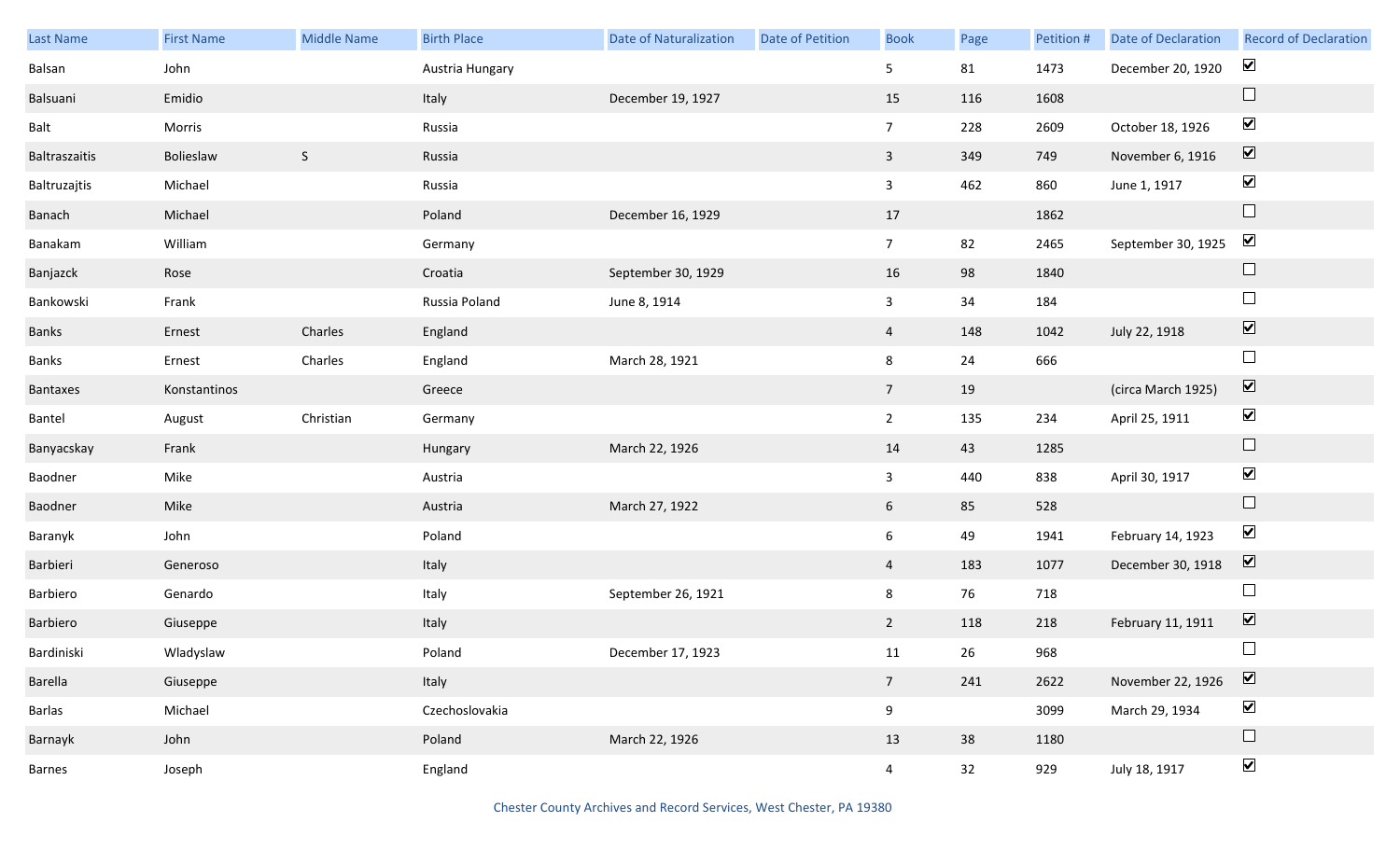| Last Name    | <b>First Name</b> | <b>Middle Name</b> | <b>Birth Place</b> | <b>Date of Naturalization</b> | Date of Petition | <b>Book</b>     | Page        | Petition # | Date of Declaration | <b>Record of Declaration</b> |
|--------------|-------------------|--------------------|--------------------|-------------------------------|------------------|-----------------|-------------|------------|---------------------|------------------------------|
| Barnes       | Joseph            |                    | England            | March 22, 1920                |                  | 6               | 92          | 535        |                     |                              |
| Barry        | David             |                    | Ireland            |                               |                  | $\overline{2}$  | 50          | 150        | November 1, 1909    | $\blacktriangledown$         |
| Barsi        | Vinczo            |                    | Hungary            | March 23, 1925                |                  | 13              | $2^{\circ}$ | 1144       |                     | $\Box$                       |
| Barta        | Ferencz (Frank)   |                    | Hungary            | June 27, 1921                 |                  | 5 <sub>1</sub>  | 95          | 440        |                     | $\Box$                       |
| Barta        | Frank             |                    | Hungary            |                               |                  | $\mathbf{3}$    | 127         | 526        | July 7, 1915        | $\boxed{\blacktriangledown}$ |
| Bartelz      | Henry             |                    | Germany            |                               |                  | $6\overline{6}$ | 35          | 1927       | February 13, 1923   | $\blacktriangledown$         |
| Barth        | Richard           | Ernest             | Germany            |                               |                  | 9               |             | 3086       | November 29, 1933   | $\boxed{\blacktriangledown}$ |
| Barthel      | Carl              |                    | Germany            |                               |                  | $\overline{4}$  | 164         | 1058       | September 6, 1918   | $\blacktriangledown$         |
| Barto        | Ferencz           |                    | Hungary            | June 27, 1921                 |                  | $8\phantom{.}$  | 31          | 673        |                     | $\Box$                       |
| Barto        | Frank             |                    | Hungary            |                               |                  | $\mathbf{3}$    | 241         | 640        | November 22, 1915   | $\blacktriangledown$         |
| Bartolomeo   | Guiseppe          |                    | Italy              |                               |                  | 6               | 140         | 2032       | April 24, 1923      | $\boxed{\blacktriangledown}$ |
| Bartos       | Albert            |                    | Austria Hungary    |                               |                  | $\mathbf{3}$    | 154         | 553        | August 12, 1915     | $\blacktriangledown$         |
| Bartos       | Albert            |                    | Austria Hungary    | March 22, 1920                |                  | 7 <sup>7</sup>  | 9           | 552        |                     | $\Box$                       |
| Bartosh      | John              |                    | Austria            |                               |                  | 6               | 443         | 2329       | November 12, 1924   | $\blacktriangledown$         |
| Bartosh      | John              |                    | Czechoslovakia     | December 20, 1926             |                  | 15              | 15          | 1507       |                     | $\Box$                       |
| Barzcowski   | Anthony           |                    | Poland             |                               |                  | 7 <sup>7</sup>  | 26          | 2411       | April 8, 1925       | $\blacktriangledown$         |
| Barzcowski   | Anthony           |                    | Poland             | September 26, 1927            |                  | 15              | 81          | 1573       |                     | $\Box$                       |
| Basca        | Mary              | Pauline            | Czechoslovakia     | March 26, 1928                |                  | 15              | 140         | 1632       |                     | $\Box$                       |
| Basciani     | Emidio            |                    | Italy              |                               |                  | 6 <sup>1</sup>  | 289         | 2179       | January 29, 1924    | $\boxed{\blacktriangledown}$ |
| Bastian      | Nicholas          |                    | Hungary            |                               |                  | 3               | 414         | 812        | March 26, 1917      | $\blacktriangledown$         |
| Baszkiewicz  | Antoni            |                    | Poland             | March 22, 1926                |                  | 14              | 56          | 1297       |                     | $\Box$                       |
| Batajczute   | Olesia            |                    | Lithuania          |                               |                  | $9\,$           |             | 3081       | August 31, 1933     | $\blacktriangledown$         |
| Bateman      | John              | Henry              | England            |                               |                  | $\mathbf{3}$    | 83          | 482        | January 30, 1915    | $\boxed{\blacktriangledown}$ |
| Bateman      | John              | Henry              | England            | September 23, 1918            |                  | 5 <sub>5</sub>  | 51          | 396        |                     | $\Box$                       |
| <b>Bates</b> | Richard           |                    | England            |                               |                  | $7\overline{ }$ | 435         | 2815       | September 5, 1928   | $\boxed{\blacktriangledown}$ |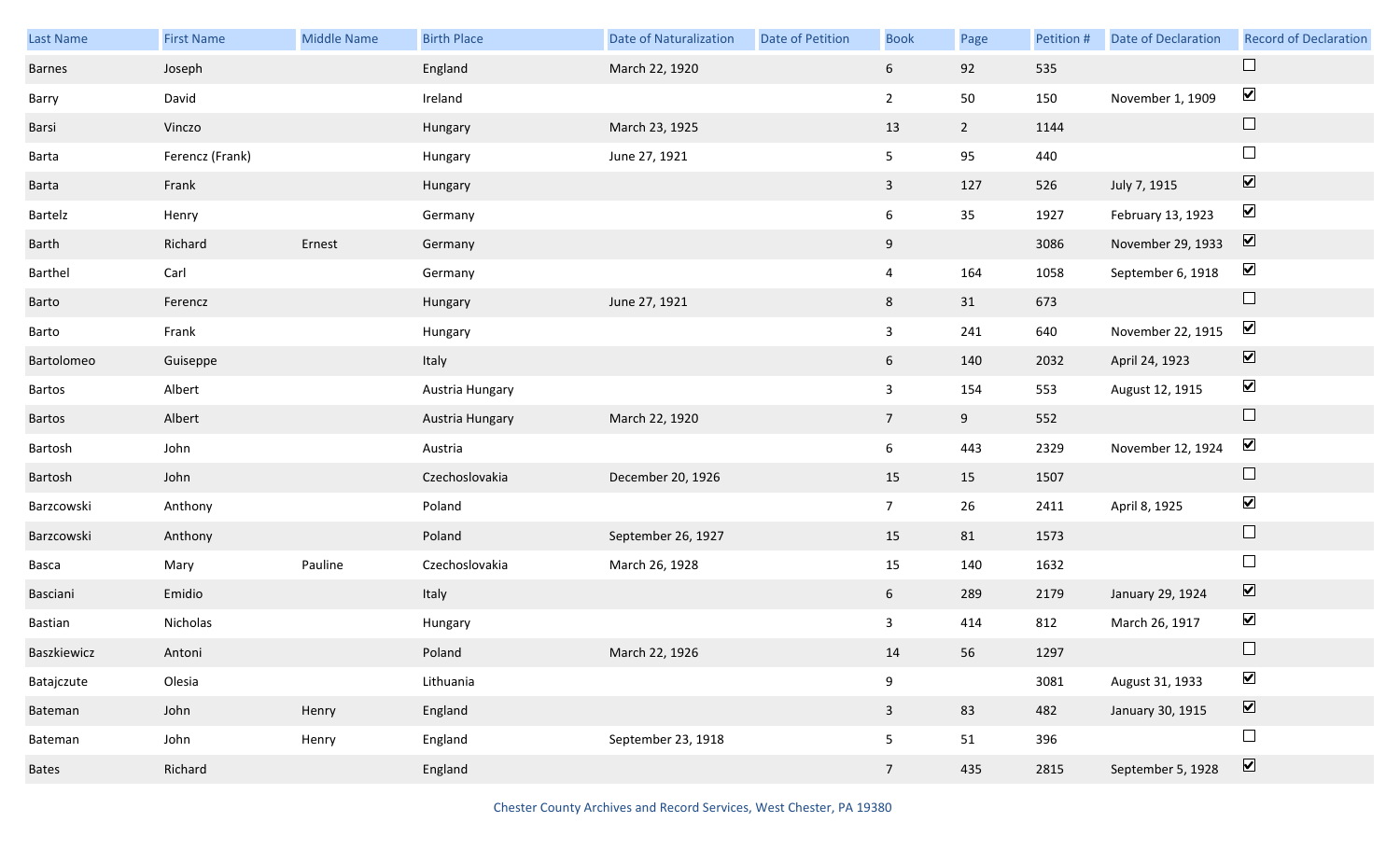| Last Name     | <b>First Name</b>   | Middle Name | <b>Birth Place</b> | <b>Date of Naturalization</b> | Date of Petition | <b>Book</b>     | Page         | Petition #     | <b>Date of Declaration</b> | <b>Record of Declaration</b> |
|---------------|---------------------|-------------|--------------------|-------------------------------|------------------|-----------------|--------------|----------------|----------------------------|------------------------------|
| Batt          | Betty               |             | Germany            | December 21, 1925             |                  | 13              | 75           | 1217           |                            | $\Box$                       |
| <b>Batt</b>   | David               |             | Russia             | December 18, 1916             |                  | $\overline{4}$  | 48           | 298            |                            | $\Box$                       |
| Batt          | Morris              |             | Russia             | March 25, 1929                |                  | 16              | 32           | 1774           |                            | $\overline{\phantom{a}}$     |
| <b>Batt</b>   | Oscar               |             | Russia             | December 18, 1916             |                  | $\overline{4}$  | 47           | 297            |                            | $\Box$                       |
| Bausch        | Hilja               | Elina       | Finland            | December 24, 1934             |                  | 19              |              | 2113           |                            | $\Box$                       |
| Bauyacskay    | Frank               |             | Austria Hungary    |                               |                  | 5 <sub>1</sub>  | 400          | 1792           | September 21, 1922         | $\overline{\mathbf{v}}$      |
| Beale         | Patrick             | James       | Ireland            |                               |                  | 9               |              | 2938           | June 19, 1930              | $\blacktriangledown$         |
| Beanchini     | Guido               |             | Italy              |                               |                  | $\mathbf{3}$    | 454          | 852            | May 15, 1917               | $\boxed{\blacktriangledown}$ |
| Beattie       | Samuel              |             | Ireland            | December 1, 1913              |                  | $\mathbf{3}$    | $\mathbf{3}$ | 153            |                            | $\Box$                       |
| Beattie       | Thomas              | Stewart     | Ireland            | September 9, 1907             |                  | $\mathbf{1}$    |              | $\overline{4}$ |                            | $\Box$                       |
| Becker        | Kathrina            |             | Germany            |                               |                  | $\mathbf{3}$    | 58           | 457            | August 28, 1914            | $\blacktriangledown$         |
| Bedi          | Josef               |             | Hungary            | September 28, 1925            |                  | 13              | 91           | 1233           |                            | $\hfill \square$             |
| Bedi          | Joseph              |             | Hungary            |                               |                  | 6 <sup>1</sup>  | 126          | 2018           | March 26, 1923             | $\blacktriangledown$         |
| Bednarczuk    | Blazey              |             | Austria            | November 18, 1912             |                  | $\overline{2}$  | 59           | 109            |                            | $\Box$                       |
| Bednarek      | Stanley             |             | Austria Poland     |                               |                  | $\overline{4}$  | 239          | 1133           | May 26, 1919               | $\blacktriangledown$         |
| Bednarek      | Stanley (Stanislaw) |             | Poland             | September 28, 1925            |                  | 13              | 89           | 1231           |                            | $\Box$                       |
| Behlenavas    | John                |             | Turkey             |                               |                  | 5 <sub>1</sub>  | 319          | 1711           | May 22, 1922               | $\blacktriangledown$         |
| Behleranas    | Panagiotes          |             | Greece             |                               |                  | 6               | 134          | 2026           | April 17, 1923             | $\overline{\mathbf{v}}$      |
| Behlinas      | George              | Komes       | Greece             |                               |                  | 5 <sub>1</sub>  | 383          | 1775           | August 24, 1922            | $\blacktriangledown$         |
| Behlivanas    | Despina             | Komes       | Greece             |                               |                  | 9               |              | 2943           | June 26, 1930              | $\boxed{\blacktriangledown}$ |
| Behlivanas    | George (Giorgio)    | Komes       | Greece             |                               |                  | 9               |              | 2942           | June 26, 1930              | $\blacktriangledown$         |
| Behrenshansen | Leopold             |             | Germany            | December 15, 1924             |                  | 12              | 82           | 1124           |                            | $\Box$                       |
| Behrenshouser | Leopold             |             | Germany            |                               |                  | 5 <sub>1</sub>  | 345          | 1737           | June 14, 1922              | $\blacktriangledown$         |
| Behun         | John                |             | Czechoslovakia     |                               |                  | $7\overline{ }$ | 66           | 2449           | August 20, 1925            | $\overline{\mathbf{v}}$      |
| Bell          | Hugh                | Robert      | Ireland            |                               |                  | 7 <sup>7</sup>  | 83           | 2466           | October 1, 1925            | $\blacktriangledown$         |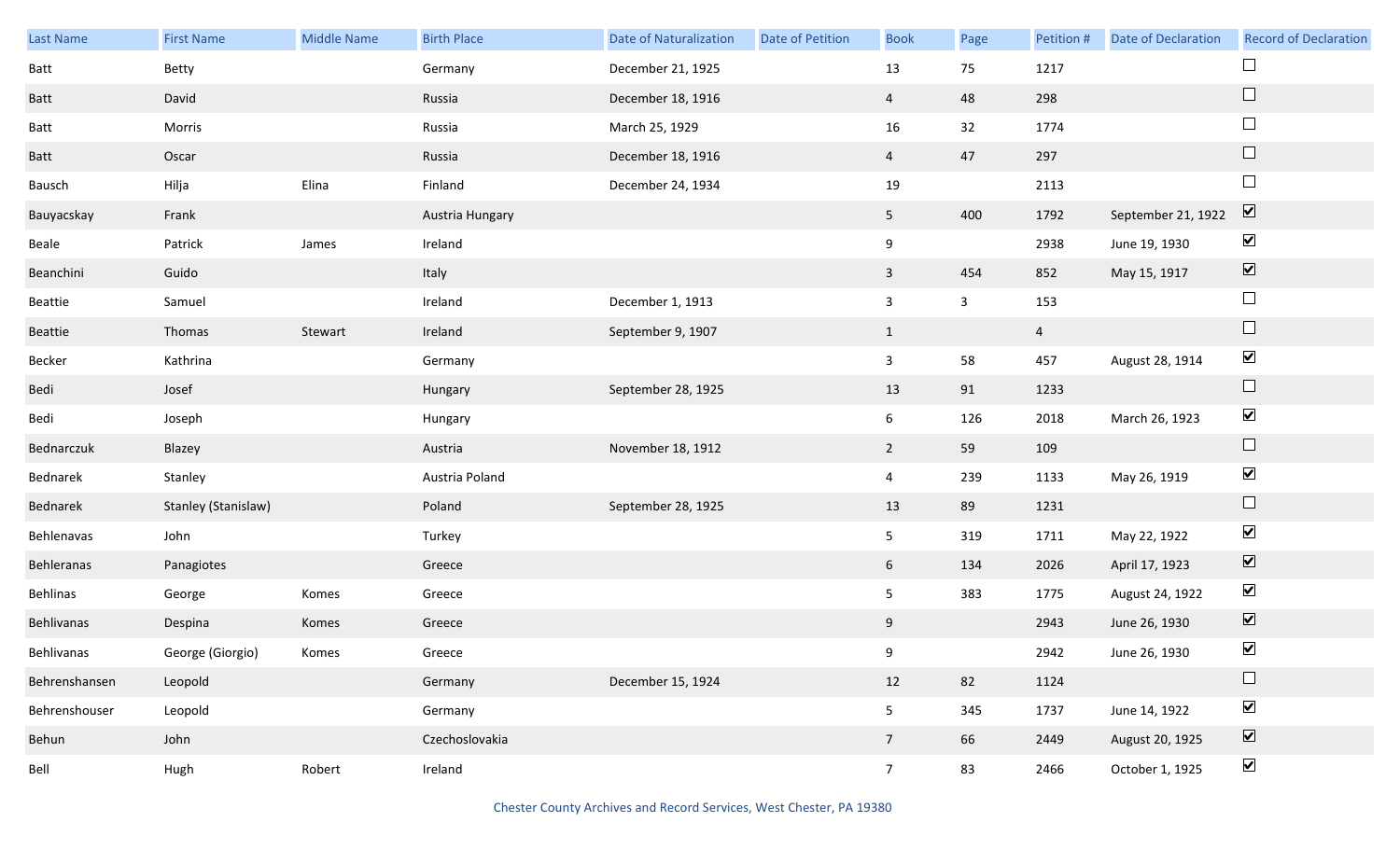| Last Name | <b>First Name</b>  | <b>Middle Name</b>     | <b>Birth Place</b> | <b>Date of Naturalization</b> | Date of Petition      | <b>Book</b>     | Page         | Petition # | <b>Date of Declaration</b> | <b>Record of Declaration</b> |
|-----------|--------------------|------------------------|--------------------|-------------------------------|-----------------------|-----------------|--------------|------------|----------------------------|------------------------------|
| Bell      | John               |                        | England            | December 16, 1918             |                       | 5 <sub>1</sub>  | 39           | 384        |                            | $\Box$                       |
| Bellucci  | Amato              |                        | Italy              | June 28, 1920                 |                       | 7 <sup>7</sup>  | 84           | 626        |                            | $\Box$                       |
| Belmonte  | Belisario          |                        | Italy              |                               |                       | 5 <sub>1</sub>  | 240          | 1632       | December 6, 1921           | $\boxed{\mathbf{v}}$         |
| Belmonte  | Belisario          |                        | Italy              | September 22, 1924            |                       | 12              | 44           | 1086       |                            | $\Box$                       |
| Belmonte  | Santi              |                        | Italy              | June 28, 1926                 |                       | 14              | 80           | 1322       |                            | $\Box$                       |
| Beltramo  | Elvira             |                        | Italy              |                               |                       | 9               |              | 2907       | September 3, 1929          | $\blacktriangledown$         |
| Beltramo  | Filipe             |                        | Italy              |                               |                       | 7 <sup>7</sup>  | 73           | 2456       | September 4, 1925          | $\boxed{\mathbf{v}}$         |
| Beluch    | Harry              |                        | Austria Hungary    |                               |                       | 5               | 39           | 1431       | October 11, 1920           | $\blacktriangledown$         |
| Beluch    | Hryc               |                        | Austria (Poland)   |                               |                       | $7\overline{ }$ | 440          | 2820       | September 13, 1928         | $\boxed{\mathbf{v}}$         |
| Beluch    | Hryc (Harry)       |                        | Poland             |                               | September 22, 1931 18 |                 |              | 1997       |                            | $\Box$                       |
| Beludwi   | Santi              |                        | Italy              |                               |                       | 6               | 24           | 1916       | February 12, 1923          | $\boxed{\mathbf{v}}$         |
| Benekam   | William            |                        | Hamburg            |                               | August 8, 1928        | 16              | $\mathbf{3}$ | 1745       |                            | $\Box$                       |
| Benekam   | William            |                        | Germany            | March 25, 1929                |                       | 16              | 33           | 1775       |                            | $\Box$                       |
| Bennett   | Robert             | <b>Sydney McCreery</b> | Ireland            |                               |                       | 9               |              | 3062       | March 1, 1933              | $\blacktriangledown$         |
|           |                    |                        |                    |                               |                       |                 |              |            |                            | $\blacktriangledown$         |
| Benowitz  | Morris             |                        | Austria Hungary    |                               |                       | $2^{\circ}$     | 269          | 368        | March 17, 1913             |                              |
| Benowitz  | Morris             |                        | Austria Hungary    | September 24, 1917            |                       | $\overline{4}$  | 83           | 333        |                            | $\Box$                       |
| Benyo     | Adam               |                        | Hungary            |                               |                       | $2^{\circ}$     | 225          | 324        | September 16, 1912         | $\overline{\mathbf{v}}$      |
| Berardi   | Emilio             |                        | Italy              | March 26, 1928                |                       | 15              | 176          | 1668       |                            | $\Box$                       |
| Berardi   | Pietro             |                        | Italy              |                               |                       | 5 <sub>1</sub>  | 447          | 1839       | January 11, 1923           | $\overline{\mathbf{v}}$      |
| Berardi   | Pietro             |                        | Italy              | June 22, 1925                 |                       | 13              | 45           | 1187       |                            | $\Box$                       |
| Berardi   | Thomas             |                        | Italy              |                               |                       | $\overline{4}$  | 361          | 1254       | November 10,1919           | $\boxed{\text{V}}$           |
| Beregi    | Alexander (Sandor) |                        | Czechoslovakia     | December 20, 1926             |                       | 14              | 173          | 1415       |                            | $\Box$                       |
| Berg      | Peter              |                        | Denmark            |                               |                       | 5 <sub>1</sub>  | 148          | 1540       | March 21, 1921             | $\overline{\mathbf{v}}$      |
| Bergy     | Alexander          |                        | Austria Hungary    |                               |                       | 5               | 78           | 1470       | December 20, 1920          | $\blacktriangledown$         |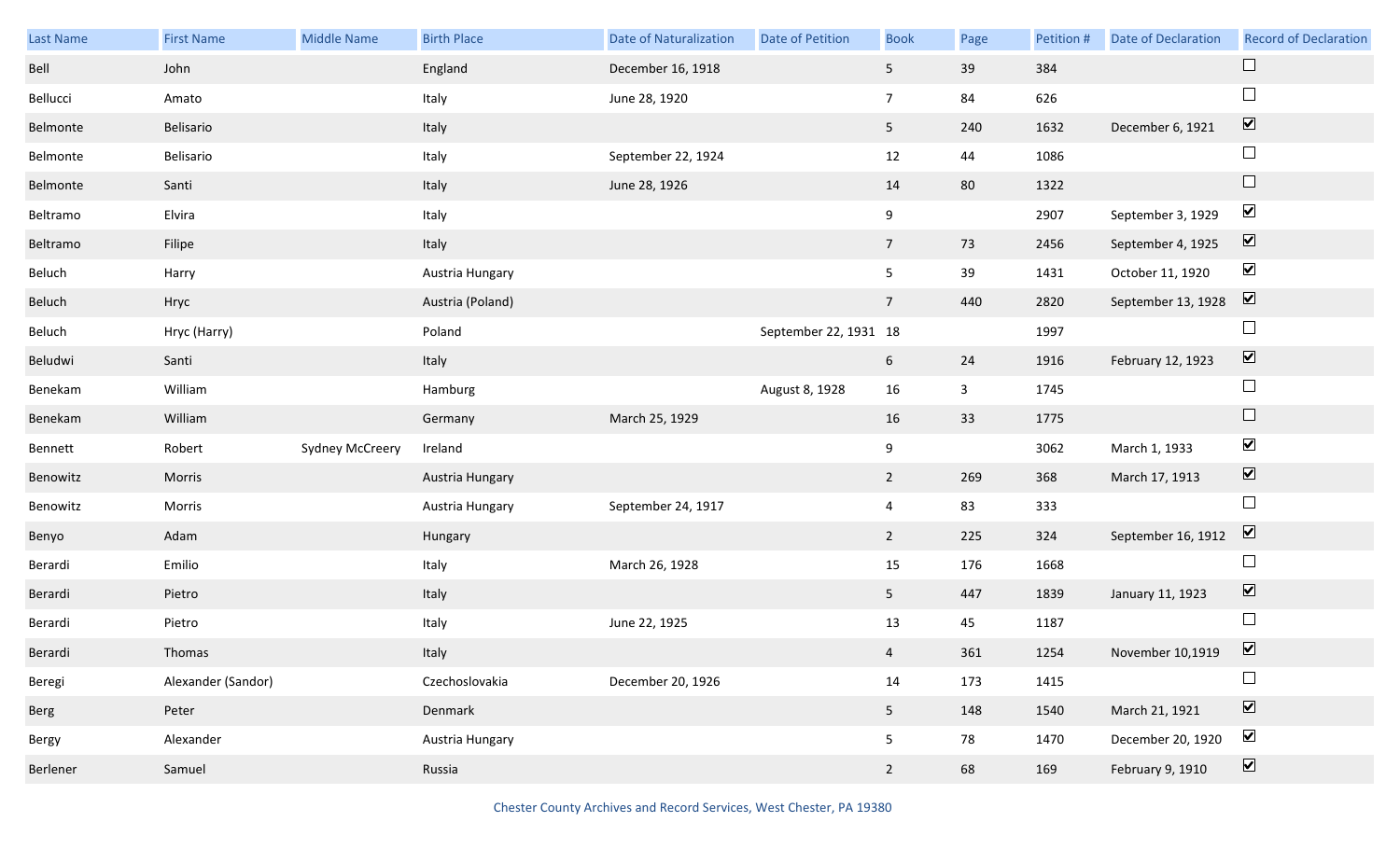| Last Name      | <b>First Name</b> | Middle Name | <b>Birth Place</b> | <b>Date of Naturalization</b> | Date of Petition | <b>Book</b>     | Page | Petition # | Date of Declaration | <b>Record of Declaration</b> |
|----------------|-------------------|-------------|--------------------|-------------------------------|------------------|-----------------|------|------------|---------------------|------------------------------|
| Berliner       | Samuel            |             | Russia             | September 11, 1916            |                  | $\overline{4}$  | 31   | 281        |                     |                              |
| Bermes         | Hryn (Harry)      |             | Poland             |                               |                  | 9               |      | 3104       | July 16, 1934       | $\boxed{\blacktriangledown}$ |
| Bernaduce      | Felice            |             | Italy              |                               |                  | $5\phantom{.0}$ | 28   | 1420       | September 21, 1920  | $\blacktriangledown$         |
| Bernat         | John              |             | Poland             |                               |                  | $6\overline{6}$ | 426  | 2312       | September 22, 1924  | $\overline{\mathbf{v}}$      |
| Bernat         | John (Jan)        |             | Poland             | March 28, 1927                |                  | 14              | 234  | 1476       |                     | $\Box$                       |
| Bernes         | Mike              |             | Poland             |                               |                  | $7\overline{ }$ | 209  | 2590       | August 9, 1926      | $\boxed{\blacktriangledown}$ |
| Berry          | Harry             |             | England            | June 25, 1923                 |                  | $10\,$          | 66   | 908        |                     | $\Box$                       |
| Berry          | Henry             |             | England            |                               |                  | $\overline{4}$  | 29   | 926        | June 4, 1917        | $\boxed{\blacktriangledown}$ |
| Bertalan       | Marton            |             | Hungary            |                               |                  | 9               |      | 3016       | December 12, 1931   | $\blacktriangledown$         |
| Bertolon       | Turoz             |             | Hungary            |                               |                  | $6\overline{6}$ | 309  | 2199       | February 29, 1924   | $\boxed{\blacktriangledown}$ |
| Bertrando      | Cococetti         |             | Italy              |                               |                  | $7\overline{ }$ | 50   | 2434       | June 5, 1925        | $\blacktriangledown$         |
| Betten         | Paula             |             | Germany            |                               |                  | $\overline{7}$  | 254  | 2635       | January 11, 1927    | $\boxed{\blacktriangledown}$ |
| Bialik         | Samuel            |             | Russia             |                               |                  | $\mathbf{3}$    | 411  | 809        | March 26, 1917      | $\blacktriangledown$         |
| Bianchi        | Domenico          |             | Italy              | September 22, 1919            |                  | 6               | 23   | 466        |                     | $\Box$                       |
| Bianco         | Antonio           |             | Italy              | June 25, 1929                 |                  | 16              | 86   | 1828       |                     | $\Box$                       |
| Bianco         | Domenico          |             | Italy              |                               |                  | 5 <sub>1</sub>  | 394  | 1786       | September 13, 1922  | $\overline{\mathbf{v}}$      |
| Bielecki       | Jan (John)        |             | Russia             | June 23, 1919                 |                  | 5 <sub>5</sub>  | 98   | 443        |                     | $\Box$                       |
| <b>Biggins</b> | James             |             | Ireland            |                               |                  | 9               |      | 2951       | August 25, 1930     | $\overline{\mathbf{v}}$      |
| Bihari         | Andrew            |             | Hungary            |                               |                  | $\overline{2}$  | 292  | 391        | August 25, 1913     | $\blacktriangleright$        |
| Bihary         | Alexander         |             | Hungary            | December 17, 1923             |                  | 11              | 35   | 977        |                     | $\Box$                       |
| Bihlivanas     | Joannis           | Komes       | Turkey             | December 15, 1924             |                  | 12              | 70   | 1112       |                     | $\Box$                       |
| Bil            | Onofry            |             | Poland             | September 26, 1927            |                  | 15              | 96   | 1588       |                     | $\Box$                       |
| Bilanzole      | Alberto           |             | Italy              |                               |                  | $\overline{4}$  | 441  | 1334       | April 8, 1920       | $\blacktriangledown$         |
| Bilka          | Peter             |             | Poland             |                               |                  | $6\overline{6}$ | 13   | 1905       | February 10, 1923   | $\boxed{\blacktriangledown}$ |
| Bilka          | Peter             |             | Poland             | March 26, 1928                |                  | 15              | 165  | 1657       |                     | $\Box$                       |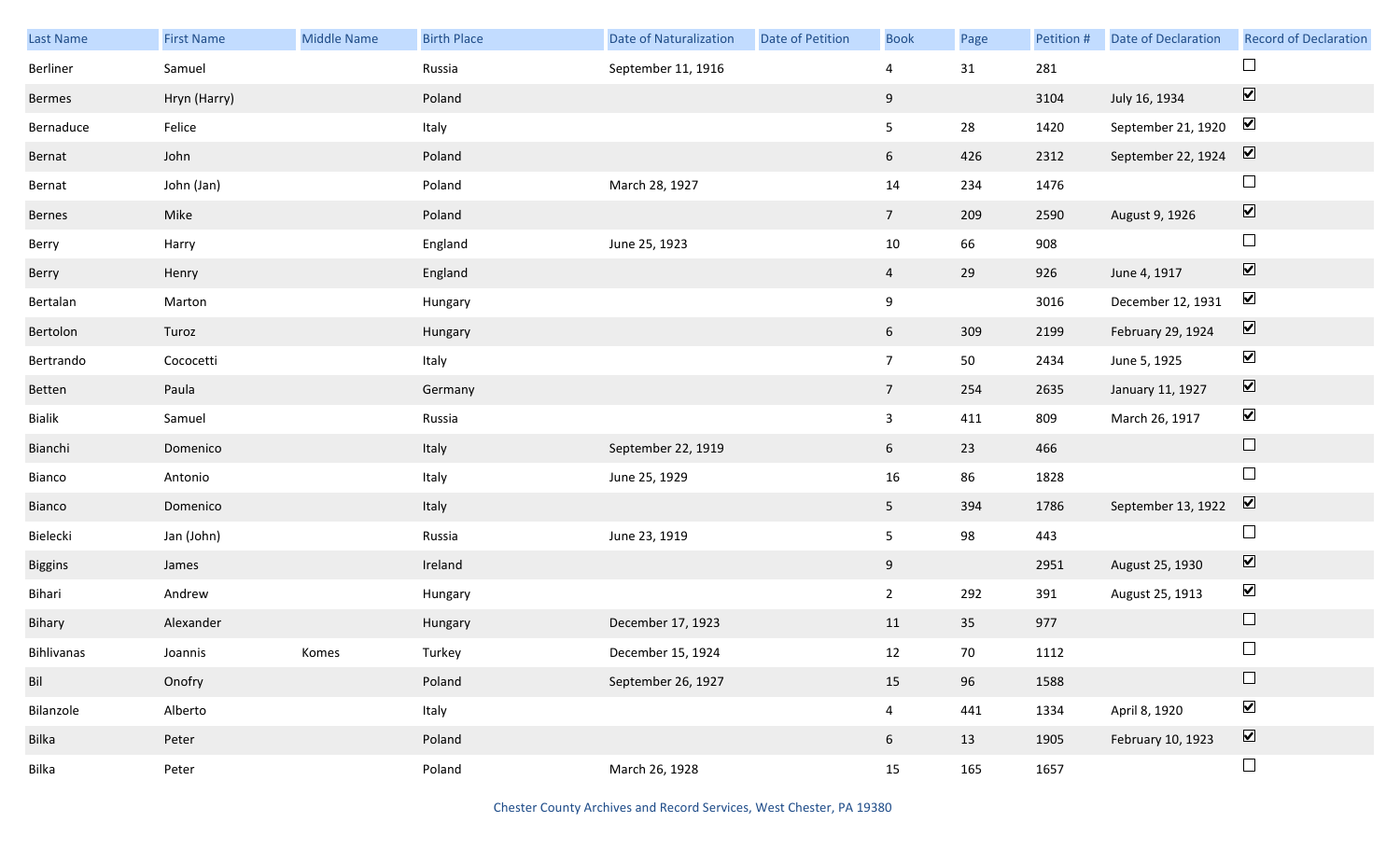| Last Name       | <b>First Name</b> | Middle Name | <b>Birth Place</b> | <b>Date of Naturalization</b> | <b>Date of Petition</b> | <b>Book</b>    | Page | Petition #  | <b>Date of Declaration</b> | <b>Record of Declaration</b> |
|-----------------|-------------------|-------------|--------------------|-------------------------------|-------------------------|----------------|------|-------------|----------------------------|------------------------------|
| Biller          | Frieda            |             | Germany            |                               |                         | $\overline{4}$ | 121  | 1015        | April 23, 1918             | $\overline{\mathbf{v}}$      |
| Biller          | Frieda            |             | Germany, Prussia   | September 27, 1920            |                         | $\overline{7}$ | 65   | 607         |                            | $\Box$                       |
| Bilski          | James             |             | Austria            |                               |                         | $\mathbf{3}$   | 16   | 415         | December 15, 1913          | $\boxed{\mathbf{v}}$         |
| Bilski          | James             |             | Austria            | September 11, 1916            |                         | $\overline{4}$ | 38   | 288         |                            | $\Box$                       |
| Biondi          | Gaetano           |             | Italy              | December 19, 1921             |                         | 8              | 60   | 702         |                            | $\Box$                       |
| Birchall        | Mark              |             | England            | June 25, 1928                 |                         | 15             | 197  | 1689        |                            | $\Box$                       |
| Bird            | Michael           |             | Hungary            |                               |                         | $\mathbf{3}$   | 240  | 639         | November 22, 1915          | $\boxed{\mathbf{v}}$         |
| Birley          | Wasyl             |             | Austria Hungary    |                               |                         | 5              | 225  | 1617        | October 17, 1921           | $\blacktriangledown$         |
| <b>Bissett</b>  | Alexander         |             | Scotland           | September 23, 1918            |                         | 5 <sub>1</sub> | 71   | 416         |                            | $\Box$                       |
| Blair           | William           | James       | Ireland            | April 15, 1907                |                         | $\mathbf{1}$   |      | $2^{\circ}$ |                            | $\Box$                       |
| Blake           | Edward            | John        | Poland             |                               |                         | $\overline{4}$ | 297  | 1191        | August 26, 1919            | $\overline{\mathbf{v}}$      |
| Blanos          | Gost              |             | Greece             |                               | May 27, 1912            | $\overline{2}$ | 62   | 112         |                            | $\Box$                       |
| Blanos          | Gost              |             | Greece             | March 9, 1914                 |                         | $\mathbf{3}$   | 14   | 164         |                            | $\Box$                       |
| Blecenik        | Michael           |             | Austria Hungary    | September 25, 1922            |                         | 9              | 78   | 820         |                            | $\Box$                       |
| Blecnaik        | Michael           |             | Austria Hungary    |                               |                         | $\overline{4}$ | 468  | 1361        | June 3, 1920               | $\blacktriangledown$         |
| Blum            | Willi (Wilhelm)   |             | Germany            |                               |                         | 9              |      | 2980        | April 18, 1931             | $\blacktriangledown$         |
| Boadner         | Peter (Pityr)     |             | Austria            |                               |                         | 5 <sub>1</sub> | 295  | 1687        | April 3, 1922              | $\blacktriangledown$         |
| Bockla          | Thomas            |             | Poland             |                               |                         | 6              | 53   | 1945        | February 15, 1923          | $\blacktriangledown$         |
| Bodel           | William           |             | Ireland            |                               |                         | 5 <sub>1</sub> | 84   | 1476        | December 27, 1920          | $\boxed{\mathbf{v}}$         |
| Bodnar          | Andrew (Andras)   | Joseph      | Austria Hungary    |                               |                         | 9              |      | 3022        | February 13, 1932          | $\blacktriangledown$         |
| Bodnar          | George            |             | Czechoslovakia     |                               |                         | 7 <sup>7</sup> | 159  | 2540        | April 10, 1926             | $\boxed{\mathbf{v}}$         |
| Bodnar          | George            |             | Czechoslovakia     | March 23, 1931                |                         | 17             |      | 1946        |                            | $\Box$                       |
| Bodnar          | Piotr             |             | Poland             | December 15, 1924             |                         | 12             | 61   | 1103        |                            | $\Box$                       |
| Bodolos         | Theodore          |             | Czechoslovakia     | December 17, 1923             |                         | 10             | 97   | 939         |                            | $\Box$                       |
| <b>Bodoloys</b> | Theodore          |             | Austria Hungary    |                               |                         | $\mathbf{3}$   | 419  | 817         | April 5, 1917              | $\overline{\mathbf{v}}$      |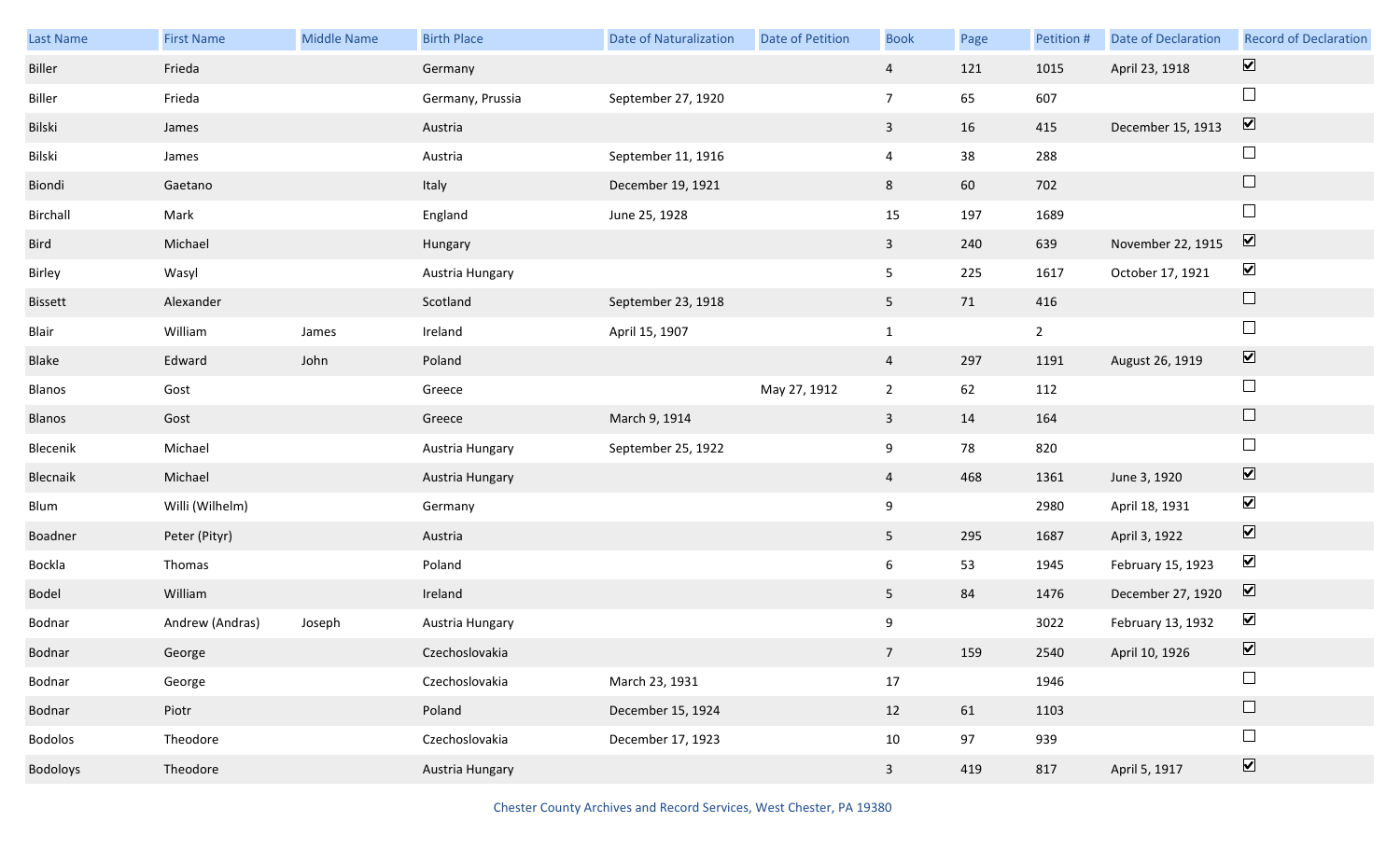| Last Name      | <b>First Name</b> | <b>Middle Name</b> | <b>Birth Place</b> | <b>Date of Naturalization</b> | Date of Petition | <b>Book</b>     | Page           | Petition # | Date of Declaration | <b>Record of Declaration</b> |
|----------------|-------------------|--------------------|--------------------|-------------------------------|------------------|-----------------|----------------|------------|---------------------|------------------------------|
| Bodolus        | John              |                    | Austria Hungary    |                               |                  | $\overline{4}$  | 259            | 1153       | June 10, 1919       | $\blacktriangleright$        |
| <b>Bodolus</b> | John              |                    | Czechoslovakia     | September 24, 1923            |                  | 10              | 96             | 938        |                     | $\Box$                       |
| Bodor          | Paul              |                    | Austria Hungary    |                               |                  | $\mathbf{3}$    | 164            | 568        | August 23, 1915     | $\blacktriangledown$         |
| Bodor          | Stephen           |                    | Austria Hungary    |                               |                  | 5 <sup>5</sup>  | 321            | 1713       | May 22, 1922        | $\boxed{\blacktriangledown}$ |
| Bodor          | Stephen           |                    | Hungary            | September 28, 1925            |                  | 13              | $70\,$         | 1212       |                     | $\Box$                       |
| Bodrosian      | Dikran            |                    | Turkey             |                               |                  | $\overline{4}$  | 178            | 1072       | October 23, 1918    | $\boxed{\blacktriangledown}$ |
| Boduar         | Mike              | P                  | Austria            |                               |                  | $\overline{4}$  | 7 <sup>7</sup> | 904        | June 18, 1917       | $\blacktriangledown$         |
| Bogatel        | Felix             |                    | Russia             | December 15, 1924             |                  | 12              | 75             | 1117       |                     | $\hfill \square$             |
| Boguszcwski    | Thomas            |                    | Russia             |                               |                  | $\mathbf{3}$    | 372            | 770        | January 29, 1917    | $\blacktriangledown$         |
| Boguszewski    | John              |                    | Poland             |                               |                  | 7 <sup>7</sup>  | 361            | 2742       | October 27, 1927    | $\boxed{\blacktriangledown}$ |
| Boguszewski    | Joseph            |                    | Poland             | June 25, 1934                 |                  | 19              |                | 2092       |                     | $\Box$                       |
| Boguszewski    | Thomas            |                    | Russia             | June 23, 1919                 |                  | $6\overline{6}$ | $\overline{4}$ | 449        |                     | $\Box$                       |
| Bohovics       | Joseph            |                    | Austria Hungary    |                               |                  | 5 <sub>1</sub>  | 364            | 1756       | July 3, 1922        | $\blacktriangledown$         |
| Bohovics       | Joseph            |                    | Czechoslovakia     | September 28, 1925            |                  | 13              | 65             | 1207       |                     | $\hfill \square$             |
| Bojko          | Mijo              |                    | Yugoslavia         |                               |                  | 7 <sup>7</sup>  | 383            | 2763       | February 8, 1928    | $\blacktriangledown$         |
| Bojko          | Mijo              |                    | Yugoslavia         | March 23, 1931                |                  | 17              |                | 1938       |                     | $\hfill \square$             |
| Boka           | Joseph            |                    | Hungary            |                               |                  | $\mathbf{3}$    | 135            | 534        | July 15, 1915       | $\blacktriangledown$         |
| Bokslo         | Atanas            |                    | Poland             | March 26, 1928                |                  | 15              | 142            | 1634       |                     | $\hfill \square$             |
| Boldaz         | Paul              |                    | Austria            |                               |                  | $7\overline{ }$ | 384            | 2764       | February 9, 1928    | $\blacktriangledown$         |
| Bolger         | Michael           |                    | Ireland            | September 28, 1908            |                  | $\mathbf{1}$    |                | 22         |                     | $\Box$                       |
| Bolla          | Frank             |                    | Austria Hungary    |                               |                  | 5 <sub>1</sub>  | 72             | 1464       | December 7, 1920    | $\blacktriangledown$         |
| Bolla          | John              |                    | Czechoslovakia     |                               |                  | 6 <sup>1</sup>  | 165            | 2057       | May 26, 1923        | $\boxed{\blacktriangledown}$ |
| Bolla          | John (Janos)      |                    | Czechoslovakia     | December 17, 1928             |                  | 15              | 248            | 1740       |                     | $\Box$                       |
| <b>Bolter</b>  | Seymour           | George             | England            |                               |                  | $\overline{4}$  | 106            | 1002       | March 11, 1918      | $\overline{\textbf{v}}$      |
| Bonaduci       | Sabatino          |                    | Italy              |                               |                  | 9               |                | 2993       | July 18, 1931       | $\blacktriangledown$         |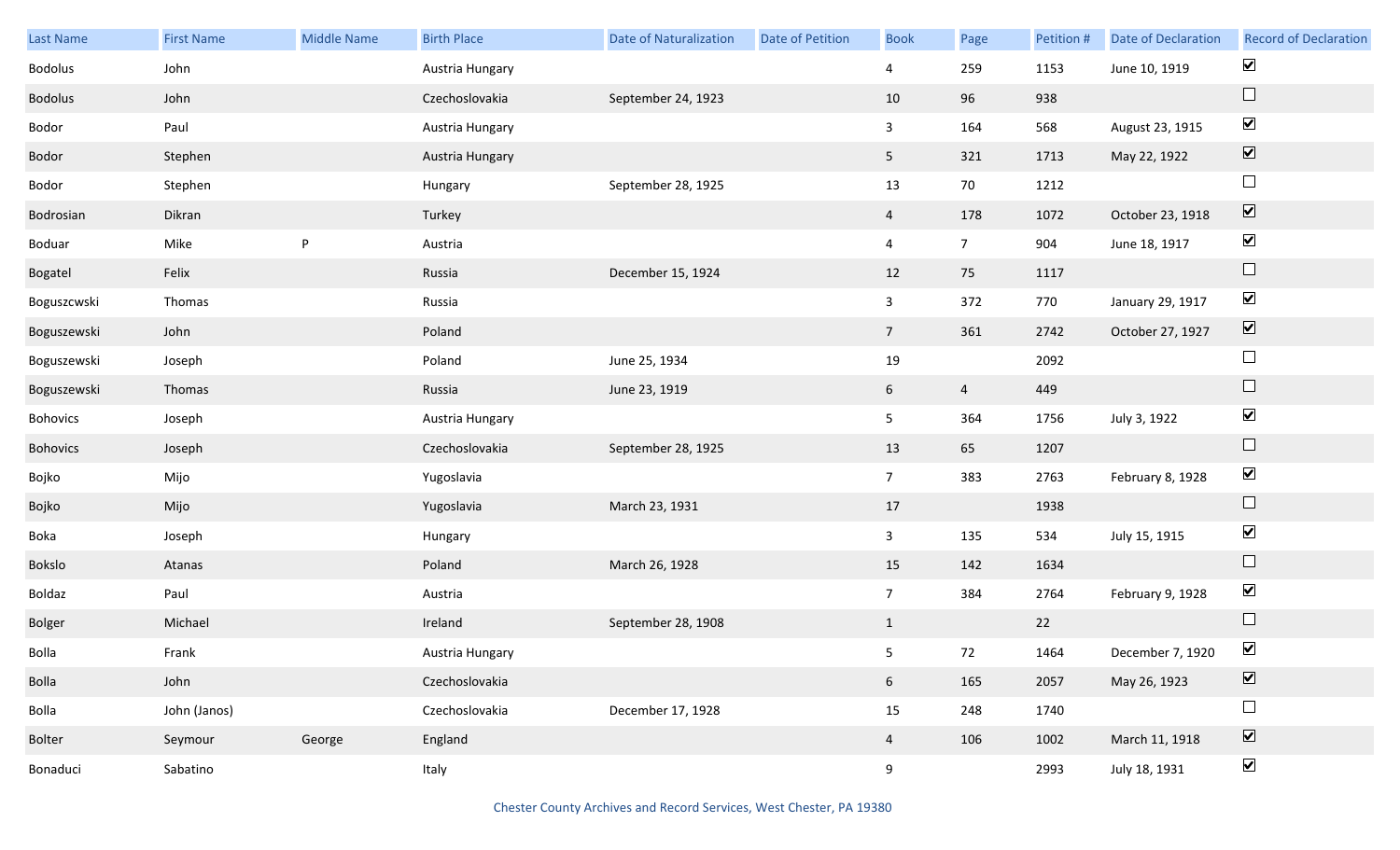| Last Name   | <b>First Name</b> | <b>Middle Name</b> | <b>Birth Place</b> | <b>Date of Naturalization</b> | Date of Petition | <b>Book</b>             | Page | Petition # | <b>Date of Declaration</b> | <b>Record of Declaration</b> |
|-------------|-------------------|--------------------|--------------------|-------------------------------|------------------|-------------------------|------|------------|----------------------------|------------------------------|
| Bonamy      | Elias             | G                  | Syria              |                               |                  | $\overline{\mathbf{3}}$ | 426  | 824        | April 9, 1917              | $\overline{\mathbf{v}}$      |
| Bonamy      | Eliaz             | G                  | Syria              | December 15, 1919             |                  | 6                       | 49   | 493        |                            | $\Box$                       |
| Bondt       | Selina            |                    | Switzerland        |                               |                  | 7 <sup>7</sup>          | 48   | 2432       | June 4, 1925               | $\boxed{\blacktriangledown}$ |
| Bondt       | Selina            |                    | Switzerland        | June 25, 1929                 |                  | 16                      | 70   | 1812       |                            | $\Box$                       |
| Bongiovonni | Angelo            |                    | Italy              | March 26, 1928                |                  | 15                      | 151  | 1643       |                            | $\Box$                       |
| Bonifaceno  | Saverino          |                    | Italy              | March 23, 1931                |                  | 17                      |      | 1927       |                            | $\Box$                       |
| Bonpadre    | Antonio           |                    | Italy              |                               |                  | $7\overline{ }$         | 105  | 2488       | November 9, 1925           | $\overline{\mathbf{v}}$      |
| Bonvetti    | Angelo            |                    | Italy              |                               |                  | 9                       |      | 2944       | June 28, 1930              | $\blacktriangledown$         |
| Boortsalas  | Gus               |                    | Greece             |                               |                  | 5 <sub>1</sub>          | 253  | 1645       | January 10, 1922           | $\overline{\mathbf{v}}$      |
| Bordrinski  | Walter            |                    | Russia             |                               |                  | $\mathbf{3}$            | 474  | 872        | June 4, 1917               | $\blacktriangledown$         |
| Borkey      | Alexander         |                    | Hungary            |                               |                  | 6                       | 368  | 2258       | May 14, 1924               | $\overline{\mathbf{v}}$      |
| Borkowski   | Ernst             |                    | Germany            |                               |                  | 6                       | 183  | 2074       | June 19, 1923              | $\blacktriangledown$         |
| Borofski    | John              |                    | Austria            |                               |                  | 5 <sub>1</sub>          | 54   | 1446       | November 8, 1920           | $\blacktriangledown$         |
| Boros       | Michael           |                    | Hungary            | March 26, 1923                |                  | 10                      | 42   | 884        |                            | $\Box$                       |
| Boros       | Mike              |                    | Hungary            |                               |                  | 5 <sub>1</sub>          | 42   | 1434       | October 15, 1920           | $\blacktriangledown$         |
| Borre       | George            |                    | Denmark            | December 15, 1924             |                  | 12                      | 92   | 1134       |                            | $\Box$                       |
| Borrelli    | Gesidio           |                    | Italy              |                               |                  | $2^{\circ}$             | 111  | 211        | January 2, 1911            | $\blacktriangledown$         |
| Borrick     | John              |                    | Russia             |                               |                  | 5 <sub>1</sub>          | 185  | 1577       | May 31, 1921               | $\blacktriangledown$         |
| Borsi       | Vinsce            |                    | Hungary            |                               |                  | $\overline{4}$          | 378  | 1271       | November 22, 1919          | $\blacktriangledown$         |
| Bortnyck    | Stefan            | Goj                | Poland             | March 26, 1928                |                  | 15                      | 166  | 1658       |                            | $\Box$                       |
| Bortnyck    | Stefan            | Joe                | Poland             |                               |                  | 7 <sup>7</sup>          | 103  | 2486       | November 6, 1925           | $\triangledown$              |
| Borysewisy  | Simon             |                    | Russia Poland      |                               |                  | $2^{\circ}$             | 228  | 327        | September 25, 1912         | $\blacktriangleright$        |
| Borzillo    | Michael           | Salvatore Antonio  | Italy              |                               |                  | 9                       |      | 3047       | October 7, 1932            | $\overline{\mathbf{v}}$      |
| Borzillo    | Michael           | Salvatore Antonio  | Italy              | April 1, 1935                 |                  | 19                      |      | 2129       |                            | $\Box$                       |
| Borzillo    | Pasquale          |                    | Italy              |                               |                  | 9                       |      | 2915       | November 18, 1929          | $\boxed{\mathbf{v}}$         |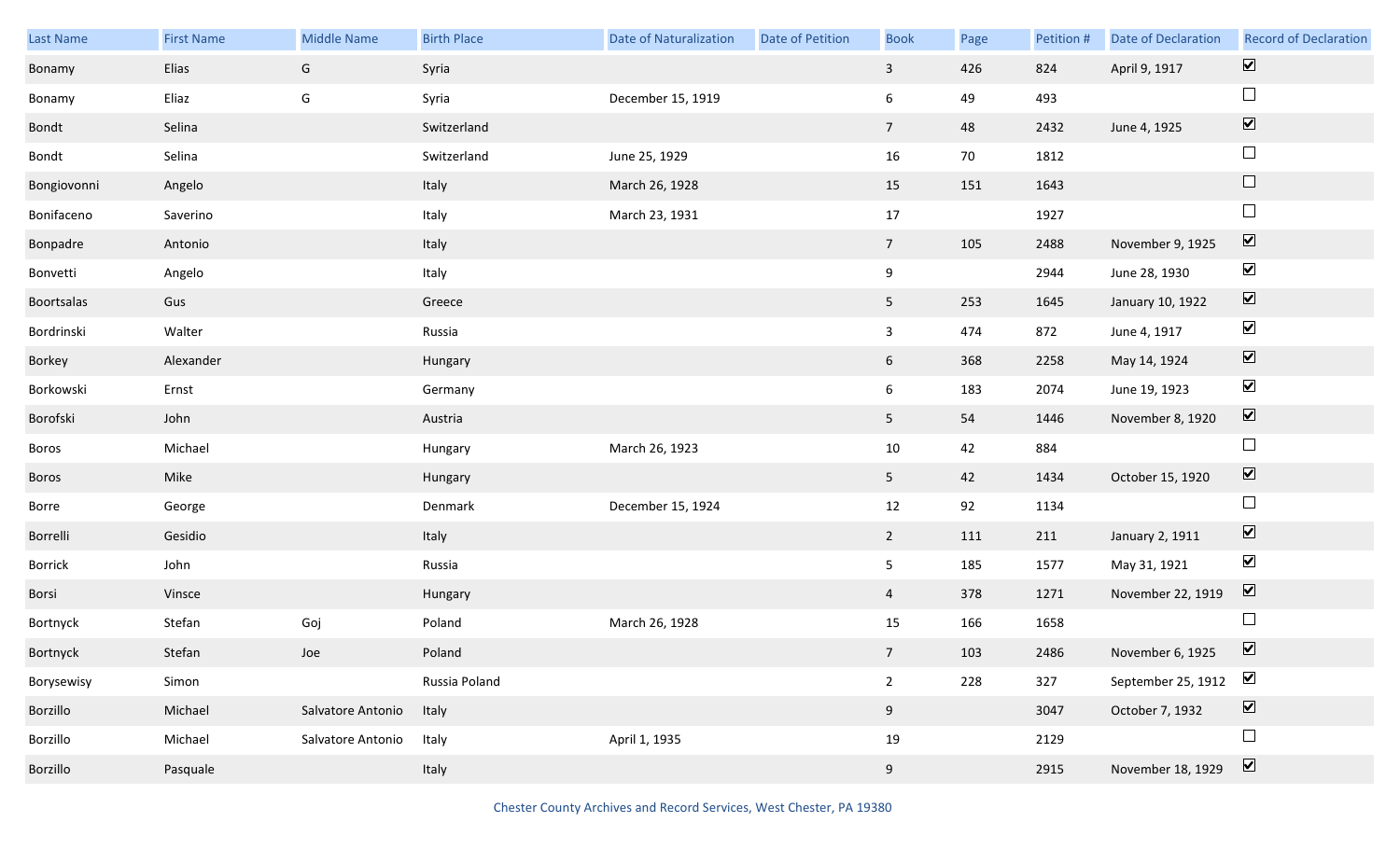| Last Name      | <b>First Name</b> | <b>Middle Name</b>      | <b>Birth Place</b> | <b>Date of Naturalization</b> | Date of Petition | <b>Book</b>     | Page           | Petition # | <b>Date of Declaration</b> | <b>Record of Declaration</b>    |
|----------------|-------------------|-------------------------|--------------------|-------------------------------|------------------|-----------------|----------------|------------|----------------------------|---------------------------------|
| Borzillo       | Pasquale          |                         | Italy              | June 27, 1932                 |                  | $18\,$          |                | 2005       |                            | $\Box$                          |
| Bougionni      | Angelo            |                         | Italy              |                               |                  | 7 <sup>7</sup>  | 90             | 2473       | October 5, 1925            | $\overline{\blacktriangledown}$ |
| Bould          | Alfred            |                         | England            |                               |                  | 5               | 446            | 1838       | January 3, 1923            | $\blacktriangledown$            |
| Bould          | John              | Henry                   | England            |                               |                  | $\mathbf{3}$    | 298            | 696        | March 4, 1916              | $\boxed{\blacktriangledown}$    |
| Bould          | John              | Henry                   | England            | September 23, 1918            |                  | 5 <sub>1</sub>  | 62             | 407        |                            | $\Box$                          |
| Bourtsalas     | Constantinos      |                         | Greece             | December 15, 1924             |                  | 11              | 57             | 999        |                            | $\hfill \square$                |
| Bove           | Marco             |                         | Italy              | March 28, 1927                |                  | 14              | 238            | 1480       |                            | $\Box$                          |
| Bove           | Mareo             |                         | Italy              |                               |                  | 6 <sup>1</sup>  | 298            | 2188       | February 4, 1924           | $\blacktriangledown$            |
| Bove           | Vincenzo          |                         | Italy              |                               |                  | $2^{\circ}$     | 103            | 203        | November 21, 1910          | $\blacktriangledown$            |
| Bowrowsky      | John              |                         | Austria            |                               |                  | $\overline{2}$  | 192            | 291        | April 16, 1912             | $\blacktriangledown$            |
| Boyce          | William           | Alexander               | Scotland           |                               |                  | 5               | 201            | 1593       | August 18, 1921            | $\blacktriangledown$            |
| Boyd           | Hannah            | Naye                    | Ireland            | September 29, 1931            |                  | 18              |                | 1975       |                            | $\Box$                          |
| Boyer          | Frances           | Jane                    | England            | October 1, 1928               |                  | 15              | 200            | 1692       |                            | $\Box$                          |
| Boyle          | James             |                         | Ireland            |                               |                  | $7\overline{ }$ | 218            | 2599       | September 22, 1926         | $\boxed{\blacktriangledown}$    |
| Bozenhard      | Marie             | Rosine                  | Germany            |                               |                  | $7\overline{ }$ | 446            | 2826       | October 5, 1928            | $\blacktriangledown$            |
| Bozzarelli     | Vincenzo          |                         | Italy              |                               |                  | $7\overline{ }$ | 37             | 2421       | April 30, 1925             | $\blacktriangledown$            |
| Bozzarelli     | Vincenzo          |                         | Italy              | March 26, 1928                |                  | 15              | 144            | 1636       |                            | $\Box$                          |
| Bozzone        | Luigina           | Mongrandi               | Italy              |                               |                  | $7\overline{ }$ | 428            | 2808       | August 7, 1928             | $\blacktriangledown$            |
| Bozzone        | Paolo             |                         | Italy              |                               |                  | $7\overline{ }$ | 427            | 2807       | August 7, 1928             | $\blacktriangledown$            |
| <b>Braccia</b> | Nicola            |                         | Italy              |                               |                  | $\mathbf{3}$    | 336            | 734        | March 19, 1913             | $\overline{\mathbf{v}}$         |
| <b>Braccia</b> | Nicola            |                         | Italy              | June 26, 1922                 |                  | 9               | 35             | 777        |                            | $\Box$                          |
| Bradley        | Frances           | <b>Winifred Emerson</b> | Canada             | December 24, 1934             |                  | 19              |                | 2110       |                            | $\hfill \square$                |
| Brancaccio     | Aniello           |                         | Italy              | March 13, 1916                |                  | $\overline{4}$  | $\overline{2}$ | 252        |                            | $\Box$                          |
| Branchello     | Francesco         |                         | Italy              |                               |                  | 5 <sub>1</sub>  | 164            | 1556       | April 14, 1921             | $\overline{\mathbf{v}}$         |
| Branchello     | Francesco         |                         | Italy              | December 17, 1923             |                  | 11              | 29             | 971        |                            | $\Box$                          |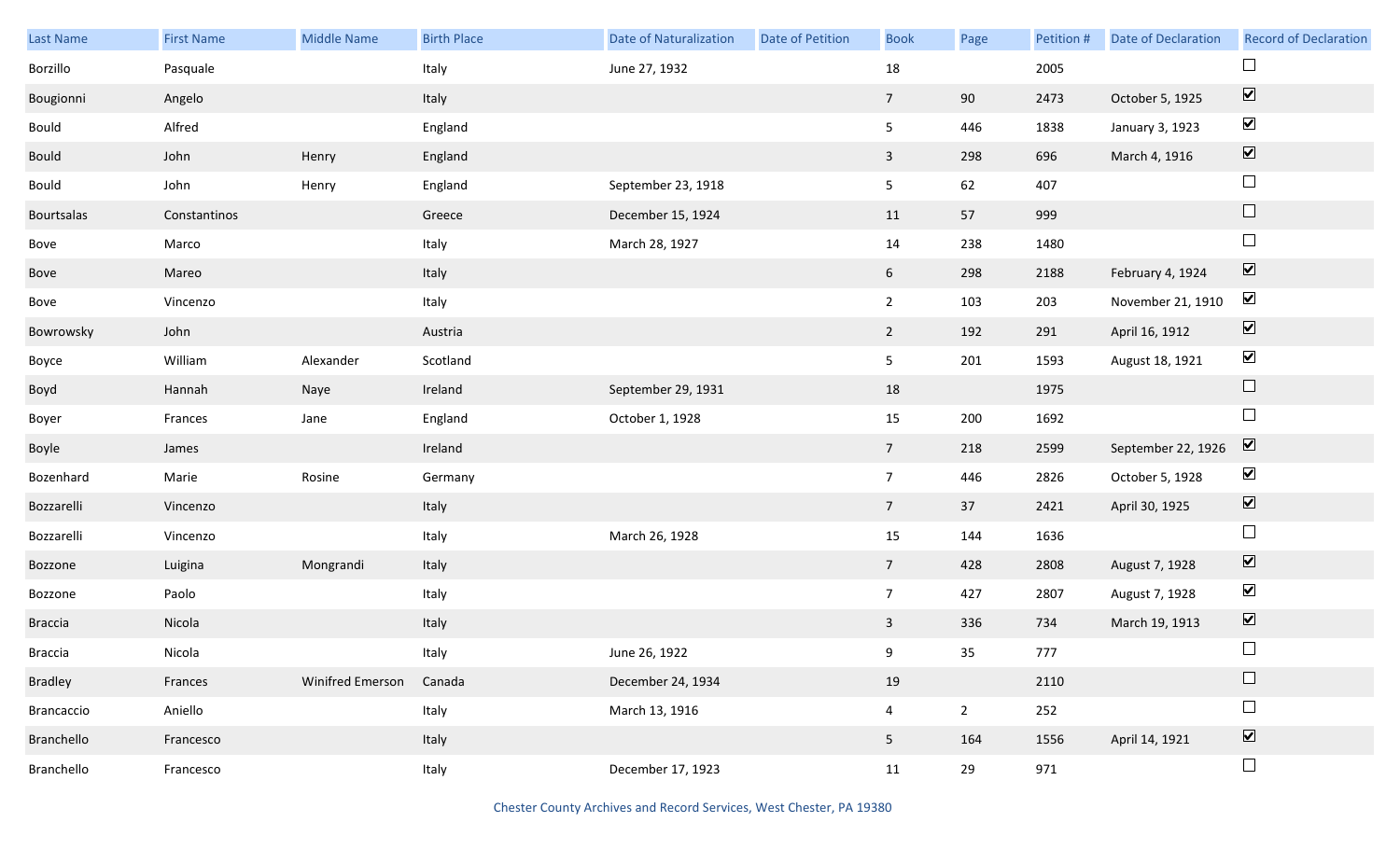| Last Name       | <b>First Name</b> | <b>Middle Name</b> | <b>Birth Place</b> | <b>Date of Naturalization</b> | Date of Petition | <b>Book</b>             | Page         | Petition # | <b>Date of Declaration</b> | <b>Record of Declaration</b> |
|-----------------|-------------------|--------------------|--------------------|-------------------------------|------------------|-------------------------|--------------|------------|----------------------------|------------------------------|
| <b>Branella</b> | Pasquale          |                    | Italy              |                               |                  | 7 <sup>7</sup>          | 258          | 2639       | January 21, 1927           | $\overline{\mathbf{v}}$      |
| Brano           | Michael           | P                  | South Africa       |                               |                  | $\overline{3}$          | 499          | 896        | June 12, 1917              | $\blacktriangledown$         |
| Braserman       | Joseph            |                    | Russia             |                               |                  | $\overline{3}$          | 287          | 685        | February 10, 1916          | $\overline{\mathbf{v}}$      |
| Brauermann      | Joseph (Josef)    |                    | Poland             | December 21, 1925             |                  | 14                      | $\mathbf{3}$ | 1245       |                            | $\Box$                       |
| Braun           | George            | Wilhelm            | Germany            |                               |                  | 9                       |              | 3141       | October 30, 1935           | $\boxed{\blacktriangledown}$ |
| Braverman       | Joseph            |                    | Poland             |                               |                  | 5                       | 445          | 1837       | December 28, 1922          | $\blacktriangledown$         |
| Bray            | Nora              | Teresa             | Ireland            | May 21, 1934                  |                  | 19                      |              | 2089       |                            | $\Box$                       |
| Bray            | Norah             | Teresa             | Ireland            |                               |                  | 9                       |              | 3010       | November 12, 1931          | $\blacktriangledown$         |
| Breakwell       | Percival          | Harold             | England            |                               |                  | $\mathbf{3}$            | 360          | 758        | November 27, 1916          | $\boxed{\mathbf{v}}$         |
| Breman          | John              | Joseph             | Ireland (?)        | June 9, 1913                  |                  | $\overline{2}$          | 94           | 144        |                            | $\Box$                       |
| Brenmann        | David             |                    | Russia             |                               |                  | $\overline{3}$          | 294          | 692        | February 14, 1916          | $\boxed{\mathbf{v}}$         |
| Brennan         | John              | Joseph             | Ireland            |                               |                  | 1 series 2              | 92           | 92         | October 29, 1908           | $\blacktriangledown$         |
| <b>Brewer</b>   | James             |                    | England            | September 24, 1917            |                  | 5 <sub>1</sub>          | $\mathbf{1}$ | 346        |                            | $\Box$                       |
| Bribulovich     | Stephan (Stefan)  |                    | Czechoslovakia     |                               |                  | 6                       | 409          | 2296       | August 7, 1924             | $\blacktriangledown$         |
| Bribulovich     | Stephen           |                    | Czechoslovakia     | March 28, 1927                |                  | 14                      | 219          | 1461       |                            | $\Box$                       |
| <b>Briggs</b>   | Charles           | Hugh               | England            |                               |                  | 6                       | 284          | 2174       | January 24, 1924           | $\blacktriangledown$         |
| <b>Briggs</b>   | Charles           | Hugh               | England            | September 27, 1926            |                  | 14                      | 132          | 1374       |                            | $\Box$                       |
| <b>Briggs</b>   | Harry             | Percival           | England            |                               |                  | $7\overline{ }$         | 387          | 2767       | February 11, 1928          | $\blacktriangledown$         |
| Brignola        | Antonio           |                    | Italy              |                               |                  | $\mathbf{3}$            | 204          | 603        | October 6, 1915            | $\blacktriangledown$         |
| Brignola        | Luca              |                    | Italy              |                               |                  | $\mathbf{3}$            | 142          | 541        | July 22, 1915              | $\blacktriangledown$         |
| Brignole        | Luca              |                    | Italy              | September 27, 1919            |                  | 6 <sub>1</sub>          | 17           | 460        |                            | $\Box$                       |
| Brillo          | Mike              |                    | Czechoslovakia     |                               |                  | 5                       | 440          | 1832       | December 20, 1922          | $\blacktriangledown$         |
| Brillo          | Mike              |                    | Czechoslovakia     | March 23, 1925                |                  | 13                      | 22           | 1164       |                            | $\Box$                       |
| <b>Brisach</b>  | Leon              |                    | France             | June 14, 1915                 |                  | $\overline{\mathbf{3}}$ | 60           | 210        |                            | $\Box$                       |
| <b>Brisak</b>   | Leon              |                    | France             |                               |                  | $2^{\circ}$             | 32           | 133        | June 8, 1909               | $\overline{\mathbf{v}}$      |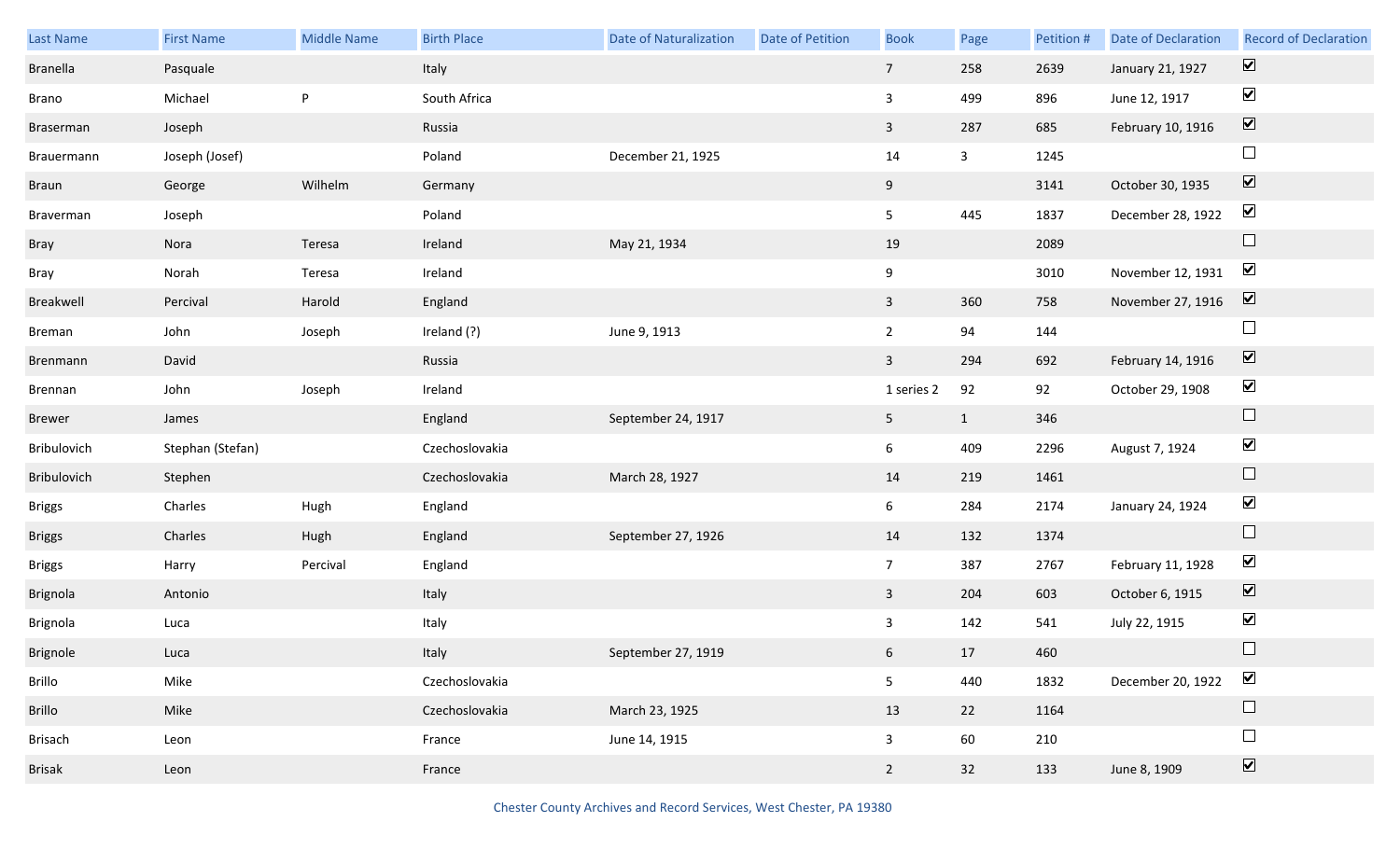| Last Name    | <b>First Name</b> | Middle Name | <b>Birth Place</b> | <b>Date of Naturalization</b> | <b>Date of Petition</b> | <b>Book</b>     | Page | Petition # | Date of Declaration | <b>Record of Declaration</b>    |
|--------------|-------------------|-------------|--------------------|-------------------------------|-------------------------|-----------------|------|------------|---------------------|---------------------------------|
| Briynola     | Luis              |             | Italy              |                               |                         | $\mathbf{3}$    | 196  | 595        | October 4, 1915     | $\blacktriangledown$            |
| Brower       | Joseph            |             | Germany            |                               |                         | $\overline{2}$  | 93   | 193        | August 8, 1910      | $\boxed{\blacktriangledown}$    |
| Brower       | Joseph            |             | Germany            | June 9, 1913                  |                         | $2^{\circ}$     | 71   | 121        |                     | $\Box$                          |
| Brown        | Andrew            |             | Germany            |                               |                         | 5 <sup>5</sup>  | 355  | 1747       | June 26, 1922       | $\boxed{\blacktriangledown}$    |
| Brown        | Andrew            |             | Germany            | December 15, 1924             |                         | 12              | 94   | 1136       |                     | $\Box$                          |
| Brown        | Francis           | William     | Ireland            | June 27, 1921                 |                         | 8               | 39   | 681        |                     | $\hfill \square$                |
| Brown        | Harry             |             | England            |                               |                         | $\overline{4}$  | 117  | 1012       | April 16, 1918      | $\blacktriangledown$            |
| Brown        | Joseph            |             | Russia             |                               |                         | 1 series 2      | 37   | 37         | October 28, 1907    | $\boxed{\blacktriangledown}$    |
| Brown        | William           | Wallace     | England            | June 26, 1922                 |                         | 9               | 34   | 776        |                     | $\Box$                          |
| Broznak      | Peter             |             | Austria Hungary    |                               |                         | $\overline{4}$  | 25   | 922        | July 12, 1917       | $\overline{\blacktriangledown}$ |
| Brunella     | Antonio           |             | Italy              |                               |                         | 6               | 312  | 2202       | March 3, 1924       | $\blacktriangledown$            |
| Brunella     | Antonio           |             | Italy              | December 20, 1926             |                         | 14              | 139  | 1381       |                     | $\Box$                          |
| Bruni        | Filippo (Philip)  |             | Italy              | September 25, 1922            |                         | 9               | 79   | 821        |                     | $\Box$                          |
| Bruni        | Guiseppe          |             | Italy              |                               |                         | $6\overline{6}$ | 243  | 2134       | November 8, 1923    | $\blacktriangledown$            |
| Brunni       | Philip            |             | Italy              |                               |                         | $\mathbf{3}$    | 438  | 836        | April 24, 1917      | $\blacktriangledown$            |
| Bruno        | Frank             |             | Italy              |                               |                         | $\overline{4}$  | 481  | 1374       | July 12, 1920       | $\boxed{\blacktriangledown}$    |
| Bruno        | Guiseppe          |             | Italy              | March 28, 1927                |                         | 14              | 243  | 1485       |                     | $\Box$                          |
| Bruno        | Luigi             |             | Italy              |                               |                         | $\overline{4}$  | 145  | 1039       | July 12, 1918       | $\overline{\mathbf{v}}$         |
| Bruno        | Luigi             |             | Italy              | September 22, 1924            |                         | 11              | 18   | 960        |                     | $\Box$                          |
| Bruno        | Sylvester         |             | Italy              |                               |                         | $7\overline{ }$ | 263  | 2644       | February 14, 1927   | $\blacktriangledown$            |
| Bruvo (?)    | Luigi (Louie)     |             | Italy              |                               | February 13, 1923 10    |                 | 64   | 906        |                     | $\Box$                          |
| Bryngilywicz | Thomas            |             | Poland             |                               |                         | $7\overline{ }$ | 120  | 2503       | January 18, 1926    | $\boxed{\blacktriangledown}$    |
| Brzezitski   | Kazimierz         |             | Poland             | March 28, 1927                |                         | 14              | 235  | 1477       |                     | $\Box$                          |
| Brzitski     | Kazirnierz        |             | Poland             |                               |                         | 6 <sup>1</sup>  | 423  | 2309       | September 22, 1924  | $\boxed{\blacktriangledown}$    |
| Brzozowski   | Adam              |             | Russia             |                               |                         | $\overline{4}$  | 251  | 1145       | June 3, 1919        | $\blacktriangledown$            |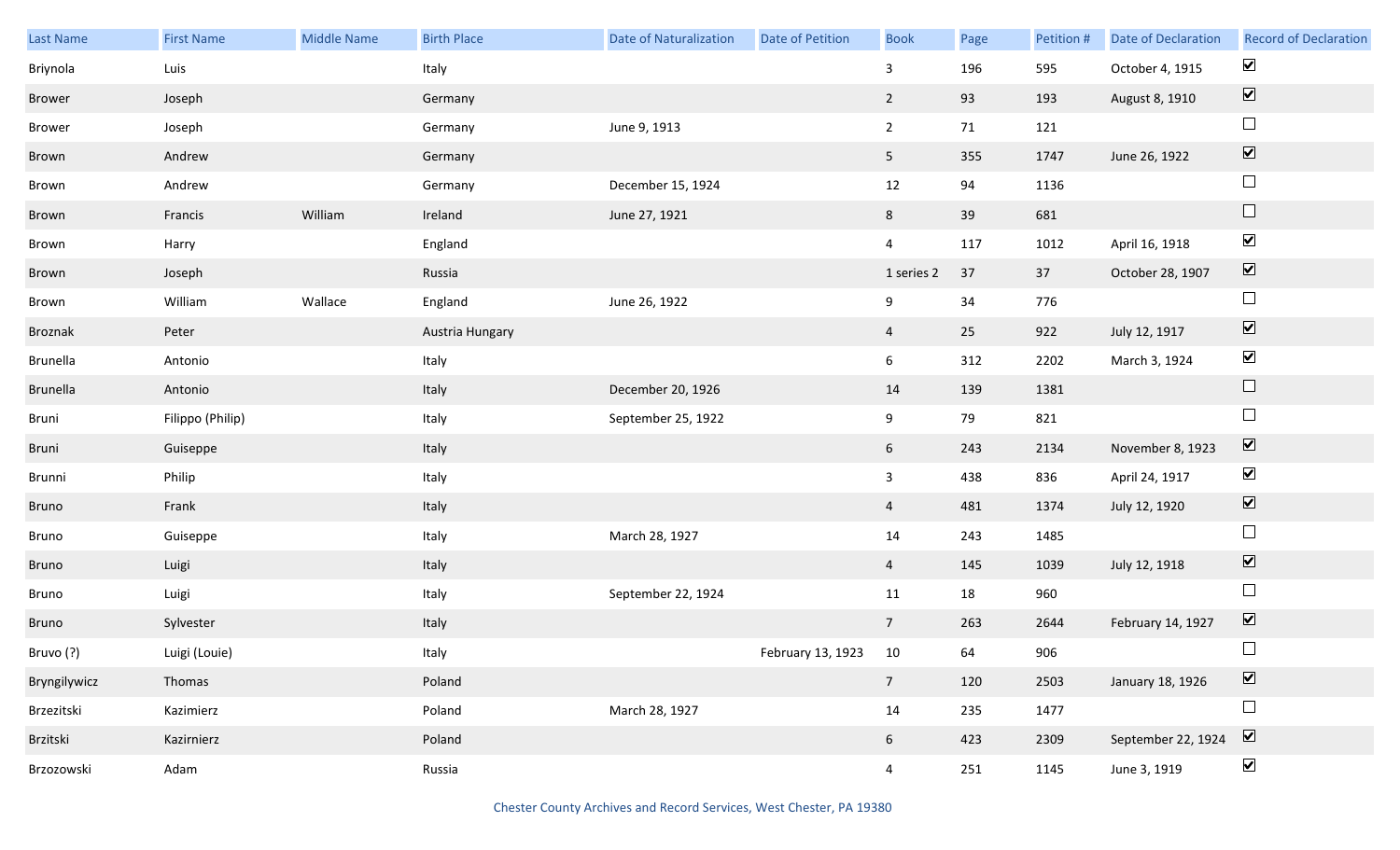| Last Name      | <b>First Name</b> | Middle Name | <b>Birth Place</b> | <b>Date of Naturalization</b> | Date of Petition | <b>Book</b>    | Page | Petition # | Date of Declaration | <b>Record of Declaration</b> |
|----------------|-------------------|-------------|--------------------|-------------------------------|------------------|----------------|------|------------|---------------------|------------------------------|
| Bucci          | Giovanni          |             | Italy              |                               |                  | 7 <sup>7</sup> | 442  | 2822       | September 19, 1928  | $\overline{\mathbf{v}}$      |
| Bucci          | Nunzio            | Giovanni    | Italy              | March 28, 1932                |                  | 18             |      | 1989       |                     | $\Box$                       |
| Bucci          | Vincenzo          |             | Italy              |                               |                  | 5 <sub>1</sub> | 412  | 1804       | October 4, 1922     | $\boxed{\blacktriangledown}$ |
| Buckle         | Thomas            |             | Poland             | March 26, 1928                |                  | 15             | 142  | 1634       |                     | $\Box$                       |
| Buckley        | Jeremiah          |             | Ireland            |                               |                  | $\overline{4}$ | 390  | 1283       | December 24, 1919   | $\boxed{\blacktriangledown}$ |
| Buckley        | Robert            |             | Ireland            |                               |                  | 1 series 2     | 70   | 70         | August 11, 1908     | $\blacktriangledown$         |
| <b>Budris</b>  | Antonas           |             | Russia             | September 25, 1922            |                  | 9              | 54   | 796        |                     | $\Box$                       |
| Budzik         | John              | Frank       | Russia             |                               |                  | $\overline{4}$ | 233  | 1127       | May 12, 1919        | $\blacktriangledown$         |
| Budzinsky      | Dominik           |             | Poland             |                               |                  | 6 <sup>1</sup> | 428  | 2314       | September 23, 1924  | $\overline{\mathbf{v}}$      |
| Bufo           | Fanfulla          |             | Italy              | June 23, 1930                 |                  | 17             |      | 1893       |                     | $\Box$                       |
| <b>Bugara</b>  | Frank             |             | Austria            |                               |                  | $\overline{3}$ | 112  | 511        | June 8, 1915        | $\boxed{\blacktriangledown}$ |
| Bugara         | Frank             |             | Austria            |                               | July 18, 1919    | 6              | 42   | 486        |                     | $\Box$                       |
|                |                   |             |                    |                               |                  |                |      |            |                     |                              |
| Bulla          | Mary              |             | Czechoslovakia     |                               |                  | 7 <sup>7</sup> | 262  | 2643       | February 7, 1927    | $\blacktriangledown$         |
| Bullock        | Maria             | Martha      | Germany            | December 21, 1931             |                  | 18             |      | 1994       |                     | $\Box$                       |
| Bullotta       | Antonio           | Pietro      | Italy              |                               |                  | 9              |      | 3023       | February 19, 1932   | $\blacktriangledown$         |
| Bullotta       | Antonio           | Pietro      | Italy              | April 1, 1935                 |                  | 19             |      | 2121       |                     | $\Box$                       |
| Bullotto       | Antonio           |             | Italy              |                               |                  | 5 <sub>1</sub> | 196  | 1588       | July 11, 1921       | $\blacktriangledown$         |
| <b>Bulpitt</b> | Arthur            | James       | England            |                               |                  | 6              | 285  | 2175       | January 24, 1924    | $\blacktriangledown$         |
| Buoni          | Domenico          |             | Italy              | December 21, 1925             |                  | 13             | 92   | 1234       |                     | $\Box$                       |
| Buratti        | Umberto           |             | Italy              | June 23, 1930                 |                  | 17             |      | 1901       |                     | $\Box$                       |
| Burk           | David             |             | Ireland            |                               |                  | $\overline{4}$ | 43   | 940        | July 27, 1917       | $\overline{\mathbf{v}}$      |
| Burke          | John              |             | Ireland            |                               |                  | 1 series 2     | 28   | 28         | August 22, 1907     | $\blacktriangledown$         |
| Burke          | Patrick           |             | Ireland            |                               |                  | $\overline{4}$ | 138  | 1032       | June 20, 1918       | $\boxed{\blacktriangledown}$ |
| Burke          | Patrick           |             | Ireland            | September 27, 1920            |                  | 7 <sup>7</sup> | 80   | 622        |                     | $\Box$                       |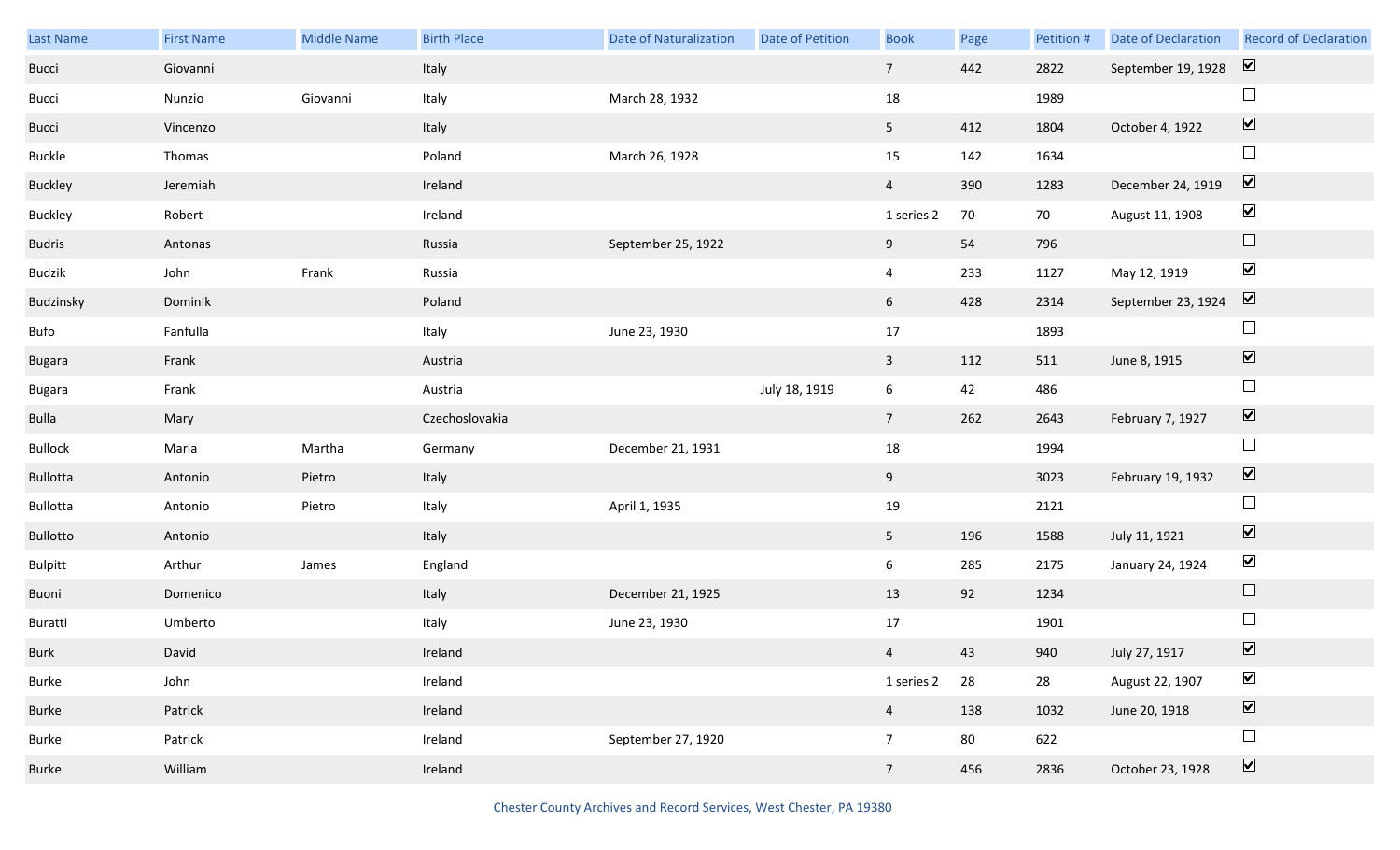| Last Name     | <b>First Name</b> | <b>Middle Name</b> | <b>Birth Place</b> | <b>Date of Naturalization</b> | <b>Date of Petition</b> | <b>Book</b>     | Page           | Petition # | Date of Declaration | <b>Record of Declaration</b> |
|---------------|-------------------|--------------------|--------------------|-------------------------------|-------------------------|-----------------|----------------|------------|---------------------|------------------------------|
| Burnett       | Arthur            |                    | England            |                               |                         | 4               | 69             | 965        | November 22, 1917   | $\blacktriangledown$         |
| Buseller      | Giovanni          | Antonio            | Italy              | December 20, 1920             |                         | 8               | 17             | 659        |                     | $\hfill \square$             |
| Bush          | Joseph            |                    | Poland             |                               |                         | 5 <sub>5</sub>  | 424            | 1816       | November 6, 1922    | $\blacktriangledown$         |
| <b>Butler</b> | Mary              |                    | Ireland            |                               |                         | 8               | 15             | 2895       | May 29, 1929        | $\boxed{\blacktriangledown}$ |
| Buttaro       | Francesco         |                    | Italy              |                               |                         | $\mathbf{3}$    | 133            | 532        | July 15, 1915       | $\blacktriangledown$         |
| Buttaro       | Francesco         |                    | Italy              |                               |                         | $6\overline{6}$ | 76             | 520        |                     | $\hfill \square$             |
| Bystrek       | Adolf             |                    | Russia             |                               |                         | $2^{\circ}$     | 209            | 308        | September 9, 1912   | $\blacktriangledown$         |
| Bystrek       | Adolf             |                    | Russia Poland      | September 27, 1915            |                         | $\mathbf{3}$    | 79             | 229        |                     | $\hfill \square$             |
| Cabak         | Joseph            |                    | Czechoslovakia     |                               |                         | $6\overline{6}$ | 356            | 2246       | April 15, 1924      | $\blacktriangledown$         |
| Caccamo       | Luigi             |                    | Italy              | March 28, 1921                |                         | 8               | 7 <sup>7</sup> | 649        |                     | $\hfill \square$             |
| Caccio        | Rosario           |                    | Sicily             |                               |                         | $\overline{4}$  | 306            | 1200       | September 12, 1919  | $\blacktriangledown$         |
| Caceamo       | Luigi             |                    | Italy              |                               |                         | $\overline{4}$  | 180            | 1074       | October 28, 1918    | $\boxed{\blacktriangledown}$ |
| Cadenas       | James             |                    | Greece             |                               |                         | $6\overline{6}$ | 66             | 1958       | February 16, 1923   | $\blacktriangledown$         |
| Cahan         | John              |                    | Slovak             |                               |                         | 9               |                | 3019       | December 23, 1931   | $\overline{\mathbf{v}}$      |
| Calargyros    | Stelios           |                    | Greece             |                               |                         | 8               | 23             | 2903       | June 12, 1929       | $\blacktriangledown$         |
| Calderwood    | Alexander         |                    | Ireland            | December 15, 1930             |                         | 17              |                | 1937       |                     | $\hfill \square$             |
| Calderwood    | Helen             | Matthews           | England            | June 22, 1931                 |                         | 17              |                | 1956       |                     | $\Box$                       |
| Calella       | Saccorso          |                    | Italy              |                               |                         | $2^{\circ}$     | 59             | 159        | January 10, 1910    | $\boxed{\blacktriangledown}$ |
| Calesto       | Joseph            |                    | Italy              |                               |                         | 5 <sub>5</sub>  | 238            | 1630       | December 6, 1921    | $\blacktriangledown$         |
| Calista       | Giuseppe          |                    | Italy              | March 22, 1926                |                         | 14              | 65             | 1307       |                     | $\Box$                       |
| Calisto       | Domenico          |                    | Italy              |                               |                         | 5 <sub>1</sub>  | 111            | 1503       | January 27, 1921    | $\blacktriangledown$         |
| Callahan      | John              |                    | Ireland            |                               |                         | $6\overline{6}$ | 431            | 2317       | September 27, 1924  | $\boxed{\blacktriangledown}$ |
| Callahan      | John              |                    | Ireland            | March 26, 1928                |                         | 15              | 135            | 1627       |                     | $\Box$                       |
| Callahan      | John              | Corniels           | Ireland            |                               |                         | $2^{\circ}$     | 131            | 231        | April 8, 1911       | $\boxed{\blacktriangledown}$ |
| Callahan      | Patrick           |                    | Scotland           |                               |                         | 9               |                | 2956       | October 7, 1930     | $\blacktriangledown$         |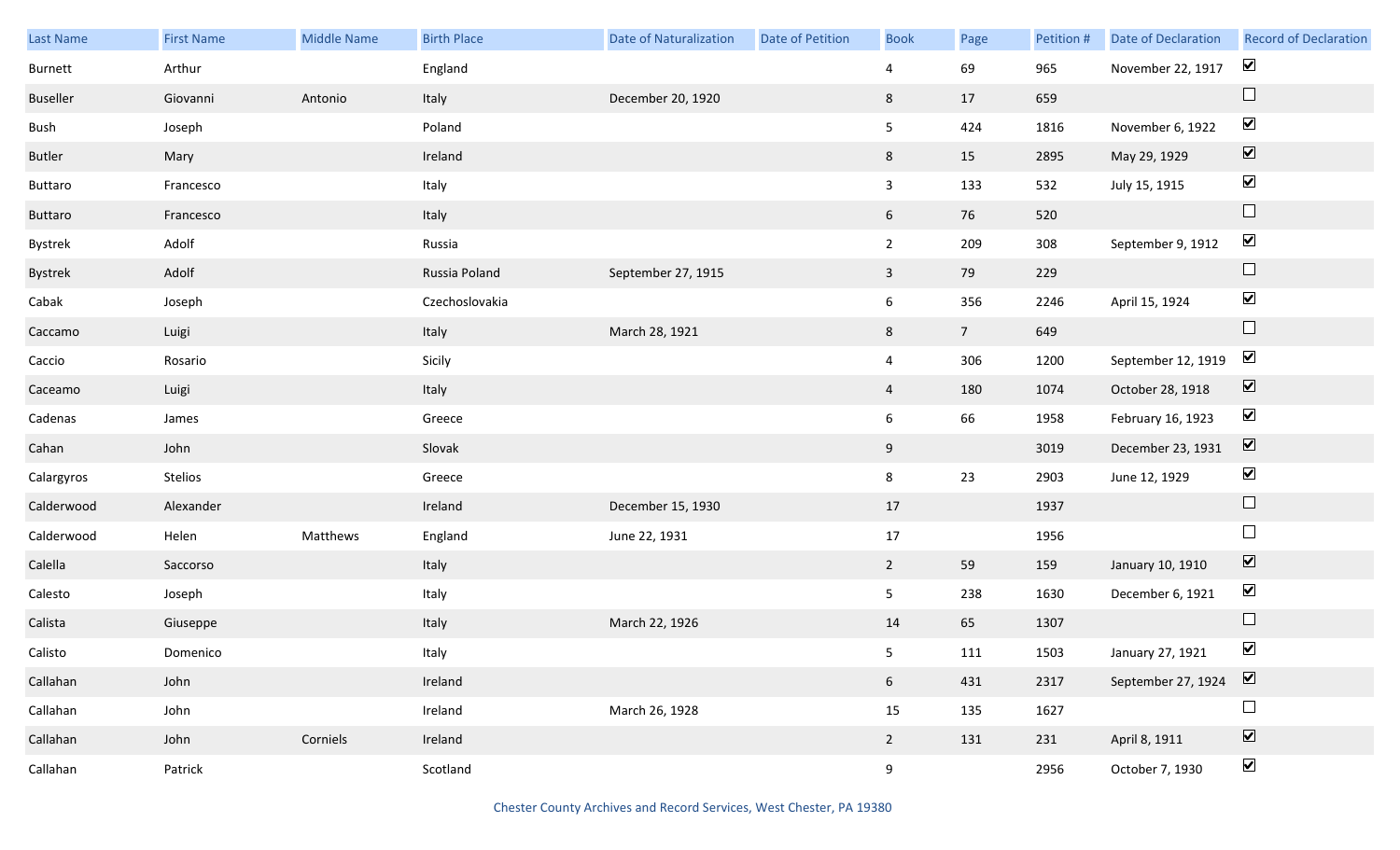| Last Name  | <b>First Name</b> | <b>Middle Name</b> | <b>Birth Place</b> | <b>Date of Naturalization</b> | Date of Petition     | <b>Book</b>     | Page | Petition # | <b>Date of Declaration</b> | <b>Record of Declaration</b> |
|------------|-------------------|--------------------|--------------------|-------------------------------|----------------------|-----------------|------|------------|----------------------------|------------------------------|
| Calvarese  | Gaspare           |                    | Italy              | June 28, 1926                 |                      | 14              | 71   | 1313       |                            |                              |
| Camagna    | Luigi             |                    | Italy              |                               |                      | 3               | 68   | 467        | October 20, 1914           | $\blacktriangledown$         |
| Camillotti | Antonio           |                    | Italy              |                               |                      | 5 <sub>1</sub>  | 101  | 1493       | January 18, 1921           | $\boxed{\blacktriangledown}$ |
| Cammarozzo | Angelo            |                    | Sicily             |                               |                      | $\mathbf{3}$    | 248  | 647        | November 29, 1910          | $\blacktriangleright$        |
| Campanese  | Giuseppe          |                    | Italy              |                               |                      | 6 <sup>1</sup>  | 411  | 2298       | August 15, 1924            | $\boxed{\blacktriangledown}$ |
| Campanese  | Giuseppe          |                    | Italy              | March 28, 1927                |                      | 14              | 242  | 1484       |                            | $\Box$                       |
| Canale     | Fortunato         |                    | Italy              |                               |                      | 5 <sub>1</sub>  | 486  | 1878       | February 9, 1923           | $\boxed{\blacktriangledown}$ |
| Canale     | Gaetono           |                    | Italy              |                               |                      | 5 <sub>5</sub>  | 485  | 1877       | February 9, 1923           | $\blacktriangledown$         |
| Canetta    | Virgilio          |                    | Italy              |                               |                      | 5 <sub>1</sub>  | 267  | 1659       | February 2, 1922           | $\boxed{\blacktriangledown}$ |
| Caniglia   | Francesco         |                    | Italy              | September 27, 1920            |                      | $\overline{7}$  | 73   | 615        |                            | $\Box$                       |
| Cannella   | Francesco         |                    | Sicily             |                               |                      | $\mathbf{3}$    | 366  | 764        | December 21, 1916          | $\boxed{\blacktriangledown}$ |
| Cannella   | Frank (Francesco) |                    | Sicily             | June 27, 1921                 |                      | 8               | 32   | 674        |                            | $\Box$                       |
| Cannistia  | Salvatore         |                    | Italy              |                               | March 31, 1927       | 15              | 69   | 1561       |                            | $\Box$                       |
| Cantelori  | John              |                    | Italy              |                               |                      | $\mathbf{3}$    | 239  | 638        | November 22, 1915          | $\blacktriangledown$         |
| Capabianco | Ralph             |                    | Italy              |                               |                      | $\mathbf{3}$    | 235  | 634        | November 22, 1915          | $\overline{\mathbf{v}}$      |
| Capaj      | Jozef             |                    | Austria            |                               |                      | 6               | 238  | 2129       | October 26, 1923           | $\blacktriangledown$         |
| Capaj      | Jozef             |                    | Austria            | March 26, 1928                |                      | 15              | 168  | 1660       |                            | $\Box$                       |
| Capaj      | Michael           | Jr.                | Czechoslovakia     |                               |                      | $7\overline{ }$ | 480  | 2860       | December 24, 1928          | $\blacktriangledown$         |
| Capanna    | Fred              |                    | Italy              |                               |                      | $\overline{4}$  | 225  | 1119       | April 14, 1919             | $\overline{\mathbf{v}}$      |
| Capanna    | Fred              |                    | Italy              |                               |                      | $\overline{4}$  | 356  | 1249       | November 6, 1919           | $\blacktriangledown$         |
| Capanna    | Vincenzo          |                    | Italy              |                               |                      | $2^{\circ}$     | 275  | 374        | May 28, 1913               | $\blacktriangledown$         |
| Capanna    | Vincenzo          |                    | Italy              |                               | September 30, 1919 6 |                 | 81   | 524        |                            | $\Box$                       |
| Capanna    | Vincenzo          |                    | Italy              | March 22, 1920                |                      | 7 <sup>7</sup>  | 8    | 551        |                            | $\Box$                       |
| Capatolo   | Angelo            |                    | Italy              |                               |                      | 5 <sub>5</sub>  | 171  | 1563       | April 21, 1921             | $\blacktriangledown$         |
| Capetala   | Angelo            |                    | Italy              | September 22, 1924            |                      | 12              | 46   | 1088       |                            | $\Box$                       |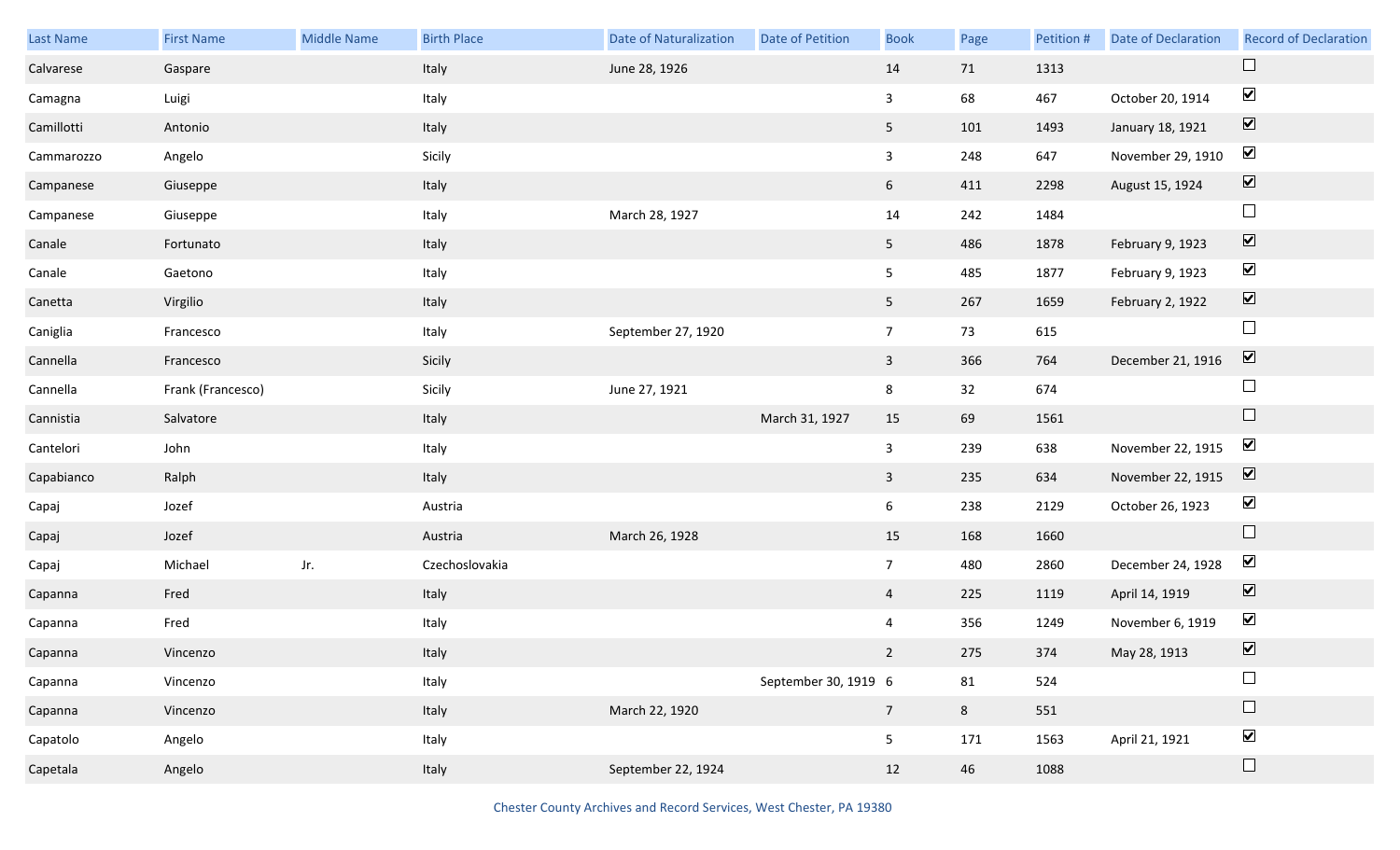| Last Name  | <b>First Name</b> | <b>Middle Name</b>     | <b>Birth Place</b> | <b>Date of Naturalization</b> | Date of Petition      | <b>Book</b>     | Page           | Petition # | Date of Declaration | <b>Record of Declaration</b> |
|------------|-------------------|------------------------|--------------------|-------------------------------|-----------------------|-----------------|----------------|------------|---------------------|------------------------------|
| Capopoulos | Nicolaos          |                        | Greece             | September 27, 1926            |                       | 14              | 138            | 1380       |                     |                              |
| Caporale   | Raffaele          |                        | Italy              |                               |                       | $\overline{4}$  | 221            | 1115       | March 26, 1919      | $\boxed{\blacktriangledown}$ |
| Caporale   | Raffeale          |                        | Italy              | September 26, 1921            |                       | 8               | 64             | 706        |                     | $\Box$                       |
| Caporali   | Domenico          |                        | Italy              |                               | September 25, 1922 10 |                 | 20             | 862        |                     | $\Box$                       |
| Capozullo  | Domenico          |                        | Italy              |                               | September 25, 1922 10 |                 | $20\,$         | 862        |                     | $\Box$                       |
| Cappella   | Federico          |                        | <b>Brazil</b>      |                               |                       | $7\overline{ }$ | $\overline{2}$ | 2388       | February 26, 1925   | $\boxed{\blacktriangledown}$ |
| Cappella   | Federico          |                        | Brazil             | December 15, 1930             |                       | 17              |                | 1928       |                     | $\Box$                       |
| Capra      | Edvige            |                        | Italy              | June 27, 1932                 |                       | 18              |                | 2015       |                     | $\hfill \square$             |
| Caprinolo  | Michele           |                        | Italy              |                               |                       | $\mathbf{3}$    | 339            | 737        | October 3, 1916     | $\blacktriangledown$         |
| Capriotti  | Bernardo          |                        | Italy              |                               |                       | $\overline{4}$  | 349            | 1242       | October 31, 1919    | $\boxed{\blacktriangledown}$ |
| Capriotti  | Bernardo          |                        | Italy              | September 25, 1922            |                       | 9               | 19             | 761        |                     | $\Box$                       |
| Capriotti  | Vincenzo          |                        | Italy              |                               |                       | $\overline{4}$  | 351            | 1244       | October 31, 1919    | $\boxed{\blacktriangledown}$ |
| Capuzza    | Angelo            |                        | Italy              |                               |                       | 5 <sub>5</sub>  | 166            | 1558       | April 19, 1921      | $\blacktriangledown$         |
| Caraselle  | Belardino         |                        | Italy              |                               |                       | $\mathbf{3}$    | 251            | 650        | December 17, 1915   | $\overline{\mathbf{v}}$      |
| Caraszi    | Julius            |                        | Hungary            |                               |                       | $\mathbf{3}$    | 136            | 535        | July 15, 1915       | $\blacktriangledown$         |
| Carato     | Raffeale          |                        | Italy              |                               |                       | $6\overline{6}$ | 335            | 2225       | March 20, 1924      | $\overline{\mathbf{v}}$      |
| Carbo      | Giuseppe          |                        | Italy              | September 22, 1924            |                       | $11\,$          | 82             | 1024       |                     | $\Box$                       |
| Carbo      | Vincenzo          |                        | Italy              |                               |                       | 12              | 73             | 1115       |                     | $\Box$                       |
| Carbo      | Vincenzo          |                        | Italy              | March 23, 1925                |                       | 13              | 15             | 1157       |                     | $\Box$                       |
| Carbone    | Nicola            |                        | Italy              | October 8, 1917               |                       | $\overline{4}$  | 46             | 296        |                     | $\Box$                       |
| Carey      | Bruce             | Anderson               | Canada             |                               |                       | 5 <sub>1</sub>  | 378            | 1770       | August 10, 1922     | $\blacktriangledown$         |
| Carey      | Charles           | <b>Frederic Taylor</b> | Switzerland        |                               |                       | $\mathbf{3}$    | 467            | 865        | June 4, 1917        | $\boxed{\blacktriangledown}$ |
| Carey      | Charles           | Frederic Taylor        | Switzerland        | October 22, 1919              |                       | $6\overline{6}$ | 32             | 476        |                     | $\Box$                       |
| Carey      | Emma              | Angelique              | Switzerland        |                               |                       | 5 <sub>5</sub>  | 222            | 1614       | October 5, 1921     | $\boxed{\blacktriangledown}$ |
| Carey      | Emma              | Angelique              | Switzerland        | September 22, 1924            |                       | 11              | 52             | 994        |                     | $\Box$                       |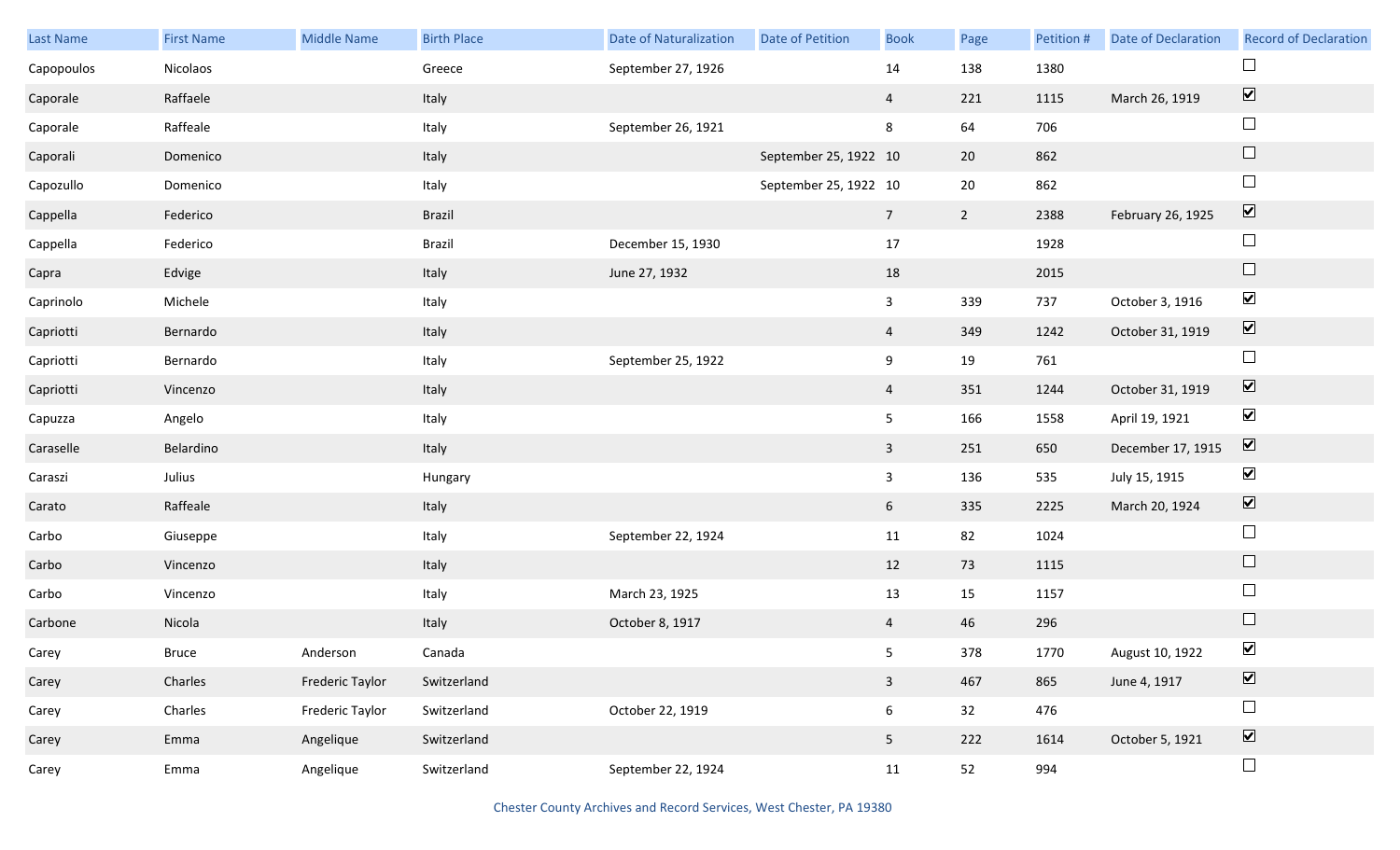| Last Name   | <b>First Name</b> | Middle Name | <b>Birth Place</b> | Date of Naturalization | <b>Date of Petition</b> | <b>Book</b>      | Page | Petition # | <b>Date of Declaration</b> | <b>Record of Declaration</b> |
|-------------|-------------------|-------------|--------------------|------------------------|-------------------------|------------------|------|------------|----------------------------|------------------------------|
| Caridi      | Tommaso           |             | Italy              |                        |                         | 6 <sup>1</sup>   | 128  | 2020       | March 27, 1923             | $\overline{\mathbf{v}}$      |
| Carister    | Salvatore         |             | Italy              |                        |                         | 5 <sub>5</sub>   | 464  | 1856       | February 7, 1923           | $\blacktriangledown$         |
| Carlane     | Nicolo            |             | Italy              |                        |                         | $\overline{3}$   | 18   | 417        | December 22, 1913          | $\boxed{\blacktriangledown}$ |
| Carlmark    | Peter             |             | Sweden             |                        |                         | $\mathbf{3}$     | 75   | 474        | November 23, 1914          | $\blacktriangledown$         |
| Carlone     | Corrodino         |             | Italy              |                        |                         | 7 <sup>7</sup>   | 302  | 2683       | May 16, 1927               | $\boxed{\blacktriangledown}$ |
| Carmello    | Pietro            |             | Italy              |                        |                         | 5 <sub>5</sub>   | 99   | 1491       | January 12, 1921           | $\blacktriangledown$         |
| Carnevalino | Francesco         |             | Italy              |                        |                         | 7 <sup>7</sup>   | 368  | 2749       | November 28, 1927          | $\boxed{\blacktriangledown}$ |
| Carnevalino | Francesco         |             | Italy              | June 24, 1935          |                         | 19               |      | 2120       |                            | $\Box$                       |
| Carosella   | Emido             |             | Italy              |                        |                         | 5 <sub>1</sub>   | 463  | 1855       | February 7, 1923           | $\boxed{\blacktriangledown}$ |
| Carozzo     | Edgar             |             | Italy              |                        |                         | $7\overline{ }$  | 379  | 2759       | January 12, 1928           | $\blacktriangledown$         |
| Carpeneto   | Angelo            |             | Italy              |                        |                         | $2^{\circ}$      | 113  | 213        | January 12, 1911           | $\boxed{\blacktriangledown}$ |
| Carporale   | Domenico          |             | Italy              |                        |                         | $\overline{4}$   | 310  | 1204       | September 19, 1919         | $\blacktriangledown$         |
| Carson      | William           | James       | Ireland            |                        |                         | $2^{\circ}$      | 36   | 137        | August 12, 1909            | $\boxed{\blacktriangledown}$ |
| Carson      | William           | James       | Ireland            | February 26, 1912      |                         | $\overline{2}$   | 35   | 85         |                            | $\Box$                       |
| Cartun      | Lewie             |             | Russia             |                        |                         | $2^{\circ}$      | 199  | 298        | July 26, 1912              | $\boxed{\blacktriangledown}$ |
| Cartun      | Lewie             |             | Germany            | April 15, 1915         |                         | $\mathbf{3}$     | 71   | 221        |                            | $\Box$                       |
| Carullo     | Michele           |             | Italy              |                        |                         | $\overline{4}$   | 27   | 924        | July 12, 1917              | $\boxed{\blacktriangledown}$ |
| Casaleno    | Domenico          |             | Italy              | March 26, 1928         |                         | 15               | 161  | 1653       |                            | $\Box$                       |
| Case        | Frederick         | George      | England            |                        |                         | $7\overline{ }$  | 419  | 2799       | July 17, 1928              | $\boxed{\blacktriangledown}$ |
| Case        | George            | Frederick   | England            | December 15, 1930      |                         | 17               |      | 1934       |                            | $\Box$                       |
| Casella     | Natale            |             | Italy              | June 27, 1927          |                         | 15               | 31   | 1523       |                            | $\Box$                       |
| Casella     | Vincenzo          |             | Italy              |                        |                         | $\boldsymbol{9}$ |      | 3054       | November 14, 1932          | $\blacktriangledown$         |
| Casoni      | Duilio            |             | Italy              |                        |                         | $\mathbf{3}$     | 27   | 426        | February 9, 1914           | $\boxed{\blacktriangledown}$ |
| Cassano     | Frank             |             | Italy              |                        |                         | $\mathbf{3}$     | 302  | 700        | March 21, 1916             | $\blacktriangledown$         |
| Cassetta    | Frank             |             | Italy              |                        |                         | $\mathbf{3}$     | 95   | 494        | March 29, 1915             | $\overline{\mathbf{v}}$      |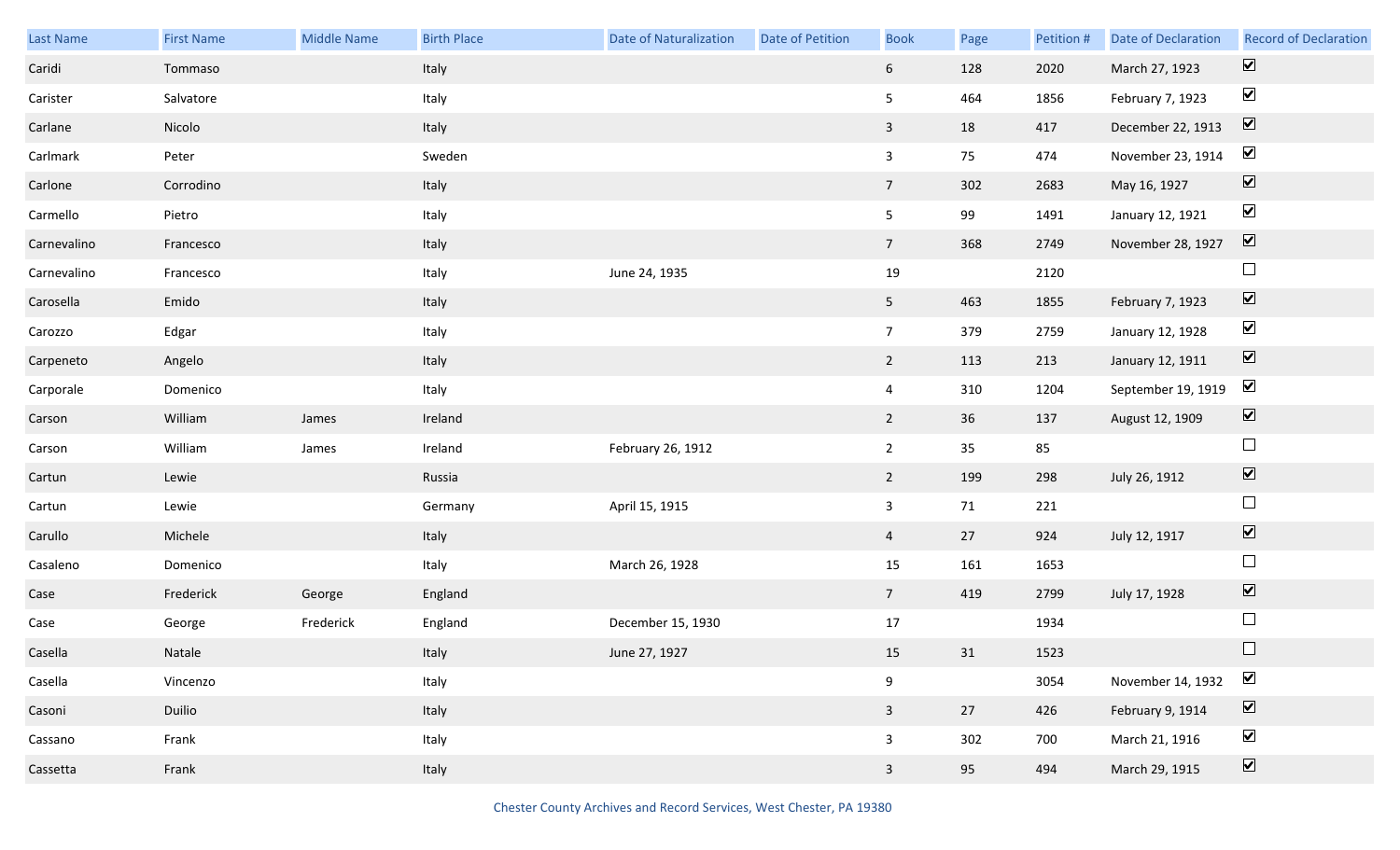| Last Name    | <b>First Name</b> | <b>Middle Name</b> | <b>Birth Place</b> | <b>Date of Naturalization</b> | <b>Date of Petition</b> | <b>Book</b>    | Page           | Petition #  | Date of Declaration | <b>Record of Declaration</b>    |
|--------------|-------------------|--------------------|--------------------|-------------------------------|-------------------------|----------------|----------------|-------------|---------------------|---------------------------------|
| Cassetta     | Frank             |                    | Italy              | September 26, 1921            |                         | $\overline{7}$ | 36             | 578         |                     | $\Box$                          |
| Cassidy      | Patrick           |                    | Ireland            |                               |                         | $\mathbf{3}$   | 85             | 484         | February 6, 1915    | $\boxed{\blacktriangledown}$    |
| Cassidy      | Samuel            |                    | Ireland            |                               |                         | $2^{\circ}$    | 71             | 171         | March 3, 1910       | $\blacktriangledown$            |
| Cassidy      | Samuel            |                    | Ireland            | July 8, 1912                  |                         | $2^{\circ}$    | 56             | 106         |                     | $\Box$                          |
| Castagno     | Sabatino          |                    | Italy              |                               | September 15, 1922 10   |                | 17             | 859         |                     | $\Box$                          |
| Castagno     | Sabatino          |                    | Italy              | September 22, 1924            |                         | 12             | 39             | 1081        |                     | $\hfill \square$                |
| Castaldi     | Michele           |                    | Italy              | June 27, 1921                 |                         | 8              | 26             | 668         |                     | $\Box$                          |
| Castello     | Giavonni          |                    | Italy              |                               |                         | $\overline{4}$ | 336            | 1230        | October 13, 1919    | $\boxed{\blacktriangledown}$    |
| Castellucci  | Silvestro         |                    | Italy              |                               |                         | 5 <sub>1</sub> | 430            | 1822        | November 13, 1922   | $\blacktriangledown$            |
| Castelluccio | Silvestro         |                    | Italy              | June 22, 1925                 |                         | 13             | 46             | 1188        |                     | $\hfill \square$                |
| Castiello    | Giovanni          |                    | Italy              | June 26, 1922                 |                         | 9              | 46             | 788         |                     | $\Box$                          |
| Castrup      | Michael           |                    | Austria            | March 13, 1916                |                         | $\overline{4}$ | 10             | 260         |                     | $\Box$                          |
| Castrup      | Micheal           |                    | Austria            |                               |                         | $2^{\circ}$    | 290            | 389         | August 21, 1913     | $\blacktriangledown$            |
| Cataldi      | Giovanni          |                    | Italy              |                               |                         | $\overline{4}$ | 47             | 944         | August 6, 1917      | $\blacktriangledown$            |
| Cataldi      | Giovanni          |                    | Italy              | September 27, 1920            |                         | 7 <sup>7</sup> | 64             | 606         |                     | $\Box$                          |
| Catalfamo    | Carmelo           |                    | Italy              |                               |                         | 5 <sub>1</sub> | $\overline{4}$ | 1397        | August 18, 1920     | $\blacktriangledown$            |
| Catalfamo    | Carmelo           |                    | Italy              | December 15, 1924             |                         | 12             | 54             | 1096        |                     | $\Box$                          |
| Catanese     | Dominico          |                    | Italy              |                               |                         | $\overline{4}$ | 163            | 1057        | September 4, 1918   | $\boxed{\blacktriangledown}$    |
| Catanese     | Dominico          |                    | Italy              | December 15, 1924             |                         | 12             | 80             | 1122        |                     | $\Box$                          |
| Catanese     | Philip            |                    | Italy              |                               |                         | 6              | 142            | 2034        | April 28, 1923      | $\boxed{\blacktriangledown}$    |
| Catanese     | Philip (Filippo)  |                    | Italy              | June 28, 1926                 |                         | 14             | 104            | 1346        |                     | $\Box$                          |
| Catania      | Samuel            |                    | Italy              |                               |                         | 1 series 2     | $\overline{2}$ | $2^{\circ}$ | October 22, 1906    | $\overline{\blacktriangledown}$ |
| Catena       | Camillo           |                    | Italy              |                               |                         | $\overline{4}$ | 300            | 1194        | August 30, 1919     | $\blacktriangledown$            |
| Catena       | Camillo           |                    | Italy              | December 17, 1923             |                         | 9              | 39             | 781         |                     | $\hfill \square$                |
| Catena       | Creste            |                    | Italy              | September 27, 1926            |                         | 14             | 147            | 1389        |                     | $\Box$                          |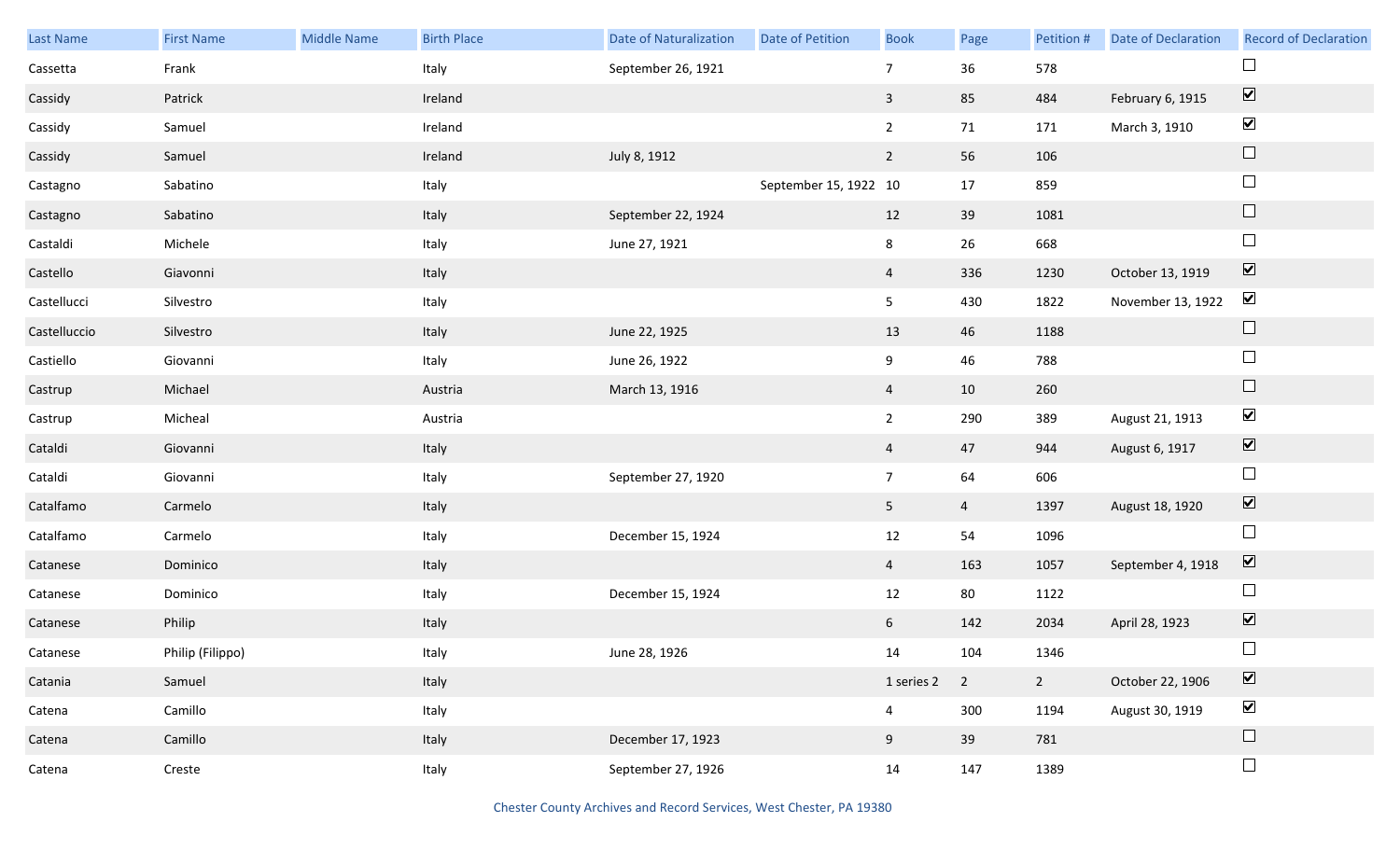| Last Name | <b>First Name</b> | Middle Name | <b>Birth Place</b> | <b>Date of Naturalization</b> | Date of Petition    | <b>Book</b>     | Page         | Petition # | <b>Date of Declaration</b> | <b>Record of Declaration</b> |
|-----------|-------------------|-------------|--------------------|-------------------------------|---------------------|-----------------|--------------|------------|----------------------------|------------------------------|
| Cauiglia  | Francesco         |             | Italy              |                               |                     | $\mathbf{3}$    | 345          | 745        | October 16, 1916           | $\overline{\mathbf{v}}$      |
| Cavuto    | Guiseppe          |             | Italy              |                               |                     | $\overline{4}$  | 162          | 1056       | September 4, 1918          | $\blacktriangledown$         |
| Cavuto    | Raffaele          |             | Italy              | June 27, 1927                 |                     | 15              | 35           | 1527       |                            | $\Box$                       |
| Cazile    | Joseph            |             | Italy              |                               |                     | $\mathbf{3}$    | 237          | 636        | November 22, 1915          | $\blacktriangledown$         |
| Cazile    | Joseph            |             | Italy              |                               | November 14, 1918 5 |                 | 90           | 435        |                            | $\Box$                       |
| Cazzilo   | Nunzio            |             | Italy              | March 23, 1925                |                     | 13              | $\mathbf{1}$ | 1143       |                            | $\Box$                       |
| Cearoli   | Domenico          |             | Italy              | December 17, 1923             |                     | 11              | 27           | 969        |                            | $\Box$                       |
| Cellini   | Bernardo          |             | Italy              | June 25, 1929                 |                     | 16              | 69           | 1811       |                            | $\Box$                       |
| Cellino   | Francesco         |             | Italy              |                               |                     | $\mathbf{3}$    | 15           | 414        | December 4, 1913           | $\overline{\mathbf{v}}$      |
| Celzi     | Guiseppe          |             | Italy              |                               |                     | 5               | 291          | 1683       | March 28, 1922             | $\blacktriangledown$         |
| Censurato | Michele           |             | Italy              | December 19, 1932             |                     | 18              |              | 2036       |                            | $\Box$                       |
| Censuroti | Michele           |             | Italy              |                               |                     | 9               |              | 2946       | July 14, 1930              | $\blacktriangledown$         |
| Cerami    | Salvatore         |             | Italy              | December 19, 1910             |                     | $\mathbf{1}$    |              | 49         |                            | $\Box$                       |
| Cerii     | Francesco         |             | Italy              |                               |                     | $7\overline{ }$ | 488          | 2868       | January 14, 1929           | $\blacktriangledown$         |
| Cerii     | Francesco         |             | Italy              | June 22, 1931                 |                     | 18              |              | 1962       |                            | $\Box$                       |
| Cerwinski | Joseph            |             | Russia             |                               |                     | 6               | 48           | 1940       | February 14, 1923          | $\blacktriangledown$         |
| Chadak    | Solomon           |             | Russia             |                               |                     | 5 <sub>1</sub>  | 139          | 1531       | March 7, 1921              | $\blacktriangledown$         |
| Chadak    | Solomon           |             | Russia             | September 22, 1924            |                     | 11              | 100          | 1042       |                            | $\Box$                       |
| Chamrenia | Wladyslaw         |             | Russia             |                               |                     | 5 <sub>1</sub>  | 331          | 1723       | May 31, 1922               | $\overline{\mathbf{v}}$      |
| Chandohi  | Peter             |             | Poland             |                               |                     | $7\overline{ }$ | 111          | 2494       | December 1, 1925           | $\blacktriangledown$         |
| Chappia   | Stephen           |             | Hungary            |                               |                     | 5 <sub>1</sub>  | 429          | 1821       | November 9, 1922           | $\boxed{\mathbf{v}}$         |
| Chatany   | Paul              |             | Austria Hungary    |                               |                     | $\mathbf{3}$    | 158          | 557        | August 12, 1915            | $\blacktriangledown$         |
| Chatary   | Paul              |             | Austria Hungary    |                               | January 27, 1919    | $6\overline{6}$ | $\mathbf{1}$ | 446        |                            | $\Box$                       |
| Chaykosky | Theodor           |             | Austria Hungary    |                               |                     | $\mathbf{3}$    | 11           | 410        | November 3, 1913           | $\blacktriangledown$         |
| Chermak   | Andy              |             | Hungary            |                               |                     | $7\overline{ }$ | 115          | 2498       | December 22, 1925          | $\overline{\mathbf{v}}$      |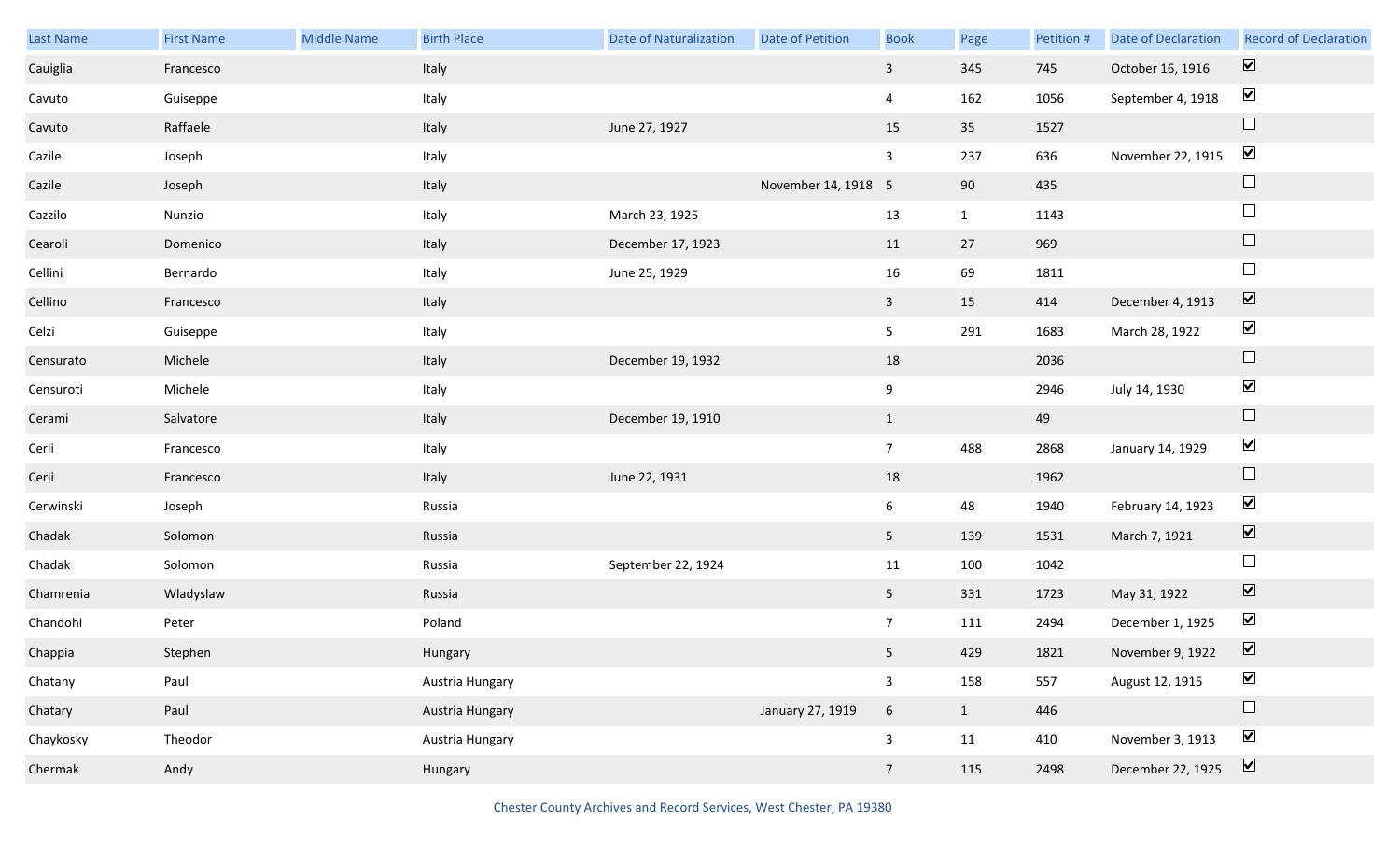| Last Name | <b>First Name</b> | <b>Middle Name</b> | <b>Birth Place</b> | <b>Date of Naturalization</b> | Date of Petition | <b>Book</b>     | Page           | Petition # | <b>Date of Declaration</b> | <b>Record of Declaration</b>    |
|-----------|-------------------|--------------------|--------------------|-------------------------------|------------------|-----------------|----------------|------------|----------------------------|---------------------------------|
| Chermak   | George            |                    | Austria Hungary    | March 28, 1921                |                  | $\overline{7}$  | 67             | 609        |                            | $\Box$                          |
| Chevreuil | Robert            |                    | France             |                               |                  | $7\overline{ }$ | 289            | 2670       | May 2, 1927                | $\overline{\blacktriangledown}$ |
| Chiappini | Joseph            |                    | Italy              |                               |                  | 9               |                | 3140       | October 29, 1935           | $\blacktriangledown$            |
| Chico     | Tony              |                    | Italy              |                               |                  | 5 <sub>1</sub>  | 232            | 1624       | November 9, 1921           | $\boxed{\blacktriangledown}$    |
| Chico     | Tony              |                    | Italy              | September 22, 1924            |                  | 12              | 26             | 1068       |                            | $\Box$                          |
| Chigas    | Mike              |                    | Austria Hungary    |                               |                  | 5 <sub>1</sub>  | 337            | 1729       | June 8, 1922               | $\overline{\blacktriangledown}$ |
| Chigas    | Mike              |                    | Czechoslovakia     | June 28, 1926                 |                  | 14              | 94             | 1336       |                            | $\Box$                          |
| Childs    | Vahan             | Serep              | Turkey             |                               |                  | $\overline{2}$  | 72             | 172        | March 9, 1910              | $\overline{\blacktriangledown}$ |
| Chille    | Frank             |                    | Italy              |                               |                  | 5 <sup>1</sup>  | 318            | 1710       | May 19, 1922               | $\blacktriangledown$            |
| Chille    | Frank             |                    | Italy              |                               |                  | $7\overline{ }$ | 405            | 2785       | April 17, 1928             | $\overline{\mathbf{v}}$         |
| Chille    | Frank             |                    | Italy              |                               | March 21, 1934   | 19              |                | 2099       |                            | $\Box$                          |
| Chille    | Frank             |                    | Italy              | April 1, 1935                 |                  | 19              |                | 2130       |                            | $\Box$                          |
| China     | Maria             |                    | Italy              |                               |                  | 7 <sup>7</sup>  | 429            | 2809       | August 7, 1928             | $\blacktriangledown$            |
| Chiodi    | Carmine           |                    | Italy              |                               |                  | $7\overline{ }$ | 5 <sub>5</sub> | 2391       | March 3, 1925              | $\overline{\blacktriangledown}$ |
| Chirico   | Domenico          |                    | Italy              |                               |                  | $2^{\circ}$     | 149            | 248        | July 21, 1911              | $\blacktriangledown$            |
| Chischka  | Rosalia (Rosa)    | Marie              | Austria            | December 18, 1933             |                  | 19              |                | 2079       |                            | $\Box$                          |
| Chlebo    | Peter             |                    | Austria Hungary    |                               |                  | $\overline{4}$  | 406            | 1299       | January 20, 1920           | $\blacktriangledown$            |
| Chobanian | Eghia             |                    | Turkey             |                               |                  | $\overline{4}$  | 443            | 1336       | April 10, 1920             | $\overline{\mathbf{v}}$         |
| Chomiak   | Joseph            |                    | Poland             |                               |                  | 7 <sup>7</sup>  | 201            | 2582       | August 9, 1926             | $\blacktriangledown$            |
| Chomiak   | Joseph (Josef)    |                    | Poland             | December 17, 1928             |                  | 16              | 17             | 1759       |                            | $\Box$                          |
| Chopanian | Sarkis            |                    | Turkey             |                               |                  | $\overline{4}$  | 274            | 1168       | July 5, 1919               | $\blacktriangledown$            |
| Chowian   | Andy              |                    | Austria Hungary    |                               |                  | $\overline{4}$  | 324            | 1218       | September 29, 1919         | $\boxed{\blacktriangledown}$    |
| Christ    | Alexander         |                    | Greece             |                               |                  | 5               | 172            | 1564       | April 22, 1921             | $\blacktriangledown$            |
| Christ    | James             |                    | Greece             |                               |                  | $7\overline{ }$ | 391            | 2771       | February 21, 1928          | $\overline{\blacktriangledown}$ |
| Christ    | James             |                    | Greece             | June 23, 1930                 |                  | 17              |                | 1904       |                            | $\Box$                          |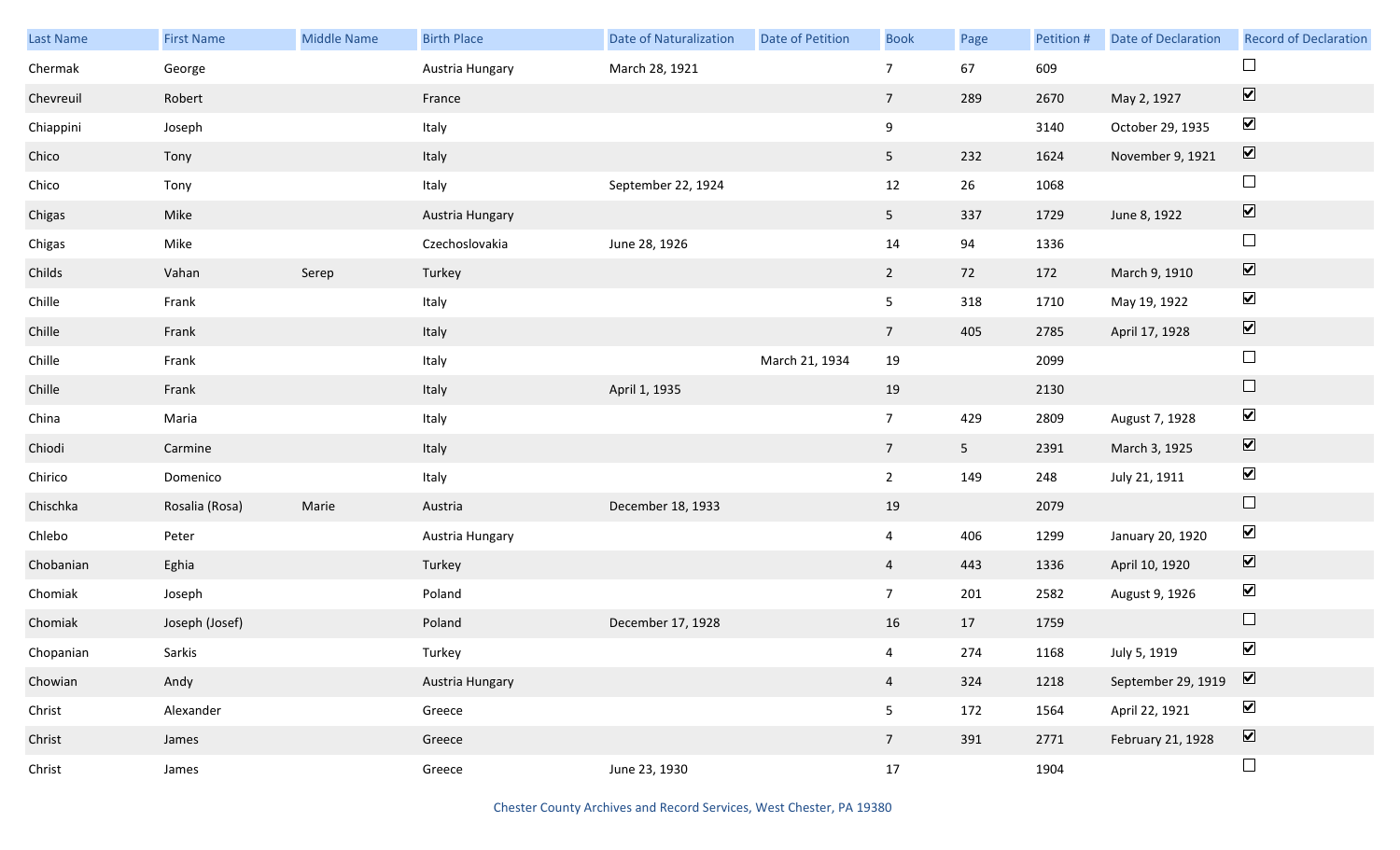| Last Name   | <b>First Name</b> | <b>Middle Name</b> | <b>Birth Place</b> | Date of Naturalization | Date of Petition | <b>Book</b>     | Page        | Petition # | <b>Date of Declaration</b> | <b>Record of Declaration</b> |
|-------------|-------------------|--------------------|--------------------|------------------------|------------------|-----------------|-------------|------------|----------------------------|------------------------------|
| Chuck       | John              |                    | Poland             |                        |                  | $7\overline{ }$ | 104         | 2487       | November 7, 1925           | $\overline{\mathbf{v}}$      |
| Chuck       | John (Johann)     |                    | Poland             | March 25, 1929         |                  | 16              | 56          | 1798       |                            | $\Box$                       |
| Chuck       | Julian            |                    | Poland             |                        |                  | $7\overline{ }$ | 481         | 2861       | December 24, 1928          | $\boxed{\blacktriangledown}$ |
| Chuhrack    | Michael (Mihaly)  |                    | Czechoslovakia     | June 22, 1925          |                  | 13              | 27          | 1169       |                            | $\Box$                       |
| Churchill   | Absalom           | John               | England            |                        |                  | $\overline{3}$  | 128         | 527        | July 14, 1915              | $\boxed{\blacktriangledown}$ |
| Churgai     | John              |                    | Hungary            |                        |                  | $7\overline{ }$ | 33          | 2417       | April 16, 1925             | $\blacktriangledown$         |
| Churgai     | John (Janos)      |                    | Hungary            | September 26, 1927     |                  | 15              | 79          | 1571       |                            | $\Box$                       |
| Chyska      | Rosalia (Rosa)    | Marie              | Austria            | December 18, 1933      |                  | 19              |             | 2079       |                            | $\Box$                       |
| Chzanowskay | Joseph            |                    | Poland             |                        |                  | 6 <sup>1</sup>  | 132         | 2024       | April 4, 1923              | $\boxed{\blacktriangledown}$ |
| Ciaccia     | Paolo             |                    | Italy              |                        |                  | $\mathbf{3}$    | 257         | 656        | January 24, 1916           | $\blacktriangledown$         |
| Ciaffoni    | Domenico          |                    | Italy              |                        |                  | $\overline{3}$  | 350         | 750        | November 6, 1916           | $\boxed{\blacktriangledown}$ |
| Ciaffoni    | Domenico          |                    | Italy              | October 31, 1919       |                  | 6               | 24          | 467        |                            | $\Box$                       |
| Cialini     | Balesario         |                    | Italy              | October 27, 1919       |                  | $7\overline{ }$ | $2^{\circ}$ | 545        |                            | $\Box$                       |
| Cialini     | Gaetano           |                    | Italy              |                        |                  | $7\overline{ }$ | 382         | 2762       | January 30, 1928           | $\blacktriangledown$         |
| Cialini     | Gaetano           |                    | Italy              | June 22, 1931          |                  | 18              |             | 1963       |                            | $\Box$                       |
| Cialini     | Giuseppe          |                    | Italy              | March 25, 1929         |                  | 16              | 59          | 1801       |                            | $\Box$                       |
| Cialini     | Guiseppe          |                    | Italy              |                        |                  | $7\overline{ }$ | 247         | 2628       | December 8, 1926           | $\overline{\mathbf{v}}$      |
| Ciancaglini | Joseph            |                    | Italy              |                        |                  | 6               | 78          | 1970       | February 17, 1923          | $\blacktriangleright$        |
| Ciancaglini | Joseph            |                    | Italy              | March 24, 1930         |                  | 17              |             | 1874       |                            | $\Box$                       |
| Cianci      | Antonio           |                    | Italy              |                        |                  | 6               | 473         | 2358       |                            | $\blacktriangledown$         |
| Ciaratilla  | Santino           |                    | Italy              |                        |                  | 7 <sup>7</sup>  | 351         | 2732       | September 29, 1927         | $\overline{\mathbf{v}}$      |
| Ciarrochi   | Achille           |                    | Italy              |                        |                  | $\overline{4}$  | 416         | 1309       | February 2, 1920           | $\blacktriangledown$         |
| Ciasnocha   | Wladyslaw         |                    | Austria Hungary    |                        |                  | 5 <sub>1</sub>  | 254         | 1646       | January 10, 1922           | $\boxed{\blacktriangledown}$ |
| Ciasnocha   | Wladyslaw         |                    | Poland             | September 22, 1924     |                  | 12              | 11          | 1053       |                            | $\Box$                       |
| Ciavatalla  | Sandino (Santino) |                    | Italy              | March 24, 1930         |                  | 17              |             | 1885       |                            | $\Box$                       |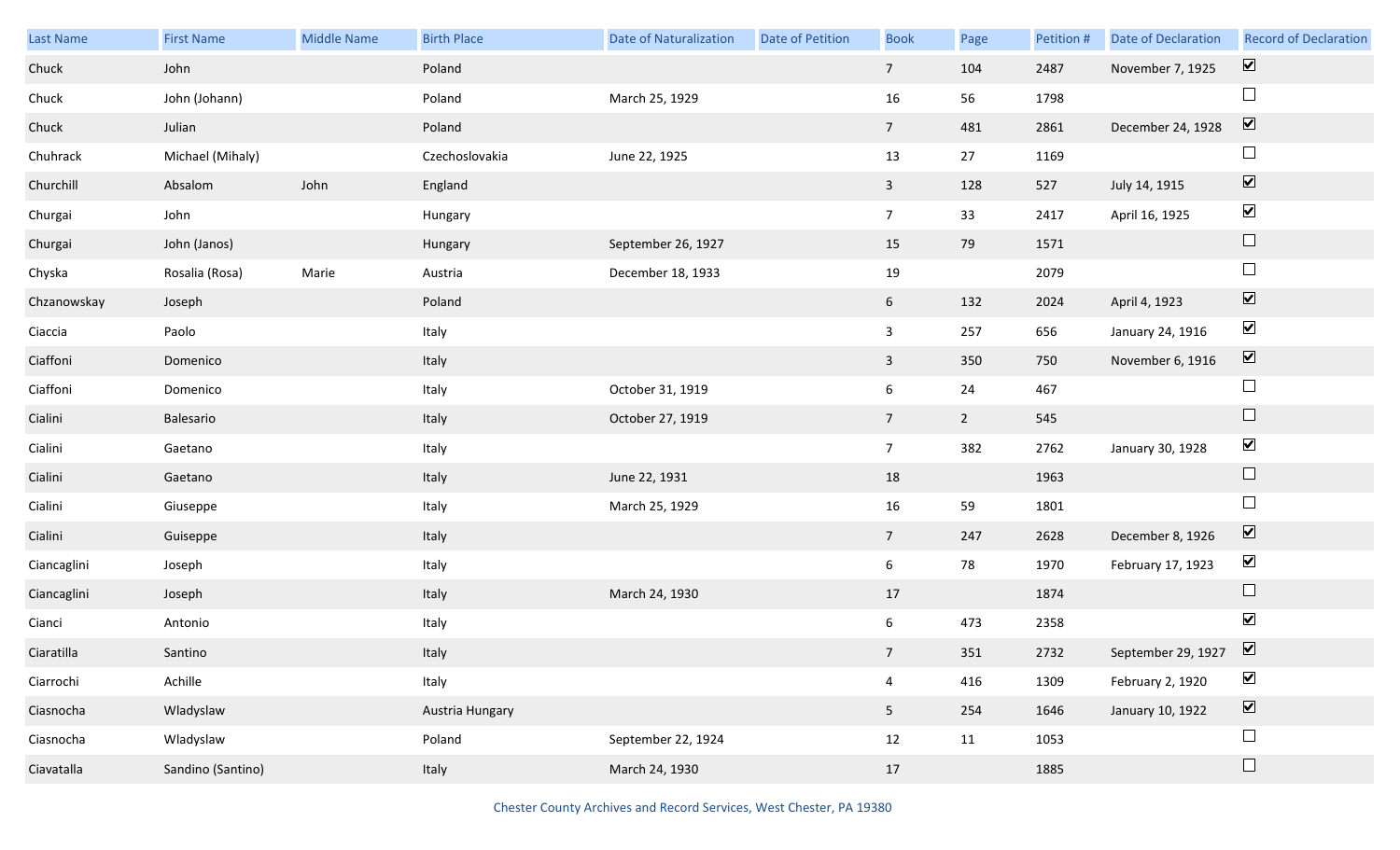| Last Name   | <b>First Name</b> | <b>Middle Name</b> | <b>Birth Place</b> | <b>Date of Naturalization</b> | Date of Petition | <b>Book</b>     | Page            | Petition # | Date of Declaration | <b>Record of Declaration</b>    |
|-------------|-------------------|--------------------|--------------------|-------------------------------|------------------|-----------------|-----------------|------------|---------------------|---------------------------------|
| Cibbotti    | Vincenzo          |                    | Italy              |                               |                  | $\overline{2}$  | 246             | 345        | November 27, 1912   | $\blacktriangledown$            |
| Cicchitti   | Gaetano           |                    | Italy              |                               |                  | $\overline{2}$  | 23              | 124        | February 25, 1909   | $\boxed{\blacktriangledown}$    |
| Ciccone     | Cesare            |                    | Italy              | June 28, 1926                 |                  | 14              | 101             | 1343       |                     | $\Box$                          |
| Ciemnitski  | Kazimierz         |                    | Poland             |                               |                  | 8               | 20              | 2900       | June 4, 1929        | $\overline{\blacktriangledown}$ |
| Cifrak      | John              |                    | Czechoslovakia     |                               |                  | 6               | 497             | 2382       | February 9, 1925    | $\blacktriangledown$            |
| Cifrak      | John (Janos)      |                    | Czechoslovakia     | June 27, 1927                 |                  | 15              | 57              | 1549       |                     | $\hfill \square$                |
| Cifrancis   | George            |                    | Austria Hungary    | December 18, 1922             |                  | 10              | 14              | 856        |                     | $\Box$                          |
| Ciitto      | Nicola            |                    | Italy              | December 20, 1920             |                  | 8               | 14              | 656        |                     | $\hfill \square$                |
| Cilieni     | Dominico          |                    | Italy              |                               |                  | $\mathbf{3}$    | 177             | 576        | September 3, 1915   | $\blacktriangledown$            |
| Cilyo       | Frank             | $\mathsf{C}$       | Hungary            |                               |                  | $\mathbf{3}$    | 172             | 571        | August 25, 1915     | $\boxed{\blacktriangledown}$    |
| Cimabue     | Falco             |                    | Italy              |                               |                  | $\overline{4}$  | 185             | 1079       | January 14, 1919    | $\blacktriangledown$            |
| Cimeo       | Clemente          |                    | Italy              |                               |                  | 6               | 141             | 2033       | April 24, 1923      | $\blacktriangledown$            |
| Cimeo       | Clemente          |                    | Italy              | June 28, 1926                 |                  | 14              | 75              | 1317       |                     | $\Box$                          |
| Cinorre     | Cesare            |                    | Italy              |                               |                  | $\overline{4}$  | 228             | 1122       | May 1, 1919         | $\blacktriangledown$            |
| Ciocci      | Antonio           |                    | Italy              |                               |                  | 6               | 336             | 2226       | March 20, 1924      | $\blacktriangledown$            |
| Ciocci      | Antonio           |                    | Italy              | March 26, 1928                |                  | 15              | 164             | 1656       |                     | $\hfill \square$                |
| Cionti      | Giovanni          |                    | Italy              |                               |                  | 5 <sub>1</sub>  | 211             | 1603       | September 16, 1921  | $\blacktriangledown$            |
| Cionti      | Giovanni          |                    | Italy              | September 28, 1925            |                  | 13              | 78              | 1220       |                     | $\hfill \square$                |
| Cipoelone   | Eusamio (sp.?)    |                    | Italy              |                               |                  | 5               | 22              | 1414       | September 15, 1920  | $\blacktriangledown$            |
| Cipolla     | Elia              |                    | Italy              | September 27, 1919            |                  | 6               | 62              | 506        |                     | $\hfill \square$                |
| Cipollino   | Baldassarre       |                    | Italy              |                               |                  | 5 <sub>5</sub>  | 187             | 1579       | June 20, 1921       | $\blacktriangledown$            |
| Cipollone   | Eusamio           |                    | Italy              | December 17, 1923             |                  | 10              | 79              | 921        |                     | $\Box$                          |
| Cirrocco    | Attilio           |                    | Italy              |                               |                  | $6\phantom{.0}$ | 364             | 2254       | May 1, 1924         | $\blacktriangledown$            |
| Cirrochitti | Achille           |                    | Italy              | June 25, 1923                 |                  | 10              | 62              | 904        |                     | $\hfill \square$                |
| Cisarik     | Andrew            |                    | Hungary            |                               |                  | $\mathbf{3}$    | $6\overline{6}$ | 405        | October 13, 1913    | $\blacktriangledown$            |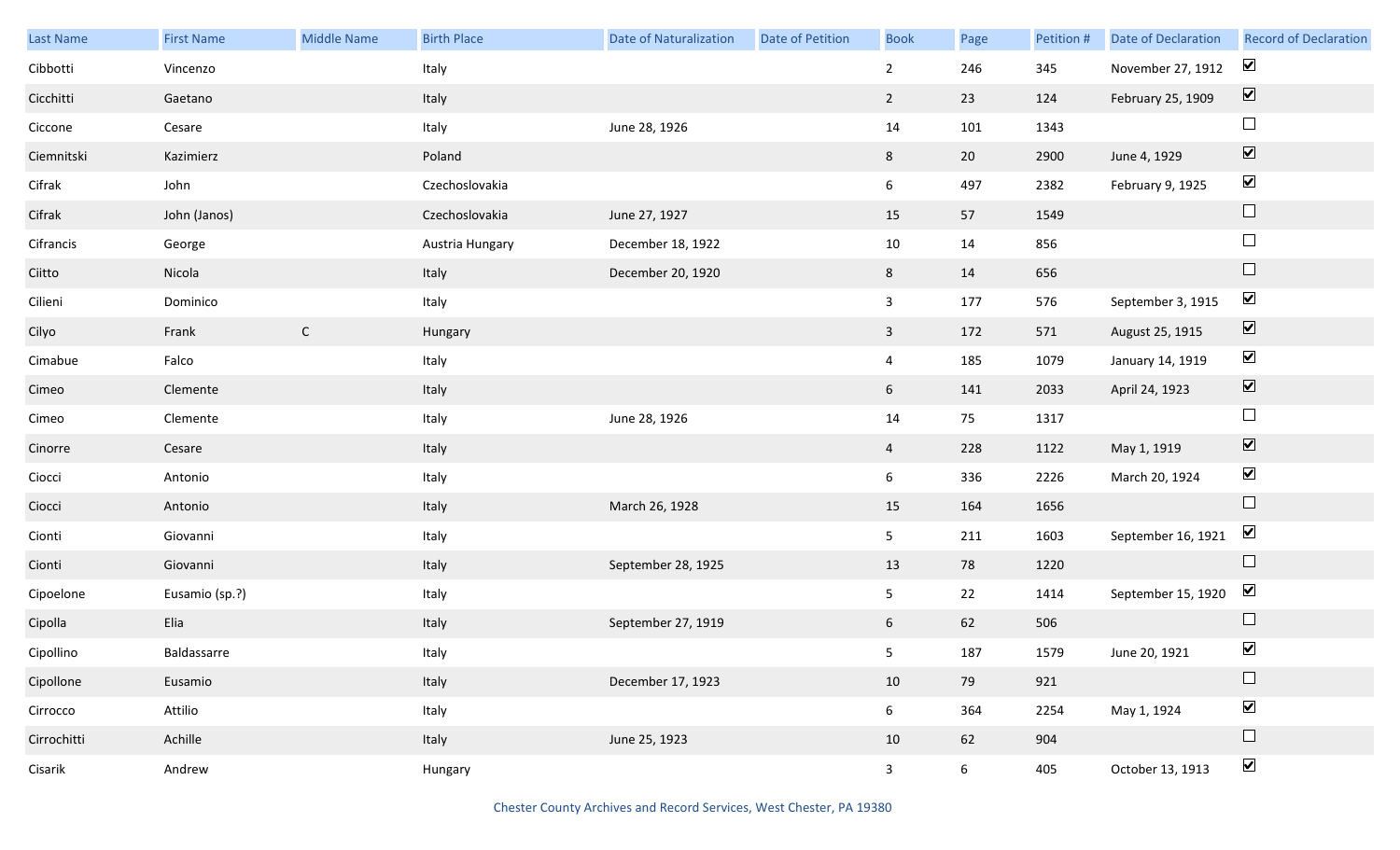| Last Name  | <b>First Name</b> | <b>Middle Name</b> | <b>Birth Place</b> | <b>Date of Naturalization</b> | Date of Petition | <b>Book</b>             | Page           | Petition # | <b>Date of Declaration</b> | <b>Record of Declaration</b> |
|------------|-------------------|--------------------|--------------------|-------------------------------|------------------|-------------------------|----------------|------------|----------------------------|------------------------------|
| Cisarik    | Andrew            |                    | Hungary            | June 12, 1916                 |                  | $\overline{a}$          | 27             | 277        |                            | $\Box$                       |
| Civitella  | Domenico          |                    | Italy              |                               |                  | $\overline{\mathbf{4}}$ | 74             | 970        | December 1, 1917           | $\blacktriangledown$         |
| Civitella  | Domenico          |                    | Italy              | December 17, 1923             |                  | 11                      | 27             | 969        |                            | $\Box$                       |
| Cjirjik    | John              |                    | Hungary            |                               |                  | $\overline{4}$          | 196            | 1090       | January 27, 1919           | $\blacktriangledown$         |
| Clark      | David             | Franklin           | Czechoslovakia     |                               |                  | 5 <sub>1</sub>          | 479            | 1871       | February 9, 1923           | $\boxed{\blacktriangledown}$ |
| Clark      | David             | Franklin           | Ireland            | June 22, 1925                 |                  | 13                      | 32             | 1174       |                            | $\Box$                       |
| Clark      | John              |                    | Ireland            |                               |                  | $\overline{4}$          | 490            | 1383       | August 2, 1920             | $\boxed{\blacktriangledown}$ |
| Clarke     | Richard           |                    | England            | September 29, 1930            |                  | 17                      |                | 1919       |                            | $\Box$                       |
| Claughton  | Thomas            |                    | England            |                               |                  | $\overline{4}$          | 12             | 909        | June 25, 1917              | $\boxed{\blacktriangledown}$ |
| Claughton  | Thomas            | $\mathsf{C}$       | England            |                               | January 27, 1921 | 8                       | 37             | 679        |                            | $\Box$                       |
| Clementi   | Raffael           |                    | Italy              | March 28, 1921                |                  | 8                       | 52             | 694        |                            | $\Box$                       |
| Clemento   | Luigi             |                    | Italy              |                               |                  | $7\overline{ }$         | 455            | 2835       | October 22, 1928           | $\blacktriangledown$         |
| Clerico    | Ferdinando        |                    | Italy              |                               |                  | 3 <sup>7</sup>          | 437            | 835        | April 24, 1917             | $\boxed{\blacktriangledown}$ |
| Cliff      | Harry             | Frederick          | England            |                               |                  | 6                       | 367            | 2257       | May 9, 1924                | $\blacktriangledown$         |
| Cliff      | Lily              |                    | England            |                               |                  | 7 <sup>7</sup>          | 178            | 2559       | May 11, 1926               | $\boxed{\blacktriangledown}$ |
| Coccagna   | Bartolomeo        |                    | Italy              | December 20, 1926             |                  | 14                      | 195            | 1437       |                            | $\Box$                       |
| Coccia     | Emillio           |                    | Italy              | December 17, 1923             |                  | 10                      | 5 <sub>1</sub> | 847        |                            | $\Box$                       |
| Coccia     | Giuseppe          |                    | Italy              | September 22, 1924            |                  | 12                      | 25             | 1067       |                            | $\Box$                       |
| coccia     | Guiseppi          |                    | Italy              |                               |                  | 5 <sub>1</sub>          | 234            | 1626       | November 9, 1921           | $\overline{\mathbf{v}}$      |
| Coccio     | Emillio           |                    | Italy              |                               |                  | 3                       | 193            | 592        | October 4, 1915            | $\blacktriangledown$         |
| Coceiolone | Fabro             |                    | Italy              |                               |                  | 7 <sup>7</sup>          | 293            | 2674       | May 9, 1927                | $\overline{\mathbf{v}}$      |
| Cochran    | Frank             |                    | Scotland           |                               |                  | $\mathbf{3}$            | 478            | 876        | June 4, 1917               | $\blacktriangledown$         |
| Cochran    | Frank             |                    | Scotland           | March 29, 1920                |                  | 7 <sup>7</sup>          | 28             | 570        |                            | $\Box$                       |
| Cochrane   | Christiana        | Caldwell           | Scotland           |                               |                  | 9                       |                | 2968       | January 13, 1931           | $\blacktriangledown$         |
| Cococetti  | Bertrando         |                    | Italy              | September 26, 1927            |                  | 15                      | 105            | 1597       |                            | $\Box$                       |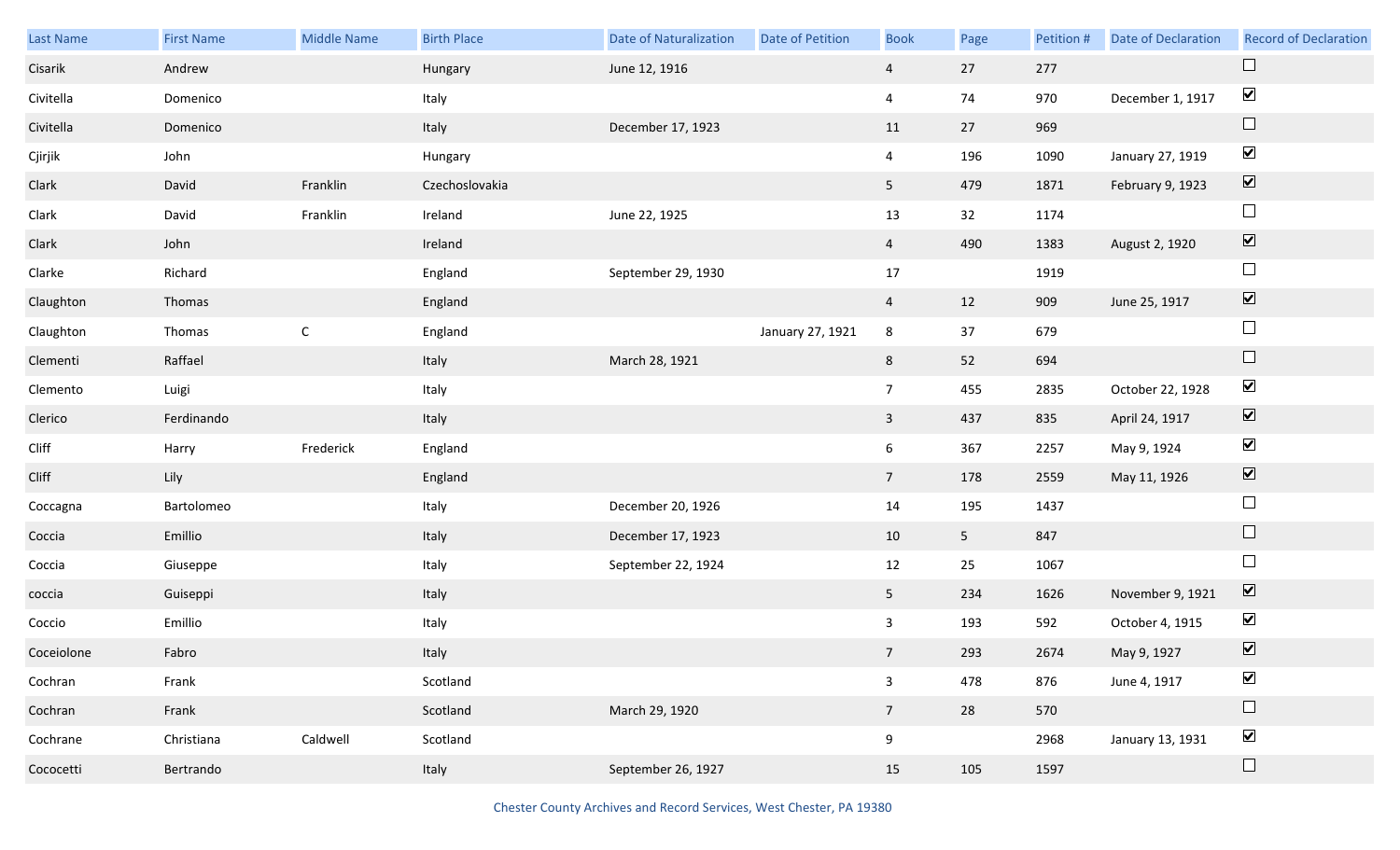| Last Name | <b>First Name</b> | <b>Middle Name</b> | <b>Birth Place</b> | <b>Date of Naturalization</b> | <b>Date of Petition</b> | <b>Book</b>     | Page | Petition # | <b>Date of Declaration</b> | <b>Record of Declaration</b> |
|-----------|-------------------|--------------------|--------------------|-------------------------------|-------------------------|-----------------|------|------------|----------------------------|------------------------------|
| Cocullo   | Gucullo           |                    | Italy              | September 22, 1924            |                         | 11              | 94   | 1036       |                            | $\Box$                       |
| Coffee    | George            | William, Jr.       | Canada             | June 27, 1932                 |                         | 18              |      | 2016       |                            | $\Box$                       |
| Cogliano  | Pasquale          | Antonio            | Italy              |                               |                         | $\overline{4}$  | 394  | 1287       | December 29, 1919          | $\blacktriangledown$         |
| Cogliano  | Pasquale          | Antonio            | Italy              | September 25, 1922            |                         | 9               | 15   | 757        |                            | $\Box$                       |
| Cohan     | William           |                    | Russia             | March 22, 1926                |                         | 14              | 40   | 1282       |                            | $\Box$                       |
| Cohen     | Anna              |                    | Russia             | March 26, 1928                |                         | 15              | 156  | 1648       |                            | $\Box$                       |
| Cohen     | Daniel            | L                  | Russia             |                               |                         | $\overline{2}$  | 205  | 304        | August 28, 1912            | $\blacktriangledown$         |
| Cohen     | Joseph            |                    | Russia             |                               |                         | 1 series 2      | 31   | 31         | September 23, 1907         | $\overline{\mathbf{v}}$      |
| Cohen     | Louis             |                    | Russia             |                               |                         | 5 <sub>1</sub>  | 352  | 1744       | June 26, 1922              | $\blacktriangledown$         |
| Cohen     | Louis             | Davis              | Russia             |                               |                         | 1 series 2      | 89   | 89         | October 16, 1908           | $\overline{\mathbf{v}}$      |
| Cohen     | Louis             | Davis              | Russia             | January 8, 1912               |                         | $\overline{2}$  | 33   | 83         |                            | $\Box$                       |
| Cohen     | Max               |                    | Russia             |                               |                         | 1 series 2      | 79   | 79         | September 18, 1908         | $\overline{\mathbf{v}}$      |
| Cohen     | Max               |                    | Russia             | June 27, 1927                 |                         | 15              | 36   | 1528       |                            | $\Box$                       |
| Cohen     | Meyer             |                    | Russia             |                               |                         | $7\overline{ }$ | 492  | 2872       | February 4, 1929           | $\overline{\mathbf{v}}$      |
| Cohen     | Rifka             |                    | Russia             | March 23, 1931                |                         | 17              |      | 1949       |                            | $\Box$                       |
| Cohen     | Rose              |                    | Russia             | June 23, 1930                 |                         | 17              |      | 1900       |                            | $\hfill \square$             |
| Cohen     | Simon             |                    | Russia             |                               |                         | $6\overline{6}$ | 253  | 2144       | December 7, 1923           | $\blacktriangledown$         |
| Cohen     | Simon             |                    | Russia             | March 25, 1929                |                         | 16              | 48   | 1790       |                            | $\Box$                       |
| Cohen     | William           |                    | Russia             |                               |                         | $6\phantom{.0}$ | 229  | 2120       | October 4, 1923            | $\blacktriangledown$         |
| Cohen     | William           |                    | Russia             |                               | March 22, 1920          | 7 <sup>7</sup>  | 50   | 592        |                            | $\Box$                       |
| Cohen     | William           | Israel             | Russia             |                               |                         | $\overline{2}$  | 34   | 135        | June 28, 1909              | $\blacktriangledown$         |
| Cohen     | William           | Israel             | Russia             | January 8, 1912               |                         | $2^{\circ}$     | 34   | 84         |                            | $\Box$                       |
| Colantoni | Gaetano           |                    | Italy              |                               |                         | $\overline{4}$  | 118  | 1013       | April 17, 1918             | $\blacktriangledown$         |
| Colardo   | Giuseppe          |                    | Italy              |                               |                         | $\mathbf{3}$    | 433  | 831        | April 23, 1917             | $\overline{\mathbf{v}}$      |
| Colardo   | Simeone           |                    | Italy              |                               |                         | 5 <sub>1</sub>  | 487  | 1879       | February 9, 1923           | $\blacktriangledown$         |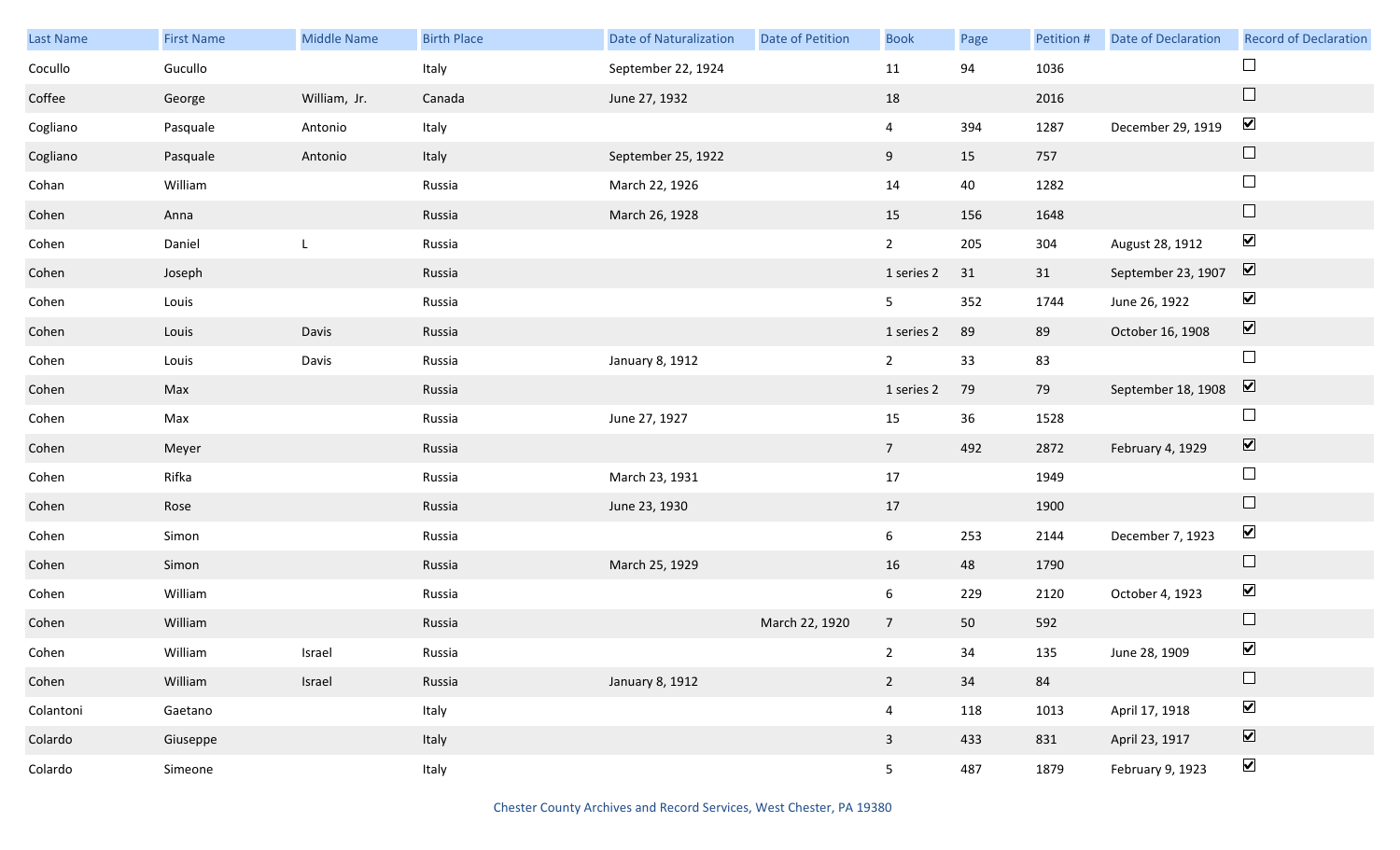| Last Name  | <b>First Name</b> | Middle Name | <b>Birth Place</b> | <b>Date of Naturalization</b> | Date of Petition | <b>Book</b>     | Page | Petition # | <b>Date of Declaration</b> | <b>Record of Declaration</b> |
|------------|-------------------|-------------|--------------------|-------------------------------|------------------|-----------------|------|------------|----------------------------|------------------------------|
| Colella    | Giuseppe          |             | Italy              | September 27, 1926            |                  | 14              | 115  | 1357       |                            | $\Box$                       |
| Colella    | Soccorso          |             | Italy              | June 3, 1912                  |                  | $\overline{2}$  | 50   | 100        |                            | $\Box$                       |
| Coleman    | John              |             | Ireland            |                               |                  | $\overline{3}$  | 98   | 248        |                            | $\Box$                       |
| Colesar    | Andrew            |             | Austria            | December 17, 1923             |                  | 11              | 34   | 976        |                            | $\Box$                       |
| Coletta    | Anthony           |             | Italy              |                               |                  | $\overline{4}$  | 39   | 936        | July 21, 1917              | $\boxed{\blacktriangledown}$ |
| Coletta    | Anthony           |             | Italy              |                               | March 25, 1921   | 8               | 48   | 690        |                            | $\Box$                       |
| Coletta    | Anthony           |             | Italy              | December 15, 1919             |                  | 6               | 57   | 501        |                            | $\Box$                       |
| Coletta    | Michael           |             | Italy              |                               |                  | 5               | 156  | 1548       | April 7, 1921              | $\blacktriangledown$         |
| Coletta    | Michael           |             | Italy              | December 17, 1923             |                  | 10              | 84   | 926        |                            | $\Box$                       |
| Coletti    | Joseph            |             | Italy              |                               |                  | 5               | 462  | 1854       | February 7, 1923           | $\blacktriangledown$         |
| Collins    | Michael           |             | Ireland            |                               | June 7, 1915     | $\mathbf{3}$    | 82   | 232        |                            | $\Box$                       |
| Collins    | Michael           |             | Ireland            | March 26, 1917                |                  | $\overline{4}$  | 57   | 307        |                            | $\Box$                       |
| Coloman    | Joe               |             | Italy              |                               |                  | 5 <sub>1</sub>  | 56   | 1448       | November 8, 1920           | $\boxed{\blacktriangledown}$ |
| Colonello  | Pasquale          |             | Italy              |                               |                  | 9               |      | 3013       | November 30, 1931          | $\blacktriangledown$         |
| Colonnello | Pasquale          |             | Italy              | June 25, 1934                 |                  | 19              |      | 2096       |                            | $\Box$                       |
| Comajla    | Rafael            |             | Austria            | March 22, 1920                |                  | $7\overline{ }$ | 19   | 561        |                            | $\Box$                       |
| Compagni   | Giuseppe          | Delli       | Italy              |                               |                  | 7 <sup>7</sup>  | 421  | 2801       | July 23, 1928              | $\boxed{\blacktriangledown}$ |
| Compitelli | Consiglio         |             | Italy              | October 27, 1919              |                  | 6               | 98   | 541        |                            | $\Box$                       |
| Conforti   | Giuseppe          |             | Italy              | September 26, 1927            |                  | 15              | 91   | 1583       |                            | $\Box$                       |
| Conforti   | Guiseppe          |             | Italy              |                               |                  | 5               | 277  | 1669       | February 24, 1922          | $\blacktriangledown$         |
| Congemi    | Giuseppe          |             | Italy              | December 15, 1930             |                  | 17              |      | 1925       |                            | $\Box$                       |
| Congemi    | Guiseppe          |             | Italy              |                               |                  | $7\overline{ }$ | 325  | 2706       | August 16, 1927            | $\blacktriangledown$         |
| Conn       | Mary              | Hannah      | England            | December 19, 1932             |                  | 18              |      | 2038       |                            | $\Box$                       |
| Conray     | Hugh              |             | Ireland            |                               |                  | $7\overline{ }$ | 76   | 2459       | September 14, 1925         | $\blacktriangledown$         |
| Consalvi   | Felice            |             | Italy              |                               |                  | 9               |      | 3091       | January 8, 1934            | $\boxed{\blacktriangledown}$ |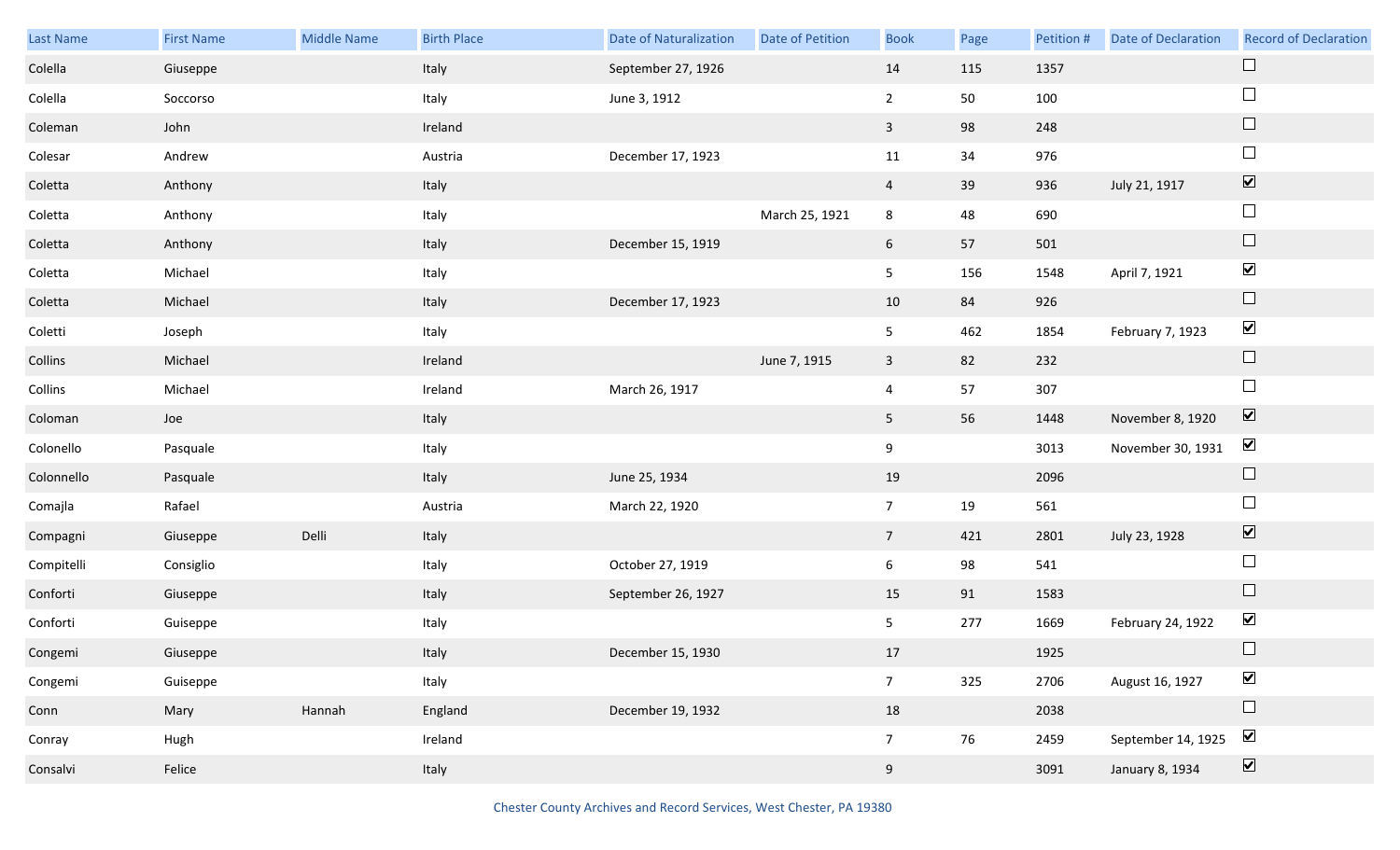| Last Name  | <b>First Name</b> | <b>Middle Name</b> | <b>Birth Place</b> | <b>Date of Naturalization</b> | <b>Date of Petition</b> | <b>Book</b>             | Page | Petition # | Date of Declaration | <b>Record of Declaration</b> |
|------------|-------------------|--------------------|--------------------|-------------------------------|-------------------------|-------------------------|------|------------|---------------------|------------------------------|
| Consalvi   | Felice            |                    | Italy              |                               |                         | 9                       |      | 2987       | May 8, 1931         | $\blacktriangledown$         |
| Contini    | Orazio            | Carlo              | Italy              | June 23, 1919                 |                         | $6\overline{6}$         | 10   | 455        |                     | $\hfill \square$             |
| Copoulas   | John              | Demiteis           | Greece             |                               |                         | $\mathbf{3}$            | 212  | 611        | October 8, 1915     | $\blacktriangledown$         |
| Corbo      | Giuseppe          |                    | Italy              |                               |                         | 5 <sub>5</sub>          | 60   | 1452       | November 22, 1920   | $\boxed{\blacktriangledown}$ |
| Corbo      | Salvatore         |                    | Italy              | September 27, 1920            |                         | 7 <sup>7</sup>          | 58   | 600        |                     | $\Box$                       |
| Corbo      | Vincenzo          |                    | Italy              |                               |                         | 5 <sub>5</sub>          | 66   | 1458       | November 30, 1920   | $\boxed{\blacktriangledown}$ |
| Corchanki  | Abe               |                    | Russia             |                               |                         | 5 <sub>5</sub>          | 235  | 1627       | November 21, 1921   | $\blacktriangledown$         |
| Corchanki  | Abe               |                    | Russia             | September 22, 1924            |                         | 11                      | 73   | 1015       |                     | $\hfill \square$             |
| Corcoran   | Hugh              |                    | Ireland            |                               |                         | $\mathbf{3}$            | 35   | 434        | March 19, 1914      | $\blacktriangledown$         |
| Corcoran   | William           |                    | Ireland            |                               |                         | 5 <sub>1</sub>          | 140  | 1532       | March 8, 1921       | $\boxed{\blacktriangledown}$ |
| Corcoran   | William           |                    | Ireland            |                               |                         | 9                       |      | 3044       | September 24, 1932  | $\blacktriangledown$         |
| Cordivano  | Vincenzo          |                    | Italy              |                               |                         | $6\overline{6}$         | 375  | 2262       | May 26, 1924        | $\blacktriangledown$         |
| Cordivano  | Vincenzo          |                    | Italy              | June 27, 1927                 |                         | 14                      | 208  | 1450       |                     | $\Box$                       |
| Cordobi    | Antonio           |                    | Cuba               |                               |                         | 5 <sub>5</sub>          | 95   | 1487       | January 12, 1921    | $\boxed{\blacktriangledown}$ |
| Corkhill   | Harry             |                    | England            |                               |                         | 9                       |      | 3068       | April 25, 1933      | $\blacktriangledown$         |
| Corkhill   | Harry             |                    | England            |                               |                         | $\mathbf{3}$            | 488  | 885        | June 7, 1917        | $\boxed{\blacktriangledown}$ |
| Corkhill   | Thomas            |                    | England            | September 27, 1920            |                         | 7 <sup>7</sup>          | 68   | 610        |                     | $\Box$                       |
| Corrodette | Domenico          |                    | Italy              |                               |                         | $\mathbf{3}$            | 405  | 803        | March 13, 1917      | $\boxed{\blacktriangledown}$ |
| Cortelessa | Giovanni          |                    | Italy              | March 26, 1923                |                         | 10                      | 6    | 848        |                     | $\Box$                       |
| Cortello   | Anthony           |                    | Italy              | November 9, 1908              |                         | $\mathbf{1}$            |      | 23         |                     | $\Box$                       |
| Cory       | Richard           |                    | England            |                               |                         | $\overline{4}$          | 33   | 930        | July 19, 1917       | $\blacktriangledown$         |
| Cosanza    | Luigi             |                    | Italy              |                               |                         | 6 <sup>1</sup>          | 108  | 2000       | March 3, 1923       | $\overline{\mathbf{v}}$      |
| Cosenza    | Luigi             |                    | Italy              |                               | June 20, 1927           | 15                      | 108  | 1600       |                     | $\Box$                       |
| Cosgrove   | James             | Joseph             | Ireland            |                               |                         | $\overline{\mathbf{3}}$ | 45   | 442        | June 24, 1914       | $\overline{\textbf{v}}$      |
| Costa      | Giuseppe          |                    | Italy              | December 18, 1922             |                         | 10                      | 1    | 843        |                     | $\Box$                       |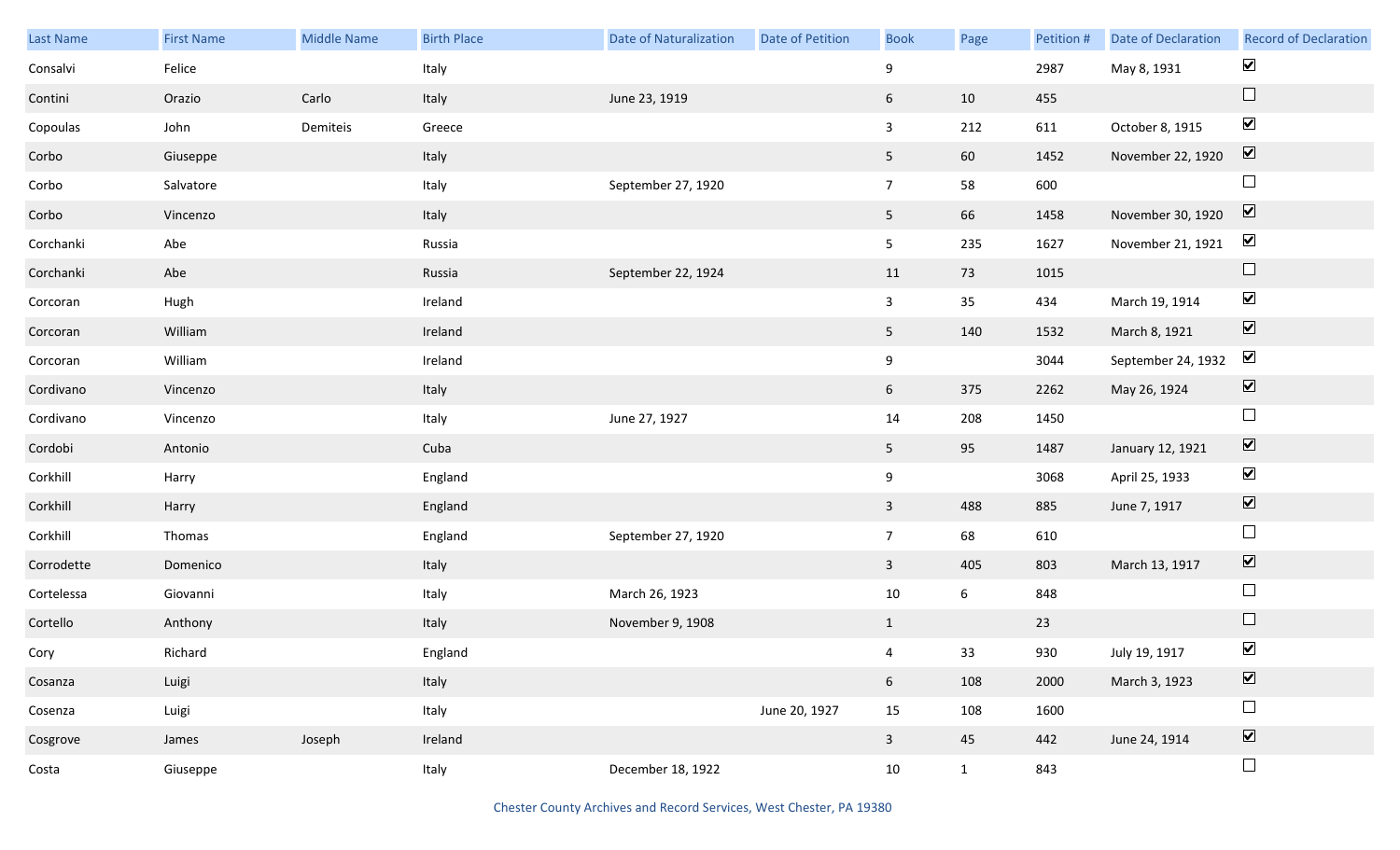| Last Name   | <b>First Name</b> | Middle Name | <b>Birth Place</b> | <b>Date of Naturalization</b> | <b>Date of Petition</b> | <b>Book</b>     | Page | Petition # | Date of Declaration | <b>Record of Declaration</b> |
|-------------|-------------------|-------------|--------------------|-------------------------------|-------------------------|-----------------|------|------------|---------------------|------------------------------|
| Costaldi    | Michele           |             | Italy              |                               |                         | $\overline{4}$  | 90   | 986        | January 30, 1918    | $\boxed{\mathbf{v}}$         |
| Costanzo    | Francesco         |             | Italy              |                               |                         | 5 <sub>5</sub>  | 230  | 1622       | November 7, 1921    | $\blacktriangledown$         |
| Coszella    | Michael           |             | Italy              |                               |                         | $7\overline{ }$ | 441  | 2821       | September 14, 1928  | $\boxed{\mathbf{v}}$         |
| Cotone      | Gioacchini        |             | Italy              | September 24, 1917            |                         | $\overline{4}$  | 91   | 341        |                     | $\Box$                       |
| Cotone      | Gioacchino        |             | Italy              |                               |                         | $\mathbf{3}$    | 97   | 496        | April 5, 1915       | $\boxed{\blacktriangledown}$ |
| Cotton      | George            |             | England            |                               |                         | $\overline{4}$  | 19   | 916        | July 9, 1917        | $\blacktriangledown$         |
| Cotton      | George            |             | England            | September 27, 1920            |                         | $7\overline{ }$ | 70   | 612        |                     | $\Box$                       |
| Couroukles  | John              |             | Greece             |                               |                         | 5 <sub>5</sub>  | 454  | 1846       | February 1, 1923    | $\blacktriangledown$         |
| Cowcowralas | Mechael           |             | Turkey             |                               |                         | 6 <sup>1</sup>  | 339  | 2229       | March 26, 1924      | $\boxed{\blacktriangledown}$ |
| Coyle       | John              |             | Ireland            |                               |                         | 5 <sub>5</sub>  | 404  | 1796       | September 25, 1922  | $\boxed{\blacktriangledown}$ |
| Coyne       | Charles           | Edward      | England            |                               |                         | $\overline{3}$  | 230  | 629        | November 11, 1915   | $\overline{\mathbf{v}}$      |
| Cozella     | Natale            |             | Italy              |                               |                         | 6 <sup>1</sup>  | 26   | 1918       | February 12, 1923   | $\blacktriangledown$         |
| Cozza       | Salvatore         |             | Italy              |                               |                         | 5 <sub>1</sub>  | 408  | 1800       | October 2, 1922     | $\boxed{\blacktriangledown}$ |
| Cozzone     | Anthony           |             | Italy              |                               |                         | 5 <sub>1</sub>  | 308  | 1700       | May 1, 1922         | $\blacktriangledown$         |
| Cozzone     | Anthony           |             | Italy              | September 30. 1929            |                         | 16              | 96   | 1838       |                     | $\Box$                       |
| Cozzone     | Joseph            |             | Italy              | December 1, 1913              |                         | $\overline{2}$  | 100  | 150        |                     | $\Box$                       |
| Cozzone     | Lorenzo           |             | Italy              |                               |                         | 5 <sub>1</sub>  | 98   | 1490       | January 12, 1921    | $\boxed{\blacktriangledown}$ |
| Cozzone     | Lorenzo           |             | Italy              | September 24, 1923            |                         | $10\,$          | 59   | 901        |                     | $\Box$                       |
| Cozzone     | Marciano          |             | Italy              |                               |                         | $7\overline{ }$ | 268  | 2649       | February 26, 1927   | $\boxed{\blacktriangledown}$ |
| Cozzone     | Nicandro          |             | Italy              |                               |                         | 5               | 118  | 1510       | February 8, 1921    | $\blacktriangledown$         |
| Cozzone     | Nicandro          |             | Italy              | December 17, 1923             |                         | 10              | 89   | 931        |                     | $\Box$                       |
| Crabtree    | John              |             | England            |                               |                         | $\overline{4}$  | 495  | 1388       | August 12, 1920     | $\blacktriangledown$         |
| Crabtree    | John              |             | England            | September 27, 1926            |                         | 14              | 114  | 1356       |                     | $\Box$                       |
| Crabtree    | Willie            | Thomas      | England            |                               |                         | $6\overline{6}$ | 88   | 1980       | February 19, 1923   | $\blacktriangledown$         |
| Crabtree    | Willie            | Thomas      | England            | October 1, 1928               |                         | 15              | 219  | 1711       |                     | $\Box$                       |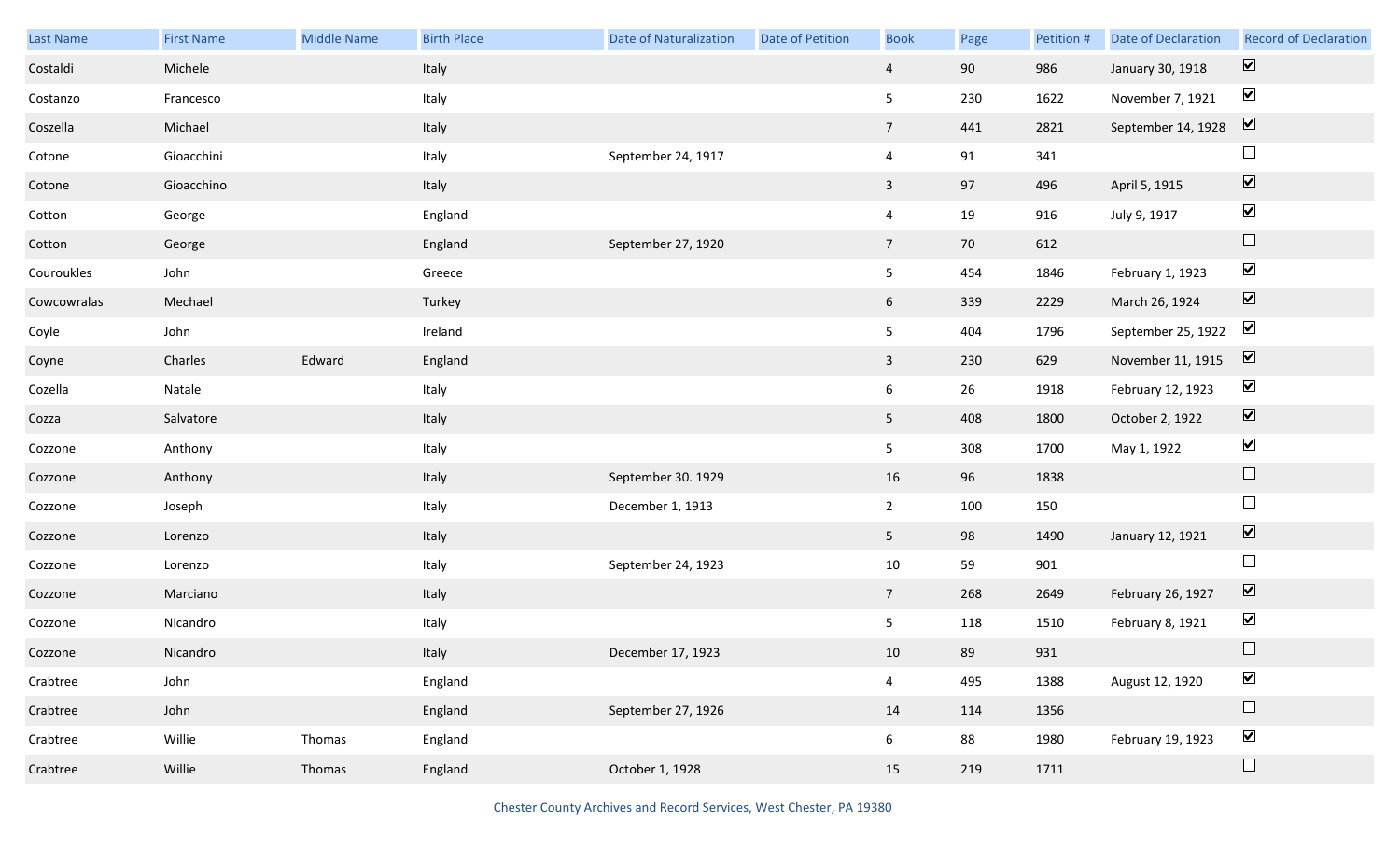| Last Name   | <b>First Name</b> | <b>Middle Name</b> | <b>Birth Place</b> | <b>Date of Naturalization</b> | <b>Date of Petition</b> | <b>Book</b>             | Page         | Petition # | <b>Date of Declaration</b>                  | <b>Record of Declaration</b> |
|-------------|-------------------|--------------------|--------------------|-------------------------------|-------------------------|-------------------------|--------------|------------|---------------------------------------------|------------------------------|
| Crawford    | James             | Henry              | Ireland            |                               |                         | 9                       |              | 3132       | August 21, 9135                             | $\blacktriangledown$         |
| Crawford    | Lillian           | Jean               | Ireland            |                               |                         | 9                       |              | 3079       | August 4, 1933                              | $\boxed{\blacktriangledown}$ |
| Crawford    | Minnie            | Stewart            | Ireland            |                               |                         | 9                       |              | 3092       | February 1, 1934                            | $\blacktriangledown$         |
| Creeshy     | Anthongy          |                    | Italy              |                               |                         | $\overline{2}$          | 82           | 182        | June 13, 1910                               | $\boxed{\blacktriangledown}$ |
| Crescentini | Marcello          |                    | Italy              |                               |                         | $\overline{4}$          | 92           | 988        | February 9, 1918                            | $\blacktriangledown$         |
| Crescentino | Marcello          |                    | Italy              | December 15, 1924             |                         | 11                      | 64           | 1006       |                                             | $\Box$                       |
| Crescitelli | Carmine           |                    | Italy              |                               |                         | $\overline{2}$          | 193          | 292        | April 17, 1912                              | $\blacktriangledown$         |
| Crocetti    | Emilio            |                    | Italy              |                               |                         | $7\overline{ }$         | 323          | 2704       | August 15, 1927                             | $\boxed{\blacktriangledown}$ |
| Crocetti    | Nicola            | Antonio            | Italy              |                               |                         | 5 <sub>1</sub>          | 147          | 1539       | March 19, 1921                              | $\blacktriangledown$         |
| Crocetti    | Nicola            | Antonio            | Italy              | December 15, 1924             |                         | 11                      | 55           | 997        |                                             | $\Box$                       |
| Cross       | Stephan           |                    | Austria            | June 27, 1921                 |                         | 5 <sub>1</sub>          | 93           | 438        |                                             | $\Box$                       |
| Cross       | Stephen           |                    | Austria            |                               |                         | $\mathbf{3}$            | 347          | 747        | October 30, 1916                            | $\overline{\mathbf{v}}$      |
| Crosson     | William           |                    | Ireland            |                               |                         | $\overline{4}$          | 65           | 962        | November 12, 1917                           | $\blacktriangledown$         |
| Crowther    | Harriet           |                    | England            |                               |                         | 7 <sup>7</sup>          | 444          | 2824       | September 27, 1928                          | $\overline{\mathbf{v}}$      |
| Csaiki      | Stif (Stvan)      |                    | Austria Hungary    |                               |                         | 5 <sub>5</sub>          | 14           | 1407       | September 2, 1920                           | $\blacktriangledown$         |
| Csamaj      | John (Jan)        |                    | Czechoslovakia     | December 17, 1928             |                         | 15                      | 202          | 1694       |                                             | $\hfill \square$             |
| Csani       | John              |                    | Czechoslovakia     |                               |                         | 6                       | 469          | 2354       | January 9, 1925                             | $\blacktriangledown$         |
| Csercsa     | Jezsef            |                    | Hungary            | September 27, 1926            |                         | 14                      | 156          | 1398       |                                             | $\Box$                       |
| Csihanin    | Janos             |                    | Slovak             |                               |                         | 9                       |              | 3019       | December 23, 1931                           | $\blacktriangledown$         |
| Csizmadia   | Stephen           |                    | Hungary            |                               |                         | $\mathbf{3}$            | 106          | 505        | June 1, 1915                                | $\boxed{\blacktriangledown}$ |
| Cucullo     | Giulio            |                    | Italy              |                               |                         | $\overline{4}$          | 308          | 1202       | September 13, 1919 $\boxed{\triangleright}$ |                              |
| Cuddy       | William           | James              | Ireland            |                               |                         | $\overline{\mathbf{3}}$ | 40           | 439        | May 11, 1914                                | $\boxed{\blacktriangledown}$ |
| Curry       | James             |                    | Scotland           |                               |                         | $\mathbf{3}$            | 328          | 726        | August 28, 1916                             | $\blacktriangledown$         |
| Cutillo     | Antonio           |                    | Italy              | March 27, 1912                |                         | 9                       | $\mathbf{3}$ | 745        |                                             | $\Box$                       |
| Cutillo     | Domenic           |                    | Italy              | March 28, 1927                |                         | 14                      | 216          | 1458       |                                             | $\Box$                       |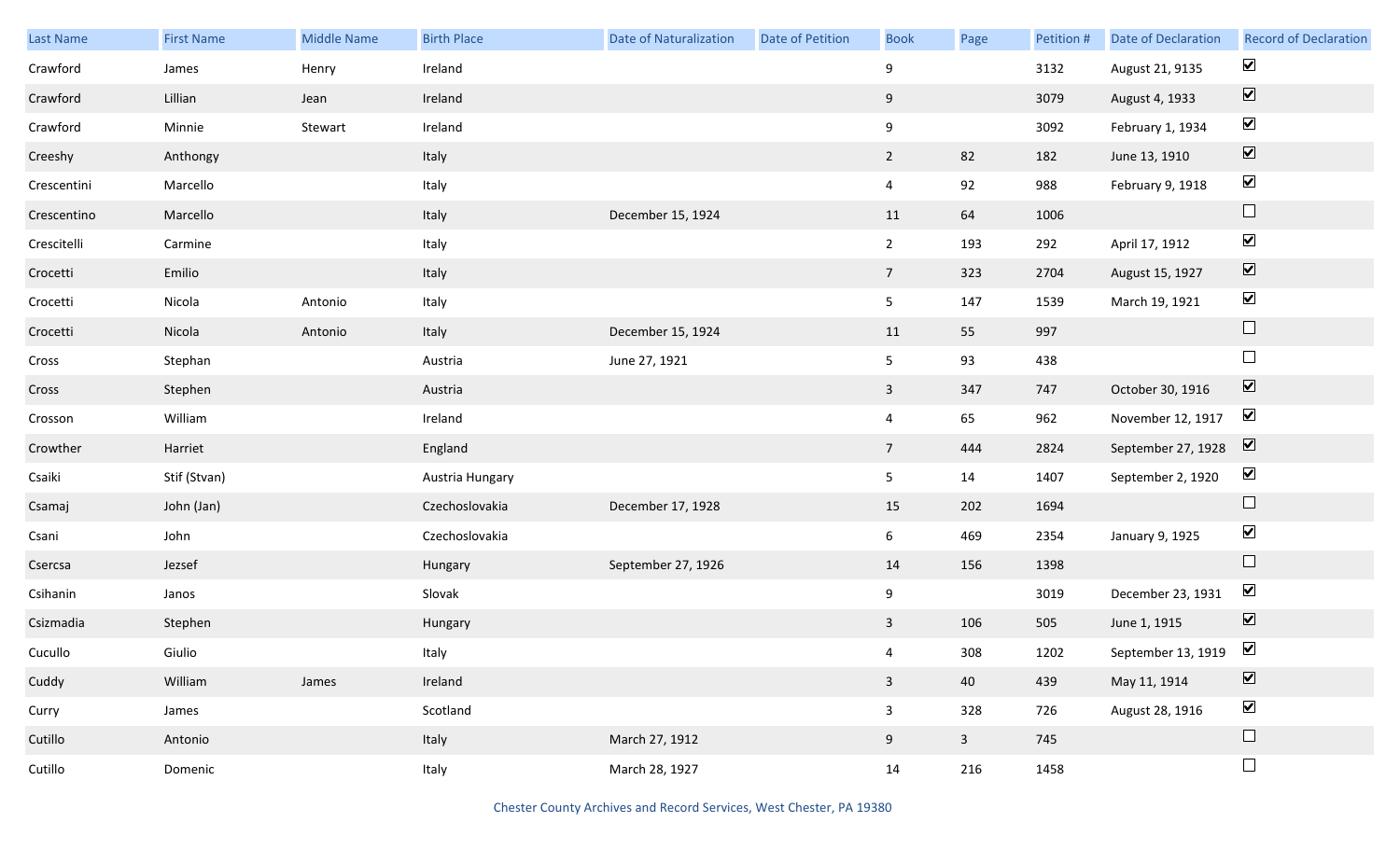| Last Name  | <b>First Name</b> | Middle Name | <b>Birth Place</b> | <b>Date of Naturalization</b> | Date of Petition | <b>Book</b>     | Page        | Petition # | Date of Declaration | <b>Record of Declaration</b> |
|------------|-------------------|-------------|--------------------|-------------------------------|------------------|-----------------|-------------|------------|---------------------|------------------------------|
| Cutillo    | Dominic           |             | Italy              |                               |                  | 5 <sub>1</sub>  | 23          | 1415       | September 16, 1920  | $\boxed{\mathbf{v}}$         |
| Cutillo    | Frank             |             | Italy              |                               |                  | $\overline{4}$  | 206         | 1100       | February 11, 1919   | $\blacktriangledown$         |
| Cutillo    | Frank             |             | Italy              |                               | August 15, 1921  | 8               | 82          | 724        |                     | $\Box$                       |
| Cutillo    | Frank             | Assiso      | Italy              | September 27, 1909            |                  | $\mathbf{1}$    |             | 31         |                     | $\Box$                       |
| Cutillo    | Frank             | Assisso     | Italy              |                               |                  | 1 series 2      | 13          | 13         | February 19, 1907   | $\boxed{\blacktriangledown}$ |
| Cutillo    | Frank (Francesco) |             | Italy              | September 22, 1924            |                  | 12              | 29          | 1071       |                     | $\Box$                       |
| Cutillo    | Louis             |             | Italy              |                               |                  | $2^{\circ}$     | 39          | 140        | September 27, 1909  | $\boxed{\blacktriangledown}$ |
| Cutillo    | Louis             |             | Italy              | January 8, 1919               |                  | $\overline{2}$  | 32          | 82         |                     | $\Box$                       |
| Cutlille   | Antonio           |             | Italy              |                               |                  | $\overline{4}$  | 327         | 1221       | October 6, 1919     | $\boxed{\blacktriangledown}$ |
| Cutting    | John              | Elliott     | England            |                               |                  | $\overline{4}$  | 365         | 1258       | November 17, 1919   | $\blacktriangledown$         |
| Cutting    | John              | Elliott     | England            | March 27, 1912                |                  | 9               | $2^{\circ}$ | 744        |                     | $\Box$                       |
| Czajko     | Zacharyor         |             | Austria Hungary    |                               |                  | $\overline{4}$  | 475         | 1368       | June 16, 1920       | $\blacktriangledown$         |
| Czepiel    | Klemens           |             | Poland             | March 22, 1926                |                  | 14              | 50          | 1291       |                     | $\Box$                       |
| Czermak    | George            |             | Austria            |                               |                  | $\overline{4}$  | 85          | 981        | January 10, 1918    | $\blacktriangledown$         |
| Czermak    | George            |             | Austria Hungary    | March 28, 1921                |                  | $7\overline{ }$ | 67          | 609        |                     | $\Box$                       |
| Czerwinski | Frank             | Jr.         | Poland             |                               |                  | 5 <sub>1</sub>  | 266         | 1658       | January 31, 1922    | $\blacktriangledown$         |
| Czeto      | Paul              |             | Austria Hungary    |                               |                  | $\mathbf{3}$    | 122         | 521        | July 7, 1915        | $\blacktriangledown$         |
| Czeto      | Paul              |             | Austria Hungary    | December 20, 1920             |                  | 7 <sup>7</sup>  | 92          | 634        |                     | $\Box$                       |
| Czifranics | George            |             | Austria Hungary    |                               |                  | $\mathbf{3}$    | 447         | 845        | May 4, 1917         | $\overline{\mathbf{v}}$      |
| Czifranics | Gyuro             |             | Austria Hungary    | December 18, 1922             |                  | 10              | 14          | 856        |                     | $\Box$                       |
| Czirjik    | John              |             | Austria Hungary    | March 27, 1922                |                  | 9               | 12          | 754        |                     | $\Box$                       |
| Czukierski | Jan               |             | Poland             |                               |                  | $7\overline{ }$ | 298         | 2679       | May 13, 1927        | $\blacktriangledown$         |
| Czupala    | Antony            |             | Russia Poland      |                               |                  | $\overline{2}$  | 221         | 320        | September 9, 1912   | $\boxed{\blacktriangledown}$ |
| Dabundo    | Domenick          |             | Italy              |                               |                  | $\mathbf{3}$    | 8           | 407        | October 24, 1913    | $\blacktriangledown$         |
| Dabundo    | Domenick          |             | Italy              | March 13, 1916                |                  | $\overline{4}$  | 14          | 264        |                     | $\Box$                       |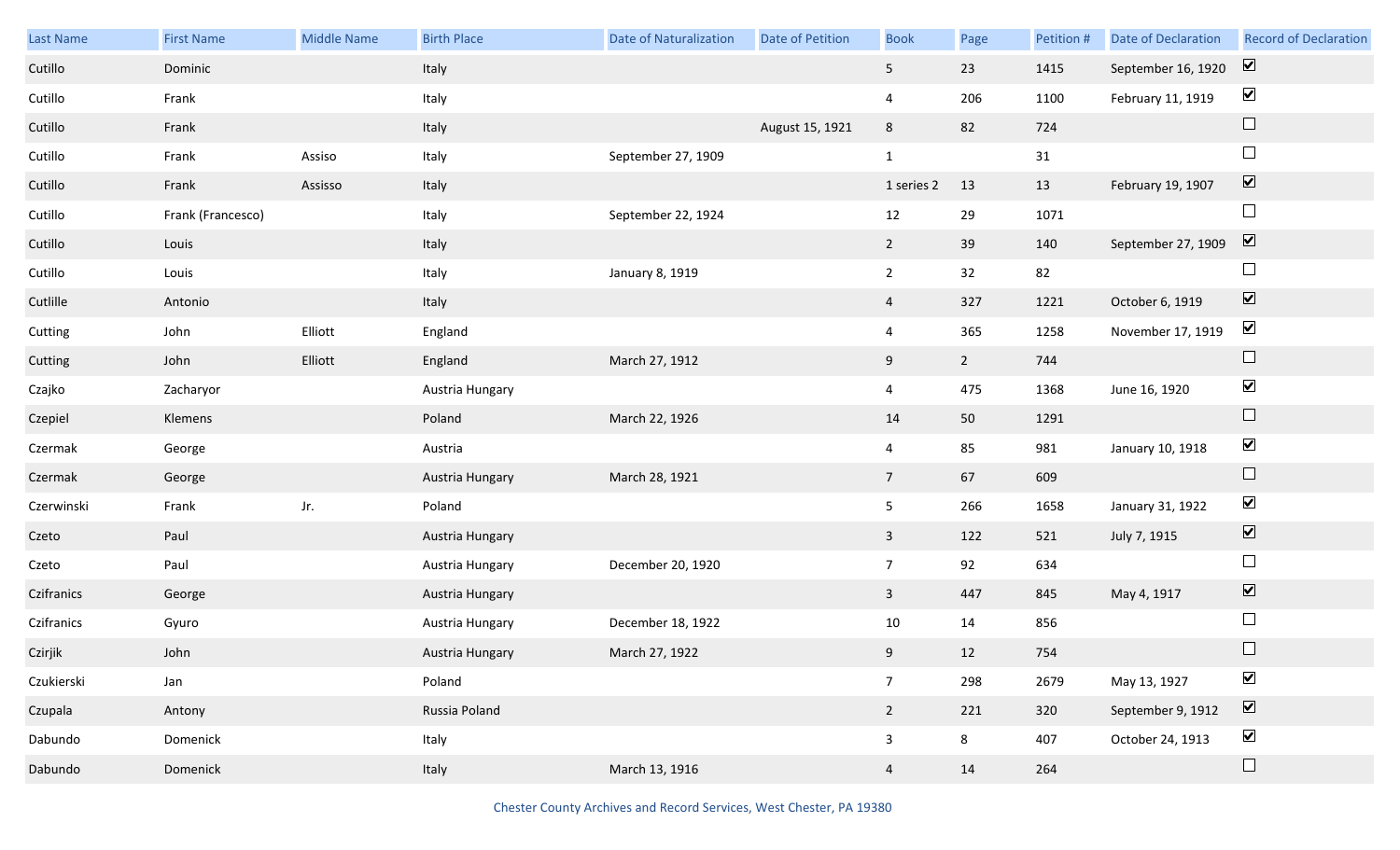| Last Name  | <b>First Name</b> | Middle Name | <b>Birth Place</b> | <b>Date of Naturalization</b> | Date of Petition | <b>Book</b>     | Page | Petition # | Date of Declaration | <b>Record of Declaration</b> |
|------------|-------------------|-------------|--------------------|-------------------------------|------------------|-----------------|------|------------|---------------------|------------------------------|
| D'Adams    | Gaetano           |             | Italy              |                               |                  | $7\overline{ }$ | 490  | 2870       | January 26, 1929    | $\blacktriangledown$         |
| D'Addario  | Donato            |             | Italy              | March 22, 1920                |                  | 6               | 89   | 532        |                     | $\Box$                       |
| D'Addario  | Salvatore         |             | Italy              |                               |                  | $6\overline{6}$ | 111  | 2003       | March 10, 1923      | $\blacktriangledown$         |
| Daddazzio  | Carlo             |             | Italy              |                               |                  | $\overline{4}$  | 202  | 1096       | February 10, 1919   | $\boxed{\blacktriangledown}$ |
| Daddizio   | Carlo             |             | Italy              |                               |                  | 8               | 12   | 2892       | May 14, 1929        | $\blacktriangledown$         |
| D'Agostino | Achille           |             | Italy              |                               |                  | $\overline{2}$  | 284  | 383        | July 28, 1913       | $\overline{\mathbf{v}}$      |
| D'Agostino | Eugenio           |             | Italy              |                               |                  | $\overline{4}$  | 105  | 1001       | March 11, 1918      | $\blacktriangledown$         |
| D'Agostino | Michel            |             | Italy              |                               |                  | $\mathbf{3}$    | 205  | 604        | October 6, 1915     | $\boxed{\blacktriangledown}$ |
| Dahs       | Wilhelm           | Martin      | Germany            |                               |                  | 7 <sup>7</sup>  | 454  | 2834       | October 20, 1928    | $\blacktriangledown$         |
| Dalerso    | Guilio            |             | Italy              | March 28, 1921                |                  | 8               | 49   | 691        |                     | $\Box$                       |
| Dalesandro | Domenick          |             | Italy              |                               |                  | 5 <sub>1</sub>  | 40   | 1432       | October 11, 1920    | $\blacktriangledown$         |
| Dalesandro | Domenick          |             | Italy              | September 27, 1926            |                  | 14              | 145  | 1387       |                     | $\Box$                       |
| Dalesandro | Massimine         |             | Italy              |                               |                  | 7 <sup>7</sup>  | 64   | 2447       | July 27, 1925       | $\blacktriangledown$         |
| Dalesio    | Filippo           |             | Italy              | March 27, 1922                |                  | 9               | 50   | 792        |                     | $\hfill \square$             |
| Dalloisio  | Pietro            |             | Italy              |                               |                  | $\overline{4}$  | 422  | 1315       | February 16, 1920   | $\blacktriangledown$         |
| Dalo       | Ludovico          |             | Italy              |                               |                  | $\overline{4}$  | 285  | 1179       | July 28, 1919       | $\boxed{\blacktriangledown}$ |
| D'Alonzo   | Nicola            |             | Italy              | June 22, 1931                 |                  | $18\,$          |      | 1967       |                     | $\Box$                       |
| Dambrosco  | Salvator          |             | Italy              |                               |                  | 5 <sub>1</sub>  | 484  | 1876       | February 9, 1923    | $\overline{\mathbf{V}}$      |
| Dambrosco  | Salvatore         |             | Italy              | December 20, 1926             |                  | $14\,$          | 179  | 1421       |                     | $\Box$                       |
| Damiani    | Rosaria           |             | Italy              | March 26, 1928                |                  | 15              | 152  | 1649       |                     | $\Box$                       |
| Damiano    | Vincenzo          |             | Italy              | October 1, 1928               |                  | 15              | 238  | 1730       |                     | $\Box$                       |
| Danby      | Thomas            |             | England            | June 25, 1923                 |                  | 10              | 63   | 905        |                     | $\hfill \square$             |
| Danday     | Dominic           |             | Italy              | March 6, 1911                 |                  | $2^{\circ}$     | 10   | 60         |                     | $\Box$                       |
| D'Andres   | Pancrazio         |             | Italy              |                               |                  | $7\overline{ }$ | 475  | 2855       | December 5, 1928    | $\boxed{\blacktriangledown}$ |
| D'Andres   | Pancrazio         |             | Italy              | June 22, 1931                 |                  | 17              |      | 1959       |                     | $\Box$                       |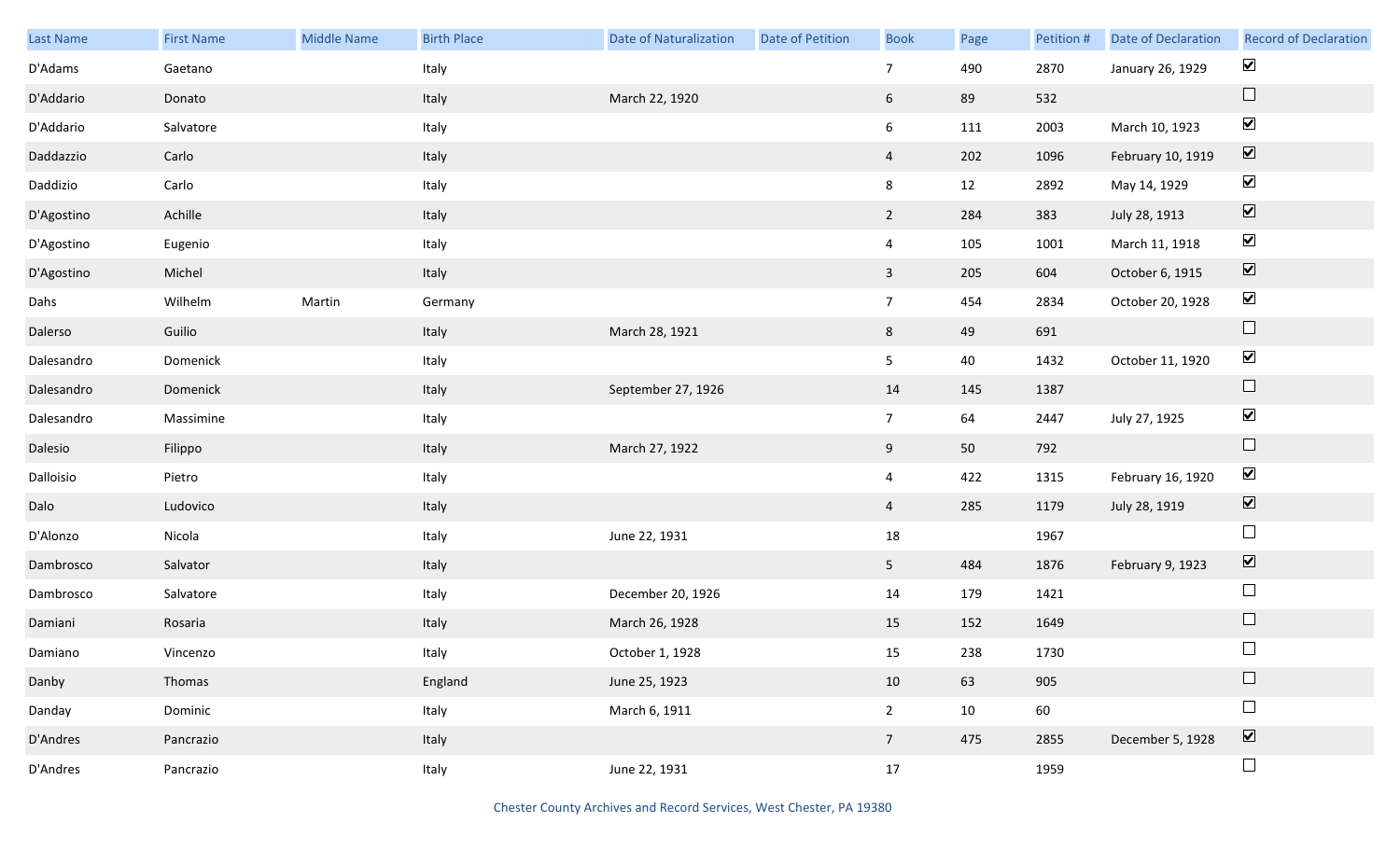| Last Name    | <b>First Name</b> | Middle Name | <b>Birth Place</b> | Date of Naturalization | Date of Petition | <b>Book</b>     | Page           | Petition # | Date of Declaration | <b>Record of Declaration</b> |
|--------------|-------------------|-------------|--------------------|------------------------|------------------|-----------------|----------------|------------|---------------------|------------------------------|
| Dandy        | Dominck           |             | Italy              |                        |                  | 1 series 2      | 69             | 69         | August 8, 1908      | $\overline{\mathbf{v}}$      |
| D'Angelo     | Alfonso           |             | Italy              | March 26, 1917         |                  | 4               | 69             | 319        |                     | $\Box$                       |
| D'Angelo     | Antonio           |             | Italy              | June 22, 1925          |                  | 13              | 47             | 1189       |                     | $\Box$                       |
| D'Angelo     | Candeloro         |             | Italy              |                        |                  | $7\overline{ }$ | 363            | 2744       | November 12, 1927   | $\blacktriangledown$         |
| D'Angelo     | Giulio            |             | Italy              |                        |                  | $2\overline{ }$ | 139            | 238        | May 19, 1911        | $\boxed{\blacktriangledown}$ |
| D'Angelo     | Giulio            |             | Italy              | December 1, 1913       |                  | $\mathbf{3}$    | $\overline{2}$ | 152        |                     | $\Box$                       |
| D'Angelo     | Lorenzo           |             | Italy              |                        |                  | 5 <sub>1</sub>  | $\mathbf{1}$   | 1394       | August 14, 1920     | $\boxed{\blacktriangledown}$ |
| D'Angelo     | Terigi            |             | Italy              | March 28, 1927         |                  | 15              | 13             | 1505       |                     | $\Box$                       |
| Danko        | Paul              |             | Czechoslovakia     |                        |                  | $6\overline{6}$ | 441            | 2327       | November 10, 1924   | $\boxed{\blacktriangledown}$ |
| Dankywiz     | Nik               |             | Poland             |                        |                  | 6               | 98             | 1990       | February 26 1923    | $\blacktriangledown$         |
| Dankywiz     | Nik               |             | Poland             | June 22, 1925          |                  | 13              | 51             | 1193       |                     | $\Box$                       |
| Dannibale    | Domenick          |             | Italy              | September 25, 1933     |                  | 19              |                | 2063       |                     | $\Box$                       |
| Dannunzio    | Luigi             |             | Italy              |                        |                  | $\mathbf{3}$    | 26             | 425        | February 9, 1914    | $\boxed{\blacktriangledown}$ |
| D'Antonia    | Mariono           |             | Italy              |                        |                  | $\mathbf{3}$    | 147            | 546        | July 29, 1915       | $\blacktriangledown$         |
| Dantonio     | John              |             | Italy              |                        |                  | 1 series 2      | 100            | 100        | November 12, 1908   | $\boxed{\blacktriangledown}$ |
| D'Antonio    | Mariono           |             | Italy              |                        |                  | $\overline{7}$  | 448            | 2828       | October 8, 1928     | $\blacktriangledown$         |
| D'Antonio    | Nicola            |             | Italy              |                        |                  | 6 <sup>1</sup>  | 416            | 2302       | August 30, 1924     | $\blacktriangledown$         |
| D'Antonio    | Pasquale          |             | Italy              |                        |                  | $7\overline{ }$ | 294            | 2675       | May 9, 1927         | $\blacktriangledown$         |
| D'Antonio    | Vincenzo          |             | Italy              |                        |                  | $7\overline{ }$ | 225            | 2606       | October 15, 1926    | $\overline{\mathbf{v}}$      |
| Dantonis     | John              |             | Italy              |                        |                  | $\mathbf{3}$    | 247            | 646        | November 22, 1915   | $\blacktriangleright$        |
| D'Archangelo | Pasquale          |             | Italy              | June 25, 1929          |                  | 16              | 67             | 1809       |                     | $\Box$                       |
| Darcoti      | Andreas           |             | Austria            | September 27, 1919     |                  | 5 <sub>5</sub>  | 34             | 379        |                     | $\Box$                       |
| Darerto      | Guilio            |             | Italy              |                        |                  | $\overline{3}$  | 465            | 863        | June 4, 1917        | $\boxed{\blacktriangledown}$ |
| Daroczy      | Andreas           |             | Austria            | September 27, 1919     |                  | 5 <sub>5</sub>  | 34             | 379        |                     | $\Box$                       |
| Dastole      | Thomas            |             | Italy              |                        |                  | 1 series 2      | 74             | 74         | August 27, 1908     | $\boxed{\blacktriangledown}$ |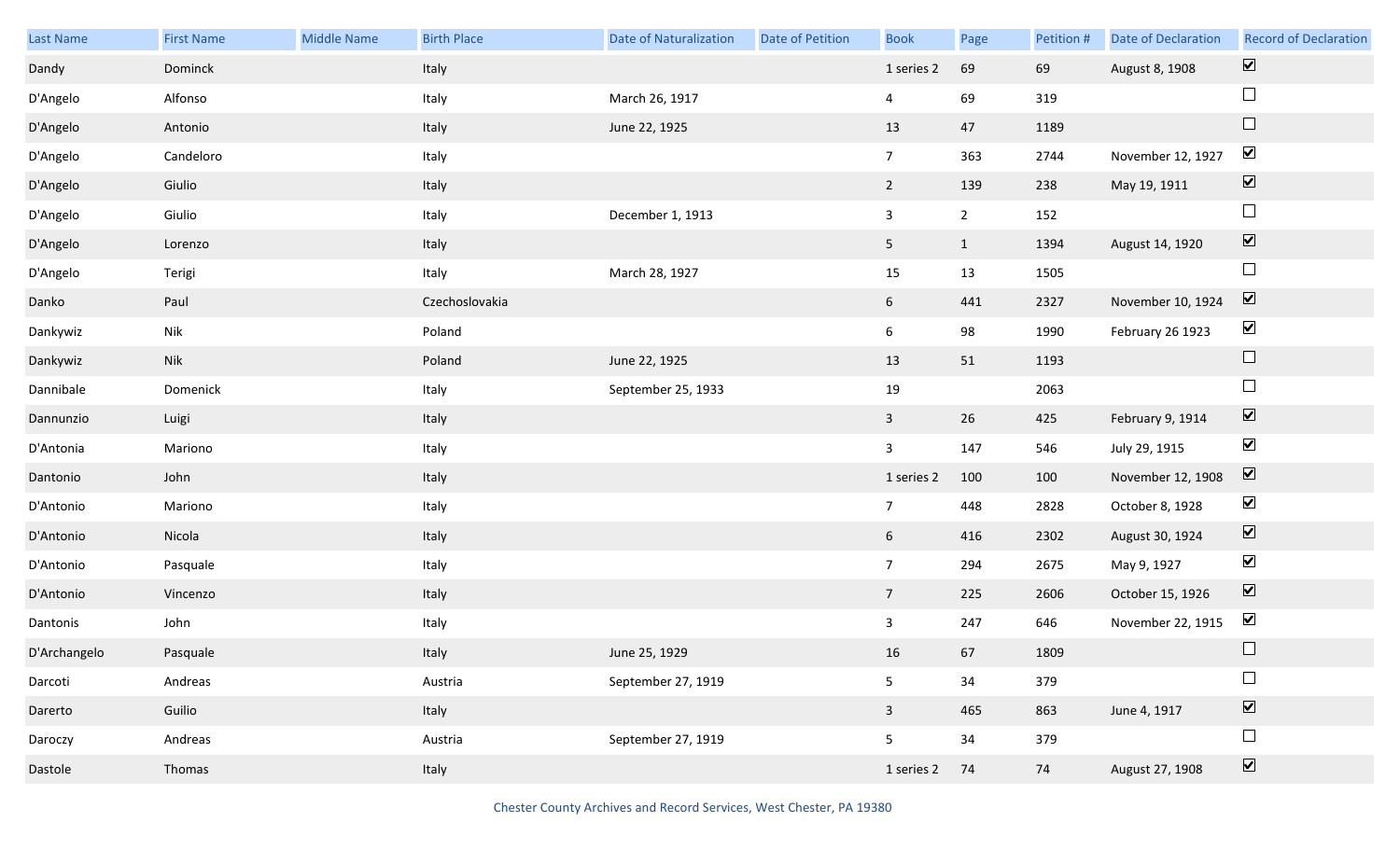| Last Name        | <b>First Name</b> | <b>Middle Name</b> | <b>Birth Place</b> | <b>Date of Naturalization</b> | Date of Petition | <b>Book</b>             | Page        | Petition # | Date of Declaration | <b>Record of Declaration</b>    |
|------------------|-------------------|--------------------|--------------------|-------------------------------|------------------|-------------------------|-------------|------------|---------------------|---------------------------------|
| Dastolfo         | Angelo            |                    | Italy              |                               | April 30, 1929   | 16                      | 104         | 1846       |                     | $\Box$                          |
| D'Attilio        | Domenico          |                    | Italy              |                               |                  | $\overline{2}$          | 184         | 283        | February 5, 1912    | $\boxed{\blacktriangledown}$    |
| D'Attilio        | Domenico          |                    | Italy              |                               | March 27, 1916   | $\overline{4}$          | 37          | 287        |                     | $\Box$                          |
| D'Attilio        | Dominico          |                    | Italy              |                               |                  | 6                       | 150         | 2042       | May 1, 1923         | $\overline{\blacktriangledown}$ |
| D'Attlilio       | Domenico          |                    | Italy              |                               | April 13, 1925   | 13                      | $90\,$      | 1232       |                     | $\Box$                          |
| Davies           | Thomas            |                    | England            | December 7, 1914              |                  | $\mathbf{3}$            | 46          | 196        |                     | $\hfill \square$                |
| Davis            | John              |                    | Ireland            |                               |                  | $\mathbf{3}$            | 44          | 441        | June 17, 1914       | $\blacktriangledown$            |
| Davis            | Leonard           |                    | Wales              |                               |                  | 9                       |             | 3146       | December 18, 1935   | $\overline{\mathbf{v}}$         |
| Davison          | Ernest            |                    | England            |                               |                  | $\overline{3}$          | 54          | 451        | August 6, 1914      | $\blacktriangledown$            |
| Davison          | Ernest            |                    | England            | March 26, 1917                |                  | $\overline{4}$          | 65          | 315        |                     | $\Box$                          |
| D'Cingue         | Guiseppe          |                    | Italy              |                               |                  | 4                       | 346         | 1239       | October 7, 1919     | $\blacktriangledown$            |
| de Angelis       | Armando           |                    | Italy              |                               |                  | 5 <sup>1</sup>          | 32          | 1424       | September 27, 1920  | $\overline{\mathbf{v}}$         |
| De Ascentiis     | Vincenzo          |                    | Italy              | September 24, 1923            |                  | $11\,$                  | $2^{\circ}$ | 944        |                     | $\Box$                          |
| De Cristoforo    | Camillo           |                    | Italy              | September 27, 1915            |                  | $\mathbf{3}$            | 86          | 236        |                     | $\Box$                          |
| De Domenicis     | Joseph            |                    | Italy              | March 13, 1916                |                  | $\overline{\mathbf{3}}$ | 92          | 242        |                     | $\Box$                          |
| de Hoyos         | Benigno           |                    | Spain              |                               |                  | $\overline{2}$          | 173         | 272        | November 7, 1911    | $\blacktriangledown$            |
| de Hoyos         | Benigno           |                    | Spain              | March 9, 1914                 |                  | $\overline{\mathbf{3}}$ | $20\,$      | 170        |                     | $\Box$                          |
| de la Rigaudiere | Guy               |                    | France             |                               |                  | $2^{\circ}$             | 252         | 351        | January 13, 1913    | $\overline{\mathbf{v}}$         |
| de la Rigaudiere | Guy               |                    | France             | September 23, 1918            |                  | 5                       | 57          | 402        |                     | $\Box$                          |
| De Mark          | Peter             |                    | Italy              |                               | August 26, 1918  | 5                       | 81          | 426        |                     | $\Box$                          |
| De Prospero      | Erasimo           |                    | Italy              | September 23, 1918            |                  | 5 <sub>5</sub>          | 77          | 422        |                     | $\Box$                          |
| De Yenno         | Louis             |                    | Italy              | June 12, 1916                 |                  | $\overline{4}$          | 25          | 275        |                     | $\Box$                          |
| Deakin           | James             |                    | North Wales        |                               |                  | 1 series 2              | 71          | 71         | August 12, 1908     | $\blacktriangledown$            |
| Deakin           | James             |                    | North Wales        |                               |                  | $\mathbf{3}$            | 254         | 653        | December 30, 1915   | $\overline{\mathbf{v}}$         |
| Deakin           | James             |                    | North Wales        | September 23, 1918            |                  | 5 <sub>1</sub>          | 52          | 397        |                     | $\Box$                          |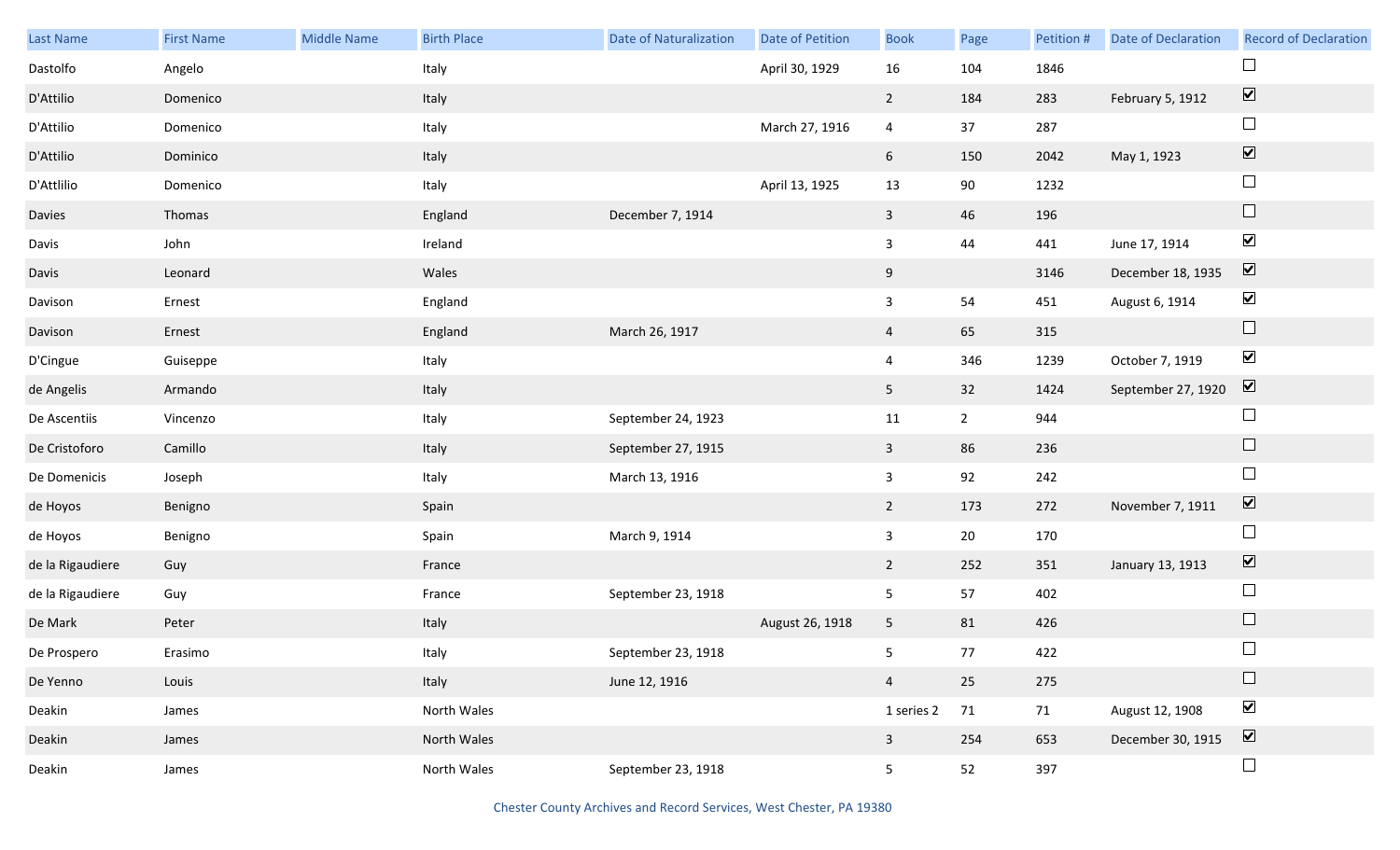| Last Name      | <b>First Name</b> | <b>Middle Name</b> | <b>Birth Place</b> | <b>Date of Naturalization</b> | Date of Petition | <b>Book</b>     | Page            | Petition # | Date of Declaration                    | <b>Record of Declaration</b> |
|----------------|-------------------|--------------------|--------------------|-------------------------------|------------------|-----------------|-----------------|------------|----------------------------------------|------------------------------|
| Deamantopoulos | Costas            |                    | Greece             |                               |                  | 6 <sup>1</sup>  | 159             | 2051       | May 19, 1923                           | $\overline{\mathbf{v}}$      |
| DeAmicis       | Antonio           |                    | Italy              |                               |                  | $\overline{2}$  | 42              | 143        | October 11, 1909                       | $\blacktriangledown$         |
| DeAngelis      | Antonio           |                    | Italy              |                               |                  | 5               | $6\overline{6}$ | 1399       | August 18, 1920                        | $\boxed{\blacktriangledown}$ |
| DeAngelis      | Gaetano           |                    | Italy              | December 15, 1919             |                  | $7\overline{ }$ | 25              | 567        |                                        | $\Box$                       |
| DeAnuntis      | Luigi             |                    | Italy              | December 15, 1919             |                  | 6 <sup>1</sup>  | 54              | 498        |                                        | $\Box$                       |
| DeAscentiis    | Vincenzo          |                    | Italy              |                               |                  | 5               | 170             | 1562       | April 21, 1921                         | $\blacktriangledown$         |
| DeBerardinis   | Emilio            |                    | Italy              |                               |                  | 5 <sup>1</sup>  | 82              | 1474       | December 24, 1920                      | $\boxed{\blacktriangledown}$ |
| DeBerardinis   | Emilio            |                    | Italy              | September 22, 1924            |                  | 11              | 47              | 989        |                                        | $\Box$                       |
| DeBerardinis   | Joseph            |                    | Italy              |                               |                  | 5 <sub>1</sub>  | 83              | 1475       | December 24, 1920                      | $\boxed{\blacktriangledown}$ |
| DeBerardinis   | Vincenzo          |                    | Italy              |                               |                  | $\overline{4}$  | 459             | 1352       | May 11, 1920                           | $\blacktriangledown$         |
| DeBerardinis   | Vincenzo          |                    | Italy              | December 18, 1922             |                  | 10              | 8               | 850        |                                        | $\Box$                       |
| DeBerardino    | Giuseppe          |                    | Italy              | September 28, 1925            |                  | 13              | 98              | 1240       |                                        | $\Box$                       |
| DeBonis        | Domenico          |                    | Italy              |                               |                  | $2^{\circ}$     | 61              | 161        | January 10, 1910                       | $\boxed{\blacktriangledown}$ |
| DeBonis        | Domenico          |                    | Italy              |                               | October 23, 1916 | 4               | 62              | 312        |                                        | $\Box$                       |
| DeBonis        | James             |                    | Italy              | June 25, 1929                 |                  | 16              | 94              | 1836       |                                        | $\Box$                       |
| DeBouis        | James             |                    | Italy              |                               |                  | $7\overline{ }$ | 211             | 2592       | August 14, 1926                        | $\blacktriangledown$         |
| DeCamillo      | Michele           |                    | Italy              |                               |                  | $\mathbf{3}$    | 189             | 588        | October 4, 1915                        | $\overline{\mathbf{v}}$      |
| DeCesare       | Carmine           |                    | Italy              | September 25, 1922            |                  | 9               | 69              | 811        |                                        | $\Box$                       |
| DeCesaro       | Carmine           |                    | Italy              |                               |                  | $\overline{4}$  | 426             | 1319       | February 17, 1920                      | $\boxed{\blacktriangledown}$ |
| DeCristofora   | Camillo           |                    | Italy              |                               |                  | $\overline{2}$  | 83              | 183        | June 16, 1910                          | $\blacktriangledown$         |
| DeDominicis    | Joseph            |                    | Italy              |                               |                  | $2^{\circ}$     | 33, 138         |            | 134, 237 June 15, 1909: May $1 \nabla$ |                              |
| DeFalco        | Antonio           |                    | Italy              |                               |                  | $\mathbf{3}$    | 259             | 658        | January 24, 1916                       | $\blacktriangledown$         |
| DeFederico     | Luigi             |                    | Italy              |                               |                  | 5 <sub>1</sub>  | 128             | 1520       | February 19, 1921                      | $\boxed{\blacktriangledown}$ |
| DeFederico     | Luigi             |                    | Italy              | December 17, 1923             |                  | 11              | 15              | 957        |                                        | $\Box$                       |
| Defelece       | Alfred            |                    | Italy              |                               |                  | 6 <sup>1</sup>  | 294             | 2184       | February 2, 1924                       | $\boxed{\blacktriangledown}$ |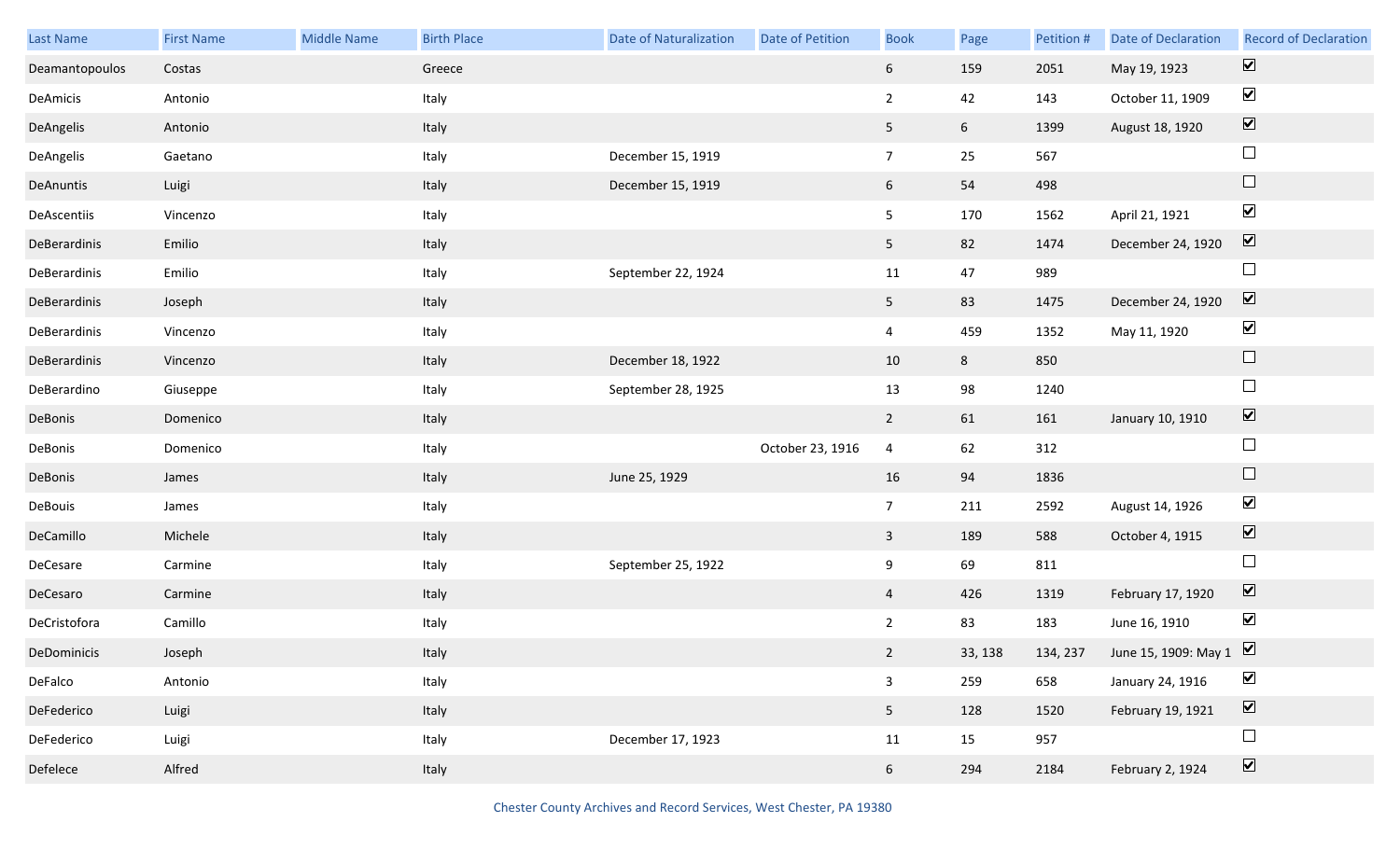| Last Name   | <b>First Name</b> | <b>Middle Name</b> | <b>Birth Place</b> | <b>Date of Naturalization</b> | Date of Petition | <b>Book</b>    | Page | Petition # | <b>Date of Declaration</b> | <b>Record of Declaration</b> |
|-------------|-------------------|--------------------|--------------------|-------------------------------|------------------|----------------|------|------------|----------------------------|------------------------------|
| Defelice    | Alfredo           |                    | Italy              | March 28, 1927                |                  | 14             | 237  | 1479       |                            |                              |
| DeFilippo   | Attilio           |                    | Italy              | June 27, 1927                 |                  | 15             | 40   | 1532       |                            | $\Box$                       |
| DeFilippo   | Eugenio           |                    | Italy              | December 15, 1924             |                  | 12             | 87   | 1129       |                            | $\Box$                       |
| DeFillipo   | Attilio           |                    | Italy              |                               |                  | 6 <sup>1</sup> | 219  | 2110       | September 4, 1923          | $\boxed{\blacktriangledown}$ |
| DeFillipo   | Michael           |                    | Italy              |                               |                  | 5              | 423  | 1815       | November 3, 1922           | $\blacktriangledown$         |
| DeFillippo  | Eugenio           |                    | Italy              |                               |                  | $\overline{4}$ | 428  | 1321       | February 17, 1920          | $\boxed{\blacktriangledown}$ |
| DeFillippo  | Nazzareno         |                    | Italy              |                               |                  | $\overline{4}$ | 440  | 1333       | April 8, 1920              | $\blacktriangledown$         |
| Defini      | Mikel             |                    | Italy              |                               |                  | $\overline{3}$ | 197  | 596        | October 4, 1915            | $\boxed{\blacktriangledown}$ |
| DeFronzo    | Michele           |                    | Italy              |                               |                  | 5              | 265  | 1657       | January 27, 1922           | $\blacktriangledown$         |
| DeGiuseppe  | Annibale          |                    | Italy              |                               |                  | 5 <sub>5</sub> | 173  | 1565       | April 22, 1921             | $\boxed{\blacktriangledown}$ |
| DeGrado     | Joseph            |                    | Italy              | September 27, 1919            |                  | 6              | 66   | 510        |                            | $\Box$                       |
| Delenno     | Nicolangelo       |                    | Italy              | September 22, 1924            |                  | 12             | 47   | 1089       |                            | $\Box$                       |
| Deistler    | Herman            |                    | Germany            |                               |                  | $\overline{4}$ | 360  | 1253       | November 10,1919           | $\blacktriangledown$         |
| Delulis     | Ugo               |                    | Italy              | March 26, 1928                |                  | 15             | 173  | 1665       |                            | $\Box$                       |
| DeJules     | Francesco         |                    | Italy              | September 22, 1924            |                  | 11             | 93   | 1035       |                            | $\Box$                       |
| Del Duco    | Phillip           |                    | Italy              |                               |                  | 6              | 305  | 2195       | February 26, 1924          | $\boxed{\blacktriangledown}$ |
| Del Grande  | Francesco         | Paoli              | Italy              |                               |                  | 6              | 452  | 2338       | December 16, 1924          | $\blacktriangledown$         |
| Del Nero    | Nick (Nicola)     |                    | Italy              | October 1, 1928               |                  | 15             | 208  | 1700       |                            | $\Box$                       |
| del Sobral  | Henry             | Martinez           | Guatemala          |                               |                  | $\mathbf{3}$   | 362  | 760        | November 27, 1916          | $\blacktriangledown$         |
| DeLaurenta  | Nicola            |                    | Italy              |                               |                  | $\overline{4}$ | 219  | 1113       | March 17, 1919             | $\boxed{\blacktriangledown}$ |
| DeLaurentis | Camillo           |                    | Italy              | March 24, 1930                |                  | 17             |      | 1878       |                            | $\Box$                       |
| DeLaurentis | Nicola            |                    | Italy              | September 22, 1924            |                  | 12             | 21   | 1063       |                            | $\Box$                       |
| Delduco     | Filippo           |                    | Italy              | March 28, 1927                |                  | 14             | 214  | 1456       |                            | $\Box$                       |
| Della Porta | Domenico          |                    | Italy              |                               |                  | $2^{\circ}$    | 108  | 208        | December 29, 1910          | $\boxed{\blacktriangledown}$ |
| Della Valle | Nicola            |                    | Italy              | March 28, 1932                |                  | 18             |      | 2010       |                            | $\Box$                       |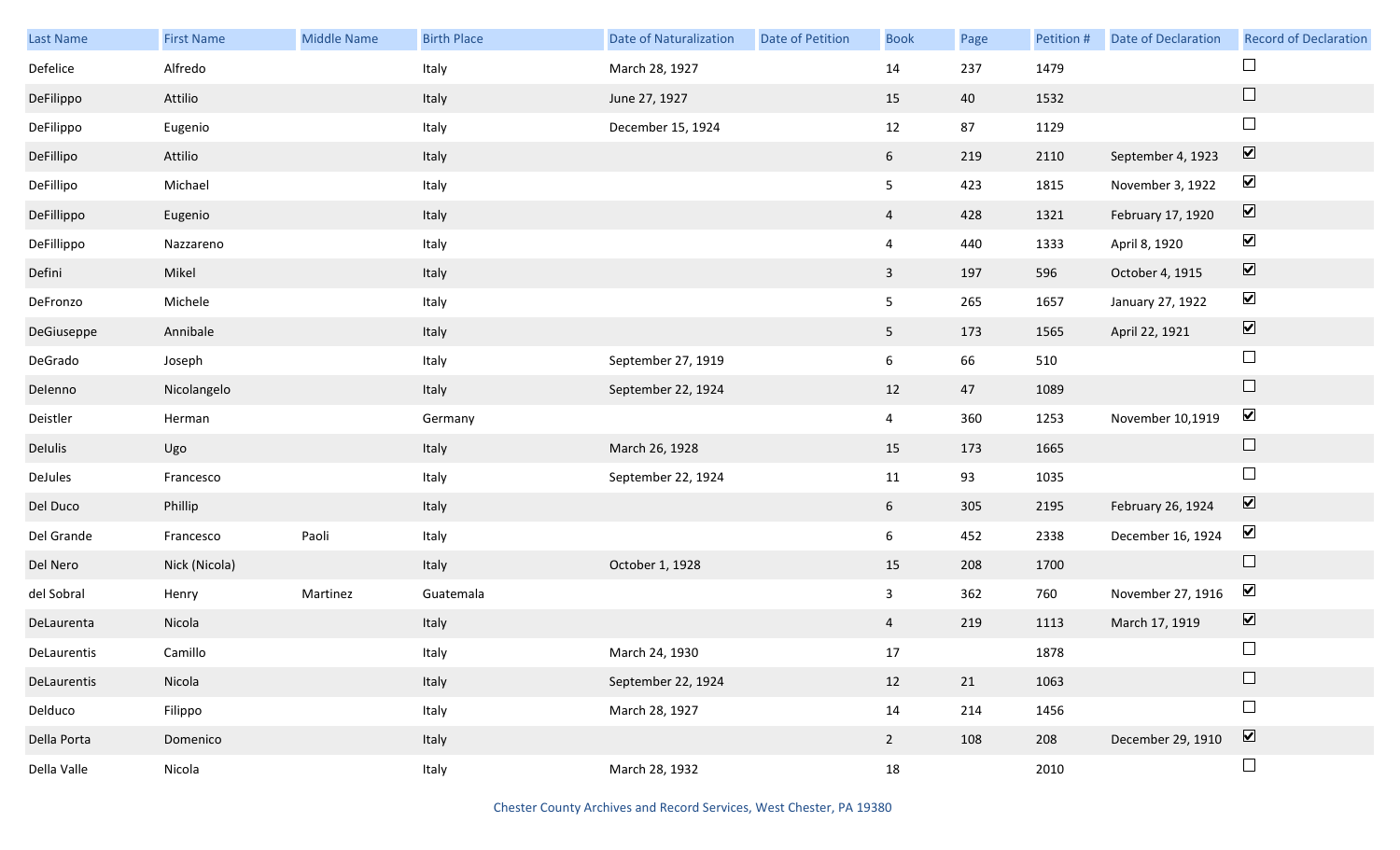| Last Name    | <b>First Name</b> | <b>Middle Name</b> | <b>Birth Place</b> | <b>Date of Naturalization</b> | Date of Petition | <b>Book</b>     | Page | Petition # | <b>Date of Declaration</b> | <b>Record of Declaration</b> |
|--------------|-------------------|--------------------|--------------------|-------------------------------|------------------|-----------------|------|------------|----------------------------|------------------------------|
| Dellafranca  | Ferdinando        |                    | Italy              |                               |                  | $\overline{4}$  | 382  | 1275       | December 10, 1919          | $\overline{\mathbf{v}}$      |
| Dellafranca  | Ferdinando        |                    | Italy              | June 26, 1922                 |                  | 9               | 9    | 751        |                            | $\Box$                       |
| Dellaguilllo | Francesco         |                    | Italy              |                               |                  | 6               | 303  | 2193       | February 19, 1924          | $\boxed{\blacktriangledown}$ |
| Dellaquila   | Dominic           |                    | Italy              |                               |                  | $\overline{3}$  | 198  | 597        | October 4, 1915            | $\blacktriangledown$         |
| Dellaquila   | Nicola (Nick)     |                    | Italy              | December 15, 1919             |                  | 6 <sup>1</sup>  | 48   | 492        |                            | $\Box$                       |
| Dell'Aquila  | Francesco         |                    | Italy              |                               | January 21, 1928 | 15              | 187  | 1679       |                            | $\Box$                       |
| Dell'Aquila  | Giuseppe          |                    | Italy              |                               |                  | $\mathbf{3}$    | 141  | 540        | July 22, 1915              | $\boxed{\blacktriangledown}$ |
| Dellemonico  | Larry             |                    | Italy              |                               |                  | $\overline{7}$  | 493  | 2873       | February 4, 1929           | $\blacktriangledown$         |
| DelloValla   | <b>Nick</b>       |                    | Italy              |                               |                  | $7\overline{ }$ | 331  | 2712       | August 30, 1927            | $\boxed{\blacktriangledown}$ |
| DelPaggio    | Francesco         |                    | Italy              | December 20, 1920             |                  | 8               | 21   | 663        |                            | $\Box$                       |
| Delsordo     | Antonio           |                    | Italy              |                               |                  | $\mathbf{3}$    | 316  | 714        | May 10, 1916               | $\boxed{\blacktriangledown}$ |
| DeLuca       | Carmine           |                    | Italy              |                               |                  | $2^{\circ}$     | 168  | 267        | October 30, 1911           | $\blacktriangledown$         |
| DeLuca       | Domenico          |                    | Italy              |                               |                  | 5 <sub>1</sub>  | 108  | 1500       | January 27, 1921           | $\boxed{\blacktriangledown}$ |
| DeLuca       | Girolamo          |                    | Italy              |                               |                  | 5               | 61   | 1453       | November 22, 1920          | $\blacktriangledown$         |
| DeLuca       | Giuseppe          |                    | Italy              | December 15, 1924             |                  | 11              | 56   | 998        |                            | $\Box$                       |
| Deluca       | Guiseppe          |                    | Italy              |                               |                  | $\overline{4}$  | 79   | 975        | December 17, 1917          | $\blacktriangledown$         |
| DeLuca       | Liugi             |                    | Italy              | March 27, 1922                |                  | 8               | 45   | 687        |                            | $\Box$                       |
| DeLuca       | Luigi             |                    | Italy              |                               |                  | $\overline{4}$  | 210  | 1104       | March 8, 1919              | $\blacktriangledown$         |
| DeLuca       | Patsey            |                    | Italy              |                               |                  | $\overline{4}$  | 83   | 979        | January 7, 1918            | $\boxed{\blacktriangledown}$ |
| DeLuca       | Patsy             |                    | Italy              | June 28, 1920                 |                  | $\overline{7}$  | 35   | 577        |                            | $\Box$                       |
| DeLulis      | Francesco         |                    | Italy              |                               |                  | 5 <sub>1</sub>  | 247  | 1639       | December 31, 1921          | $\triangledown$              |
| DeLulis      | Ugo               |                    | Italy              |                               |                  | 5               | 246  | 1638       | December 31, 1921          | $\blacktriangledown$         |
| DeLuzeo      | Camillo           |                    | Italy              |                               |                  | 5 <sub>1</sub>  | 452  | 1844       | January 31, 1923           | $\boxed{\blacktriangledown}$ |
| Delvero      | Nick              |                    | Italy              |                               |                  | $7\overline{ }$ | 151  | 2532       | March 31, 1926             | $\blacktriangledown$         |
| Demago       | Angelo            |                    | Italy              |                               |                  | $\overline{4}$  | 62   | 959        | November 3, 1917           | $\boxed{\blacktriangledown}$ |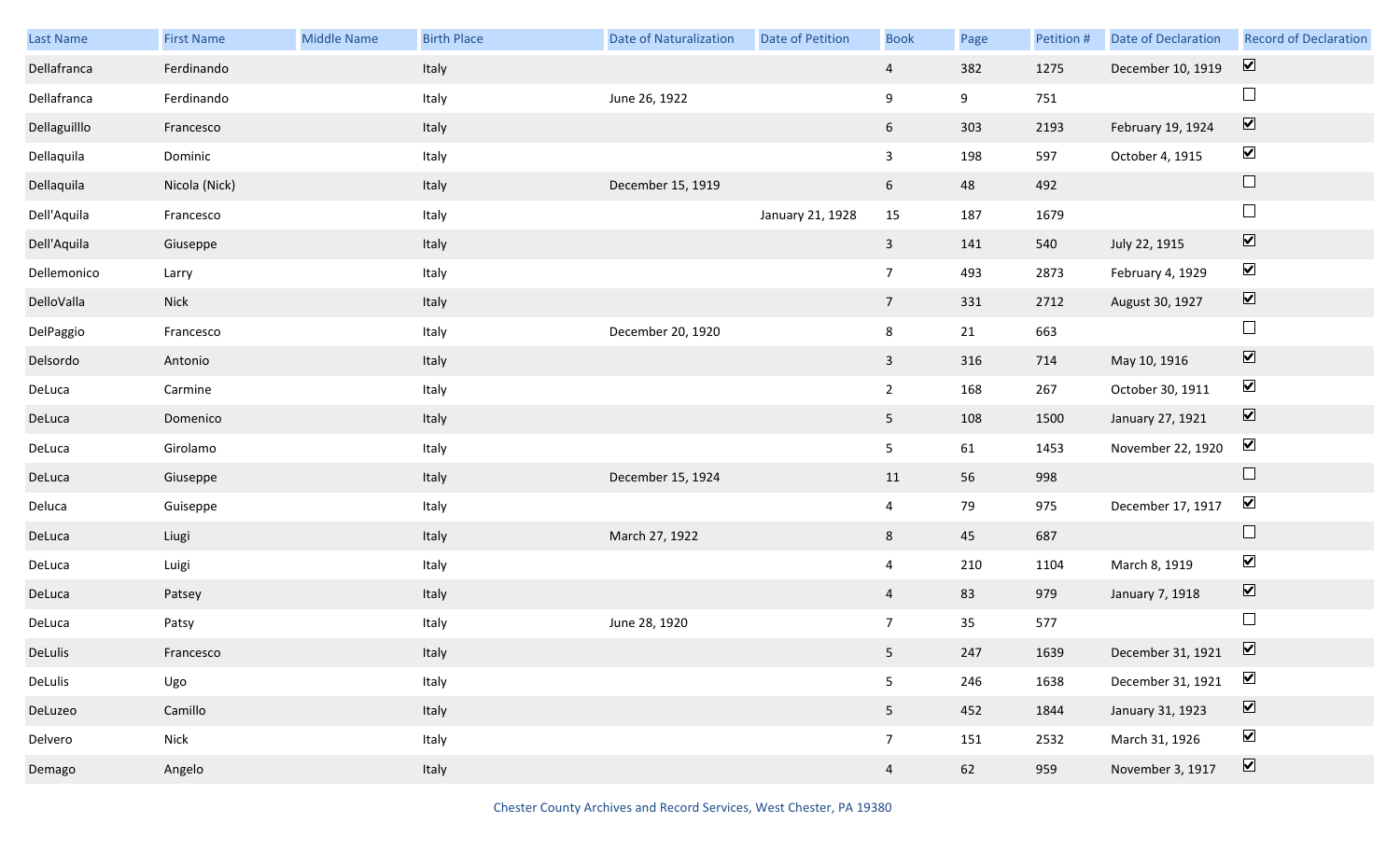| Last Name   | <b>First Name</b>  | Middle Name  | <b>Birth Place</b> | Date of Naturalization | <b>Date of Petition</b> | <b>Book</b>     | Page | Petition # | Date of Declaration | <b>Record of Declaration</b> |
|-------------|--------------------|--------------|--------------------|------------------------|-------------------------|-----------------|------|------------|---------------------|------------------------------|
| DeMail      | Joseph             |              | Italy              |                        |                         | $\overline{4}$  | 270  | 1164       | June 24, 1919       | $\blacktriangledown$         |
| DeMaio      | Guiseppe (Joseph)  |              | Italy              | June 25, 1923          |                         | 10              | 53   | 895        |                     | $\Box$                       |
| Demarco     | Silae              |              | Italy              |                        |                         | 5 <sub>5</sub>  | 191  | 1583       | June 27, 1921       | $\blacktriangledown$         |
| DeMarco     | Valentine          |              | Italy              |                        |                         | $2^{\circ}$     | 254  | 353        | February 3, 1913    | $\boxed{\blacktriangledown}$ |
| Demeter     | Ladislow           |              | Hungary            |                        |                         | $\overline{4}$  | 146  | 1040       | July 15, 1918       | $\blacktriangledown$         |
| Demeter     | Laszlo (Ladislous) |              | Hungary            | June 27, 1921          |                         | 8               | 22   | 664        |                     | $\hfill \square$             |
| Demetriades | Socrates           |              | Greece             | September 27, 1926     |                         | 14              | 127  | 1369       |                     | $\Box$                       |
| Demiadio    | Francesco          |              | Italy              |                        |                         | 5 <sub>1</sub>  | 359  | 1751       | June 28, 1922       | $\overline{\mathbf{v}}$      |
| Demicis     | Giuseppe           |              | Italy              | March 13, 1916         |                         | $\mathbf{3}$    | 92   | 242        |                     | $\Box$                       |
| Demick      | Frank              |              | Poland             |                        |                         | $7\overline{ }$ | 172  | 2553       | April 26, 1926      | $\overline{\mathbf{v}}$      |
| Demitriou   | Christo            |              | Greece             | June 23, 1930          |                         | 17              |      | 1904       |                     | $\Box$                       |
| DeMizio     | Francesco          |              | Italy              |                        |                         | $7\overline{ }$ | 248  | 2629       | December 9, 1926    | $\boxed{\blacktriangledown}$ |
| DeMizio     | Francesco          |              | Italy              | March 24, 1930         |                         | 17              |      | 1884       |                     | $\Box$                       |
| Demjan      | Joseph             |              | Hungary            |                        |                         | 6               | 218  | 2109       | August 30, 1923     | $\overline{\mathbf{v}}$      |
| Demjan      | Joseph             |              | Hungary            | September 27, 1926     |                         | 14              | 156  | 1398       |                     | $\Box$                       |
| Demko       | John (Tanos)       |              | Czechoslovakia     |                        |                         | 9               |      | 3051       | October 31, 1932    | $\boxed{\blacktriangledown}$ |
| Dempsey     | John               | Joseph       | Ireland            |                        |                         | $2^{\circ}$     | 177  | 276        | November 27, 1911   | $\blacktriangledown$         |
| Demster     | Steve              |              | Hungary            | June 27, 1921          |                         | $7\overline{ }$ | 89   | 631        |                     | $\Box$                       |
| DeMutis     | Ignazio            |              | Italy              |                        |                         | $\mathbf{3}$    | 340  | 738        | October 6, 1916     | $\blacktriangledown$         |
| Denden      | Demitrious         | $\mathsf{A}$ | Italy              |                        |                         | 1 series 2      | 83   | 83         | September 29, 1908  | $\overline{\mathbf{v}}$      |
| Denden      | Demitrius          | Antonios     | Greece             | January 22, 1912       |                         | $2^{\circ}$     | 19   | 69         |                     | $\mathcal{L}_{\mathcal{A}}$  |
| Deneck      | Feolio             |              | Poland             | September 30, 1929     |                         | 16              | 41   | 1783       |                     | $\Box$                       |
| Denes       | Paul               |              | Hungary            |                        |                         | $6\overline{6}$ | 185  | 2076       | June 23, 1923       | $\blacktriangledown$         |
| Denes       | Paul               |              | Hungary            | June 28, 1926          |                         | 14              | 93   | 1335       |                     | $\Box$                       |
| Denfeld     | Anna               | Barbara      | Germany            | September 23, 1923     | February 25, 1918 5     |                 | 56   | 401        |                     | $\Box$                       |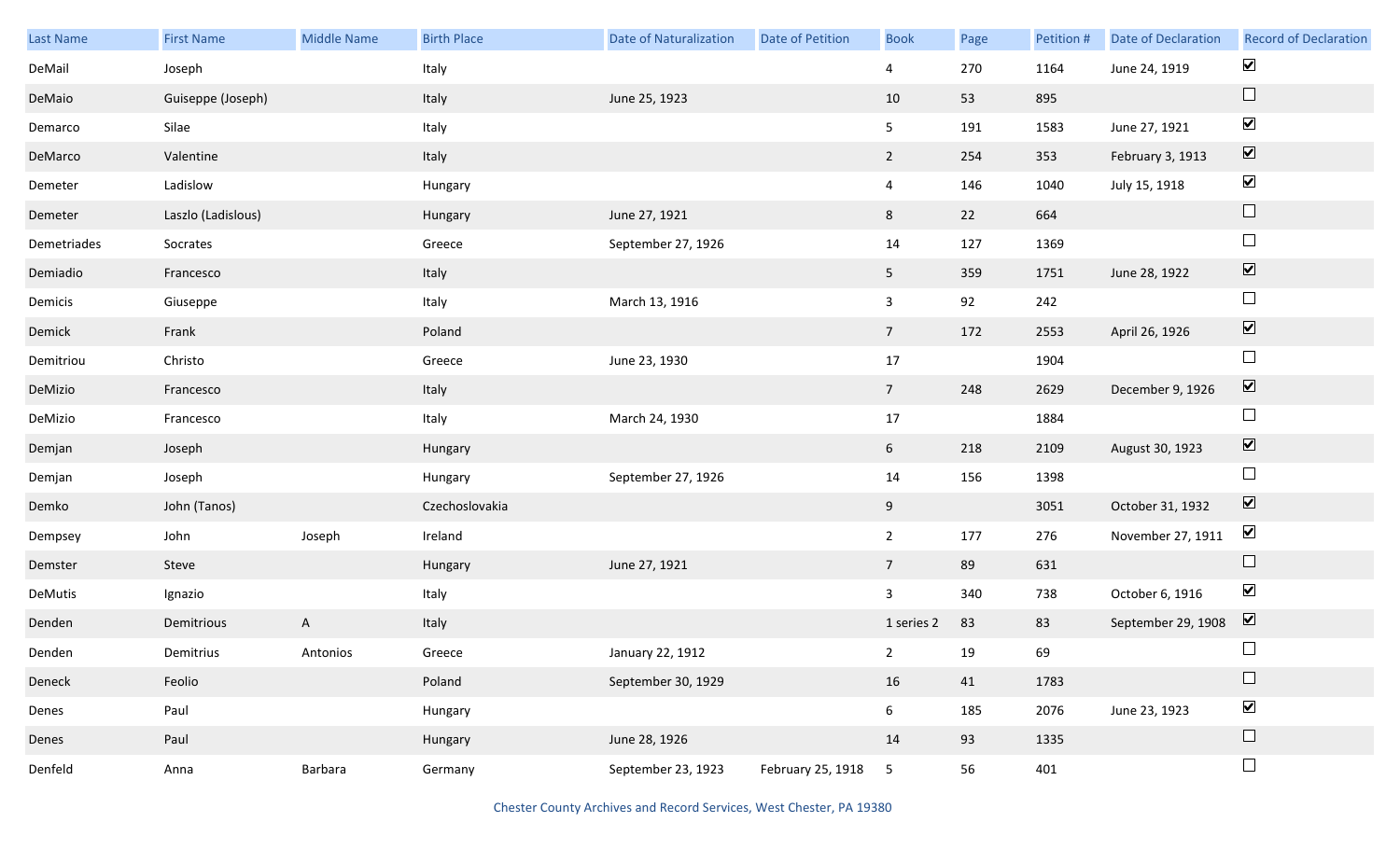| Last Name     | <b>First Name</b> | <b>Middle Name</b> | <b>Birth Place</b> | <b>Date of Naturalization</b> | <b>Date of Petition</b> | <b>Book</b>    | Page | Petition # | Date of Declaration | <b>Record of Declaration</b> |
|---------------|-------------------|--------------------|--------------------|-------------------------------|-------------------------|----------------|------|------------|---------------------|------------------------------|
| DeNicola      | Felice            |                    | Italy              | December 20, 1926             |                         | 14             | 106  | 1348       |                     |                              |
| DeNicola      | Michael           |                    | Italy              |                               |                         | 6              | 127  | 2019       | March 26, 1923      | $\blacktriangledown$         |
| DeNovellis    | Gennino           |                    | Italy              |                               |                         | 7 <sup>7</sup> | 366  | 2747       | November 26, 1927   | $\boxed{\mathbf{v}}$         |
| Dentonio      | Antonio           |                    | Italy              |                               |                         | $\overline{4}$ | 207  | 1101       | February 17, 1919   | $\blacktriangledown$         |
| DeOttario     | Tomasso           |                    | Italy              |                               |                         | 5 <sub>5</sub> | 203  | 1595       | August 22, 1921     | $\boxed{\blacktriangledown}$ |
| DePaolantonio | Ernest            |                    | Italy              | December 20, 1920             |                         | 8              | 18   | 660        |                     | $\Box$                       |
| DePippo       | Pasquale          |                    | Italy              | October 1, 1928               |                         | 15             | 222  | 1714       |                     | $\Box$                       |
| Deppoleto     | Alexander         |                    | Italy              |                               |                         | 5 <sub>1</sub> | 406  | 1798       | September 28, 1922  | $\blacktriangledown$         |
| DeProspero    | Erasino           |                    | Italy              |                               |                         | $\mathbf{3}$   | 318  | 716        | May 29, 1916        | $\boxed{\blacktriangledown}$ |
| Der Minossian | Ghazar            |                    | Turkey             |                               |                         | 5 <sub>5</sub> | 470  | 1862       | February 7, 1923    | $\blacktriangledown$         |
| D'Ercole      | Gaetano           |                    | Italy              |                               |                         | 7 <sup>7</sup> | 264  | 2645       | February 17, 1927   | $\boxed{\mathbf{v}}$         |
| Dero          | Mike              |                    | Poland             |                               |                         | $\overline{4}$ | 399  | 1292       | January 7, 1920     | $\blacktriangledown$         |
| Dero          | Mike              |                    | Poland             | September 22, 1924            |                         | 11             | 86   | 1028       |                     | $\Box$                       |
| DeRose        | Tony              |                    | Italy              |                               |                         | 5 <sub>5</sub> | 129  | 1521       | February 19, 1921   | $\blacktriangledown$         |
| DeSante       | Luigi             |                    | Italy              |                               |                         | 5 <sub>1</sub> | 113  | 1505       | January 27, 1921    | $\boxed{\blacktriangledown}$ |
| DeSantis      | Franco            |                    | Italy              | September 27, 1920            |                         | 14             | 134  | 1376       |                     | $\Box$                       |
| DeSantis      | Henry             |                    | Italy              |                               |                         | $\overline{2}$ | 287  | 386        | August 8, 1913      | $\boxed{\blacktriangledown}$ |
| Desiderio     | Giustino          |                    | Italy              | June 28, 1926                 |                         | 14             | 48   | 1288       |                     | $\Box$                       |
| Desiderio     | Gustino           |                    | Italy              |                               |                         | 5 <sub>1</sub> | 63   | 1455       | November 27, 1920   | $\boxed{\blacktriangledown}$ |
| DeSimone      | Enrico            |                    | Italy              | March 22, 1926                |                         | 14             | 14   | 1256       |                     |                              |
| DeSimone      | Frank             |                    | Italy              |                               |                         | $2^{\circ}$    | 86   | 186        | June 17, 1910       | $\overline{\mathbf{v}}$      |
| DeSimone      | Frank             |                    | Italy              | December 2, 1912              |                         | $\overline{2}$ | 73   | 123        |                     |                              |
| DeSimone      | Lawrence          |                    | Italy              | June 23, 1930                 |                         | 17             |      | 1894       |                     | $\Box$                       |
| DeSolis       | Domenico          |                    | Italy              | September 26, 1921            |                         | 8              | 30   | 672        |                     | $\Box$                       |
| DeStaolo      | Joseph            |                    | Italy              |                               |                         | $\overline{4}$ | 205  | 1099       | February 11, 1919   | $\boxed{\blacktriangledown}$ |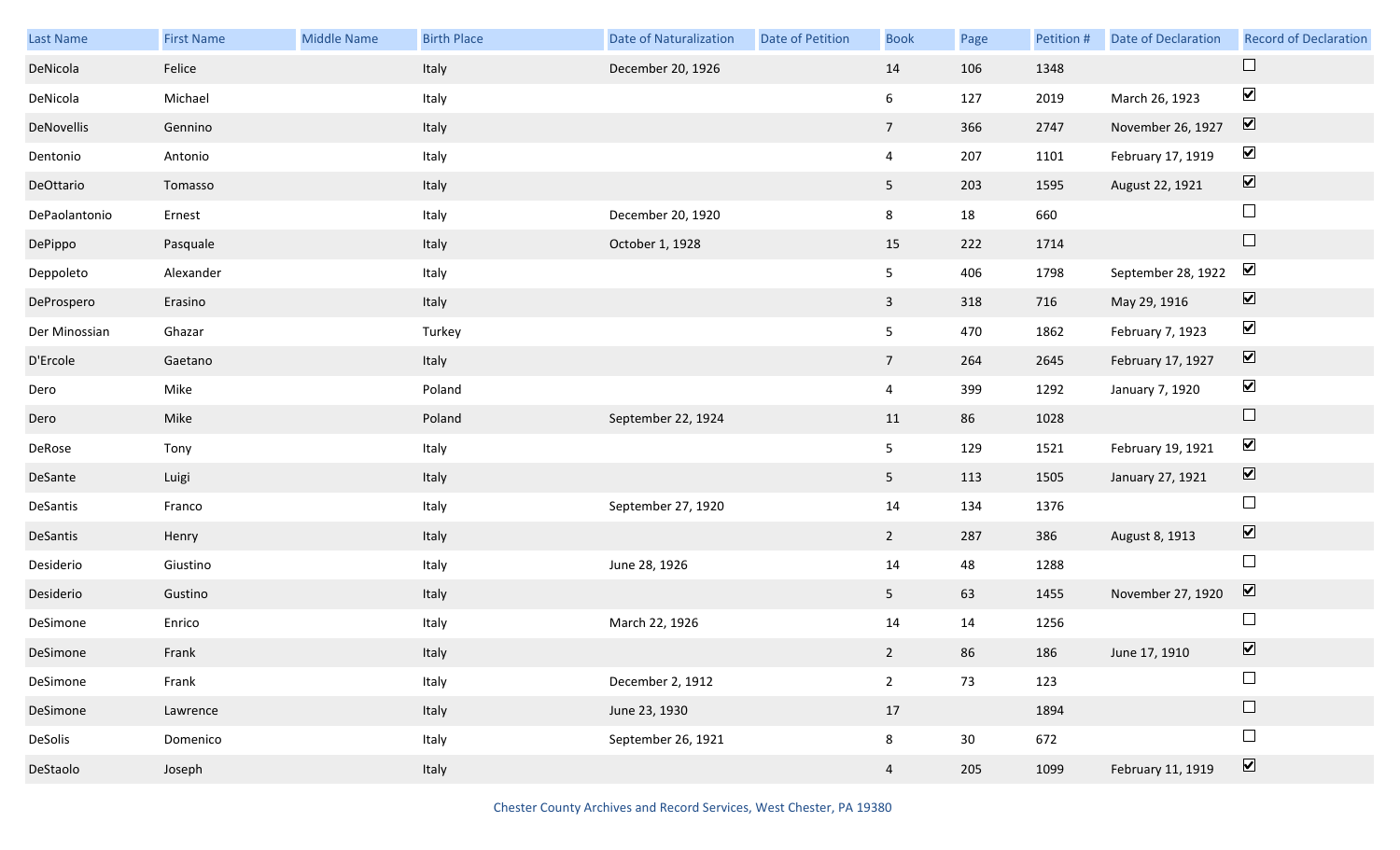| Last Name     | <b>First Name</b> | <b>Middle Name</b> | <b>Birth Place</b> | <b>Date of Naturalization</b> | Date of Petition | <b>Book</b>     | Page         | Petition # | Date of Declaration | <b>Record of Declaration</b> |
|---------------|-------------------|--------------------|--------------------|-------------------------------|------------------|-----------------|--------------|------------|---------------------|------------------------------|
| DeStefano     | Sabatino          |                    | Italy              | March 23, 1925                |                  | 11              | 48           | 990        |                     |                              |
| Destolfo      | Angelo            |                    | Italy              |                               |                  | $7\overline{ }$ | 257          | 2638       | January 21, 1927    | $\boxed{\blacktriangledown}$ |
| Dettori       | John (Giovanni)   |                    | Italy              | June 26, 1922                 |                  | 8               | 74           | 716        |                     | $\Box$                       |
| Deveney       | William           | John               | Canada             |                               |                  | $6\overline{6}$ | 168          | 2060       | May 28, 1923        | $\boxed{\blacktriangledown}$ |
| DeVitis       | Camilo            |                    | Italy              |                               |                  | 5 <sub>1</sub>  | 217          | 1609       | October 3, 1921     | $\blacktriangledown$         |
| DeVitis       | Carmine           |                    | Italy              |                               |                  | $\mathbf{3}$    | 187          | 586        | September 27, 1915  | $\boxed{\blacktriangledown}$ |
| DeVitis       | Carmine           |                    | Italy              | June 9, 1913                  |                  | $\overline{2}$  | 80           | 130        |                     | $\Box$                       |
| DeVitis       | Carmine           |                    | Italy              | March 25, 1918                |                  | 5 <sub>1</sub>  | 38           | 383        |                     | $\Box$                       |
| DeVitis       | Nunziato          |                    | Italy              |                               |                  | $\overline{4}$  | 402          | 1295       | January 9, 1920     | $\blacktriangledown$         |
| DeVitis       | Nunzioto          |                    | Italy              | June 25, 1922                 |                  | 9               | 17           | 759        |                     | $\Box$                       |
| DeYenno       | Louis             |                    | Italy              |                               |                  | $\mathbf{3}$    | $\mathbf{1}$ | 400        | October 1, 1913     | $\blacktriangledown$         |
| D'Franceto    | Annadomenica      |                    | Italy              | December 24, 1934             |                  | 19              |              | 2111       |                     | $\Box$                       |
| D'Guliis      | Louis             |                    | Italy              |                               |                  | 5 <sub>1</sub>  | 239          | 1631       | December 6, 1921    | $\blacktriangledown$         |
| Di Alonzo     | Nicola            |                    | Italy              |                               |                  | 7 <sup>7</sup>  | 431          | 2811       | August 22, 1928     | $\boxed{\blacktriangledown}$ |
| Di Archangelo | Gilindo           |                    | Italy              | September 29, 1931            |                  | 18              |              | 1976       |                     | $\Box$                       |
| Di Camillo    | Michele           |                    | Italy              | March 25, 1918                |                  | 5 <sub>5</sub>  | 47           | 392        |                     | $\Box$                       |
| Di Caprio     | Lorenzo           |                    | Italy              |                               |                  | $\overline{4}$  | 492          | 1385       | August 9, 1920      | $\blacktriangledown$         |
| Di Cristofaro | Zupito            | Francesco          | Italy              | March 28, 1932                |                  | 18              |              | 2003       |                     | $\hfill \square$             |
| Di Francesco  | Francesco         |                    | Italy              | March 9, 1914                 |                  | $\mathbf{3}$    | 8            | 158        |                     | $\Box$                       |
| Di Gregorio   | Battista          |                    | Italy              |                               |                  | 6               | 38           | 1920       | February 13, 1923   | $\boxed{\blacktriangledown}$ |
| Di Maio       | Nicola            |                    | Italy              |                               |                  | 5 <sub>5</sub>  | 444          | 1836       | December 26, 1922   | $\blacktriangledown$         |
| Di Marco      | Pietro            |                    | Italy              |                               | August 26, 1918  | 5 <sub>1</sub>  | 81           | 426        |                     | $\Box$                       |
| Di Pasquale   | Emidio            |                    | Italy              |                               |                  | $\overline{2}$  | 129          | 229        | March 29, 1911      | $\blacktriangledown$         |
| Di Pasquale   | Emidio            |                    | Italy              | September 24, 1923            |                  | 10              | 83           | 925        |                     | $\Box$                       |
| Di Prinzio    | Raffaele          |                    | Italy              | March 24, 1919                |                  | 5 <sub>1</sub>  | 96           | 441        |                     | $\hfill \square$             |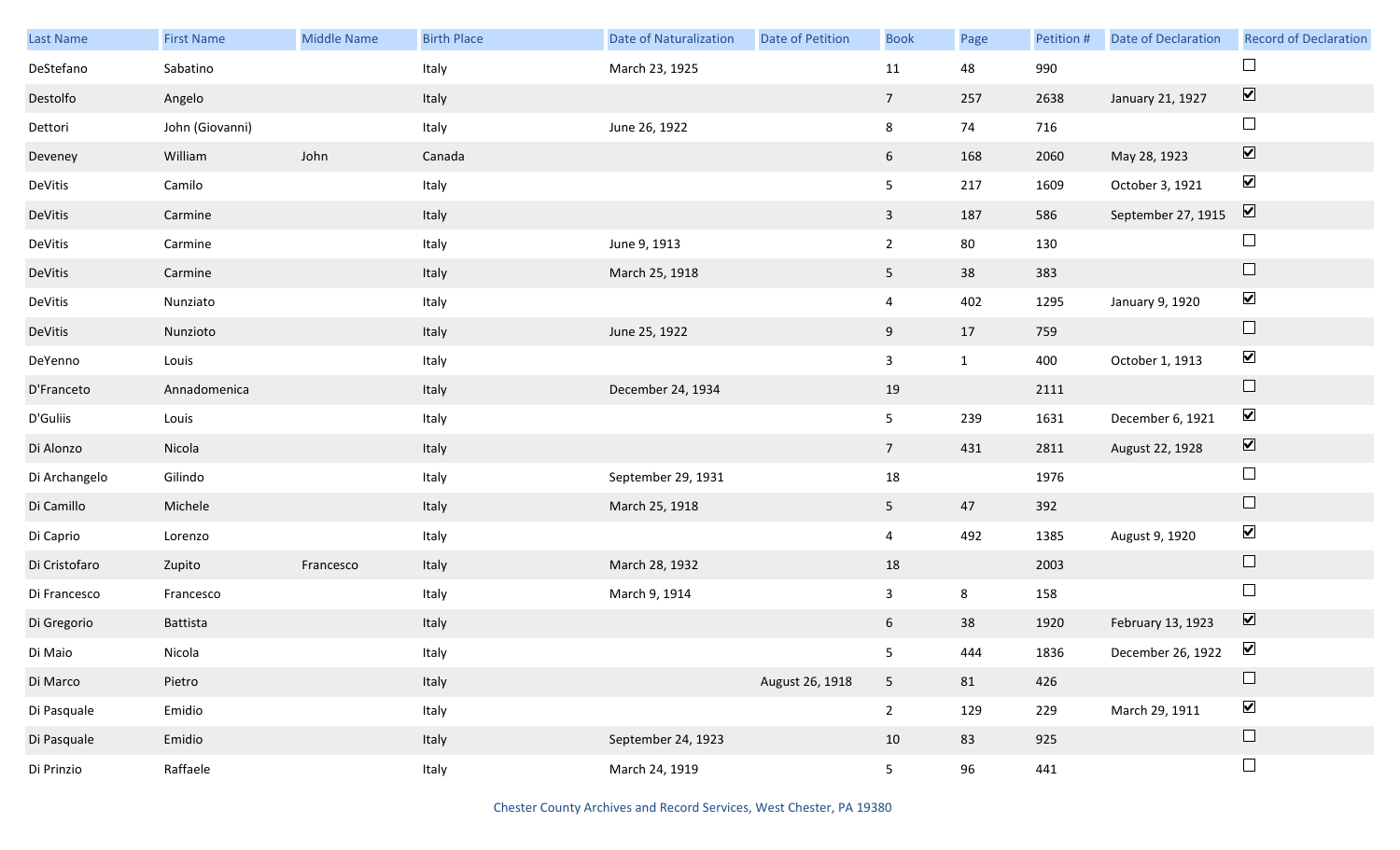| Last Name     | <b>First Name</b> | <b>Middle Name</b> | <b>Birth Place</b> | <b>Date of Naturalization</b> | Date of Petition | <b>Book</b>    | Page            | Petition # | Date of Declaration | <b>Record of Declaration</b> |
|---------------|-------------------|--------------------|--------------------|-------------------------------|------------------|----------------|-----------------|------------|---------------------|------------------------------|
| di Renzo      | Donato            |                    | Italy              |                               |                  | 5 <sub>1</sub> | 41              | 1433       | October 14, 1920    | $\overline{\mathbf{v}}$      |
| Di Valerio    | Nicola            |                    | Italy              | September 27, 1919            |                  | 6              | 16              | 459        |                     | $\Box$                       |
| DiAmbrosio    | Vincenzo          |                    | Italy              |                               |                  | $\overline{4}$ | 115             | 1010       | April 13, 1918      | $\boxed{\blacktriangledown}$ |
| DiAmbrosio    | Vincenzo          |                    | Italy              | September 22, 1920            |                  | 7 <sup>7</sup> | 62              | 604        |                     | $\Box$                       |
| Diamotopoulos | Constantios       |                    | Greece             | September 27, 1926            |                  | 14             | 146             | 1388       |                     | $\Box$                       |
| Diana         | Cajetan           | George             | Italy              |                               |                  | $\overline{4}$ | $20\,$          | 917        | July 9, 1917        | $\blacktriangledown$         |
| DiAngelis     | Alfonso           |                    | Italy              |                               |                  | 7 <sup>7</sup> | 287             | 2668       | April 22, 1927      | $\boxed{\blacktriangledown}$ |
| DiAngelis     | Domenico          |                    | Italy              |                               |                  | 5 <sub>5</sub> | 353             | 1745       | June 26, 1922       | $\blacktriangledown$         |
| DiAngelo      | Alfonso           |                    | Italy              | September 30, 1929            |                  | 16             | 118             | 1860       |                     | $\Box$                       |
| DiAngelo      | John              |                    | Italy              |                               |                  | $\overline{7}$ | 358             | 2739       | October 21, 1929    | $\blacktriangledown$         |
| Di'Angelo     | Pancrasio         |                    | Italy              |                               | January 24, 1928 | 15             | 188             | 1680       |                     | $\Box$                       |
| Dianto        | David             |                    | Italy              |                               |                  | 6              | 265             | 2155       | December 26, 1923   | $\blacktriangledown$         |
| DiAntonio     | Andrew            |                    | Italy              |                               |                  | 6              | 271             | 2162       | Janaury 7, 1924     | $\boxed{\blacktriangledown}$ |
| DiAntonio     | Andrew (Nicandro) |                    | Italy              | June 27, 1927                 |                  | 15             | 32              | 1524       |                     | $\Box$                       |
| Diantonio     | Antonio           |                    | Italy              | June 25, 1923                 |                  | 10             | 50              | 892        |                     | $\Box$                       |
| DiAntonio     | Vincenzo          |                    | Italy              |                               |                  | $\overline{7}$ | 47              | 2431       | June 4, 1925        | $\blacktriangledown$         |
| DiArcangelo   | Gilindo           |                    | Italy              |                               |                  | $8\phantom{.}$ | $7\overline{ }$ | 2887       | May 1, 1929         | $\boxed{\blacktriangledown}$ |
| DiArcangelo   | Guerino           |                    | Italy              | October 27, 1919              |                  | $\overline{7}$ | $\mathbf{3}$    | 546        |                     | $\Box$                       |
| diArcangelo   | Vincenzo          |                    | Italy              |                               |                  | 5 <sub>1</sub> | 370             | 1762       | July 18, 1922       | $\boxed{\blacktriangledown}$ |
| DiArchangelo  | Marie             |                    | Philadelphia       | September 30, 1929            |                  | 16             | 105             | 1847       |                     | $\Box$                       |
| DiArchangelo  | Pasquale          |                    | Italy              |                               |                  | 7 <sup>7</sup> | 252             | 2633       | December 27, 1926   | $\blacktriangledown$         |
| DiBartolmomeo | Giuseppe          |                    | Italy              | June 28, 1926                 |                  | 14             | 76              | 1318       |                     |                              |
| DiBartolomeo  | Flaviano          |                    | Italy              |                               |                  | 6 <sup>1</sup> | 288             | 2178       | January 29, 1924    | $\boxed{\blacktriangledown}$ |
| DiBartolomeo  | Flaviano          |                    | Italy              | June 28, 1926                 |                  | 14             | 102             | 1344       |                     | $\Box$                       |
| Dibattista    | Berardo           |                    | Italy              |                               |                  | 5 <sub>1</sub> | 123             | 1515       | February 10, 1921   | $\boxed{\blacktriangledown}$ |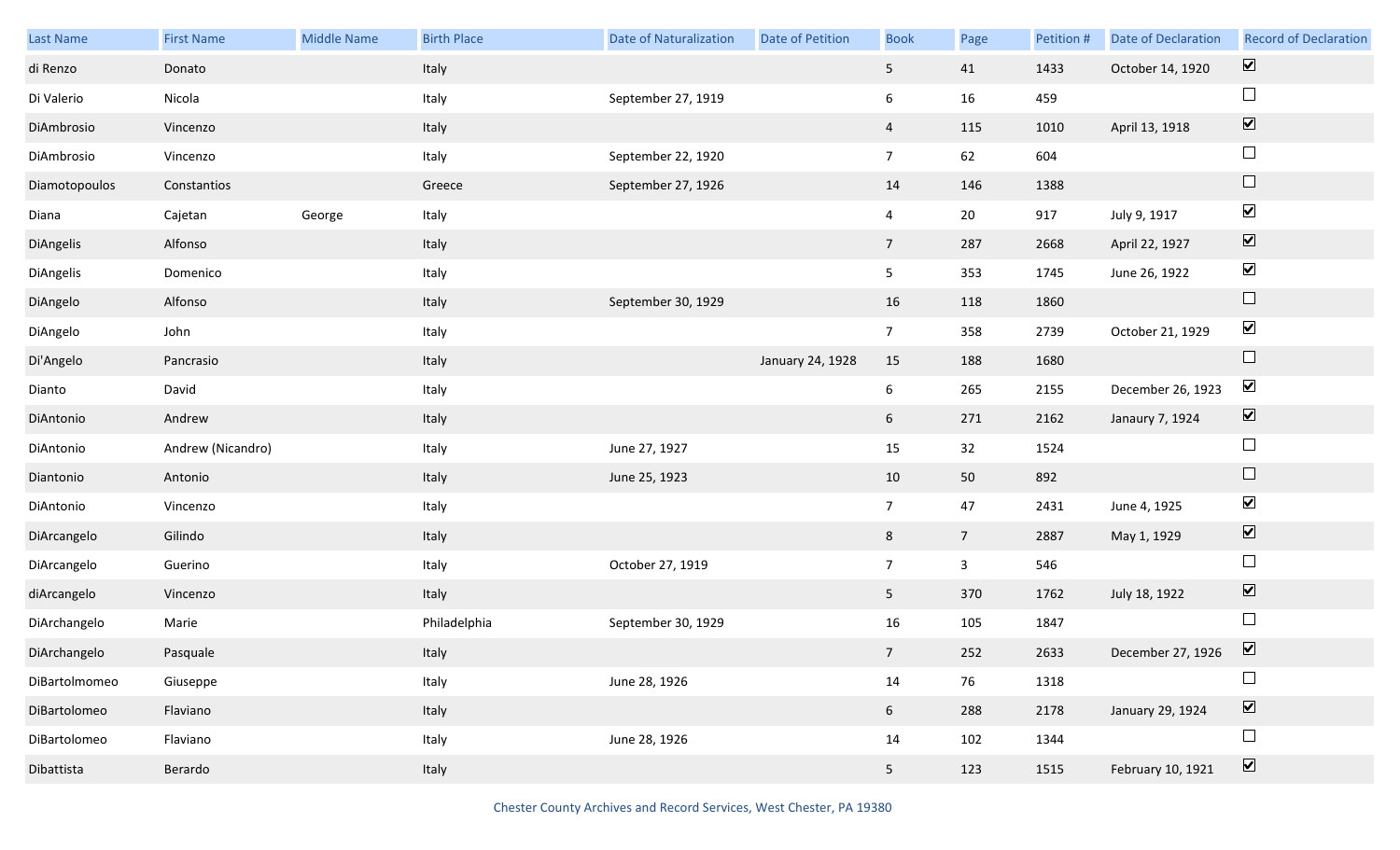| Last Name     | <b>First Name</b> | Middle Name | <b>Birth Place</b> | <b>Date of Naturalization</b> | Date of Petition | <b>Book</b>     | Page | Petition # | <b>Date of Declaration</b> | <b>Record of Declaration</b> |
|---------------|-------------------|-------------|--------------------|-------------------------------|------------------|-----------------|------|------------|----------------------------|------------------------------|
| DiBattista    | Berardo           |             | Italy              | September 24, 1923            |                  | $10\,$          | 93   | 935        |                            |                              |
| DiBenedecti   | Pietro            |             | Italy              |                               |                  | $\overline{4}$  | 326  | 1220       | October 4, 1919            | $\boxed{\blacktriangledown}$ |
| DiBenedecti   | Pietro            |             | Italy              | June 28, 1926                 |                  | 13              | 68   | 1210       |                            | $\Box$                       |
| DiBenedetto   | Pietro            |             | Italy              | June 28, 1926                 |                  | 13              | 68   | 1210       |                            | $\Box$                       |
| DiBerardino   | Valentino         |             | Italy              |                               |                  | $\overline{4}$  | 15   | 912        | June 28, 1917              | $\blacktriangledown$         |
| DiBerardino   | Valentino         |             | Italy              | June 28, 1920                 |                  | 6               | 91   | 534        |                            | $\Box$                       |
| DiBerardo     | Frank             |             | Italy              |                               |                  | 6               | 376  | 2263       | May 27, 1924               | $\blacktriangledown$         |
| DiBerardo     | Frank (Franco)    |             | Italy              | September 27, 1926            |                  | 14              | 168  | 1410       |                            | $\Box$                       |
| DiBlasi       | Antonio           |             | Italy              |                               |                  | 5 <sub>1</sub>  | 228  | 1620       | November 3, 1921           | $\blacktriangledown$         |
| DiBlasi       | Antonio           |             | Italy              | September 22, 1924            |                  | 11              | 62   | 1004       |                            | $\Box$                       |
| DiBlasi       | Rasario           |             | Italy              |                               |                  | $\overline{4}$  | 134  | 1028       | June 11, 1918              | $\blacktriangledown$         |
| DiBonaventura | Nicola            |             | Italy              | October 1, 1928               |                  | 15              | 229  | 1721       |                            | $\Box$                       |
| DiCamillo     | Agostino          |             | Italy              |                               |                  | 7 <sup>7</sup>  | 369  | 2750       | November 29, 1927          | $\blacktriangledown$         |
| DiCamillo     | Donato            |             | Italy              |                               |                  | $\mathbf{3}$    | 191  | 590        | October 4, 1915            | $\boxed{\blacktriangledown}$ |
| DiCamillo     | Giuseppe          |             | Italy              | March 23, 1931                |                  | 17              |      | 1953       |                            | $\Box$                       |
| DiCandeloro   | Romano            |             | Italy              |                               |                  | 1 series 2      | 59   | 59         | April 25, 1908             | $\boxed{\blacktriangledown}$ |
| DiCaprio      | Lorenzo           |             | Italy              | December 15, 1924             |                  | 12              | 27   | 1069       |                            | $\Box$                       |
| DiCarbo       | Francesco         |             | Italy              | March 26, 1928                |                  | 15              | 136  | 1628       |                            | $\Box$                       |
| DiCarlo       | Alfredo           |             | Italy              |                               |                  | 7 <sup>7</sup>  | 426  | 2806       | August 7, 1928             | $\blacktriangledown$         |
| DiCarlo       | Domenico          |             | Italy              |                               |                  | $7\overline{ }$ | 402  | 2782       | March 26, 1928             | $\boxed{\blacktriangledown}$ |
| DiCarlo       | Domenico          |             | Italy              | September 29, 1930            |                  | 17              |      | 1916       |                            | $\Box$                       |
| DiCarlo       | Israele           |             | Italy              | June 27, 1921                 |                  | 8               | 29   | 671        |                            | $\Box$                       |
| DiCarlo       | Vincenzo          |             | Italy              |                               |                  | $\mathbf{3}$    | 192  | 591        | October 4, 1915            | $\blacktriangledown$         |
| DiCarlo       | Vincenzo          |             | Italy              | March 25, 1918                |                  | 5 <sub>1</sub>  | 32   | 377        |                            | $\Box$                       |
| DiCecco       | John              |             | Italy              |                               |                  | 5 <sub>1</sub>  | 413  | 1805       | October 5, 1922            | $\blacktriangledown$         |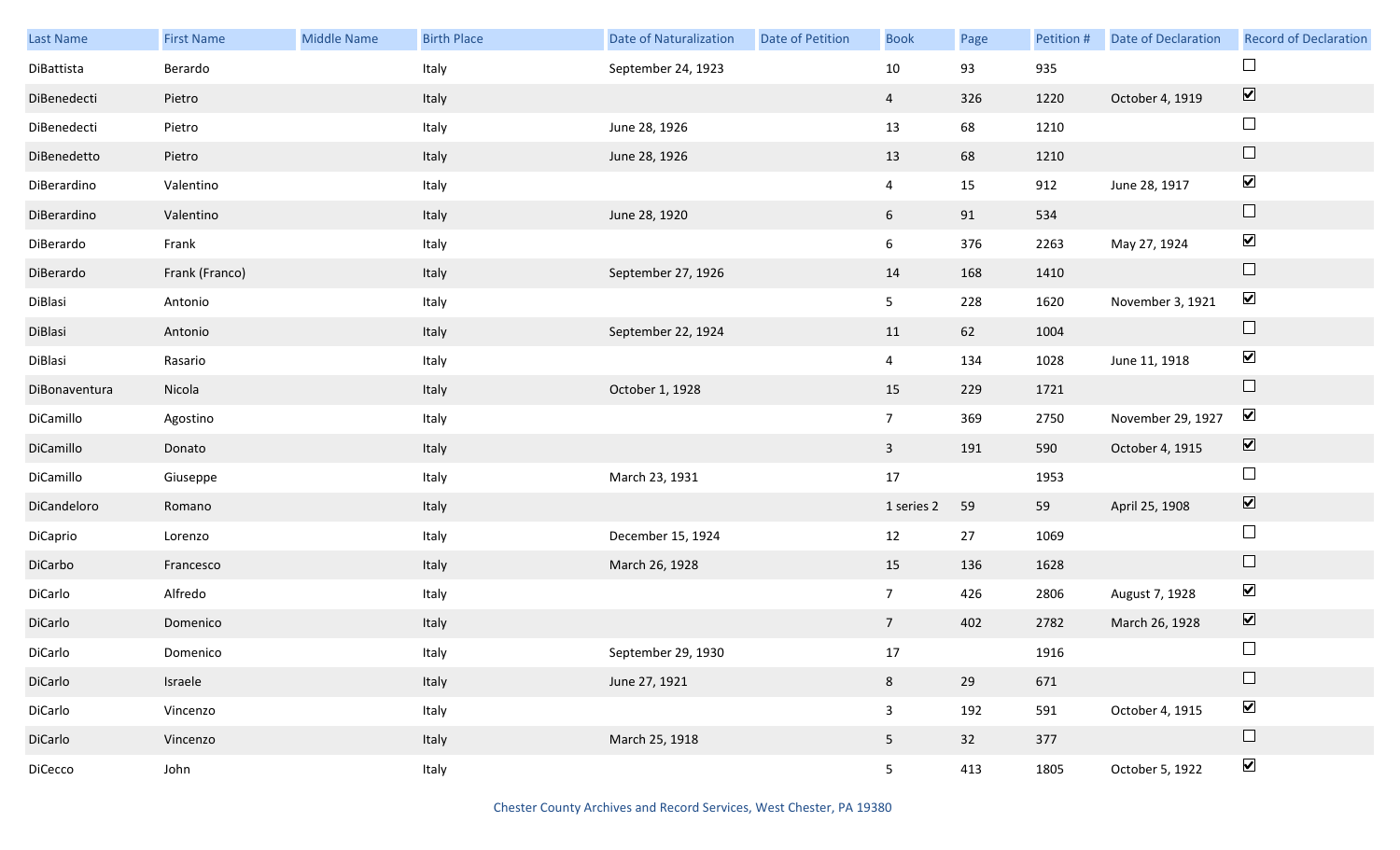| Last Name       | <b>First Name</b> | Middle Name | <b>Birth Place</b> | <b>Date of Naturalization</b> | Date of Petition     | <b>Book</b>    | Page           | Petition # | <b>Date of Declaration</b> | <b>Record of Declaration</b> |
|-----------------|-------------------|-------------|--------------------|-------------------------------|----------------------|----------------|----------------|------------|----------------------------|------------------------------|
| DiCecco         | John              |             | Italy              | March 23, 1925                |                      | 13             | 9              | 1151       |                            | $\Box$                       |
| DiCesare        | Edward            |             | Italy              |                               |                      | $\overline{4}$ | 242            | 1136       | May 27, 1919               | $\blacktriangledown$         |
| diCesare        | Vincenzo          |             | Italy              |                               |                      | $\overline{4}$ | 352            | 1245       | October 31, 1919           | $\boxed{\mathbf{v}}$         |
| DiCesare        | Vincenzo          |             | Italy              | March 26, 1923                |                      | 9              | 85             | 827        |                            | $\Box$                       |
| DiCingue        | Domenic           |             | Italy              |                               |                      | 7 <sup>7</sup> | 18             | 2404       | March 24, 1925             | $\boxed{\blacktriangledown}$ |
| DiClondio       | Vincenzo          |             | Italy              |                               |                      | $\overline{4}$ | 136            | 1030       | June 18, 1918              | $\blacktriangledown$         |
| DiCristofaro    | Zupito            | Francesco   | Italy              |                               |                      | 9              |                | 2913       | October 29, 1929           | $\boxed{\blacktriangledown}$ |
| DiCristoforo    | Giuseppe          |             | Italy              | December 20, 1926             |                      | 14             | 204            | 1446       |                            | $\Box$                       |
| DiDavide        | Giuseppe          |             | Italy              |                               |                      | 9              |                | 2957       | October 9, 1930            | $\boxed{\blacktriangledown}$ |
| DiDavide        | Giuseppe          |             | Italy              | March 26, 1934                |                      | 19             |                | 2084       |                            | $\Box$                       |
| diDomenico      | Adamo             |             | Italy              |                               |                      | 5              | 208            | 1600       | September 14, 1921         | $\boxed{\blacktriangledown}$ |
| DiDomenico      | Adamo             |             | Italy              | September 22, 1924            |                      | 12             | 48             | 1090       |                            | $\Box$                       |
| DiDomenico      | Francesco         |             | Italy              |                               |                      | $\mathbf{3}$   | 261            | 660        | January 24, 1916           | $\boxed{\blacktriangledown}$ |
| DiDomenico      | Francesco         |             | Italy              | June 27, 1921                 |                      | 8              | 8              | 650        |                            | $\Box$                       |
| DiDonato        | Gaetano           |             | Italy              |                               |                      | 9              |                | 3082       | September 27, 1933         | $\overline{\mathbf{v}}$      |
| DiDonato        | Umberto           |             | Italy              |                               |                      | $\overline{4}$ | 497            | 1390       | August 14, 1920            | $\blacktriangledown$         |
| DiDonato        | Umberto           |             | Italy              | September 22, 1924            |                      | 12             | 38             | 1080       |                            | $\Box$                       |
| Dieter          | Julie             |             | Germany            |                               |                      | 7 <sup>7</sup> | 386            | 2766       | February 11, 1928          | $\blacktriangledown$         |
| Dietrich        | Herman            |             | Germany            | June 22, 1925                 |                      | 13             | 16             | 1158       |                            | $\Box$                       |
| Dietrich        | Hermann           |             | Germany            |                               |                      | 5              | 393            | 1785       | September 12, 1922         | $\blacktriangleright$        |
| Dietrich        | Lydia             |             | Germany            |                               |                      | 8              | 5 <sub>1</sub> | 2885       | April 13, 1929             | $\boxed{\mathbf{v}}$         |
| DiEugenio       | Domenico          |             | Italy              | December 15, 1924             |                      | 12             | 76             | 1118       |                            | $\Box$                       |
| DiFabio         | Francesco         |             | Italy              |                               |                      | $\overline{4}$ | 311            | 1205       | September 19, 1919         | $\boxed{\blacktriangledown}$ |
| <b>DiFelice</b> | Agostino          |             | Italy              |                               |                      | 6              | 406            | 2293       | July 24, 1924              | $\blacktriangledown$         |
| <b>DiFelice</b> | Agostino          |             | Italy              |                               | November 15, 1926 15 |                | $2^{\circ}$    | 1494       |                            | $\Box$                       |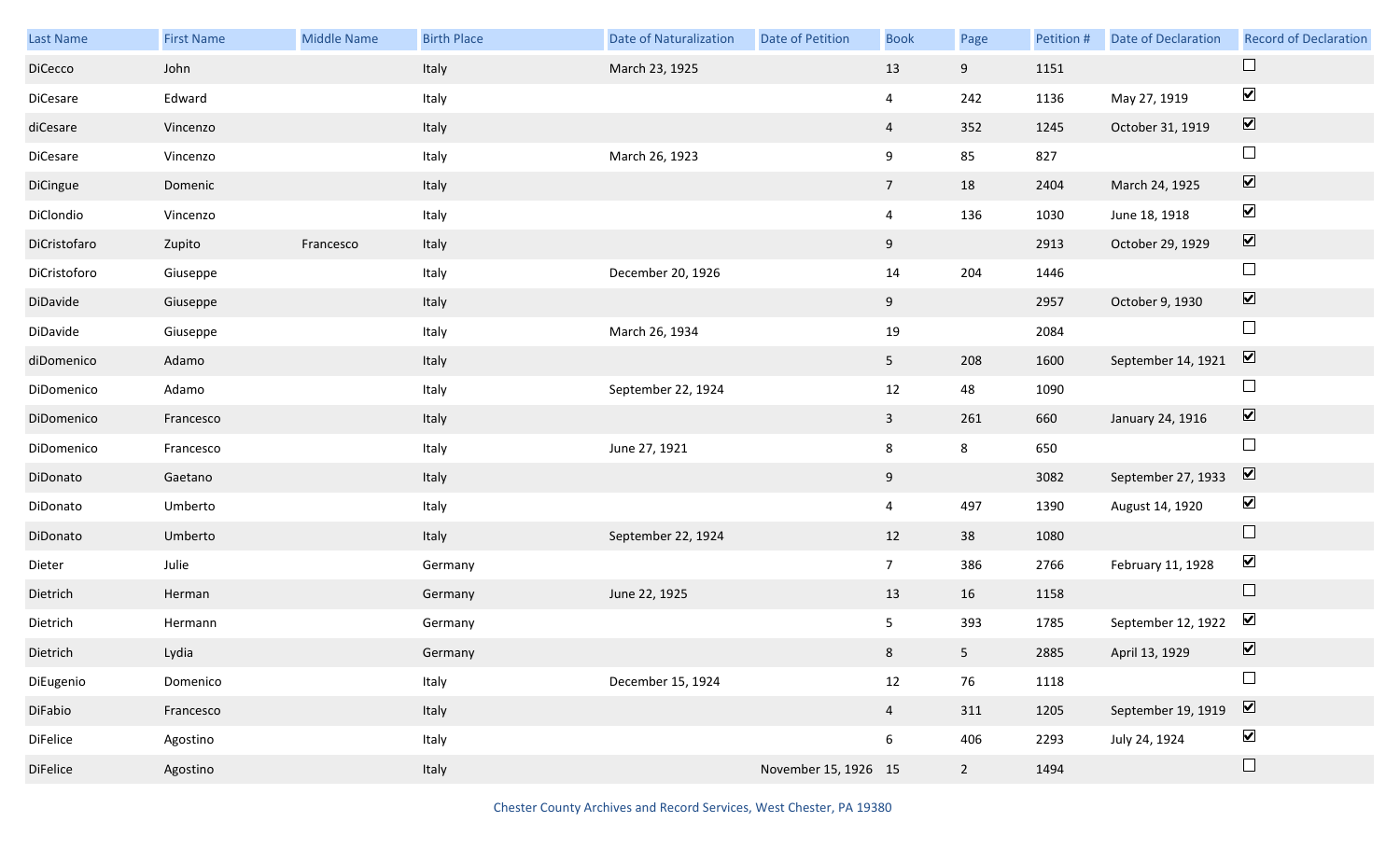| Last Name    | <b>First Name</b> | Middle Name | <b>Birth Place</b> | <b>Date of Naturalization</b> | <b>Date of Petition</b> | <b>Book</b>     | Page | Petition # | Date of Declaration | <b>Record of Declaration</b>    |
|--------------|-------------------|-------------|--------------------|-------------------------------|-------------------------|-----------------|------|------------|---------------------|---------------------------------|
| DiFelice     | Agostino          |             | Italy              | June 27, 1927                 |                         | 15              | 66   | 1558       |                     | $\Box$                          |
| DiFelice     | Camillo           |             | Italy              |                               |                         | $\overline{4}$  | 307  | 1201       | September 13, 1919  | $\overline{\mathbf{v}}$         |
| DiFelice     | Camillo           |             | Italy              | September 25, 1922            |                         | 9               | 27   | 769        |                     | $\Box$                          |
| DiFelice     | Daniele           |             | Italy              |                               |                         | $\mathbf{3}$    | 325  | 723        | July 8, 1916        | $\overline{\blacktriangledown}$ |
| DiFerdinando | Giovanni          |             | Italy              |                               |                         | 7 <sup>7</sup>  | 336  | 2717       | September 3, 1927   | $\blacktriangledown$            |
| DiFerdinando | Giovanni          |             | Italy              | December 21, 1931             |                         | 18              |      | 1990       |                     | $\hfill \square$                |
| DiFilippo    | Andrea            |             | Italy              |                               |                         | 6               | 361  | 2251       | April 26, 1924      | $\blacktriangledown$            |
| DiFilippo    | Andrea            |             | Italy              | December 20, 1926             |                         | 14              | 183  | 1425       |                     | $\Box$                          |
| DiFilippo    | Donato            |             | Italy              |                               |                         | $\overline{4}$  | 457  | 1350       | May 11, 1920        | $\blacktriangledown$            |
| DiFilippo    | Eugene            |             | Italy              |                               |                         | 4               | 175  | 1069       | October 8, 1918     | $\boxed{\blacktriangledown}$    |
| DiFilippo    | Eugenio           |             | Italy              |                               | April 20, 1922          | 9               | 57   | 799        |                     | $\Box$                          |
| DiFilippo    | Eugenio           |             | Italy              | December 17, 1923             |                         | 8               | 46   | 688        |                     | $\Box$                          |
| DiFilippo    | Giuseppe          |             | Italy              | March 24, 1924                |                         | 11              | 39   | 981        |                     | $\Box$                          |
| DiFilippo    | John              |             | Italy              |                               |                         | $\overline{4}$  | 203  | 1097       | February 10, 1919   | $\blacktriangledown$            |
| DiFilippo    | John              |             | Italy              |                               |                         | 7 <sup>7</sup>  | 489  | 2869       | January 21, 1929    | $\blacktriangledown$            |
| DiFilippo    | Livio             |             | Italy              |                               |                         | $\overline{4}$  | 427  | 1320       | February 17, 1920   | $\blacktriangledown$            |
| DiFilippo    | Livio             |             | Italy              | December 17, 1923             |                         | 9               | 56   | 798        |                     | $\Box$                          |
| DiFilippo    | Nazzareno         |             | Italy              | March 28, 1933                |                         | 18              |      | 2000       |                     | $\Box$                          |
| DiFilippo    | Vincenczo         |             | Italy              |                               |                         | 5               | 59   | 1451       | November 22, 1920   | $\blacktriangledown$            |
| DiFilippo    | Vincenzo          |             | Italy              | March 24, 1924                |                         | 11              | 11   | 953        |                     | $\hfill \square$                |
| DiFillippo   | John (Giovanni)   |             | Italy              | September 29, 1931            |                         | 18              |      | 1984       |                     | $\Box$                          |
| DiFillippo   | Nazzareno         |             | Italy              |                               |                         | $7\overline{ }$ | 350  | 2731       | September 27, 1927  | $\boxed{\blacktriangledown}$    |
| DiFonzo      | Francesco         |             | Italy              |                               |                         | 7 <sup>7</sup>  | 276  | 2656       | March 17, 1927      | $\blacktriangledown$            |
| DiFonzo      | Francesco         |             | Italy              | September 30, 1929            |                         | 16              | 97   | 1839       |                     | $\hfill \square$                |
| DiFonzo      | Raffaele          |             | Italy              | March 24, 1930                |                         | 17              |      | 1877       |                     | $\Box$                          |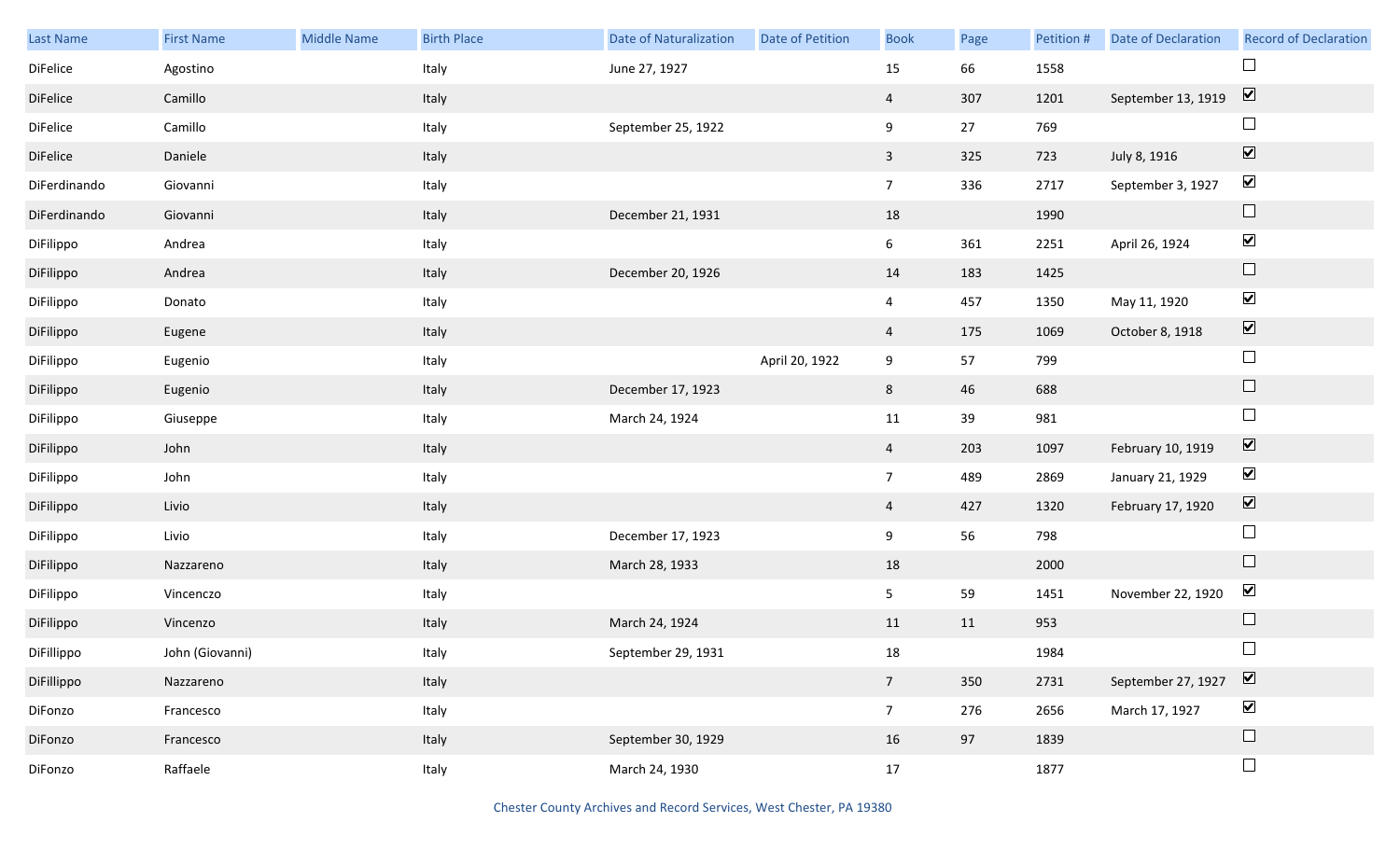| Last Name      | <b>First Name</b> | Middle Name | <b>Birth Place</b> | <b>Date of Naturalization</b> | Date of Petition    | <b>Book</b>     | Page | Petition # | <b>Date of Declaration</b> | <b>Record of Declaration</b> |
|----------------|-------------------|-------------|--------------------|-------------------------------|---------------------|-----------------|------|------------|----------------------------|------------------------------|
| DiFrancesco    | Carmine           |             | Italy              |                               | November 21, 1910 2 |                 | 11   | 61         |                            |                              |
| DiFrancesco    | Carmini           |             | Italy              |                               |                     | 1 series 2      | 21   | 21         | July 2, 1907               | $\blacktriangledown$         |
| DiFrancesco    | Francesco         |             | Italy              |                               |                     | $\overline{2}$  | 98   | 198        | October 5, 1910            | $\boxed{\mathbf{v}}$         |
| DiFrancesco    | Tomasso           |             | Italy              |                               |                     | $7\overline{ }$ | 155  | 2436       | April 7, 1926              | $\blacktriangledown$         |
| DiFranzo       | Raffaele          |             | Italy              |                               |                     | 7 <sup>7</sup>  | 288  | 2669       | April 26, 1927             | $\boxed{\blacktriangledown}$ |
| DiFranzo       | Raffaele          |             | Italy              | March 24, 1930                |                     | 17              |      | 1877       |                            | $\Box$                       |
| DiGiacindo     | Rosario           |             | Italy              | September 25, 1933            |                     | 19              |      | 2064       |                            | $\Box$                       |
| DiGiacomo      | Giuseppe          |             | Italy              | September 28, 1925            |                     | 13              | 84   | 1226       |                            | $\Box$                       |
| Digiacomo      | Joseph            |             | Italy              |                               |                     | $6\overline{6}$ | 29   | 1921       | February 12, 1923          | $\boxed{\blacktriangledown}$ |
| DiGiacomo      | Pasquale          |             | Italy              |                               |                     | 9               |      | 3014       | December 4, 1931           | $\blacktriangledown$         |
| DiGiacomo      | Pasquale          |             | Italy              | June 25, 1934                 |                     | 19              |      | 2098       |                            | $\Box$                       |
| DiGiandomenico | Giovanni          |             | Italy              |                               |                     | 7 <sup>7</sup>  | 200  | 2581       | August 3, 1926             | $\blacktriangledown$         |
| DiGiandomenico | Giovanni          |             | Italy              | June 25, 1929                 |                     | 16              | 60   | 1802       |                            | $\Box$                       |
| DiGiorgio      | Giuseppe          |             | Italy              |                               |                     | 5               | 75   | 1467       | December 13, 1920          | $\blacktriangledown$         |
| DiGiorgio      | Guiseppe          |             | Italy              | September 22, 1924            |                     | 12              | 37   | 1079       |                            | $\Box$                       |
| DiGiorgio      | Maria             |             | Italy              | March 28, 1927                |                     | 15              | 11   | 1503       |                            | $\Box$                       |
| DiGiovanni     | Giovanni          |             | Italy              | March 28, 1927                |                     | 14              | 192  | 1434       |                            | $\Box$                       |
| DiGiuseppe     | Carmine           |             | Italy              | December 15, 1924             |                     | 12              | 81   | 1123       |                            | $\Box$                       |
| DiGiuseppe     | Domenico          |             | Italy              |                               |                     | $\overline{2}$  | 25   | 126        | March 11, 1909             | $\boxed{\blacktriangledown}$ |
| DiGiuseppe     | Domenico          |             | Italy              |                               |                     | 5 <sub>1</sub>  | 87   | 1479       | December 31, 1920          | $\blacktriangleright$        |
| DiGiuseppe     | Domenico          |             | Italy              | December 15, 1924             |                     | 12              | 64   | 1106       |                            | $\Box$                       |
| diGiuseppe     | Pietro            |             | Italy              |                               |                     | $\mathbf{3}$    | 105  | 504        | May 29, 1915               | $\blacktriangledown$         |
| DiGuigino      | Rosella           |             | Italy              | September 25, 1933            |                     | 19              |      | 2064       |                            | $\Box$                       |
| DiGuiseppe     | Antonio           |             | Italy              |                               |                     | 9               |      | 3042       | September 12, 1932         | $\blacktriangleright$        |
| DiGuiseppe     | Domenico          |             | Italy              |                               |                     | 9               |      | 3015       | December 5, 1931           | $\boxed{\blacktriangledown}$ |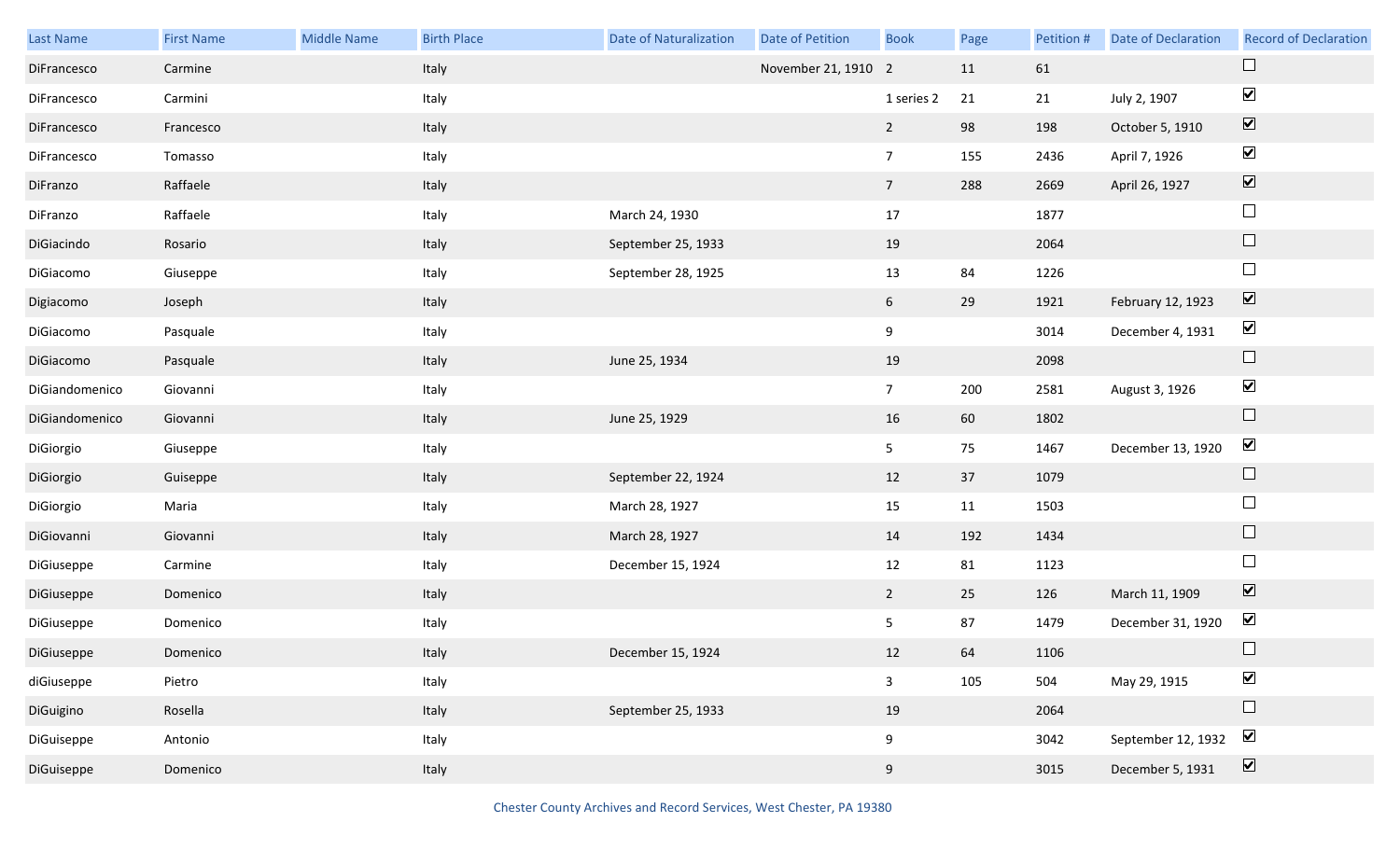| Last Name   | <b>First Name</b> | <b>Middle Name</b> | <b>Birth Place</b> | <b>Date of Naturalization</b> | Date of Petition | <b>Book</b>     | Page | Petition # | <b>Date of Declaration</b> | <b>Record of Declaration</b> |
|-------------|-------------------|--------------------|--------------------|-------------------------------|------------------|-----------------|------|------------|----------------------------|------------------------------|
| DiGuiseppe  | Domenico          |                    | Italy              | March 26, 1934                |                  | 19              |      | 2086       |                            |                              |
| DiGuiseppe  | Emedio            |                    | Italy              |                               |                  | 6 <sup>1</sup>  | 410  | 2297       | August 15, 1924            | $\boxed{\blacktriangledown}$ |
| DiGuiseppe  | Giovanni          |                    | Italy              |                               |                  | 6               | 292  | 2182       | January 31, 1924           | $\blacktriangledown$         |
| DiGuiseppe  | Pietro            |                    | Italy              | December 15, 1919             |                  | 6               | 46   | 490        |                            | $\Box$                       |
| DiGulio     | James             |                    | Italy              | March 4, 1912                 |                  | $2^{\circ}$     | 38   | 88         |                            | $\Box$                       |
| DiJulio     | James             |                    | Italy              |                               |                  | $\overline{2}$  | 48   | 148        | October 27, 1909           | $\boxed{\blacktriangledown}$ |
| DiLabia     | Carmine           |                    | Italy              |                               |                  | $7\overline{ }$ | 223  | 2604       | September 29, 1926         | $\blacktriangledown$         |
| DiLabio     | Carmine           |                    | Italy              | June 25, 1929                 |                  | 16              | 64   | 1806       |                            | $\Box$                       |
| DiLaurenzio | Pasquale          |                    | Italy              |                               |                  | 6               | 233  | 2124       | October 11, 1923           | $\blacktriangledown$         |
| DiLiberato  | Carmine           |                    | Italy              | September 27, 1926            |                  | 14              | 171  | 1413       |                            | $\Box$                       |
| DiLiberato  | Filomena          |                    | Italy              | June 27, 1927                 |                  | 15              | 53   | 1545       |                            | $\Box$                       |
| DiLoreto    | Domenico          |                    | Italy              |                               |                  | 5 <sub>1</sub>  | 190  | 1582       | June 27, 1921              | $\boxed{\blacktriangledown}$ |
| Diloreto    | Domenico          |                    | Italy              | March 24, 1924                |                  | 11              | 24   | 966        |                            | $\Box$                       |
| DiLuca      | Girolama          |                    | Italy              | June 25, 1923                 |                  | 10              | 49   | 891        |                            | $\Box$                       |
| DiLucca     | Joseph            |                    | Italy              | October 27, 1919              |                  | 6               | 97   | 540        |                            | $\Box$                       |
| DiLuggio    | Antonio           |                    | Italy              |                               |                  | 5 <sub>1</sub>  | 96   | 1488       | January 12, 1921           | $\boxed{\blacktriangledown}$ |
| DiLuigi     | Antonio           |                    | Italy              |                               |                  | $\mathbf{3}$    | 93   | 492        | March 24, 1915             | $\blacktriangledown$         |
| DiLuigi     | Antonio           |                    | Italy              | December 17, 1917             |                  | 5 <sub>1</sub>  | 22   | 367        |                            | $\hfill \square$             |
| DiLuigi     | Luigi             |                    | Italy              | March 22, 1926                |                  | 14              | 47   | 1289       |                            | $\Box$                       |
| DiLuigi     | William           |                    | Italy              |                               |                  | $\mathbf{3}$    | 64   | 463        | October 14, 1914           | $\boxed{\blacktriangledown}$ |
| DiLuigi     | William           |                    | Italy              | March 22, 1920                |                  | 7 <sup>7</sup>  | 47   | 589        |                            | $\Box$                       |
| Dilutis     | Giovanni          |                    | Italy              |                               |                  | 5 <sub>1</sub>  | 167  | 1559       | April 19, 1921             | $\boxed{\blacktriangledown}$ |
| Dilutis     | Giovanni          |                    | Italy              | October 1, 1928               |                  | 15              | 205  | 1697       |                            | $\Box$                       |
| DiLuzio     | Camillo           |                    | Italy              | December 21, 1925             |                  | 13              | 86   | 1228       |                            | $\hfill \square$             |
| DiLuzio     | Michela           |                    | Italy              |                               |                  | 7 <sup>7</sup>  | 498  | 2878       | March 8, 1929              | $\blacktriangledown$         |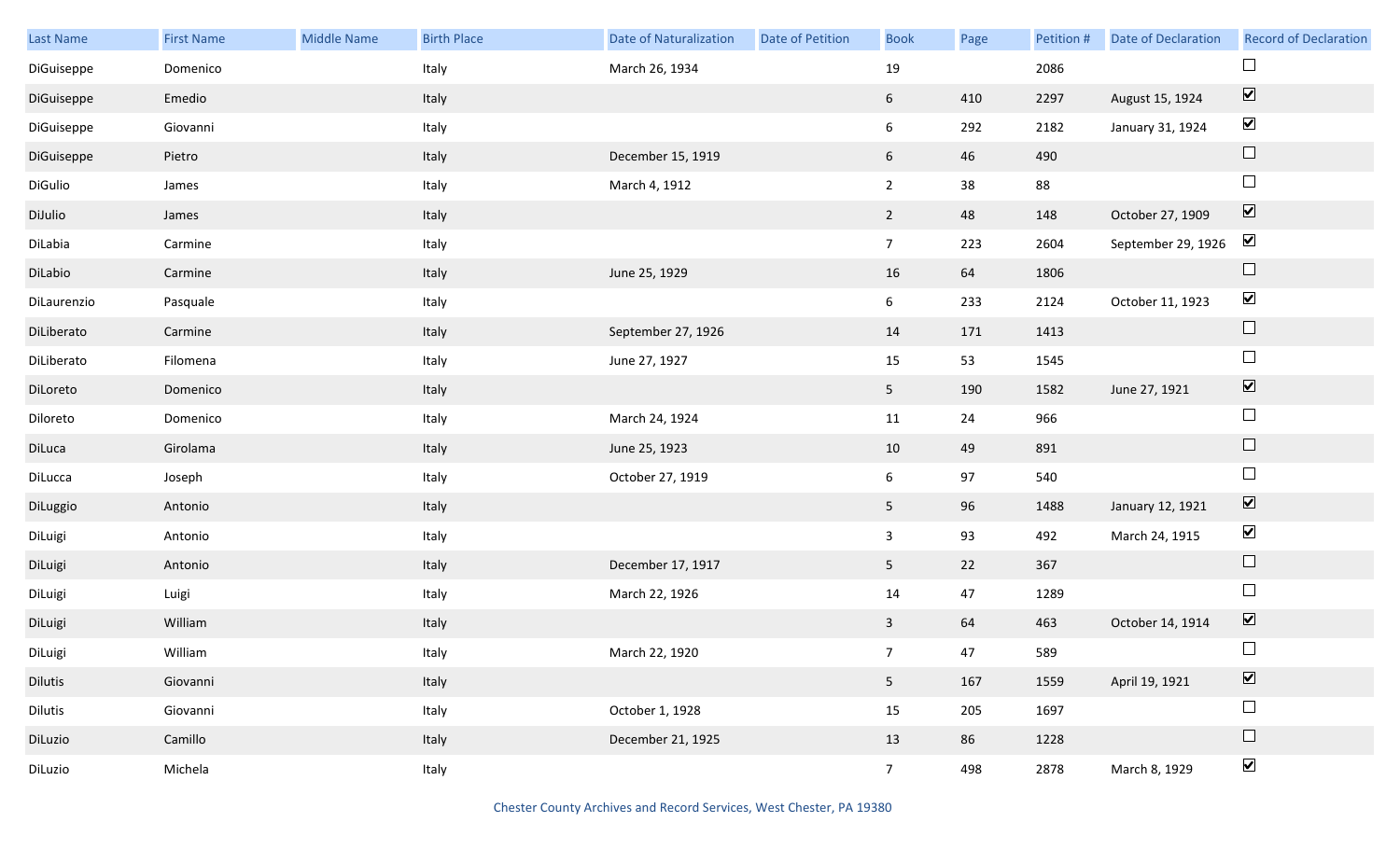| Last Name     | <b>First Name</b> | Middle Name | <b>Birth Place</b> | <b>Date of Naturalization</b> | Date of Petition      | <b>Book</b>     | Page | Petition # | Date of Declaration | <b>Record of Declaration</b> |
|---------------|-------------------|-------------|--------------------|-------------------------------|-----------------------|-----------------|------|------------|---------------------|------------------------------|
| DiLuzio       | Nicolo            |             | Italy              |                               |                       | 9               |      | 2971       | February 10, 1931   | $\overline{\mathbf{v}}$      |
| DiLuzio       | Nicolo            |             | Italy              | December 18, 1933             |                       | 19              |      | 2080       |                     | $\Box$                       |
| Dilworth      | John              | Henry       | Italy              |                               |                       | 6               | 123  | 2015       | March 19, 1923      | $\boxed{\blacktriangledown}$ |
| Dilworth      | John              | Henry       | Ireland            | September 26, 1927            |                       | 15              | 29   | 1521       |                     | $\Box$                       |
| DiMaio        | Donato            |             | Italy              |                               |                       | $2^{\circ}$     | 134  | 233        | April 24, 1911      | $\boxed{\blacktriangledown}$ |
| DiMaio        | Nicola            |             | Italy              | October 1, 1928               |                       | 15              | 226  | 1718       |                     | $\Box$                       |
| DiMaio        | Nicolo            |             | Italy              |                               |                       | 7 <sup>7</sup>  | 173  | 2554       | April 27, 1926      | $\blacktriangledown$         |
| DiMarcantonio | Pasquale          |             | Italy              | December 17, 1923             |                       | 9               | 70   | 812        |                     | $\Box$                       |
| DiMarcautonio | Joseph            |             | Italy              |                               |                       | $\overline{4}$  | 448  | 1341       | April 17, 1920      | $\boxed{\blacktriangledown}$ |
| DiMarco       | Alex              |             | Italy              |                               |                       | 6               | 193  | 2084       | July 17, 1923       | $\blacktriangledown$         |
| DiMarco       | Alex (Alesfio)    |             | Italy              | December 21, 1925             |                       | 14              | 25   | 1267       |                     | $\Box$                       |
| DiMarco       | Ambrogio          |             | Italy              | March 28, 1933                |                       | 18              |      | 2035       |                     | $\Box$                       |
| DiMarco       | Carlo             |             | Italy              |                               |                       | 7 <sup>7</sup>  | 137  | 2519       | February 24, 1926   | $\blacktriangledown$         |
| DiMarco       | Carlo             | Emidio      | Italy              | March 24, 1930                |                       | 17              |      | 1871       |                     | $\Box$                       |
| DiMarco       | Marco             |             | Italy              |                               |                       | 7 <sup>7</sup>  | 113  | 2496       | December 21, 1925   | $\boxed{\blacktriangledown}$ |
| DiMarco       | Pietro            |             | Italy              |                               |                       | $\overline{2}$  | 198  | 297        | June 19, 1912       | $\blacktriangledown$         |
| DiMarco       | Pietro            |             | Italy              |                               | June 14, 1916         | $\overline{4}$  | 44   | 294        |                     | $\Box$                       |
| DiMartini     | Giuseppe          |             | Italy              |                               | September 26, 1922 10 |                 | 22   | 864        |                     | $\Box$                       |
| diMartini     | Guiseppe          |             | Italy              |                               |                       | $\overline{4}$  | 484  | 1377       | July 17, 1920       | $\overline{\mathbf{v}}$      |
| DiMartini     | Luigi             |             | Italy              |                               |                       | 5               | 206  | 1598       | September 6, 1921   | $\blacktriangledown$         |
| DiMartino     | Luigi             |             | Italy              | December 15, 1924             |                       | 12              | 49   | 1091       |                     | $\Box$                       |
| DiMarzio      | Cesare            |             | Italy              | June 22, 1925                 |                       | 13              | 24   | 1166       |                     | $\Box$                       |
| DiMarzio      | Ottavio           |             | Italy              |                               |                       | 9               |      | 3106       | September 24, 1934  | $\boxed{\blacktriangledown}$ |
| DiMascio      | Rocco             |             | Italy              |                               |                       | $7\overline{ }$ | 65   | 2448       | August 17, 1925     | $\blacktriangledown$         |
| DiMascio      | Rocco             |             | Italy              | December 19, 1927             |                       | 15              | 122  | 1614       |                     | $\Box$                       |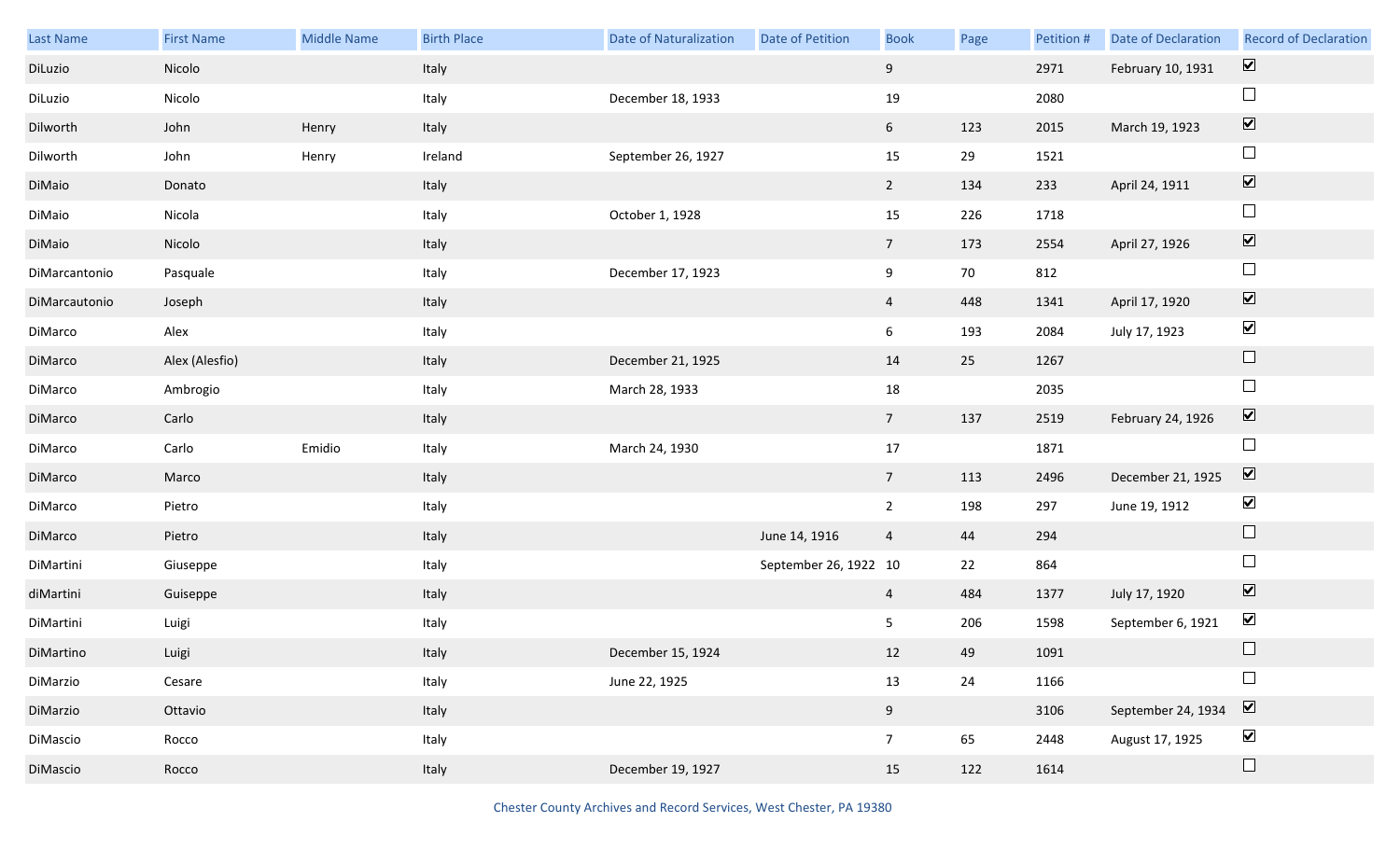| Last Name      | <b>First Name</b> | Middle Name | <b>Birth Place</b> | <b>Date of Naturalization</b> | Date of Petition | <b>Book</b>     | Page | Petition # | Date of Declaration | <b>Record of Declaration</b> |
|----------------|-------------------|-------------|--------------------|-------------------------------|------------------|-----------------|------|------------|---------------------|------------------------------|
| DiMatteo       | Francesco         |             | Italy              | October 7, 1932               |                  | 18              |      | 2022       |                     |                              |
| DiMeo          | Frank             |             | Italy              |                               |                  | $7\overline{ }$ | 372  | 2753       | December 16, 1927   | $\overline{\mathbf{v}}$      |
| DiMichele      | Cesare            |             | Italy              |                               |                  | $\overline{4}$  | 384  | 1277       | December 17, 1919   | $\blacktriangledown$         |
| Dimitriades    | Socrate           |             | Greece             |                               |                  | 6               | 274  | 2164       | January 8, 1924     | $\boxed{\blacktriangledown}$ |
| DiMizio        | Pasquale          |             | Italy              | December 17, 1928             |                  | 15              | 201  | 1693       |                     | $\Box$                       |
| DiMizzio       | Pasquale          |             | Italy              |                               |                  | $7\overline{ }$ | 126  | 2509       | January 25, 1926    | $\boxed{\blacktriangledown}$ |
| D'Imocenzo     | Camillo           |             | Italy              |                               |                  | 7 <sup>7</sup>  | 67   | 2450       | August 21, 1925     | $\blacktriangledown$         |
| Dimon          | John              |             | Austria            | March 27, 1912                |                  | 8               | 97   | 739        |                     | $\hfill \square$             |
| DiMonte        | Fiore             |             | Italy              | September 22, 1924            |                  | $12\,$          | 35   | 1077       |                     | $\Box$                       |
| diMonte        | Pasquale          |             | Italy              |                               |                  | $\overline{4}$  | 222  | 1116       | March 26, 1919      | $\boxed{\blacktriangledown}$ |
| DiMonti        | Fiore             |             | Italy              |                               |                  | $\overline{4}$  | 344  | 1237.5     | October 27, 1919    | $\blacktriangledown$         |
| DiNardi        | Vincenzo          |             | Italy              | December 17, 1923             |                  | 10              | 78   | 920        |                     | $\hfill \square$             |
| diNardo        | John              |             | Italy              |                               |                  | 5 <sub>1</sub>  | 157  | 1549       | April 7, 1921       | $\blacktriangledown$         |
| DiNatale       | Nicola            |             | Italy              |                               |                  | $\mathbf{3}$    | 296  | 694        | February 25, 1916   | $\blacktriangledown$         |
| DiNattio       | Emidio            |             | Italy              |                               |                  | $6\overline{6}$ | 90   | 1982       | February 21, 1923   | $\blacktriangledown$         |
| Dindino        | Thomas            |             | Italy              | December 15, 1919             |                  | 6               | 43   | 487        |                     | $\Box$                       |
| DiNicola       | Antonio           |             | Italy              | December 15, 1924             |                  | 12              | 63   | 1105       |                     | $\Box$                       |
| DiNicola       | Felice            |             | Italy              |                               |                  | $6\overline{6}$ | 314  | 2204       | March 6, 1924       | $\boxed{\blacktriangledown}$ |
| DiNicolantonio | Arturo            |             | Italy              |                               |                  | $\overline{4}$  | 342  | 1236       | October 21, 1919    | $\blacktriangledown$         |
| DiNicolo       | Antonio           |             | Italy              |                               |                  | 5 <sup>5</sup>  | 350  | 1742       | June 26, 1922       | $\boxed{\blacktriangledown}$ |
| D'Innocenzo    | Petro             |             | Italy              |                               |                  | 9               |      | 3097       | March 26, 1934      | $\blacktriangledown$         |
| DiNorscia      | Giuseppe          |             | Italy              | December 17, 1928             |                  | 16              | 21   | 1763       |                     | $\Box$                       |
| Dinrbano       | Domenico          |             | Italy              |                               |                  | $\mathbf{3}$    | 232  | 631        | November 15, 1915   | $\blacktriangledown$         |
| DiOrio         | Benedetto         |             | Italy              |                               |                  | 9               |      | 2973       | February 11, 1931   | $\boxed{\blacktriangledown}$ |
| DiOttavio      | Tommaso           |             | Italy              | March 26, 1928                |                  | 15              | 112  | 1604       |                     | $\Box$                       |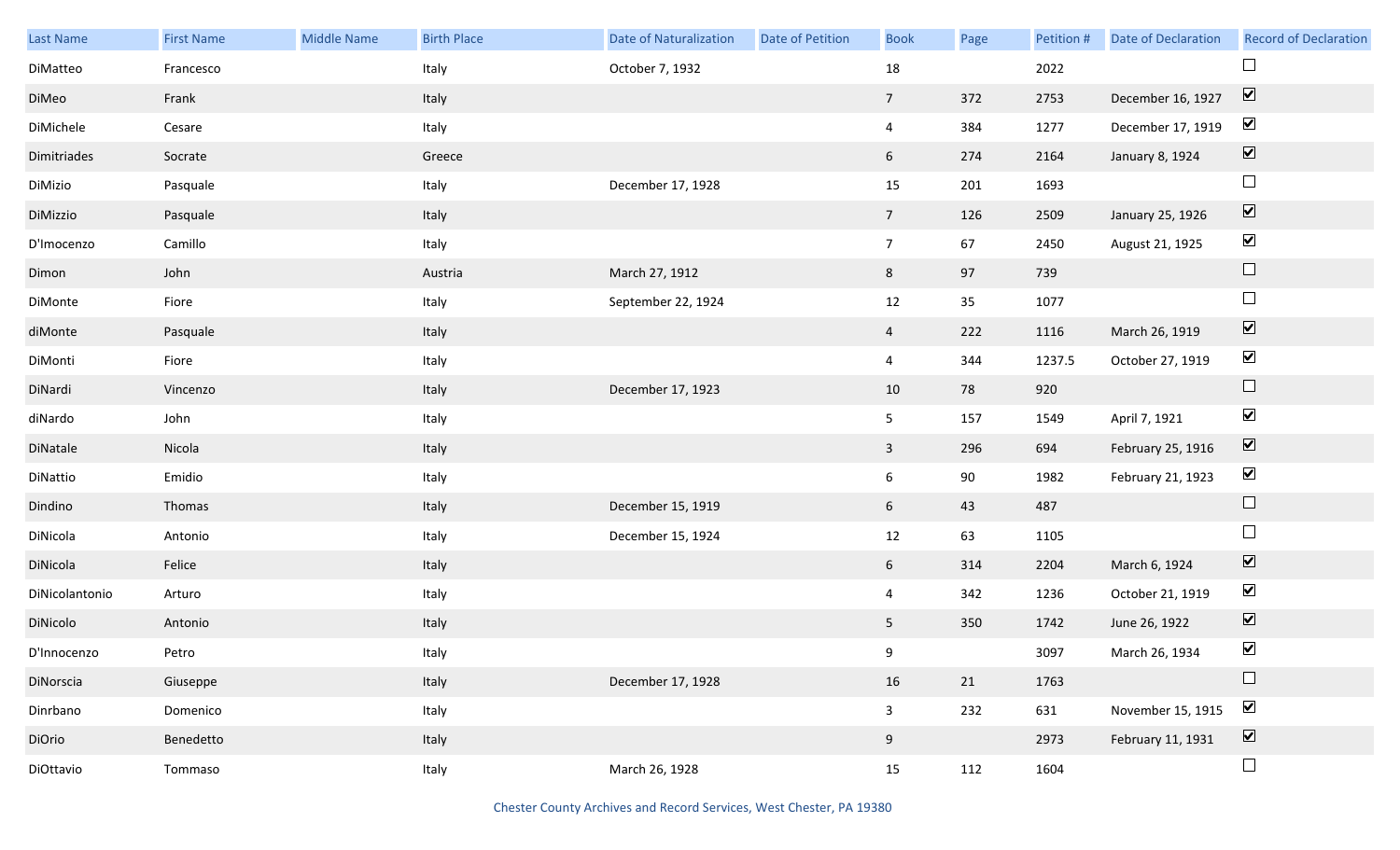| Last Name      | <b>First Name</b>     | <b>Middle Name</b> | <b>Birth Place</b> | <b>Date of Naturalization</b> | Date of Petition | <b>Book</b>             | Page            | Petition #      | Date of Declaration | <b>Record of Declaration</b> |
|----------------|-----------------------|--------------------|--------------------|-------------------------------|------------------|-------------------------|-----------------|-----------------|---------------------|------------------------------|
| DiPaolantonio  | Michele               |                    | Italy              | December 17, 1928             |                  | 15                      | 241             | 1733            |                     | $\Box$                       |
| DiPaolo        | Angelo                |                    | Italy              |                               |                  | 4                       | 266             | 1160            | June 16, 1919       | $\blacktriangledown$         |
| DiPaolo        | Angelo                |                    | Italy              | June 26, 1922                 |                  | 9                       | 26              | 768             |                     | $\Box$                       |
| DiPaolo        | Anna                  |                    | Italy              | December 24, 1934             |                  | 19                      |                 | 2111            |                     | $\Box$                       |
| DiPaolo        | Antonio               |                    | Italy              |                               |                  | 7 <sup>7</sup>          | 353             | 2734            | September 30, 1927  | $\boxed{\mathbf{v}}$         |
| DiPaolo        | Antonio               |                    | Italy              | December 18, 1933             |                  | 19                      |                 | 2078            |                     | $\Box$                       |
| diPasquale     | Emidio                |                    | Italy              |                               |                  | $\overline{4}$          | 396             | 1289            | December 30, 1919   | $\boxed{\blacktriangledown}$ |
| DiPietrantonio | Andrew                |                    | Italy              |                               |                  | 1 series 2              | 30              | 30 <sup>°</sup> | September 23, 1907  | $\blacktriangledown$         |
| DiPietrantonio | Dominick              |                    | Italy              |                               |                  | 1 series 2              | 77              | 77              | September 10, 1908  | $\boxed{\mathbf{v}}$         |
| DiPietrantonis | Joseph                |                    | Italy              | September 28, 1908            |                  | $\mathbf{1}$            |                 | 18              |                     | $\Box$                       |
| DiPietro       | Agostino              |                    | Italy              |                               |                  | 9                       |                 | 3036            | May 12, 1932        | $\boxed{\blacktriangledown}$ |
| DiPietro       | Agostino              |                    | Italy              | September 16, 1935            |                  | 19                      |                 | 2144            |                     | $\Box$                       |
| DiPietro       | Domenico              |                    | Italy              | September 25, 1922            |                  | 10                      | 19              | 861             |                     | $\Box$                       |
| DiPietro       | Gaetano               |                    | Italy              |                               |                  | 7 <sup>7</sup>          | 131             | 2514            | February 6, 1926    | $\blacktriangledown$         |
| DiPietro       | Giacamo               |                    | Italy              |                               |                  | 7 <sup>7</sup>          | 232             | 2613            | October 23, 1926    | $\blacktriangledown$         |
| DiPietro       | Giacamo               |                    | Italy              | December 15, 1930             |                  | 17                      |                 | 1867            |                     | $\Box$                       |
| DiPietro       | Vincenzo              |                    | Italy              |                               |                  | 5 <sub>1</sub>          | 30              | 1422            | September 25, 1920  | $\boxed{\mathbf{v}}$         |
| DiPietropaolo  | Michele               |                    | Italy              | March 26, 1923                |                  | 10                      | 48              | 890             |                     | $\Box$                       |
| DiPippo        | Pasquale              |                    | Italy              |                               |                  | 7 <sup>7</sup>          | 122             | 2505            | January 20, 1926    | $\overline{\mathbf{v}}$      |
| diPlacido      | Sante                 |                    | Italy              |                               |                  | 4                       | 144             | 1038            | July 10, 1918       | $\blacktriangledown$         |
| D'Ippoli       | Alexander (Alessandro |                    | Italy              | June 22, 1925                 |                  | 13                      | 59              | 1201            |                     | $\Box$                       |
| DiPrinzio      | Ermenegildo           |                    | Italy              |                               |                  | 6                       | 350             | 2240            | April 4, 1924       | $\blacktriangledown$         |
| DiPrinzio      | Ermenegildo           |                    | Italy              | March 28, 1927                |                  | 15                      | $6\overline{6}$ | 1498            |                     | $\Box$                       |
| DiPrinzio      | Luigi                 |                    | Italy              | December 21, 1925             |                  | 13                      | 100             | 1242            |                     | $\Box$                       |
| DiPrinzio      | Raffaele              |                    | Italy              |                               |                  | $\overline{\mathbf{3}}$ | 352             | 752             | November 16, 1916   | $\boxed{\mathbf{v}}$         |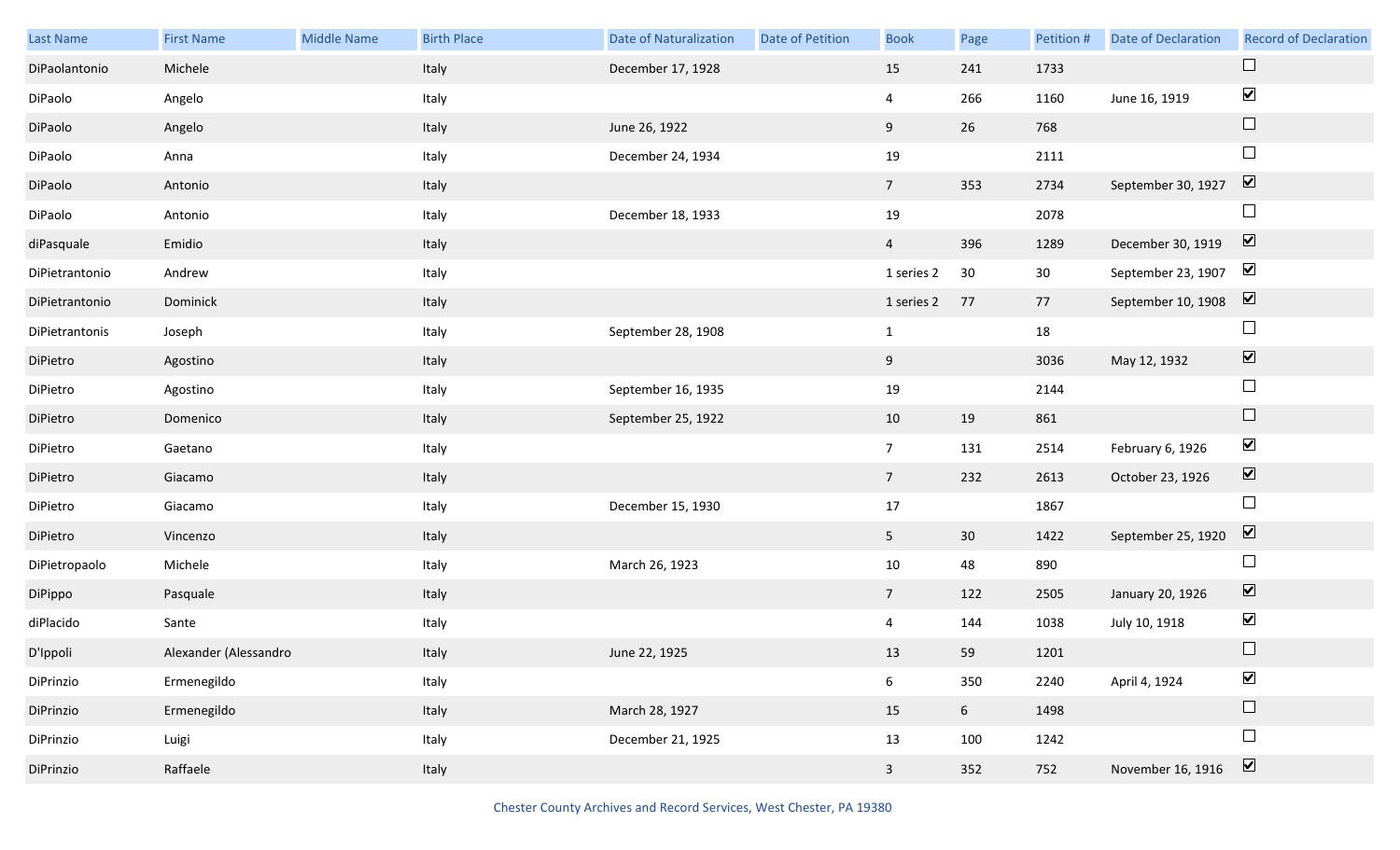| Last Name   | <b>First Name</b> | Middle Name | <b>Birth Place</b> | <b>Date of Naturalization</b> | Date of Petition | <b>Book</b>     | Page        | Petition # | Date of Declaration | <b>Record of Declaration</b> |
|-------------|-------------------|-------------|--------------------|-------------------------------|------------------|-----------------|-------------|------------|---------------------|------------------------------|
| DiRaimondo  | Alberico          |             | Italy              |                               |                  | 9               |             | 3038       | July 18, 1932       | $\blacktriangledown$         |
| DiRaimondo  | Alberico          |             | Italy              | April 1, 1935                 |                  | 19              |             | 2125       |                     | $\hfill \square$             |
| diRocca     | Serafino          |             | Italy              |                               |                  | 5 <sub>1</sub>  | $2^{\circ}$ | 1395       | August 14, 1920     | $\blacktriangledown$         |
| DiRocco     | Orazio            |             | Italy              |                               |                  | $7\overline{ }$ | 326         | 2707       | August 18, 1927     | $\boxed{\blacktriangledown}$ |
| DiRocco     | Serafino          |             | Italy              | September 27, 1926            |                  | 14              | 24          | 1266       |                     | $\Box$                       |
| DiSabalino  | Giuseppe          |             | Italy              | March 26, 1923                |                  | 10              | 39          | 881        |                     | $\hfill \square$             |
| DiSabatino  | Giuseppe          |             | Italy              |                               |                  | 5 <sub>1</sub>  | 50          | 1442       | October 30, 1920    | $\blacktriangledown$         |
| DiSabatino  | Sabatino          |             | Italy              | June 25, 1929                 |                  | 16              | 65          | 1807       |                     | $\hfill \square$             |
| DiSante     | Roger             |             | Italy              |                               | July 30, 1908    | $\mathbf{1}$    |             | 25         |                     | $\Box$                       |
| DiSante     | Vincenzo          |             | Italy              | April 1, 1935                 |                  | 19              |             | 2135       |                     | $\hfill \square$             |
| DiSanto     | Antonio           |             | Italy              |                               |                  | $\overline{4}$  | 455         | 1348       | May 8, 1920         | $\blacktriangledown$         |
| DiSanto     | Antonio           |             | Italy              | March 26, 1923                |                  | 9               | 72          | 814        |                     | $\hfill \square$             |
| DiSanto     | Donato            |             | Italy              |                               |                  | $8\phantom{.}$  | 21          | 2901       | June 7, 1929        | $\blacktriangledown$         |
| DiSanto     | Donato            |             | Italy              |                               |                  | 6 <sup>1</sup>  | 500         | 2385       | February 16, 1925   | $\boxed{\blacktriangledown}$ |
| DiSanto     | Luigi             |             | Italy              | December 20, 1926             |                  | 14              | 117         | 1359       |                     | $\Box$                       |
| DiSanto     | Peitro            |             | Italy              | June 28, 1926                 |                  | 14              | 100         | 1342       |                     | $\hfill \square$             |
| DiSanto     | Pietro            |             | Italy              |                               |                  | 6 <sup>1</sup>  | 175         | 2067       | June 14, 1923       | $\blacktriangledown$         |
| DiSanto     | Rocco             |             | Italy              |                               |                  | 9               |             | 2975       | March 19, 1931      | $\boxed{\blacktriangledown}$ |
| DiSario     | Mauro             |             | Italy              | June 25, 1929                 |                  | 16              | 89          | 1831       |                     | $\Box$                       |
| DiSciascio  | Carmela           |             | Italy              | March 28, 1927                |                  | 15              | 9           | 1501       |                     | $\hfill \square$             |
| DiSciascio  | Speridione        |             | Italy              |                               |                  | 5 <sub>5</sub>  | 333         | 1725       | June 2, 1922        | $\blacktriangledown$         |
| DiSciasco   | Speridione        |             | Italy              | September 28, 1925            |                  | 13              | 81          | 1223       |                     | $\Box$                       |
| DiSciullo   | Luigi (Louis)     |             | Italy              |                               |                  | 9               |             | 3120       | March 25, 1935      | $\blacktriangledown$         |
| DiSilvestro | Nicola            |             | Italy              |                               |                  | $7\overline{ }$ | 484         | 2864       | December 29, 1928   | $\boxed{\blacktriangledown}$ |
| DiSimone    | Eurico            |             | Italy              |                               |                  | 5 <sub>1</sub>  | 453         | 1845       | February 1, 1923    | $\blacktriangledown$         |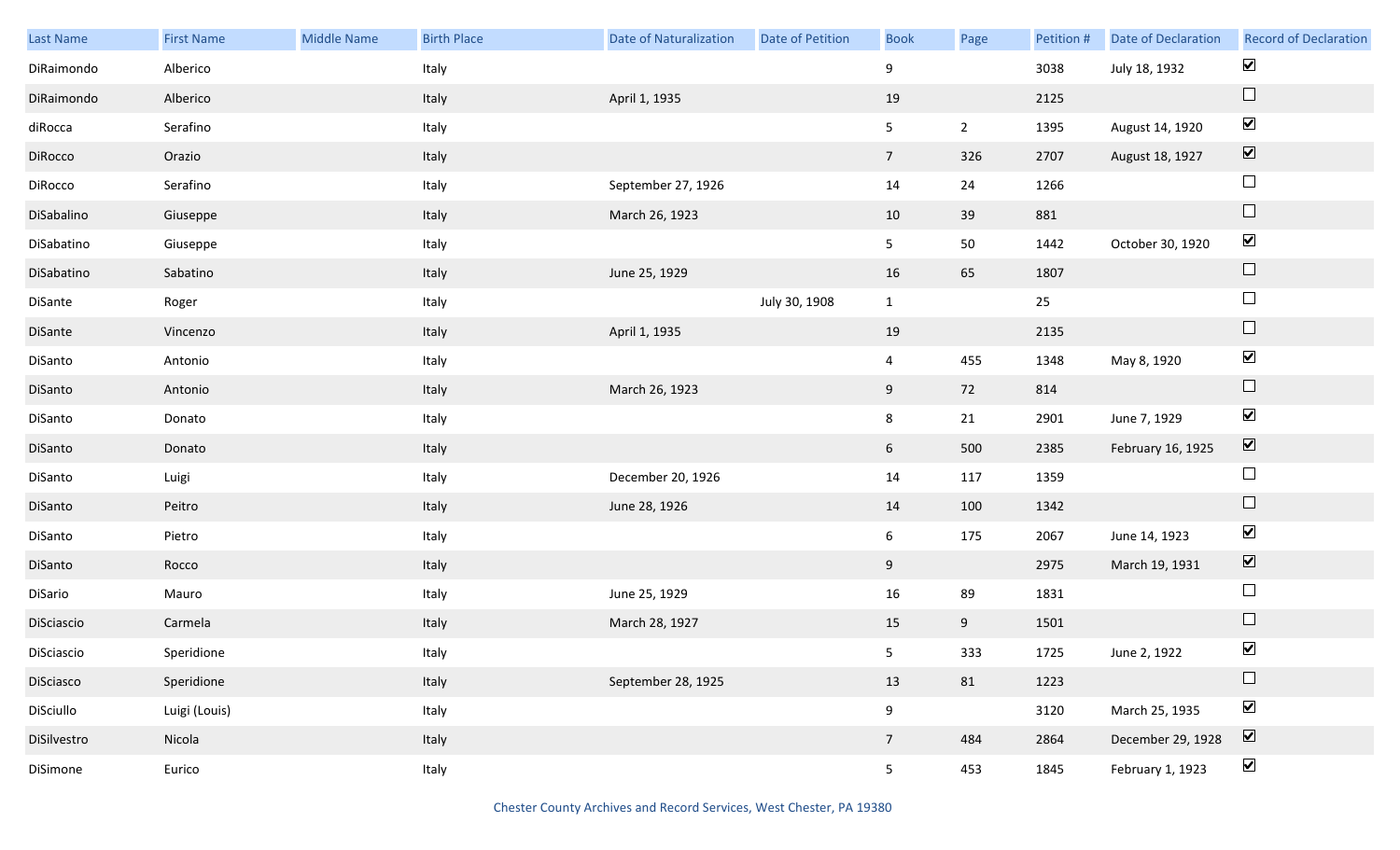| Last Name  | <b>First Name</b> | Middle Name | <b>Birth Place</b> | <b>Date of Naturalization</b> | Date of Petition | <b>Book</b>     | Page            | Petition # | Date of Declaration | <b>Record of Declaration</b> |
|------------|-------------------|-------------|--------------------|-------------------------------|------------------|-----------------|-----------------|------------|---------------------|------------------------------|
| DiSimone   | Loreto            |             | Italy              |                               |                  | $7\overline{ }$ | 156             | 2437       | April 7, 1926       | $\boxed{\blacktriangledown}$ |
| DiSipio    | Nicolo            |             | Italy              |                               |                  | 6               | 318             | 2208       | March 8, 1924       | $\blacktriangleright$        |
| DiStefano  | Nicola            |             | Italy              |                               |                  | 7 <sup>7</sup>  | 91              | 2474       | October 7, 1925     | $\boxed{\blacktriangledown}$ |
| DiStefano  | Nicola            |             | Italy              | March 28, 1933                |                  | 18              |                 | 2044       |                     | $\Box$                       |
| DiStefano  | Pietro            |             | Italy              |                               |                  | 6 <sup>1</sup>  | 261             | 2151       | December 17, 1923   | $\boxed{\blacktriangledown}$ |
| DiStefano  | Pietro            |             | Italy              | March 28, 1927                |                  | 15              | $\mathbf{1}$    | 1493       |                     | $\Box$                       |
| DiStefano  | Sabatino          |             | Italy              |                               |                  | 5 <sub>1</sub>  | 255             | 1647       | January 14, 1922    | $\boxed{\blacktriangledown}$ |
| DiStraole  | Joseph            |             | Italy              | June 27, 1921                 |                  | 8               | 41              | 683        |                     | $\Box$                       |
| DiTimoteo  | Sarafino          |             | Italy              |                               | August 19, 1912  | $\overline{2}$  | 72              | 122        |                     | $\Box$                       |
| Ditro      | Frank             |             | Italy              |                               |                  | $\overline{2}$  | 55              | 155        | December 1, 1909    | $\blacktriangledown$         |
| Ditro      | Frank             |             | Italy              | March 25, 1912                |                  | $\overline{2}$  | 46              | 96         |                     | $\Box$                       |
| DiValeria  | Benjamin          |             | Italy              | January 9, 1911               |                  | $\mathbf{1}$    |                 | $20\,$     |                     | $\Box$                       |
| Divencenzo | Frank             |             | Italy              |                               |                  | $2^{\circ}$     | 101             | 201        | October 18, 1910    | $\boxed{\blacktriangledown}$ |
| DiVincenzo | Alfonso           |             | Italy              |                               |                  | 5 <sub>5</sub>  | 133             | 1525       | February 19, 1921   | $\blacktriangledown$         |
| DiVincenzo | Camillo           |             | Italy              | October 1, 1928               |                  | 15              | 239             | 1731       |                     | $\hfill \square$             |
| DiVincenzo | Carmillo          |             | Italy              |                               |                  | 7 <sup>7</sup>  | 176             | 2557       | May 4, 1926         | $\blacktriangledown$         |
| DiVincenzo | Luigi             |             | Italy              | September 27, 1919            |                  | 6 <sup>1</sup>  | 63              | 507        |                     | $\Box$                       |
| DiVitis    | Carmine           |             | Italy              |                               |                  | 1 series 2      | 68              | 68         | August 5, 1908      | $\blacktriangledown$         |
| Dixon      | Thomas            |             | England            |                               |                  | 6               | 212             | 2103       | August 28, 1923     | $\boxed{\blacktriangledown}$ |
| Dmochowski | Stanley           |             | Poland             |                               |                  | 5               | 499             | 1891       | February 10, 1923   | $\blacktriangledown$         |
| Dobra      | Emery             |             | Hungary            |                               |                  | 7 <sup>7</sup>  | 30 <sup>°</sup> | 2414       | April 15, 1925      | $\boxed{\mathbf{v}}$         |
| Dobrovocky | Martin            |             | Hungary            |                               |                  | 7 <sup>7</sup>  | 72              | 2455       | August 27, 1925     | $\blacktriangledown$         |
| Dobrovocky | Martin            |             | Czechoslovakia     | December 17, 1928             |                  | 16              | 9               | 1751       |                     | $\Box$                       |
| Dobrovosky | Paul              |             | Austria Hungary    |                               |                  | 5 <sub>1</sub>  | 344             | 1736       | June 14, 1922       | $\blacktriangledown$         |
| Dobrovosky | Paul              |             | Czechoslovakia     | March 23, 1925                |                  | 12              | 79              | 1121       |                     | $\Box$                       |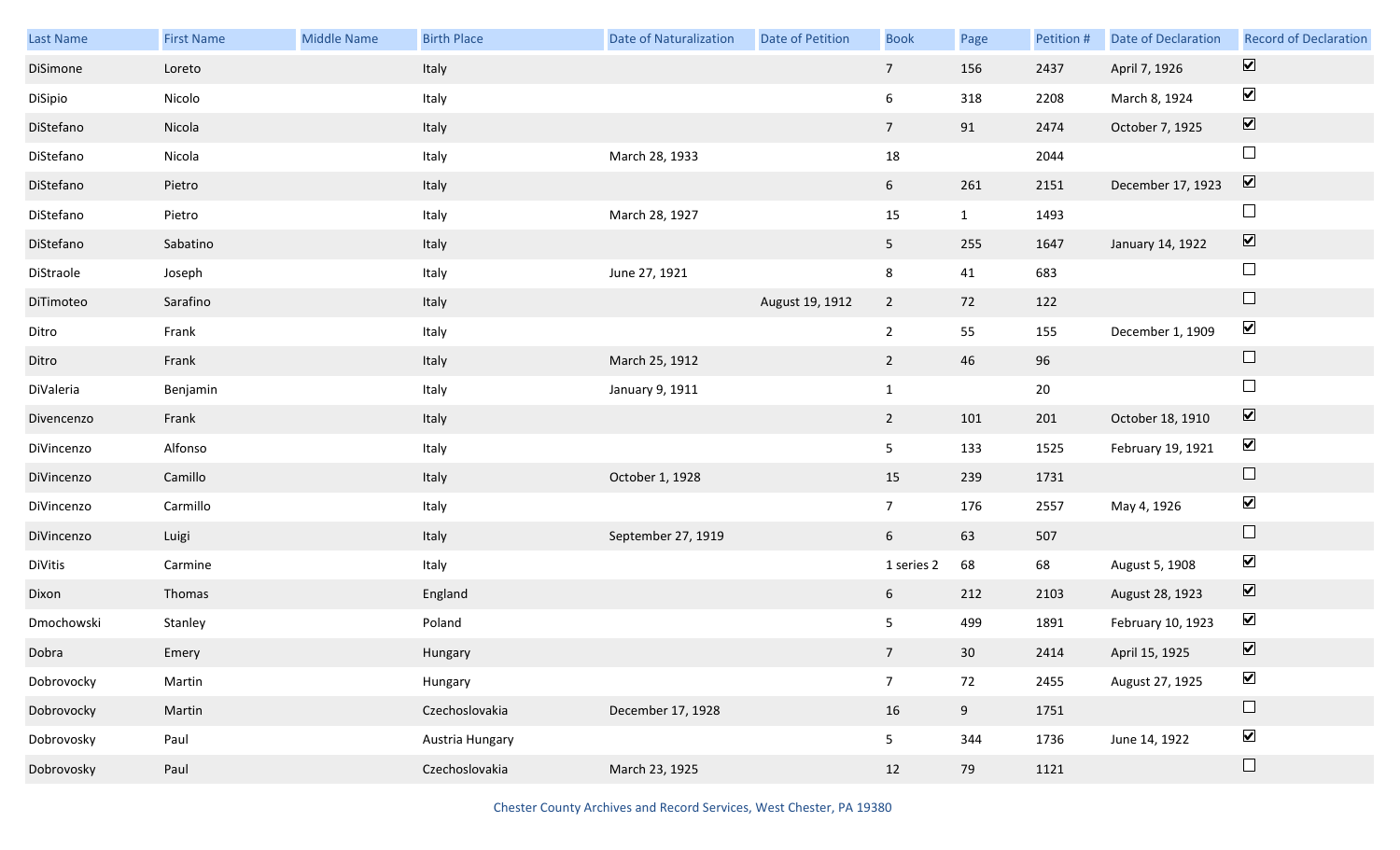| Last Name  | <b>First Name</b> | Middle Name | <b>Birth Place</b> | <b>Date of Naturalization</b> | <b>Date of Petition</b> | <b>Book</b>     | Page | Petition # | Date of Declaration | <b>Record of Declaration</b> |
|------------|-------------------|-------------|--------------------|-------------------------------|-------------------------|-----------------|------|------------|---------------------|------------------------------|
| Dobson     | Henry             |             | England            |                               |                         | 6               | 36   | 1928       | February 13, 1923   | $\blacktriangledown$         |
| Dobson     | Henry             |             | England            | September 28, 1925            |                         | 13              | 35   | 1177       |                     | $\Box$                       |
| Dodo       | Louie             |             | Russia             |                               |                         | 5 <sub>1</sub>  | 458  | 1850       | February 6, 1923    | $\blacktriangledown$         |
| Dodos      | John              |             | Czechoslovakia     |                               |                         | $6\overline{6}$ | 124  | 2016       | March 21, 1923      | $\boxed{\blacktriangledown}$ |
| Doerkson   | John              |             | Russia             |                               |                         | 7 <sup>7</sup>  | 39   | 2423       | May 4, 1925         | $\blacktriangledown$         |
| Doherty    | Denis             |             | Ireland            |                               |                         | 9               |      | 3012       | November 27, 1931   | $\boxed{\blacktriangledown}$ |
| Domaracsky | Andy              |             | Hungary            |                               |                         | $\overline{4}$  | 244  | 1138       | May 27, 1919        | $\blacktriangledown$         |
| Domenico   | Casalena          |             | Italy              |                               |                         | 6               | 387  | 2274       | June 9, 1924        | $\boxed{\blacktriangledown}$ |
| Domenico   | Corradetti        |             | Italy              |                               |                         | $2^{\circ}$     | 279  | 378        | June, 1913          | $\blacktriangledown$         |
| Domenico   | Mattioni          |             | Italy              |                               |                         | $7\overline{ }$ | 242  | 2623       | November 30, 1926   | $\boxed{\blacktriangledown}$ |
| Domenico   | Natale            |             | Italy              | June 28, 1926                 |                         | 14              | 107  | 1349       |                     | $\Box$                       |
| Domenico   | Scamuffo          |             | Italy              |                               |                         | 5 <sub>1</sub>  | 102  | 1494       | January 18, 1921    | $\boxed{\blacktriangledown}$ |
| Domico     | Dominick          |             | Italy              |                               |                         | 5 <sub>1</sub>  | 310  | 1702       | May 1, 1922         | $\blacktriangledown$         |
| Domin      | Andros            |             | Austria Hungary    |                               |                         | $\mathbf{3}$    | 180  | 579        | September 8, 1915   | $\overline{\mathbf{v}}$      |
| Dominick   | Capioli           | Paolo       | Italy              | September 14, 1914            |                         | $\mathbf{3}$    | 28   | 178        |                     | $\Box$                       |
| Dominick   | Caprioli          | Paolo       | Italy              |                               |                         | $\overline{2}$  | 178  | 277        | December 12, 1911   | $\overline{\mathbf{V}}$      |
| Dominik    | Andrzez           |             | Austria            |                               |                         | $2^{\circ}$     | 227  | 326        | September 21, 1909  | $\blacktriangledown$         |
| Domusi     | Carmillo          |             | Italy              |                               |                         | 1 series 2      | 17   | 17         | May 21, 1907        | $\overline{\mathbf{V}}$      |
| Donahoe    | Thomas            |             | Ireland            |                               |                         | 7 <sup>7</sup>  | 374  | 2755       | December 3, 1927    | $\blacktriangledown$         |
| Donato     | Felix             |             | Italy              |                               |                         | 5 <sub>1</sub>  | 268  | 1660       | February 2, 1922    | $\boxed{\blacktriangledown}$ |
| Donato     | Felix             |             | Italy              | December 20, 1926             |                         | 14              | 199  | 1441       |                     | $\Box$                       |
| Donato     | Pietro            |             | Italy              |                               |                         | $\overline{4}$  | 386  | 1279       | December 18, 1919   | $\overline{\mathbf{v}}$      |
| Donatone   | Berardo           |             | Italy              |                               |                         | 5 <sub>1</sub>  | 8    | 1401       | August 24, 1920     | $\blacktriangledown$         |
| Donatone   | Berardo           |             | Italy              | September 22, 1924            |                         | 12              | 19   | 1061       |                     | $\Box$                       |
| Donhouser  | Joseph (Josef)f   |             | Germany            | September 26, 1927            |                         | 15              | 87   | 1579       |                     | $\Box$                       |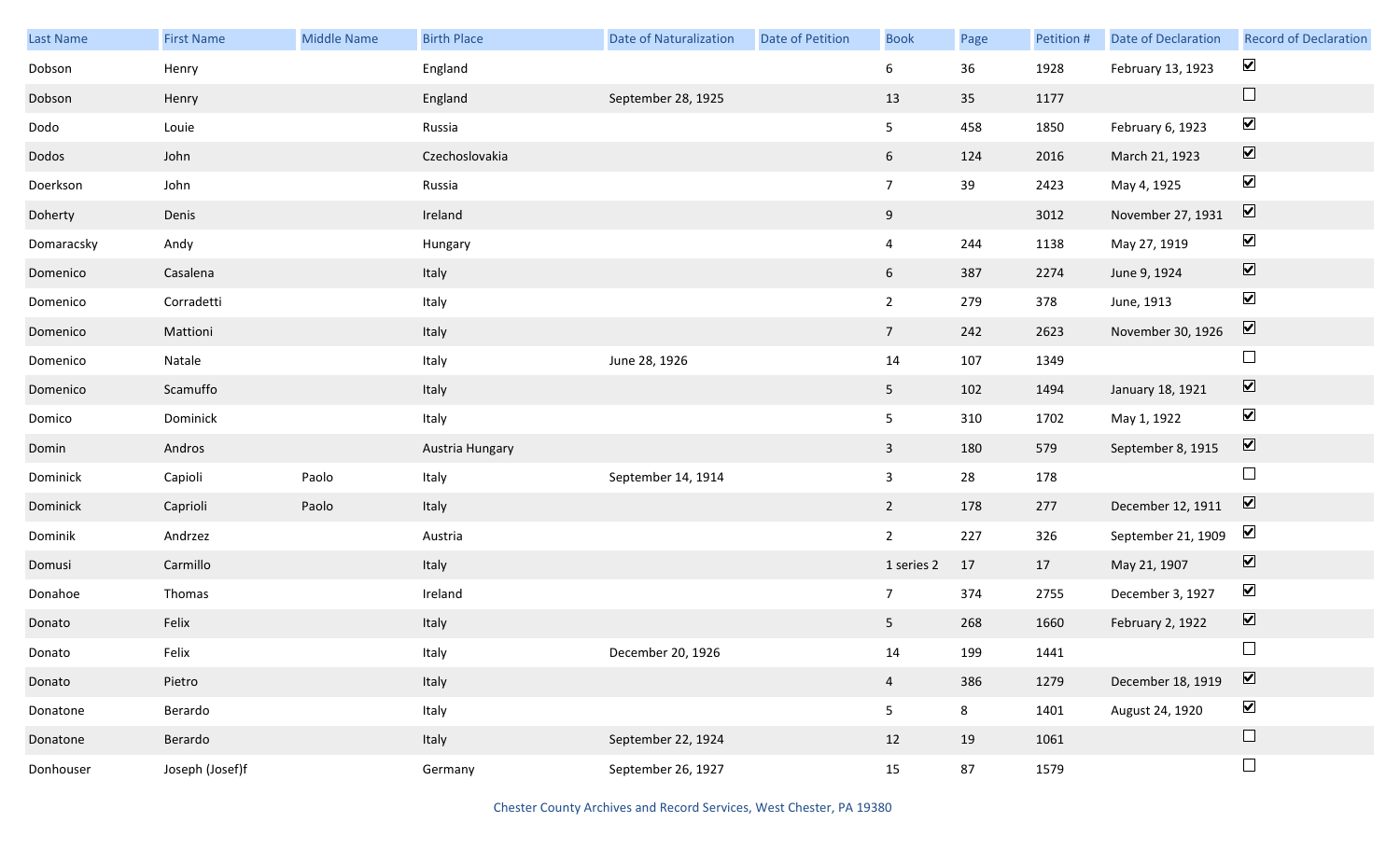| Last Name | <b>First Name</b> | <b>Middle Name</b> | <b>Birth Place</b> | <b>Date of Naturalization</b> | Date of Petition     | <b>Book</b>     | Page            | Petition # | Date of Declaration | <b>Record of Declaration</b> |
|-----------|-------------------|--------------------|--------------------|-------------------------------|----------------------|-----------------|-----------------|------------|---------------------|------------------------------|
| Donia     | Antonio           |                    | Italy              |                               |                      | $7\overline{ }$ | 51              | 2435       | June 9, 1925        | $\boxed{\blacktriangledown}$ |
| Donia     | Giuseppe          |                    | Italy              | October 1, 1928               |                      | 15              | 234             | 1726       |                     | $\Box$                       |
| Donia     | Giuseppi          |                    | Italy              |                               |                      | 6 <sup>1</sup>  | 176             | 2068       | June 15, 1923       | $\boxed{\blacktriangledown}$ |
| Donia     | Joseph            |                    | Italy              |                               |                      | $\overline{4}$  | 201             | 1095       | February 3, 1919    | $\blacktriangledown$         |
| Donia     | Joseph            |                    | Italy              | September 26, 1921            |                      | 8 <sup>1</sup>  | 55              | 697        |                     | $\Box$                       |
| Donia     | Michele (Mik)     |                    | Italy              | December 21, 1925             |                      | 13              | 82              | 1224       |                     | $\Box$                       |
| Donia     | Pietro            |                    | Italy              |                               |                      | $\overline{3}$  | 272             | 671        | January 24, 1916    | $\boxed{\blacktriangledown}$ |
| Donia     | Santi             |                    | Italy              |                               |                      | $\overline{2}$  | 294             | 393        | August 26, 1913     | $\blacktriangledown$         |
| Donica    | Peter             |                    | Italy              | September 27, 1919            |                      | 6 <sup>1</sup>  | 65              | 509        |                     | $\Box$                       |
| Donlan    | Julia             |                    | Ireland            |                               |                      | $7\overline{ }$ | 220             | 2601       | September 28, 1926  | $\blacktriangledown$         |
| Donofrio  | Michael           |                    | Italy              |                               |                      | 6 <sup>1</sup>  | 120             | 2012       | March 19, 1923      | $\boxed{\blacktriangledown}$ |
| Donofrio  | Sabatino          |                    | Italy              |                               |                      | 6               | 121             | 2013       | March 19, 1923      | $\blacktriangledown$         |
| D'Onofrio | Michael (Michele) |                    | Italy              | December 21, 1925             |                      | 14              | 30 <sup>°</sup> | 1272       |                     | $\hfill \square$             |
| D'Onofrio | Pasquale          |                    | Italy              |                               |                      | $\overline{4}$  | 193             | 1087       | January 27, 1919    | $\blacktriangledown$         |
| Donotoni  | Franco            |                    | Italy              |                               |                      | $2^{\circ}$     | 200             | 300        | April 5, 1912       | $\boxed{\blacktriangledown}$ |
| Donotoni  | Frank             |                    | Italy              |                               | September 28, 1916 4 |                 | 56              | 306        |                     | $\Box$                       |
| Donovan   | John              |                    | Ireland            |                               |                      | 9               |                 | 2941       | June 26,1930        | $\boxed{\blacktriangledown}$ |
| Doran     | Helen             | McLaughlin         | Ireland            | June 25, 1929                 |                      | 16              | 83              | 1825       |                     | $\Box$                       |
| Dorazio   | Camilllo          |                    | Italy              |                               |                      | 7 <sup>7</sup>  | 222             | 2603       | September 26, 1926  | $\overline{\mathbf{v}}$      |
| Dorazio   | Camillo           |                    | Italy              | June 25, 1929                 |                      | 16              | 30              | 1772       |                     |                              |
| Dorazio   | Domenico          |                    | Italy              |                               |                      | 5 <sub>1</sub>  | 334             | 1726       | June 5, 1922        | $\overline{\mathbf{v}}$      |
| Dorazio   | Domenico          |                    | Italy              | March 28, 1927                |                      | 15              | 12              | 1504       |                     |                              |
| Dorazio   | Michele           |                    | Italy              |                               |                      | 5 <sub>1</sub>  | 398             | 1790       | September 19, 1922  | $\boxed{\blacktriangledown}$ |
| D'Orazio  | Domenico          |                    | Italy              | June 23, 1919                 |                      | 6               | 36              | 480        |                     |                              |
| D'Orazio  | Frank (Franceco)  |                    | Italy              | March 28, 1921                |                      | 7 <sup>7</sup>  | 94              | 636        |                     | $\Box$                       |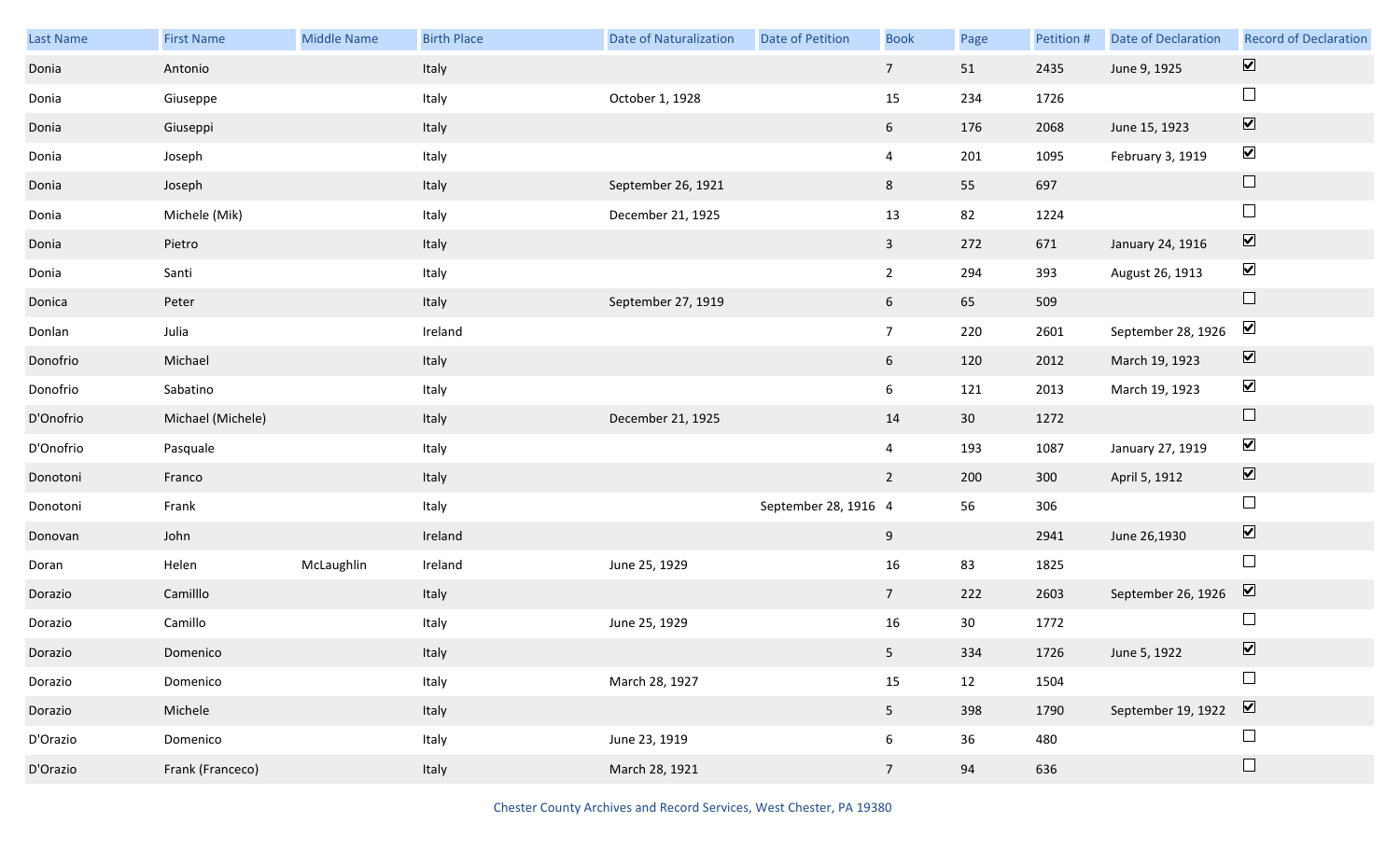| Last Name   | <b>First Name</b> | Middle Name | <b>Birth Place</b> | <b>Date of Naturalization</b> | Date of Petition | <b>Book</b>     | Page           | Petition # | Date of Declaration | <b>Record of Declaration</b> |
|-------------|-------------------|-------------|--------------------|-------------------------------|------------------|-----------------|----------------|------------|---------------------|------------------------------|
| D'Orazio    | John              |             | Italy              |                               |                  | 3               | 255            | 654        | January 10, 1916    | $\blacktriangleright$        |
| Dormaracsky | Andy              |             | Czechoslovakia     |                               |                  | $\overline{7}$  | 365            | 2746       | November 23, 1927   | $\boxed{\blacktriangledown}$ |
| Dorocin     | Jan               |             | Austria Hungary    |                               |                  | $\mathbf{3}$    | 431            | 829        | April 21, 1917      | $\blacktriangledown$         |
| Dorocin     | Jan               |             | Austria Hungary    | September 25, 1922            |                  | 9               | 64             | 806        |                     | $\Box$                       |
| Doruccio    | Mingioni          |             | Italy              |                               |                  | $\overline{4}$  | 350            | 1243       | October 31, 1919    | $\blacktriangledown$         |
| Doto        | Francis           |             | Italy              |                               |                  | 5 <sup>5</sup>  | 317            | 1709       | May 15, 1922        | $\boxed{\blacktriangledown}$ |
| Doto        | Frank             |             | Italy              |                               |                  | 5 <sub>5</sub>  | 316            | 1708       | May 15, 1922        | $\blacktriangledown$         |
| Doto        | Frank             |             | Italy              | December 15, 1924             |                  | 12              | 52             | 1094       |                     | $\hfill \square$             |
| Dougherty   | Denis             |             | Ireland            |                               |                  | 9               |                | 3012       | November 27, 1931   | $\blacktriangledown$         |
| Dougherty   | William           |             | Ireland            | December 16, 1918             |                  | 5 <sub>1</sub>  | 83             | 428        |                     | $\Box$                       |
| Douhouser   | Joseph            |             | Germany            |                               |                  | 5 <sub>5</sub>  | 379            | 1771       | August 10, 1922     | $\blacktriangledown$         |
| Doyle       | John              | Joseph      | Ireland            |                               |                  | $\overline{4}$  | $\overline{4}$ | 901        | June 13, 1917       | $\boxed{\blacktriangledown}$ |
| Doyle       | Michael           | James       | Ireland            |                               |                  | 1 series 2      | 65             | 65         | June 26, 1908       | $\blacktriangledown$         |
| Doyle       | Michael           | James       | Ireland            | September 14, 1914            |                  | $\mathbf{3}$    | 44             | 194        |                     | $\hfill \square$             |
| D'Prinzio   | Luigi             |             | Italy              |                               |                  | 5 <sub>5</sub>  | 380            | 1772       | August 15, 1922     | $\blacktriangledown$         |
| Dragone     | Raffaele          |             | Italy              |                               |                  | 5 <sup>5</sup>  | 142            | 1534       | March 11, 1921      | $\boxed{\blacktriangledown}$ |
| Dratchouk   | Vladimir          |             | Russia             |                               |                  | 6               | 129            | 2021       | March 27, 1923      | $\blacktriangledown$         |
| Dray        | John              | Frank       | Austria            |                               | January 12, 1920 | $7\overline{ }$ | 31             | 573        |                     | $\hfill \square$             |
| Dray        | John              | Frank       | Poland             | December 17, 1923             |                  | $11\,$          | 19             | 961        |                     | $\Box$                       |
| Dray        | Michael           |             | Poland             |                               |                  | 5 <sub>1</sub>  | 471            | 1863       | February 7, 1923    | $\boxed{\blacktriangledown}$ |
| Dray        | Michael           |             | Poland             | March 22, 1926                |                  | 14              | 41             | 1283       |                     | $\Box$                       |
| Drechsel    | John              | David       | Germany            | March 22, 1920                |                  | 6 <sup>1</sup>  | 90             | 533        |                     | $\Box$                       |
| Drevjanka   | Mihaly            |             | Czechoslovakia     | September 22, 1924            |                  | 12              | 28             | 1070       |                     | $\Box$                       |
| Drevjomko   | Michael           |             | Austria            |                               |                  | $\overline{4}$  | 500            | 1393       | August 14, 1920     | $\overline{\textbf{v}}$      |
| Drevyonko   | Michael           |             | Czechoslovakia     | September 22, 1924            |                  | 12              | 28             | 1070       |                     | $\Box$                       |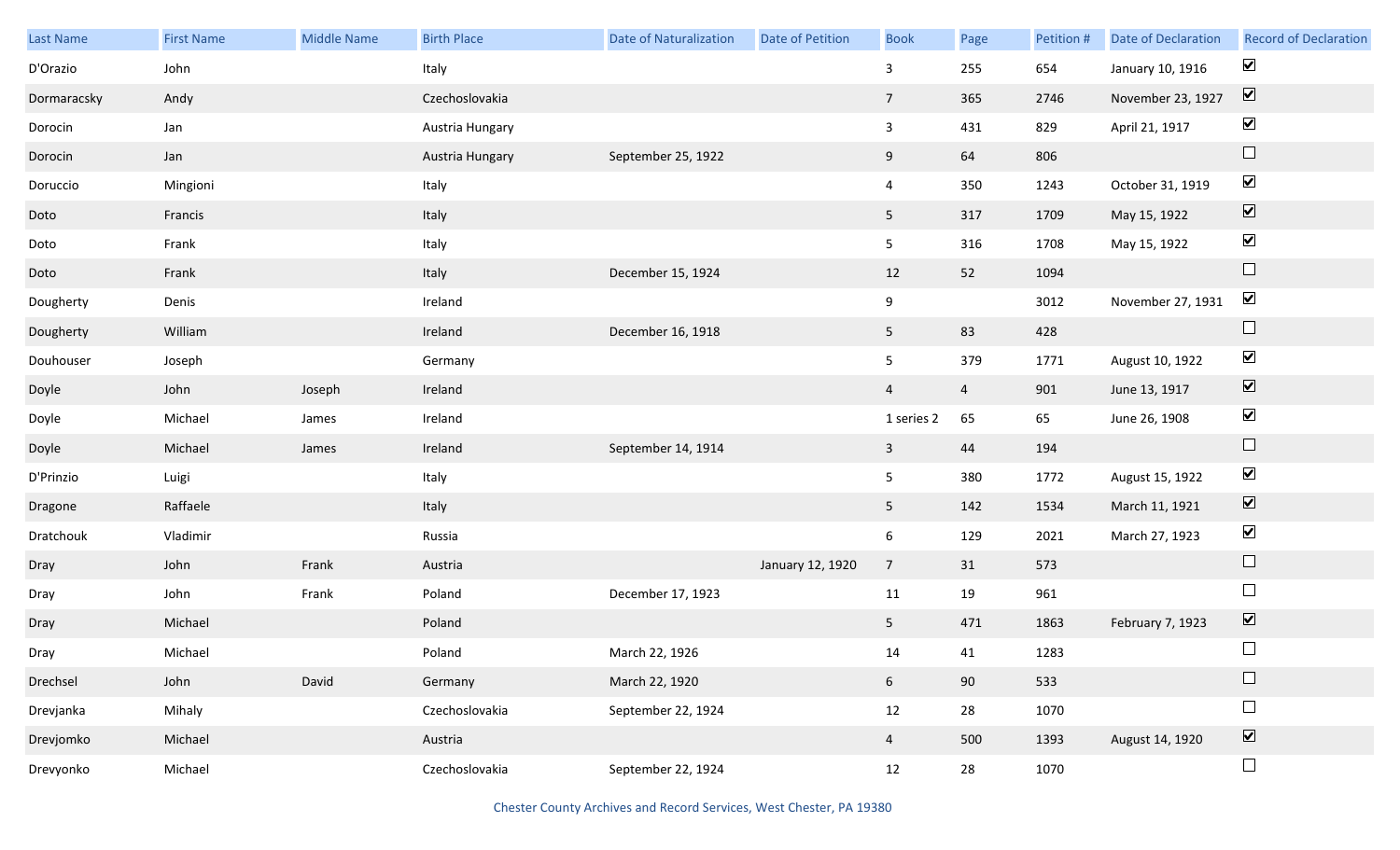| Last Name | <b>First Name</b> | Middle Name | <b>Birth Place</b> | <b>Date of Naturalization</b> | Date of Petition | <b>Book</b>     | Page           | Petition # | <b>Date of Declaration</b> | <b>Record of Declaration</b> |
|-----------|-------------------|-------------|--------------------|-------------------------------|------------------|-----------------|----------------|------------|----------------------------|------------------------------|
| Dreyer    | Friedrich         |             | Germany            |                               |                  | 7 <sup>7</sup>  | 380            | 2760       | January 14, 1928           | $\boxed{\blacktriangledown}$ |
| Drimer    | Louis             |             | Austria            | September 26, 1921            |                  | 8               | 63             | 705        |                            | $\Box$                       |
| Droges    | George            |             | Austria Hungary    |                               |                  | 5 <sub>1</sub>  | 57             | 1449       | November 8, 1920           | $\boxed{\blacktriangledown}$ |
| Dronzski  | Bolestaw          |             | Russia             |                               |                  | $2^{\circ}$     | 241            | 339        | October 10, 1912           | $\blacktriangledown$         |
| Drouin    | Gabriel           |             | France             |                               |                  | 7 <sup>7</sup>  | 317            | 2698       | August 2, 1927             | $\boxed{\blacktriangledown}$ |
| Drovak    | Josef             |             | Czechoslovakia     |                               |                  | $7\overline{ }$ | 77             | 2460       | September 16, 1925         | $\blacktriangledown$         |
| Drumm     | Katherine         | Marion      | England            |                               |                  | 9               |                | 3008       | November 2, 1931           | $\boxed{\blacktriangledown}$ |
| D'Simplio | Louis             |             | Italy              |                               |                  | $2^{\circ}$     | 250            | 349        | December 31, 1912          | $\blacktriangledown$         |
| Dubish    | John              |             | Austria            |                               |                  | $\mathbf{3}$    | 423            | 821        | April 9, 1917              | $\boxed{\blacktriangledown}$ |
| Dubish    | John              |             | Austria            | December 20, 1920             |                  | 6               | 27             | 470        |                            | $\Box$                       |
| Duca      | Nicola            |             | Italy              |                               |                  | 5 <sub>1</sub>  | 106            | 1498       | January 22, 1921           | $\boxed{\blacktriangledown}$ |
| Duca      | Nicola            |             | Italy              | December 15, 1924             |                  | 11              | 90             | 1032       |                            | $\Box$                       |
| Duca      | Sante             |             | Italy              |                               |                  | 5 <sub>1</sub>  | 105            | 1497       | January 22, 1921           | $\boxed{\blacktriangledown}$ |
| Duca      | Santo             |             | Italy              | September 24, 1923            |                  | 10              | 92             | 934        |                            | $\Box$                       |
| Duda      | Louis (Luka)      |             | Russia             | December 21, 1925             |                  | 14              | 27             | 1269       |                            | $\Box$                       |
| Dudek     | Wicynty           |             | Poland             |                               |                  | 6               | 158            | 2050       | May 5, 1923                | $\blacktriangledown$         |
| Dudinsky  | John              | George      | Czechoslovakia     |                               |                  | 6 <sup>1</sup>  | 18             | 1910       | February 12, 1923          | $\overline{\mathbf{v}}$      |
| Dudzinski | Josef             |             | Russia             |                               |                  | $\overline{2}$  | 243            | 342        | October 25, 1912           | $\blacktriangledown$         |
| Duli      | Peter             |             | Hungary            |                               |                  | 9               |                | 2992       | July 8, 1931               | $\boxed{\blacktriangledown}$ |
| Dunyak    | John              |             | Hungary            |                               |                  | $\overline{2}$  | 94             | 194        | August 8, 1910             | $\blacktriangledown$         |
| Dunyak    | John              |             | Hungary            |                               | July 21, 1913    | 3 <sup>7</sup>  | $\overline{4}$ | 154        |                            | $\Box$                       |
| Dunyak    | John              |             | Hungary            | March 9, 1914                 |                  | $\mathbf{3}$    | 23             | 173        |                            | $\Box$                       |
| D'Urbano  | Guiseppe          |             | Italy              |                               |                  | 6 <sup>1</sup>  | 213            | 2104       | August 27, 1923            | $\boxed{\blacktriangledown}$ |
| Durney    | Thomas            | Frances     | Ireland            |                               |                  | $7\overline{ }$ | 313            | 2694       | July 5, 1927               | $\blacktriangledown$         |
| D'Valerio | Nicola            |             | Italy              |                               |                  | $\mathbf{3}$    | 146            | 545        | July 29, 1915              | $\boxed{\blacktriangledown}$ |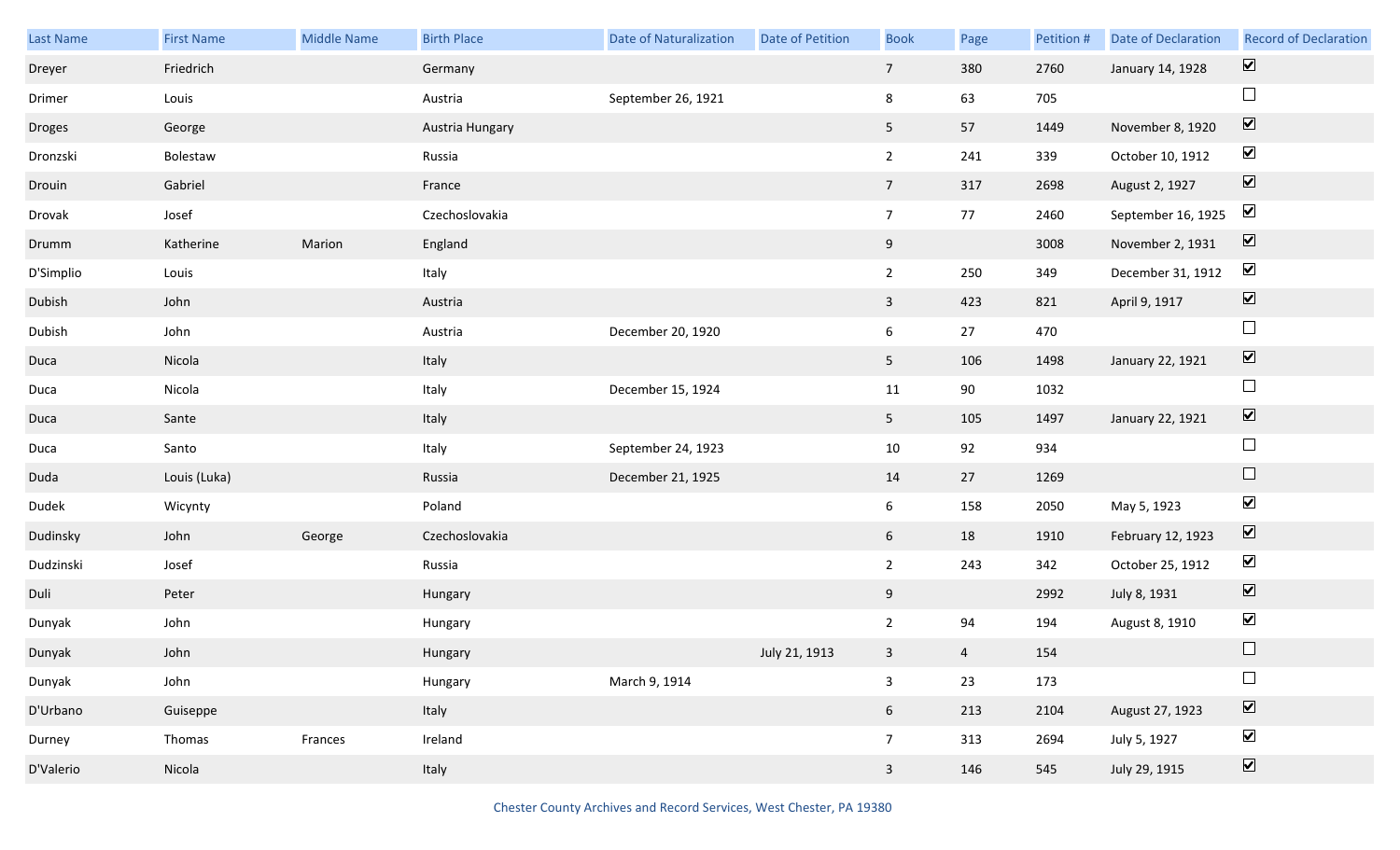| Last Name  | <b>First Name</b>   | <b>Middle Name</b> | <b>Birth Place</b> | <b>Date of Naturalization</b> | Date of Petition | <b>Book</b>     | Page | Petition # | <b>Date of Declaration</b> | <b>Record of Declaration</b> |
|------------|---------------------|--------------------|--------------------|-------------------------------|------------------|-----------------|------|------------|----------------------------|------------------------------|
| Dvorak     | Josef               |                    | Czechoslovakia     | October 1, 1928               |                  | 15              | 232  | 1724       |                            |                              |
| Dwyer      | William             | Vincent            | Scotland           |                               |                  | $\overline{4}$  | 24   | 921        | July 11, 1917              | $\boxed{\blacktriangledown}$ |
| Dykan      | Michal              |                    | Austria            |                               | January 16, 1912 | $\overline{2}$  | 51   | 101        |                            | $\Box$                       |
| Dynykywiz  | Nik                 |                    | Poland             | June 22, 1925                 |                  | 13              | 51   | 1193       |                            | $\Box$                       |
| D'Yostina  | James               |                    | Italy              | December 15, 1919             |                  | 6               | 52   | 496        |                            | $\Box$                       |
| D'Yostino  | James               |                    | Italy              |                               |                  | $\overline{4}$  | 46   | 943        | August 6, 1917             | $\boxed{\blacktriangledown}$ |
| Dyrca      | William             |                    | Austria Hungary    |                               |                  | 5 <sub>5</sub>  | 51   | 1443       | November 1, 1920           | $\blacktriangledown$         |
| Dyrcz      | Wladyslaw (William) |                    | Poland             | March 28, 1927                |                  | 14              | 230  | 1472       |                            | $\hfill \square$             |
| Dzedzy     | Jan                 |                    | Poland             |                               |                  | 7 <sup>7</sup>  | 425  | 2805       | August 6, 1928             | $\blacktriangledown$         |
| Dzidzinski | John                |                    | Poland             |                               |                  | 5 <sub>1</sub>  | 483  | 1875       | February 9, 1923           | $\boxed{\blacktriangledown}$ |
| Eagle      | John                | P                  | Poland Russia      |                               |                  | $\overline{4}$  | 76   | 972        | December 6, 1917           | $\blacktriangledown$         |
| Eagle      | John                | P                  | Poland Russia      | September 27, 1920            |                  | $\overline{7}$  | 61   | 603        |                            | $\hfill \square$             |
| Eche       | Mike                |                    | Poland             |                               |                  | $6\overline{6}$ | 85   | 1977       | February 19, 1923          | $\blacktriangledown$         |
| Eckberg    | Gertrude            |                    | Sweden             |                               |                  | $\overline{2}$  | 73   | 173        | March 24, 1910             | $\blacktriangledown$         |
| Edelstein  | Sidney              | Mortimer           | Russia             | June 8, 1914                  |                  | $\mathbf{3}$    | 29   | 179        |                            | $\Box$                       |
| Eglanski   | John                |                    | Austria            |                               |                  | $7\overline{ }$ | 330  | 2711       | c. August 1927             | $\blacktriangledown$         |
| Egyea      | John                |                    | Hungary            |                               |                  | $6\overline{6}$ | 133  | 2025       | April 16, 1923             | $\blacktriangleright$        |
| Egyed      | Alexander           |                    | Austria Hungary    |                               |                  | 5 <sub>5</sub>  | 182  | 1574       | May 1921 (?)               | $\boxed{\blacktriangledown}$ |
| Ehnot      | George              |                    | Czechoslovakia     |                               |                  | $6\overline{6}$ | 95   | 1987       | February 24, 1923          | $\blacktriangleright$        |
| Ehnot      | George              |                    | Czechoslovakia     | March 22, 1926                |                  | 14              | 34   | 1276       |                            | $\Box$                       |
| Elias      | John                |                    | Syria              |                               |                  | 5 <sub>5</sub>  | 11   | 1404       | September 1, 1920          | $\blacktriangleright$        |
| Elias      | John (Hanna)        |                    | Syria              | December 19, 1927             |                  | 15              | 125  | 1617       |                            | $\Box$                       |
| Elisio     | Filippo             |                    | Italy              |                               |                  | $\overline{4}$  | 246  | 1140       | May 28, 1919               | $\blacktriangledown$         |
| Elisio     | Leonardo            |                    | Italy              |                               |                  | $\mathbf{3}$    | 323  | 721        | June 13, 1916              | $\boxed{\blacktriangledown}$ |
| Elisio     | Leonardo            |                    | Italy              | September 22, 1919            |                  | 6 <sup>1</sup>  | 21   | 464        |                            | $\Box$                       |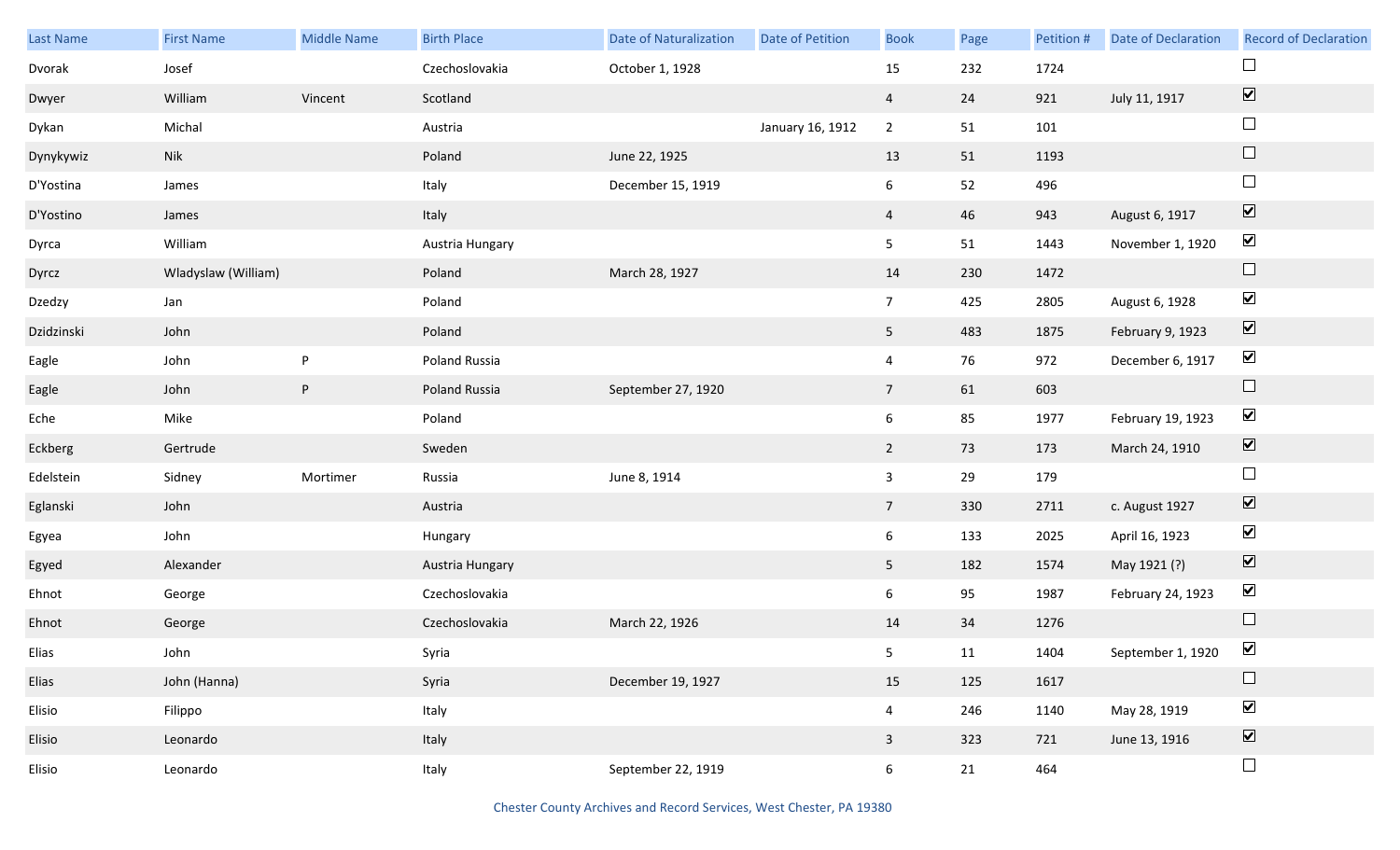| Last Name | <b>First Name</b> | <b>Middle Name</b> | <b>Birth Place</b>   | <b>Date of Naturalization</b> | Date of Petition | <b>Book</b>     | Page | Petition # | <b>Date of Declaration</b> | <b>Record of Declaration</b> |
|-----------|-------------------|--------------------|----------------------|-------------------------------|------------------|-----------------|------|------------|----------------------------|------------------------------|
| Elkins    | Alfred            | John               | Ireland              |                               |                  | $\mathbf{3}$    | 354  | 752        | November 22, 1916          | $\boxed{\blacktriangledown}$ |
| Ellertsen | Rasmus            |                    | Norway               |                               |                  | 3               | 443  | 841        | April 30, 1917             | $\blacktriangledown$         |
| Elles     | Frank             |                    | Hungary              |                               |                  | 9               |      | 3090       | January 2, 1934            | $\boxed{\blacktriangledown}$ |
| Elles     | Frank             |                    | Hungary              |                               |                  | 7 <sup>7</sup>  | 148  | 2529       | March 25, 1926             | $\blacktriangledown$         |
| Ellis     | Reginald          | Horace             | England              |                               |                  | 9               |      | 3050       | October 18, 1932           | $\boxed{\blacktriangledown}$ |
| Elpastio  | Pasquale          |                    | Italy                |                               |                  | 5               | 97   | 1489       | January 12, 1921           | $\blacktriangledown$         |
| Emidio    | Sciarretta        |                    | Italy                |                               |                  | 6               | 80   | 1972       | February 17, 1923          | $\boxed{\blacktriangledown}$ |
| Emondi    | Antonio           |                    | Italy                | March 9, 1914                 |                  | $2^{\circ}$     | 75   | 125        |                            | $\Box$                       |
| Endy      | Abraham           |                    | Austria              |                               |                  | $\mathbf{3}$    | 151  | 550        | August 5, 1915             | $\boxed{\blacktriangledown}$ |
| Endy      | Abraham           |                    | Austria              | March 22, 1920                |                  | $7\overline{ }$ | 16   | 559        |                            | $\Box$                       |
| Endy      | Asher             | Salig              | England              |                               |                  | $\overline{2}$  | 151  | 250        | August 3, 1911             | $\boxed{\blacktriangledown}$ |
| Endy      | Asher             | Selig              | Austria              | September 14, 1914            |                  | $\mathbf{3}$    | 43   | 193        |                            | $\Box$                       |
| England   | August            | Oscar              | Sweden               | December 17, 1917             |                  | 5 <sub>1</sub>  | 12   | 357        |                            | $\Box$                       |
| Eppolite  | Mike              |                    | Italy                |                               |                  | $\mathbf{3}$    | 351  | 751        | November 9, 1916           | $\blacktriangledown$         |
| Erabia    | Arcoli            |                    | Italy                | March 26, 1923                |                  | 10              | 46   | 888        |                            | $\Box$                       |
| Erasiw    | George            |                    | Poland               |                               |                  | 6 <sup>1</sup>  | 454  | 2340       | December 17, 1924          | $\blacktriangledown$         |
| Erich     | Schiele           |                    | <b>Great Britain</b> | December 17, 1923             |                  | 11              | 23   | 965        |                            | $\Box$                       |
| Erlichman | Louis             |                    | Russia               |                               |                  | $\overline{4}$  | 432  | 1325       | March 9, 1920              | $\blacktriangledown$         |
| Erra      | Antonio           |                    | Italy                |                               |                  | 7 <sup>7</sup>  | 316  | 2697       | August 1, 1927             | $\boxed{\blacktriangledown}$ |
| Erra      | Antonio           |                    | Italy                | March 24, 1930                |                  | 17              |      | 1883       |                            | $\Box$                       |
| Erwie     | Ezril             |                    | Russia               | December 20, 1926             |                  | 14              | 188  | 1430       |                            |                              |
| Eskey     | Joseph            |                    | Hungary              | September 27, 1919            |                  | 5 <sub>5</sub>  | 25   | 370        |                            | $\Box$                       |
| Eskey     | Jospeh            |                    | Hungary              |                               | April 10, 1917   | $\overline{4}$  | 85   | 335        |                            | $\Box$                       |
| Eskey     | Michaly           |                    | Hungary              |                               |                  | 6               | 27   | 1919       | February 12, 1923          | $\blacktriangledown$         |
| Esposito  | Pasquale          |                    | Italy                | September 24, 1923            |                  | 10              | 58   | 900        |                            | $\Box$                       |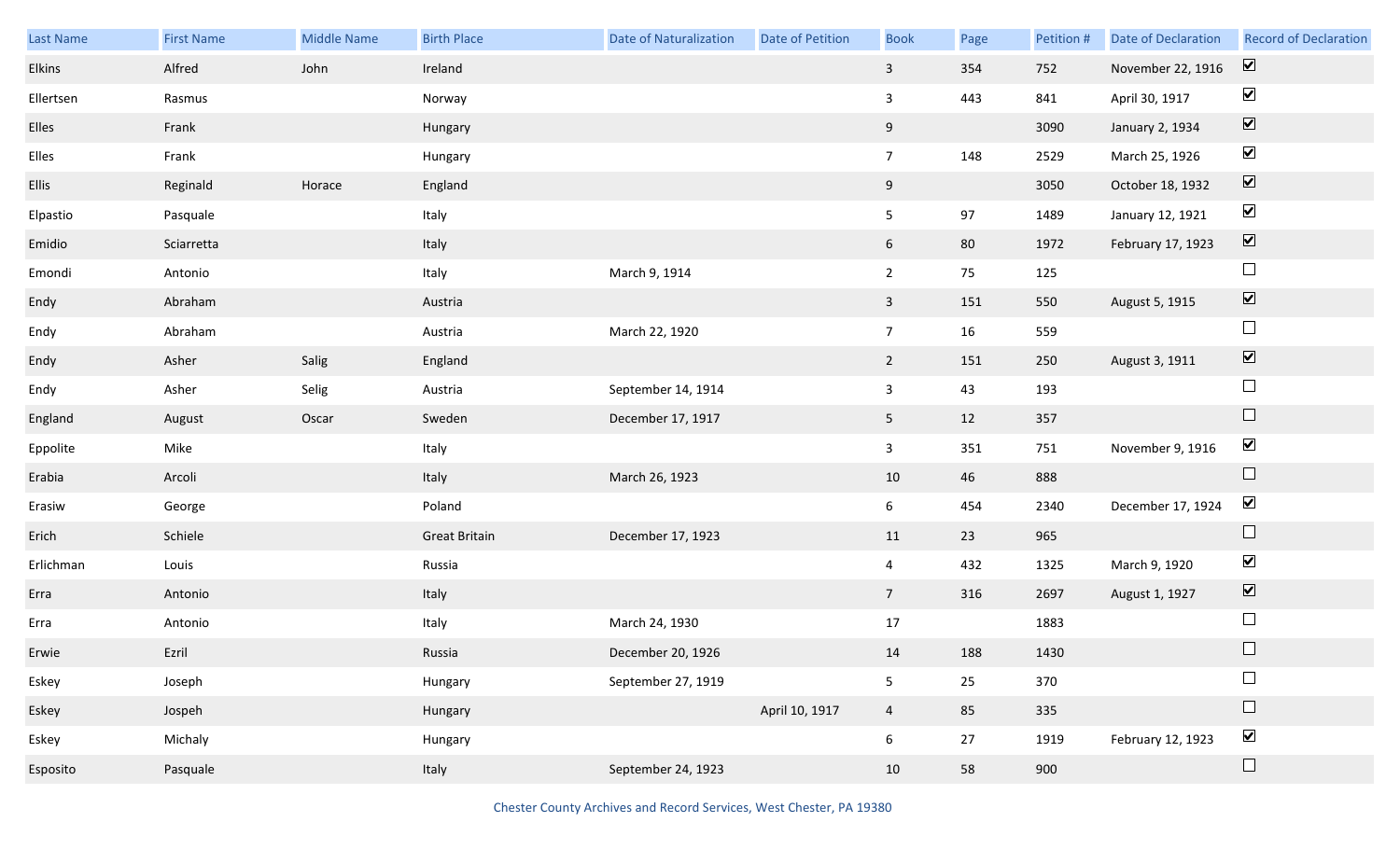| Last Name       | <b>First Name</b> | Middle Name | <b>Birth Place</b> | <b>Date of Naturalization</b> | Date of Petition | <b>Book</b>     | Page         | Petition # | <b>Date of Declaration</b> | <b>Record of Declaration</b> |
|-----------------|-------------------|-------------|--------------------|-------------------------------|------------------|-----------------|--------------|------------|----------------------------|------------------------------|
| Esterhai        | Frank             |             | Hungary            |                               |                  | 3               | 126          | 525        | July 7, 1915               | $\blacktriangledown$         |
| Esterhai        | Frank             |             | Hungary            | September 27, 1920            |                  | $7\overline{ }$ | 77           | 619        |                            | $\Box$                       |
| Esterhaji       | John              |             | Austria Hungary    | June 9, 1913                  |                  | $2^{\circ}$     | 88           | 137        |                            | $\Box$                       |
| Estyan (Istvan) | Pastor            |             | Hungary            |                               |                  | 1 series 2      | 18           | 18         | June 17, 1907              | $\boxed{\blacktriangledown}$ |
| Euoude          | George            |             | Syria              |                               |                  | $\mathbf{3}$    | 278          | 676        | February 1, 1916           | $\blacktriangledown$         |
| Evali           | Ercole            |             | Italy              | October 27, 1919              |                  | $7\overline{ }$ | $\mathbf{1}$ | 544        |                            | $\hfill \square$             |
| Evangelista     | Vincenzo          |             | Italy              | October 1, 1928               |                  | 15              | 217          | 1709       |                            | $\Box$                       |
| Evangelisto     | Vincent           |             | Italy              |                               |                  | $7\overline{ }$ | 125          | 2508       | January 25, 1926           | $\boxed{\blacktriangledown}$ |
| Evangelivides   | Demetrios         | I.          | Karantina, Smyrna  |                               |                  | 5               | 418          | 1810       | October 30, 1922           | $\blacktriangledown$         |
| Evanglista      | Vincenzo          |             | Italy              |                               |                  | 9               |              | 2972       | February 11, 1931          | $\boxed{\blacktriangledown}$ |
| Evans           | Isaac             |             | Scotland           |                               |                  | $\mathbf{3}$    | 458          | 856        | May 24, 1917               | $\blacktriangledown$         |
| Evasiw          | Tony              |             | Poland             | September 26, 1927            |                  | 15              | 107          | 1599       |                            | $\Box$                       |
| Fabian          | Andrew            | Joseph      | Austria Hungary    |                               |                  | $\overline{4}$  | 279          | 1173       | July 21, 1919              | $\blacktriangledown$         |
| Fabian          | Andrew            | Joseph      | Austria Hungary    | September 25, 1922            |                  | 9               | 13           | 755        |                            | $\Box$                       |
| Fabiucci        | Angelo            |             | Italy              |                               |                  | $\overline{2}$  | 80           | 180        | May 9, 1910                | $\blacktriangledown$         |
| Fabiucci        | Angelo            |             | Italy              | December 2, 1912              |                  | $\overline{2}$  | 76           | 126        |                            | $\Box$                       |
| Fabuch          | Jim               |             | Italy              |                               |                  | 1 series 2      | 57           | 57         | March 21, 1908             | $\blacktriangledown$         |
| Faddeo          | Guiseppe          |             | Italy              |                               |                  | $\mathbf{3}$    | 145          | 544        | July 29, 1915              | $\boxed{\blacktriangledown}$ |
| Faggioli        | Berardo           |             | Italy              |                               |                  | 7 <sup>7</sup>  | 92           | 2475       | October 14, 925            | $\blacktriangledown$         |
| Faggioli        | Berardo           |             | Italy              | March 26, 1928                |                  | 15              | 157          | 1649       |                            | $\Box$                       |
| Fagnano         | Nicola            |             | Italy              |                               |                  | $\overline{4}$  | 464          | 1357       | May 15, 1920               | $\blacktriangledown$         |
| Falasca         | Antonio           |             | Italy              |                               |                  | 6 <sup>1</sup>  | 89           | 1981       | February 21, 1923          | $\boxed{\blacktriangledown}$ |
| Falasca         | Ernesto           |             | Italy              | March 23, 1925                |                  | 13              | 8            | 1150       |                            | $\Box$                       |
| Falasco         | Ernest            |             | Italy              |                               |                  | 5 <sub>1</sub>  | 388          | 1780       | September 6, 1922          | $\boxed{\blacktriangledown}$ |
| Falcetti        | Carlo             |             | Italy              |                               |                  | $\overline{4}$  | 272          | 1166       | July 5, 1919               | $\blacktriangledown$         |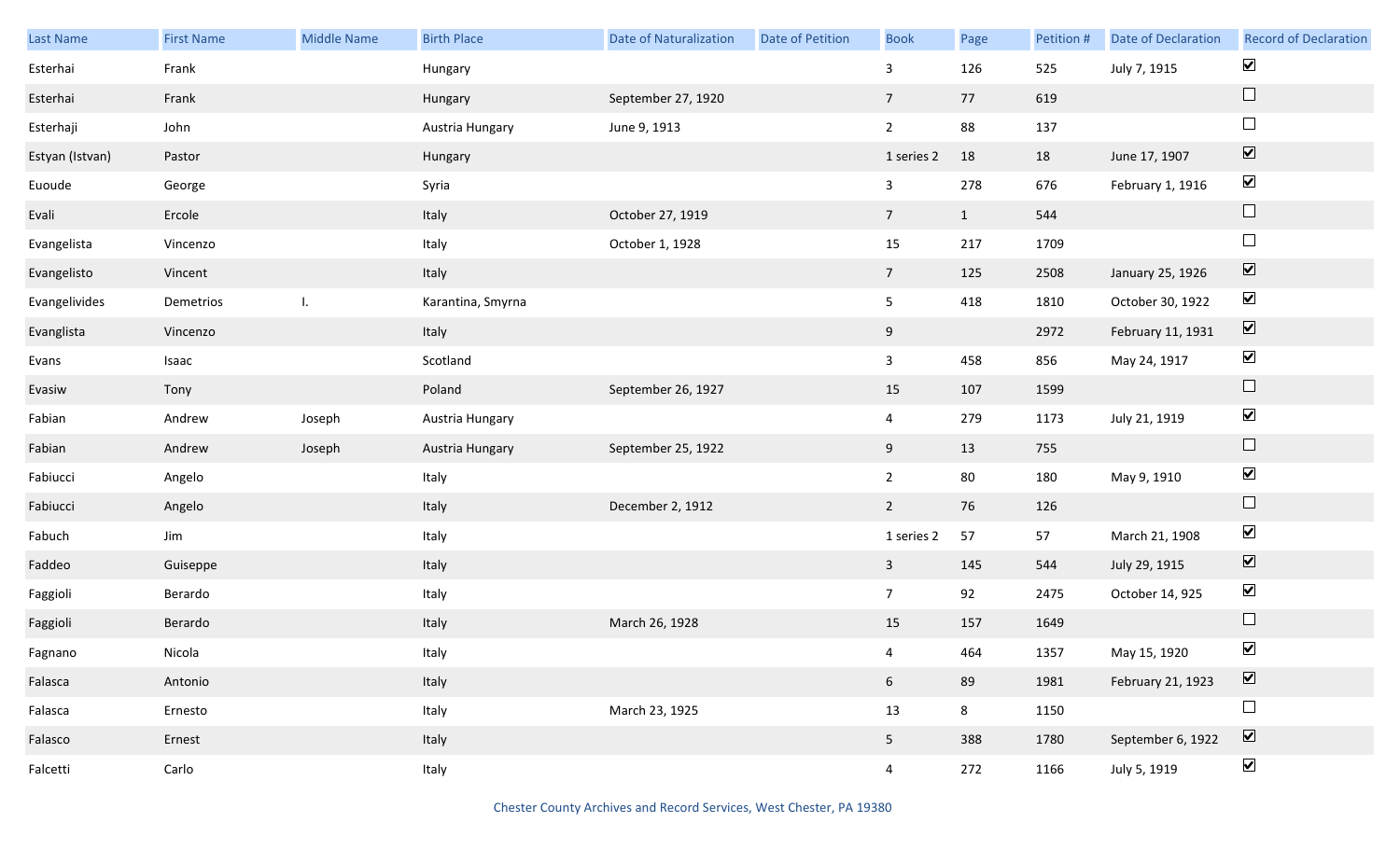| Last Name  | <b>First Name</b>   | <b>Middle Name</b> | <b>Birth Place</b> | <b>Date of Naturalization</b> | <b>Date of Petition</b> | <b>Book</b>    | Page | Petition # | <b>Date of Declaration</b> | <b>Record of Declaration</b> |
|------------|---------------------|--------------------|--------------------|-------------------------------|-------------------------|----------------|------|------------|----------------------------|------------------------------|
| Falcone    | Nicolangelo         |                    | Italy              | June 27, 1921                 |                         | 8              | 36   | 678        |                            | $\Box$                       |
| Falin      | Dominick            |                    | Italy              |                               |                         | 1 series 2     | 16   | 16         | May 20, 1907               | $\blacktriangledown$         |
| Falin      | Dominick            |                    | Italy              | September 16, 1912            |                         | $2^{\circ}$    | 61   | 111        |                            | $\Box$                       |
| Falini     | Emidio              |                    | Italy              |                               |                         | 5              | 449  | 1841       | January 20, 1923           | $\blacktriangledown$         |
| Falini     | Emidio              |                    | Italy              | September 27, 1926            |                         | 14             | 155  | 1397       |                            | $\Box$                       |
| Falone     | Angelo              | Antonio            | Italy              |                               |                         | $\overline{4}$ | 472  | 1365       | June 14, 1920              | $\blacktriangledown$         |
| Fanfeirlli | Joseph              |                    | Italy              |                               |                         | $6\,$          | 327  | 2217       | March 12, 1924             | $\boxed{\blacktriangledown}$ |
| Fantini    | Nicola              |                    | Italy              |                               |                         | 5              | 67   | 1459       | November 30, 1920          | $\blacktriangledown$         |
| Farina     | Carmine             |                    | Italy              |                               |                         | 5 <sub>1</sub> | 69   | 1461       | December 1, 1920           | $\boxed{\blacktriangledown}$ |
| Farina     | Laurenty            |                    | Russia             |                               |                         | 5              | 457  | 1849       | February 6, 1923           | $\blacktriangledown$         |
| Farina     | Laurenty            |                    | Russia             | December 21, 1925             |                         | 13             | 79   | 1221       |                            | $\Box$                       |
| Farina     | Liberato            |                    | Italy              |                               | December 1, 1919        | $\overline{7}$ | 13   | 556        |                            | $\Box$                       |
| Farine     | Pasquale            |                    | Italy              |                               |                         | $2^{\circ}$    | 295  | 394        | August 27, 1913            | $\boxed{\blacktriangledown}$ |
| Farkos     | Martin              |                    | Rumania            | December 20, 1926             |                         | 14             | 197  | 1439       |                            | $\Box$                       |
| Farmer     | Morris              |                    | Italy              |                               |                         | 5 <sub>1</sub> | 354  | 1746       | July 26, 1922 (June?)      | $\overline{\mathbf{v}}$      |
| Farmer     | Morris              |                    | Italy              | September 28, 1925            |                         | 12             | 53   | 1095       |                            | $\overline{\phantom{a}}$     |
| Farnio     | Frank               |                    | Italy              | September 27, 1919            |                         | 6              | 73   | 517        |                            | $\Box$                       |
| Farrell    | <b>Frances Mary</b> |                    | Canada             |                               |                         | 9              |      | 3105       | September 14, 1934         | $\blacktriangledown$         |
| Farrell    | John                | Joseph Rodrick     | Ireland            |                               |                         | 9              |      | 3005       | October 22, 1931           | $\overline{\mathbf{v}}$      |
| Faruzzi    | Michele             |                    | Italy              |                               |                         | 5              | 274  | 1666       | February 16, 1922          | $\blacktriangledown$         |
| Faruzzi    | Michele             |                    | Italy              |                               |                         | 2              | 130  | 230        | April 3, 1911              | $\triangledown$              |
| Faryna     | Jauryk              |                    | Russia             | December 21, 1925             |                         | 13             | 79   | 1221       |                            | $\Box$                       |
| Favoni     | Domenic             |                    | Italy              |                               |                         | 6 <sup>1</sup> | 310  | 2200       | February 29, 1924          | $\boxed{\blacktriangledown}$ |
| Favuzzi    | Michele             |                    | Italy              | September 22, 1924            |                         | 11             | 49   | 991        |                            | $\Box$                       |
| Fazekas    | John                |                    | Hungary            |                               | February 28, 1917       | $\overline{4}$ | 80   | 330        |                            | $\Box$                       |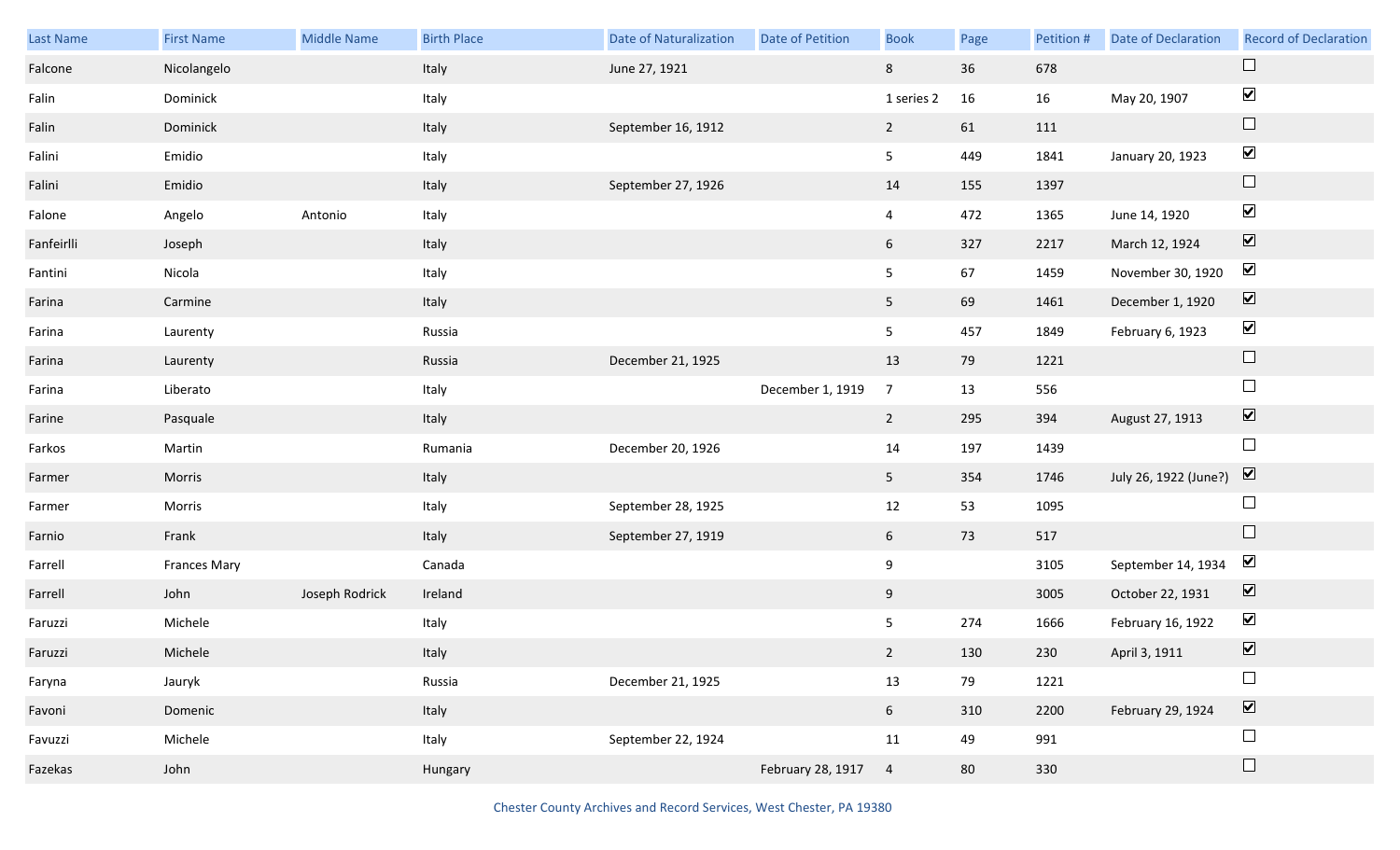| Last Name | <b>First Name</b> | <b>Middle Name</b> | <b>Birth Place</b> | <b>Date of Naturalization</b> | Date of Petition      | <b>Book</b>    | Page | Petition # | Date of Declaration | <b>Record of Declaration</b>    |
|-----------|-------------------|--------------------|--------------------|-------------------------------|-----------------------|----------------|------|------------|---------------------|---------------------------------|
| Fazekas   | John              |                    | Hungary            | June 25, 1923                 |                       | $10\,$         | 55   | 897        |                     | $\Box$                          |
| Fazio     | Giovannia         |                    | Italy              | March 28, 1932                |                       | 18             |      | 2007       |                     | $\Box$                          |
| Fazzini   | Antonio           |                    | Italy              |                               |                       | 5              | 202  | 1594       | August 22, 1921     | $\blacktriangledown$            |
| Fazzini   | Antonio           |                    | Italy              | December 20, 1926             |                       | 14             | 174  | 1416       |                     | $\Box$                          |
| Febo      | Giulio            |                    | Italy              |                               |                       | $\overline{4}$ | 223  | 1117       | March 27, 1919      | $\blacktriangledown$            |
| Febo      | Giulio            |                    | Italy              | December 17, 1923             |                       | 11             | 20   | 962        |                     | $\hfill \square$                |
| Fecak     | George            |                    | Austria Hungary    |                               |                       | 5 <sub>5</sub> | 338  | 1730       | June 8, 1922        | $\blacktriangledown$            |
| Fecak     | George            |                    | Czechoslovakia     | December 21, 19125            |                       | 14             | 20   | 1262       |                     | $\hfill \square$                |
| Fecak     | Mary              |                    | Czechoslovakia     |                               |                       | 7 <sup>7</sup> | 9    | 2395       | March 6, 1925       | $\blacktriangledown$            |
| Fecak     | Mary              |                    | Czechoslovakia     | June 27, 1927                 |                       | 15             | 60   | 1552       |                     | $\hfill \square$                |
| Fecano    | Guiseppe          |                    | Italy              |                               | September 25, 1922 10 |                | 21   | 863        |                     | $\Box$                          |
| Fecondo   | Adelina           | Spera              | Italy              | March 24, 1930                |                       | 17             |      | 1875       |                     | $\hfill \square$                |
| Fecondo   | Giovanni          |                    | Italy              | October 1, 1928               |                       | 15             | 233  | 1725       |                     | $\Box$                          |
| Fecondo   | Giuseppe          |                    | Italy              | March 24, 1924                |                       | 11             | 36   | 978        |                     | $\hfill \square$                |
| Fecondo   | Guiseppe          |                    | Italy              |                               | May 29, 1922          | 9              | 73   | 815        |                     | $\Box$                          |
| Fecondo   | John              |                    | Italy              |                               |                       | 7 <sup>7</sup> | 182  | 2563       | June 1, 1926        | $\blacktriangledown$            |
| Fecondo   | Maria             |                    | Italy              | March 28, 1927                |                       | 15             | 11   | 1503       |                     | $\Box$                          |
| Federico  | Pasauledi         |                    | Italy              | December 17, 1923             |                       | 11             | 16   | 958        |                     | $\Box$                          |
| Federico  | Pasuledi          |                    | Italy              |                               |                       | 5              | 127  | 1519       | February 19, 1921   | $\blacktriangledown$            |
| Fedor     | Charles           |                    | Austria Hungary    |                               |                       | 5 <sup>5</sup> | 37   | 1429       | October 11, 1920    | $\boxed{\blacktriangledown}$    |
| Fedor     | Charles           |                    | Hungary            | September 24, 1923            |                       | 10             | 98   | 940        |                     | $\Box$                          |
| Fedora    | Nick              |                    | Poland             |                               |                       | 7 <sup>7</sup> | 310  | 2691       | June 17, 1927       | $\overline{\blacktriangledown}$ |
| Fedora    | Nykola (Nick)     |                    | Poland             | September 29, 1930            |                       | $17\,$         |      | 1888       |                     | $\Box$                          |
| Fedorczan | Nikolas           |                    | Russia             |                               |                       | 6 <sup>1</sup> | 15   | 1907       | February 10, 1923   | $\overline{\mathbf{v}}$         |
| Fedorow   | Nykola            |                    | Poland             | September 29, 1930            |                       | 17             |      | 1888       |                     | $\Box$                          |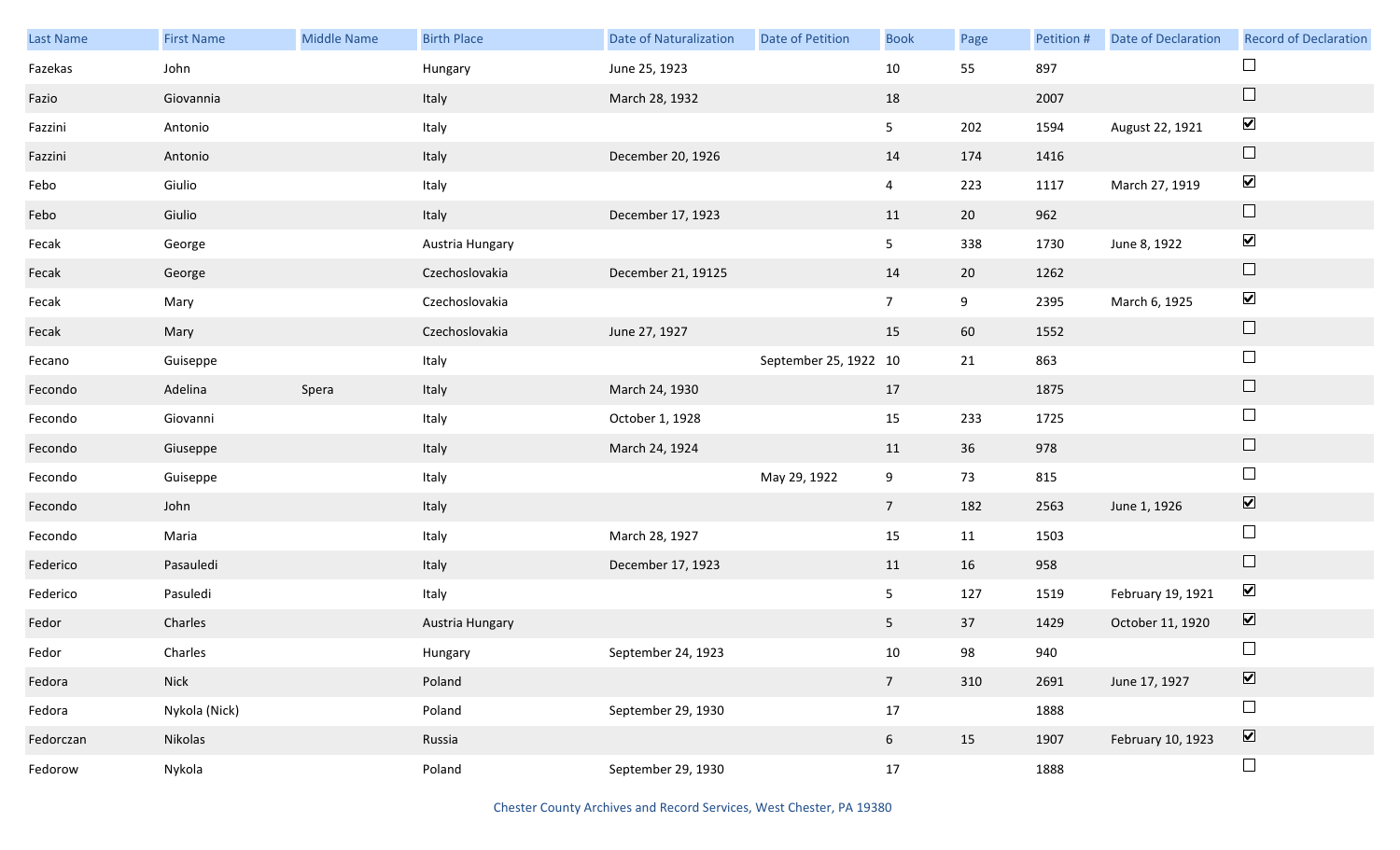| Last Name    | <b>First Name</b> | Middle Name | <b>Birth Place</b> | <b>Date of Naturalization</b> | Date of Petition | <b>Book</b>     | Page            | Petition # | Date of Declaration | <b>Record of Declaration</b> |
|--------------|-------------------|-------------|--------------------|-------------------------------|------------------|-----------------|-----------------|------------|---------------------|------------------------------|
| Fedorow      | Vasil             |             | Poland             |                               |                  | 6 <sup>1</sup>  | 455             | 2341       | December 17, 1924   | $\overline{\mathbf{v}}$      |
| Fedorow      | Wasyl             |             | Poland             | September 26, 1927            |                  | 15              | 106             | 1598       |                     | $\Box$                       |
| Fedoryk      | Mike              |             | Poland             | September 26, 1927            |                  | 15              | 74              | 1566       |                     | $\Box$                       |
| Fedoryszyn   | Nykola            |             | Poland             | September 26, 1927            |                  | 15              | 74              | 1566       |                     | $\Box$                       |
| Feegedy      | Peter             |             | Hungary            |                               |                  | $\overline{4}$  | 160             | 1054       | August 26, 1918     | $\boxed{\blacktriangledown}$ |
| Feeney       | Patrick           |             | Ireland            |                               |                  | $\overline{4}$  | 96              | 992        | February 23, 1918   | $\blacktriangledown$         |
| Fehsenbecker | George            |             | Germany            |                               |                  | $2^{\circ}$     | 277             | 376        | June 3, 1913        | $\overline{\mathbf{v}}$      |
| Feingold     | Henry             |             | Russia             |                               |                  | $\overline{4}$  | 434             | 1327       | March 11, 1920      | $\blacktriangledown$         |
| Feinstein    | Liba              |             | Latvia             |                               |                  | $7\overline{ }$ | $6\overline{6}$ | 2392       | March 5, 1925       | $\overline{\mathbf{v}}$      |
| Feinstein    | Ruvin             |             | Latvia             |                               |                  | $7\overline{ }$ | 7 <sup>7</sup>  | 2393       | March 5, 1925       | $\blacktriangledown$         |
| Fejedelem    | John              |             | Austria Hungary    |                               |                  | $\overline{4}$  | 50              | 947        | August 10, 1917     | $\boxed{\blacktriangledown}$ |
| Fekate       | Erazmus           |             | Hungary            |                               |                  | $7\overline{ }$ | 284             | 2665       | April 20, 1927      | $\blacktriangledown$         |
| Fekete       | Albert            |             | Hungary            |                               |                  | $\mathbf{3}$    | 138             | 537        | July 15, 1915       | $\overline{\mathbf{v}}$      |
| Fekete       | Erazmus           |             | Hungary            | March 23, 1931                |                  | 17              |                 | 1942       |                     | $\Box$                       |
| Felec        | Tony              |             | Italy              |                               |                  | $\overline{4}$  | 314             | 1208       | February 22, 1919   | $\boxed{\blacktriangledown}$ |
| Felizi       | Francesco         |             | Italy              |                               |                  | $7\overline{ }$ | 163             | 2544       | April 14, 1926      | $\blacktriangledown$         |
| Fercho       | Joseph            |             | Germany            |                               |                  | 6 <sup>1</sup>  | 440             | 2326       | November 8, 1924    | $\boxed{\blacktriangledown}$ |
| Ferdik       | George            |             | Hungary            |                               |                  | 9               |                 | 3030       | April 12, 1932      | $\blacktriangledown$         |
| Ferdinand    | Tony              |             | Italy              |                               |                  | $\overline{3}$  | 363             | 761        | December 4, 1916    | $\overline{\mathbf{v}}$      |
| Ferko        | George            |             | Czechoslovakia     |                               |                  | 4               | 499             | 1392       | August 14, 1920     | $\blacktriangledown$         |
| Ferko        | George (Gyorgy)   |             | Czechoslovakia     | June 22, 1925                 |                  | 13              | 36              | 1178       |                     |                              |
| Fermani      | Domenico          |             | Italy              |                               |                  | 7 <sup>7</sup>  | 295             | 2676       | May 13, 1927        | $\blacktriangledown$         |
| Fernandez    | Miguel            |             | Spain              | December 15, 1930             |                  | 17              |                 | 1932       |                     | $\Box$                       |
| Fernandez    | Miquel            |             | Cuba               |                               |                  | $7\overline{ }$ | 418             | 2798       | July 3, 1928        | $\blacktriangledown$         |
| Ferrante     | Giovanni          |             | Italy              |                               |                  | $\overline{4}$  | 363             | 1256       | November 13, 1919   | $\boxed{\blacktriangledown}$ |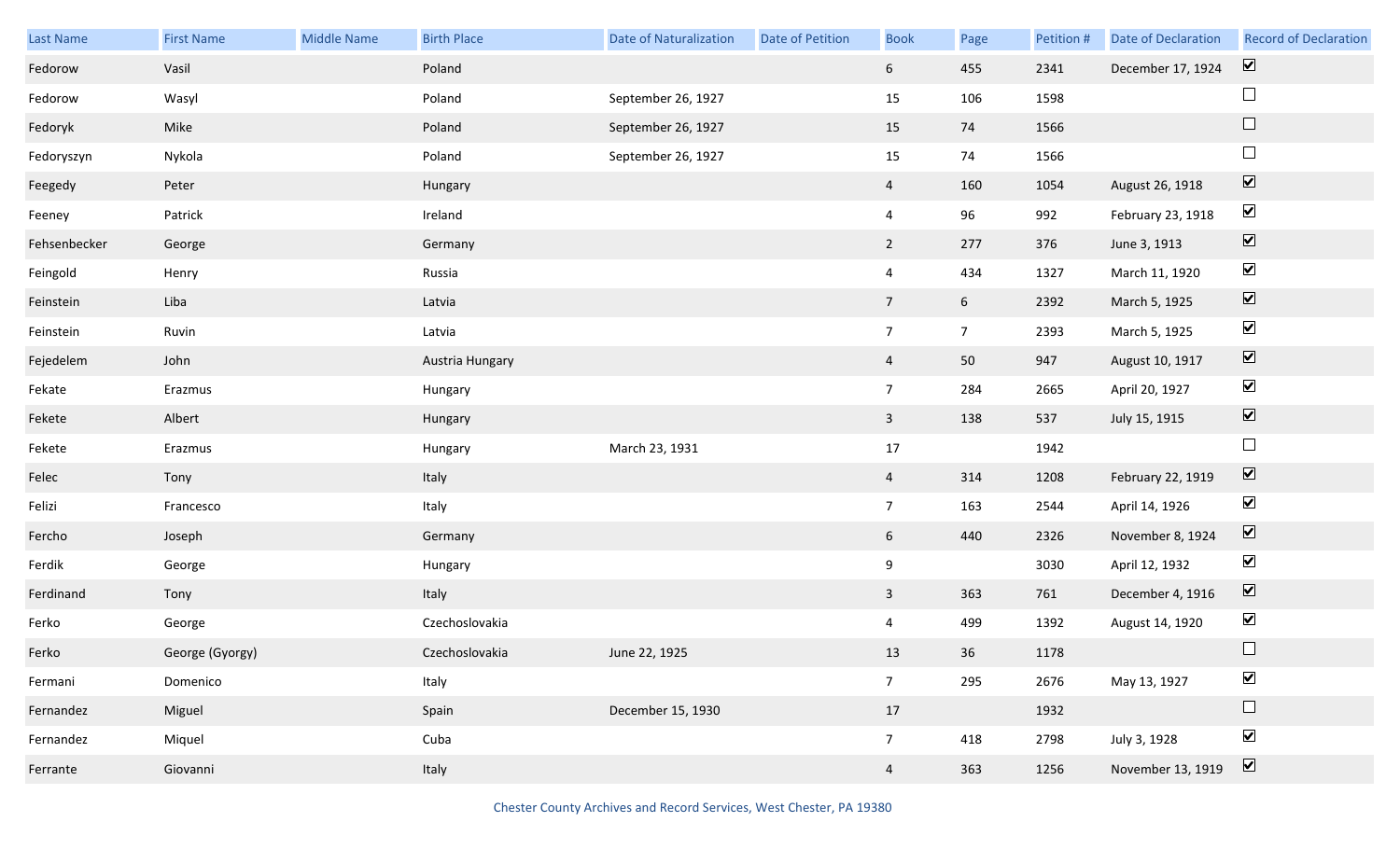| Last Name    | <b>First Name</b> | Middle Name | <b>Birth Place</b> | <b>Date of Naturalization</b> | <b>Date of Petition</b> | <b>Book</b>     | Page | Petition # | Date of Declaration | <b>Record of Declaration</b> |
|--------------|-------------------|-------------|--------------------|-------------------------------|-------------------------|-----------------|------|------------|---------------------|------------------------------|
| Ferrante     | Giovanni          |             | Italy              |                               |                         | $2^{\circ}$     | 24   | 125        | March 11, 1909      | $\blacktriangledown$         |
| Ferrante     | Giovanni          |             | Italy              | December 18, 1922             |                         | 10              | 13   | 855        |                     | $\hfill \square$             |
| Ferrara      | Giuseppe          |             | Italy              |                               |                         | 5 <sub>1</sub>  | 244  | 1636       | December 19, 1921   | $\blacktriangledown$         |
| Ferraro      | Giuseppe          |             | Italy              | March 28, 1927                |                         | 14              | 217  | 1459       |                     | $\hfill \square$             |
| Ferrazza     | Luigi             |             | Italy              |                               |                         | 7 <sup>7</sup>  | 319  | 2700       | August 3, 1927      | $\blacktriangledown$         |
| Ferrero      | Rudolph           |             | Italy              |                               |                         | $\mathbf{3}$    | 36   | 435        | March 23, 1914      | $\boxed{\blacktriangledown}$ |
| Ferrero      | Rudolph           |             | Italy              | March 26, 1917                |                         | $\overline{4}$  | 63   | 313        |                     | $\Box$                       |
| Ferri        | Carlo             |             | Italy              |                               |                         | $\overline{4}$  | 124  | 1018       | April 29, 1918      | $\boxed{\blacktriangledown}$ |
| Ferri        | Franco            |             | Italy              |                               |                         | $7\overline{ }$ | 291  | 2672       | May 4, 1927         | $\blacktriangledown$         |
| Fertick      | William           |             | England            |                               |                         | $\overline{4}$  | 411  | 1304       | January 28, 1920    | $\boxed{\blacktriangledown}$ |
| Fesak        | Mike              |             | Austria Hungary    |                               |                         | $\mathbf{3}$    | 346  | 746        | October 30, 1916    | $\blacktriangledown$         |
| Fessenbecker | George            |             | Germany            | December 18, 1916             |                         | $\overline{4}$  | 50   | 300        |                     | $\hfill \square$             |
| Fiayk        | Frank             |             | Austria Hungary    |                               |                         | $\overline{4}$  | 476  | 1369       | June 21, 1920       | $\blacktriangledown$         |
| Ficara       | Fortunato         |             | Italy              |                               |                         | $7\overline{ }$ | 392  | 2772       | February 23, 1928   | $\boxed{\blacktriangledown}$ |
| Ficca        | Giacomo           |             | Italy              |                               |                         | $\mathbf{3}$    | 183  | 582        | September 14, 1915  | $\blacktriangledown$         |
| Ficca        | Giacomo           |             | Italy              |                               |                         | 1 series 2      | 53   | 53         | February 26, 1908   | $\blacktriangledown$         |
| Ficca        | Giacomo           |             | Italy              | September 23, 1918            |                         | 5 <sub>1</sub>  | 74   | 419        |                     | $\Box$                       |
| Fidanza      | Lorenzo           |             | Italy              |                               |                         | $7\overline{ }$ | 307  | 2688       | June 14, 1927       | $\boxed{\blacktriangledown}$ |
| Fidanza      | Lorenzo           |             | Italy              | September 30, 1929            |                         | 16              | 114  | 1856       |                     | $\Box$                       |
| Fidanza      | Luigi             |             | Italy              |                               |                         | $7\overline{ }$ | 308  | 2689       | June 14, 1927       | $\boxed{\blacktriangledown}$ |
| Fidanza      | Luigi             |             | Italy              | March 24, 1930                |                         | 16              | 115  | 1857       |                     | $\Box$                       |
| Fidyk        | Harry             |             | Poland             |                               |                         | 7 <sup>7</sup>  | 203  | 2584       | August 9, 1926      | $\boxed{\blacktriangledown}$ |
| Field        | Leon              |             | Russia             | October 7, 1932               |                         | $18\,$          |      | 2021       |                     | $\Box$                       |
| Fields       | William           |             | Ireland            |                               |                         | $\mathbf{3}$    | 483  |            |                     | $\boxed{\blacktriangledown}$ |
| Filippelli   | Francesco         |             | Italy              | December 18, 1922             |                         | 9               | 91   | 833        |                     | $\Box$                       |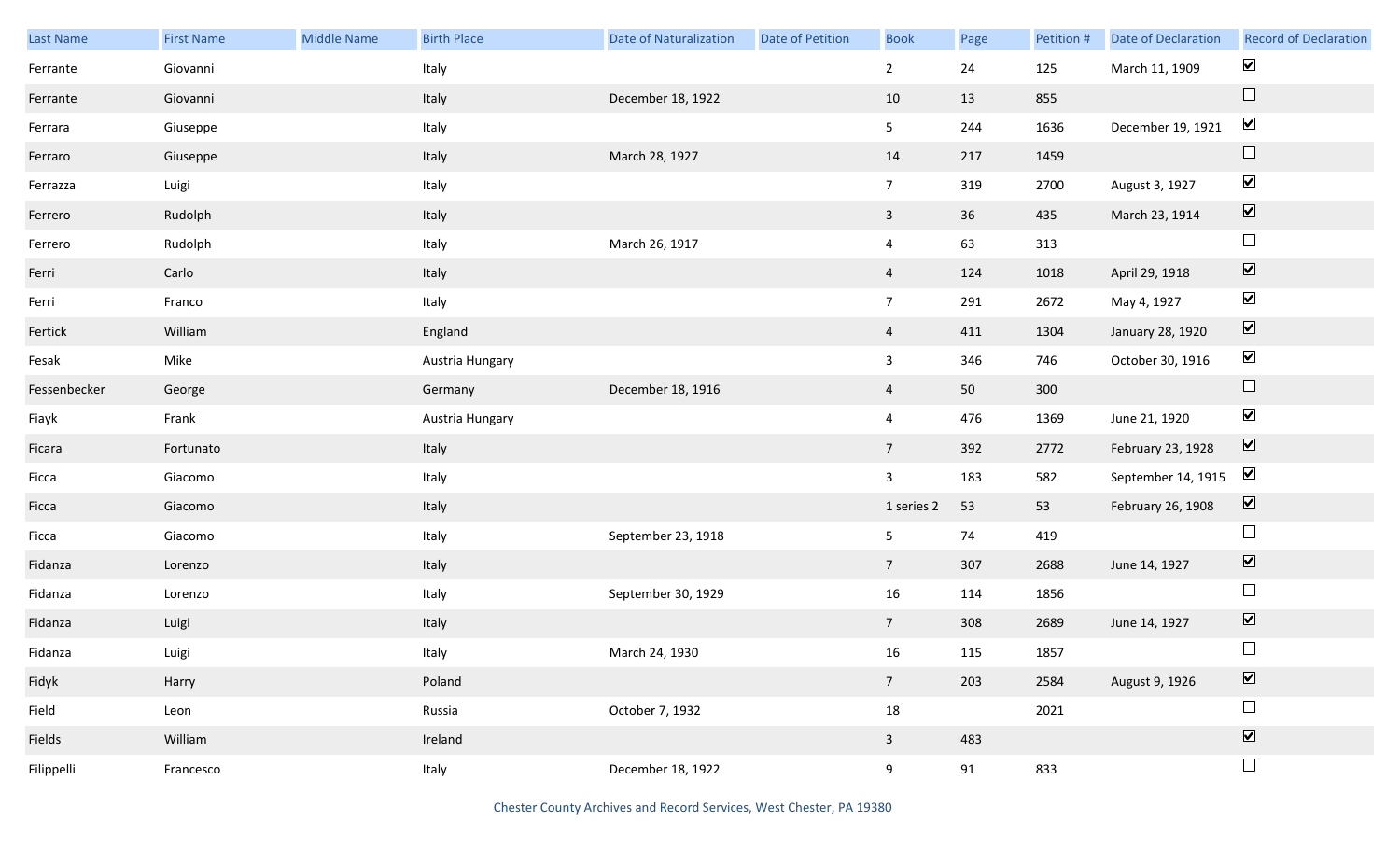| Last Name  | <b>First Name</b> | Middle Name | <b>Birth Place</b> | <b>Date of Naturalization</b> | Date of Petition | <b>Book</b>    | Page            | Petition # | Date of Declaration | <b>Record of Declaration</b> |
|------------|-------------------|-------------|--------------------|-------------------------------|------------------|----------------|-----------------|------------|---------------------|------------------------------|
| Filippone  | Leonardo          |             | Italy              | June 25, 1929                 |                  | 16             | 85              | 1827       |                     | $\Box$                       |
| Filipponi  | Luigi             |             | Italy              |                               |                  | 6              | 106             | 1998       | February 28, 1923   | $\blacktriangledown$         |
| Filoroma   | Joseph            |             | Italy              |                               |                  | $\mathbf{3}$   | 260             | 659        | January 24, 1916    | $\overline{\mathbf{v}}$      |
| Filoromo   | Joseph            |             | Italy              | June 28, 1920                 |                  | 7 <sup>7</sup> | 38              | 580        |                     | $\Box$                       |
| Findeisen  | Anna              |             | Germany            | June 27, 1932                 |                  | $18\,$         |                 | 2014       |                     | $\Box$                       |
| Findeisen  | Otto              |             | Germany            |                               |                  | 6              | 264             | 2154       | December 21, 1923   | $\blacktriangledown$         |
| Findeisen  | Otto              |             | Germany            | September 29, 1930            |                  | 17             |                 | 1912       |                     | $\Box$                       |
| Findeisen  | William           |             | Germany            |                               |                  | 9              |                 | 2921       | April 12, 1930      | $\blacktriangledown$         |
| Findeisen  | William           |             | Germany            | March 28, 1933                |                  | $18\,$         |                 | 2041       |                     | $\Box$                       |
| Fingerle   | Margaret          |             | Germany            | June 28, 1926                 |                  | 14             | 98              | 1340       |                     | $\Box$                       |
| Fini       | Tony              |             | Italy              |                               |                  | 1 series 2     | 42              | 42         | December 9, 1907    | $\overline{\mathbf{v}}$      |
| Fink       | Louis             |             | Austria Hungary    |                               |                  | $\mathbf{3}$   | 376             | 774        | February 6, 1917    | $\blacktriangledown$         |
| Fiore      | Antonio           |             | Italy              |                               |                  | 7 <sup>7</sup> | 32              | 2416       | April 15, 1925      | $\blacktriangledown$         |
| Fiore      | Antonio           |             | Italy              | September 26, 1927            |                  | 15             | 90              | 1582       |                     | $\Box$                       |
| Fiore      | Camillo           |             | Italy              | December 17, 1928             |                  | 16             | $6\overline{6}$ | 1748       |                     | $\Box$                       |
| Fiore      | Carmillo          |             | Italy              |                               |                  | 7 <sup>7</sup> | 199             | 2580       | July 29, 1926       | $\blacktriangledown$         |
| Fiore      | Giovambattista    |             | Italy              |                               |                  | $\overline{4}$ | 303             | 1197       | September 10, 1919  | $\overline{\mathbf{v}}$      |
| Fiore      | Giovanni          |             | Italy              | March 26, 1923                |                  | $10\,$         | $6\overline{6}$ | 848        |                     | $\Box$                       |
| Fiore      | Giovannie         |             | Italy              |                               |                  | $\overline{4}$ | 493             | 1386       | August 11, 1920     | $\overline{\mathbf{v}}$      |
| Fiore      | Vincenzo          |             | Italy              |                               |                  | 6              | 236             | 2127       | October 25, 1923    | $\blacktriangledown$         |
| Fiorendino | Domenico          | Antonio     | Italy              |                               |                  | 5 <sub>1</sub> | 103             | 1495       | January 20, 1921    | $\overline{\mathbf{v}}$      |
| Fiorendino | Domenico          | Antonio     | Italy              | September 22, 1924            |                  | 11             | 60              | 1002       |                     | $\Box$                       |
| Fiorentine | Giovanni          |             | Italy              |                               |                  | $\mathbf{3}$   | 79              | 478        | January 25, 1915    | $\overline{\mathbf{v}}$      |
| Fiorentino | Domenico          | Antonio     | Italy              |                               | April 9, 1923    | 10             | 81              | 923        |                     | $\Box$                       |
| Fiorentino | Domenico          | Antonio     | Italy              | September 22, 1924            |                  | 11             | 60              | 1002       |                     | $\Box$                       |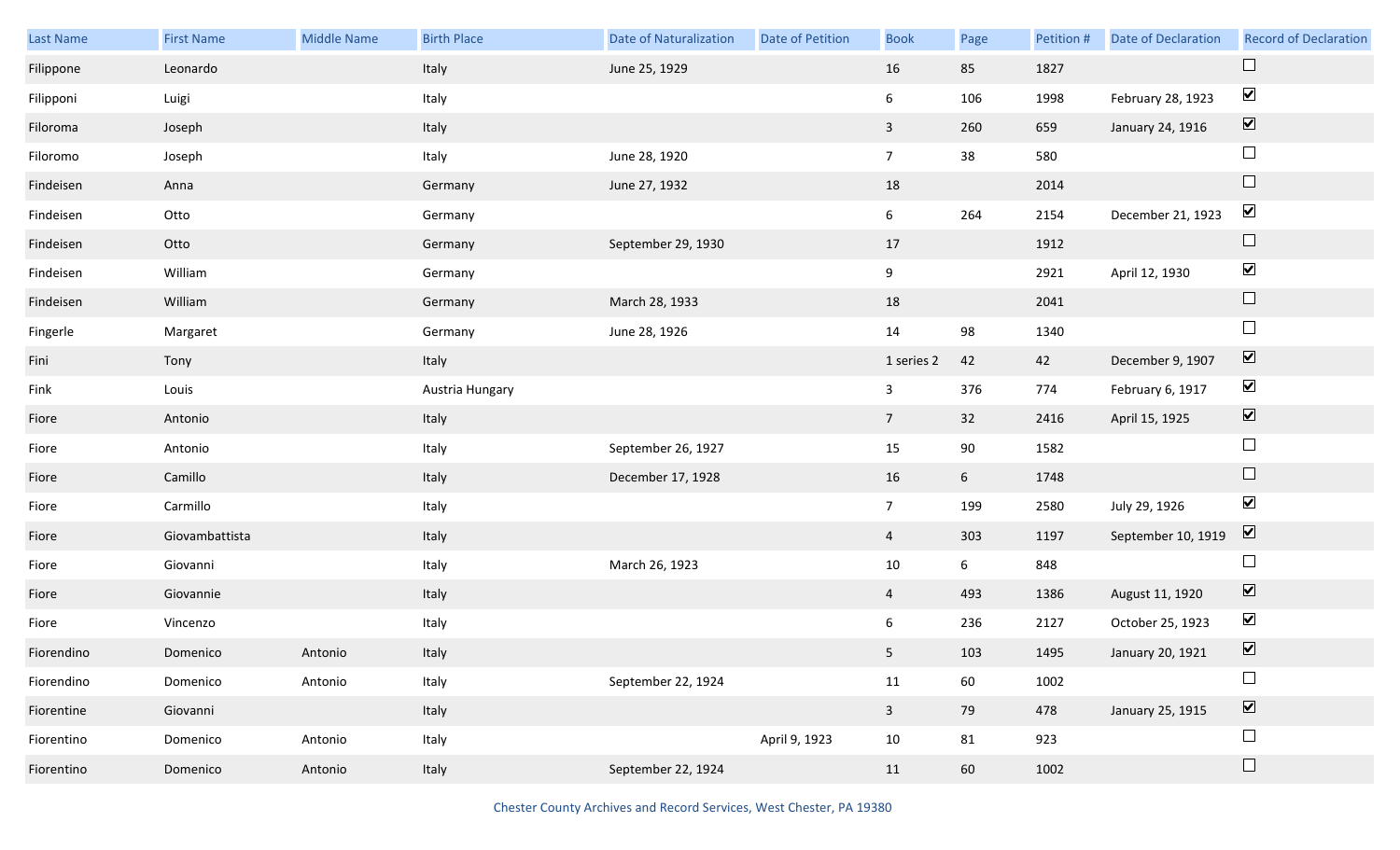| Last Name   | <b>First Name</b> | <b>Middle Name</b> | <b>Birth Place</b> | <b>Date of Naturalization</b> | Date of Petition    | <b>Book</b>     | Page            | Petition # | Date of Declaration | <b>Record of Declaration</b> |
|-------------|-------------------|--------------------|--------------------|-------------------------------|---------------------|-----------------|-----------------|------------|---------------------|------------------------------|
| Fiorentino  | Luigi             |                    | Italy              |                               |                     | 4               | 353             | 1246       | October 31, 1919    | $\blacktriangleright$        |
| Fiori       | Giovannbattista   |                    | Italy              | June 26, 1922                 |                     | 9               | 30 <sup>°</sup> | 772        |                     | $\Box$                       |
| Fiorillo    | Louis             | D.                 | Italy              |                               |                     | $\overline{2}$  | 29              | 130        | April 23, 1909      | $\blacktriangledown$         |
| Fippard     | Charles           | Boulton            | England            |                               |                     | $\mathbf{3}$    | 436             | 834        | April 24, 1917      | $\boxed{\blacktriangledown}$ |
| Firmani     | Domenico          |                    | Italy              | September 30, 1929            |                     | 16              | 107             | 1849       |                     | $\Box$                       |
| Fischer     | Friedrick         |                    | Germany            |                               |                     | $6\overline{6}$ | 162             | 2054       | May 22, 1923        | $\boxed{\blacktriangledown}$ |
| Fishbein    | Leon (Leib)       |                    | Russia             | October 7, 1932               |                     | $18\,$          |                 | 2021       |                     | $\Box$                       |
| Fitzgerald  | Elizabeth         |                    | Ireland            |                               |                     | $\overline{4}$  | 413             | 1306       | January 31, 1920    | $\boxed{\blacktriangledown}$ |
| Fitzgerald  | Patrick           |                    | Ireland            | March 23, 1931                |                     | 17              |                 | 1951       |                     | $\Box$                       |
| Fitzpatrick | James             |                    | Ireland            |                               |                     | 9               |                 | 3065       | March 28, 1933      | $\boxed{\blacktriangledown}$ |
| Fitzpatrick | James             | Brady              | Ireland            |                               |                     | $\overline{2}$  | 152             | 251        | August 4, 1911      | $\blacktriangledown$         |
| Fitzpatrick | James             | Brady              | Ireland            |                               | December 18, 1911 2 |                 | 31              | 81         |                     | $\hfill \square$             |
| Fitzpatrick | James             | Brady              | Ireland            | September 23, 1918            |                     | 5 <sub>5</sub>  | 55              | 400        |                     | $\Box$                       |
| Fkiaras     | George            | $\mathsf{J}$       | Turkey             | April 26, 1909                |                     | $\mathbf{1}$    |                 | 27         |                     | $\hfill \square$             |
| Flaga       | Nikola            |                    | Poland             | December 17, 1928             |                     | 16              | 11              | 1753       |                     | $\Box$                       |
| Flagella    | Oreste            |                    | Italy              |                               |                     | $6\overline{6}$ | 486             | 2371       | January 31, 1925    | $\blacktriangledown$         |
| Flagella    | Pasquale          |                    | Italy              |                               |                     | 6               | 329             | 2219       | March 13, 1924      | $\blacktriangledown$         |
| Flammini    | Camillo           |                    | Italy              |                               |                     | $\mathbf{3}$    | 466             | 864        | June 4, 1917        | $\boxed{\blacktriangledown}$ |
| Flammini    | Camillo           |                    | Italy              |                               | September 1, 1920   | $\overline{7}$  | 100             | 642        |                     | $\Box$                       |
| Flammini    | Cammillo          |                    | Italy              |                               |                     | 6               | 462             | 2348       | December 26, 1924   | $\overline{\mathbf{v}}$      |
| Flammini    | Raffaele          |                    | Italy              | March 26, 1928                |                     | 15              | 180             | 1672       |                     | $\Box$                       |
| Flamminii   | Camillo           |                    | Italy              | June 27, 1927                 |                     | 15              | 30              | 1522       |                     | $\Box$                       |
| Flamminio   | Raffaele          |                    | Italy              |                               |                     | 7 <sup>7</sup>  | 112             | 2495       | December 15, 1925   | $\blacktriangledown$         |
| Flatebo     | Peter             | Herman Torresen    | Norway             |                               |                     | 9               |                 | 3085       | October 18, 1933    | $\boxed{\blacktriangledown}$ |
| Fletcher    | Samuel            | Vaughton           | England            | September 27, 1926            |                     | 14              | 148             | 1390       |                     | $\Box$                       |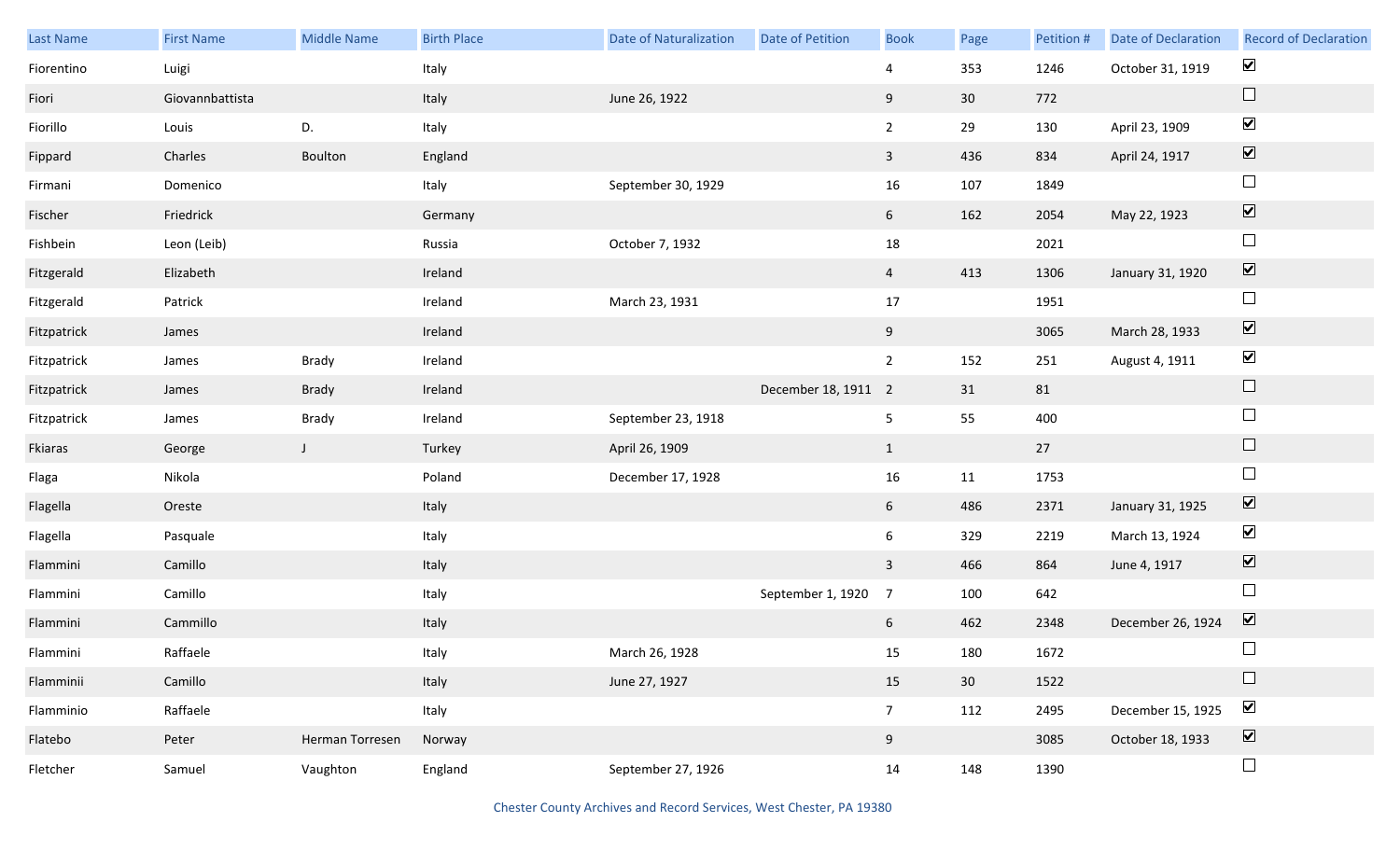| Last Name | <b>First Name</b> | Middle Name   | <b>Birth Place</b> | <b>Date of Naturalization</b> | Date of Petition | <b>Book</b>     | Page | Petition # | <b>Date of Declaration</b> | <b>Record of Declaration</b>             |
|-----------|-------------------|---------------|--------------------|-------------------------------|------------------|-----------------|------|------------|----------------------------|------------------------------------------|
| Florian   | Andrew            | Joseph        | Czechoslovakia     | December 23, 1935             |                  | 20              |      | 2165       |                            | $\Box$                                   |
| Florian   | John (Janos)      |               | Czechoslovakia     |                               |                  | 9               |      | 3017       | December 15, 1931          | $\blacktriangledown$                     |
| Florian   | John (Janos)      |               | Czechoslovakia     | April 1, 1935                 |                  | 19              |      | 2128       |                            | $\Box$                                   |
| Florio    | Guiseppe          |               | Italy              |                               |                  | 5               | 194  | 1586       | July 6, 1921               | $\blacktriangledown$                     |
| Florio    | Salvatore         |               | Italy              |                               |                  | 5 <sub>1</sub>  | 126  | 1518       | February 19, 1921          | $\boxed{\blacktriangledown}$             |
| Florio    | Salvatore         |               | Italy              | March 22, 1926                |                  | 14              | 63   | 1305       |                            | $\Box$                                   |
| Flower    | Frank             |               | Italy              |                               |                  | $\mathbf{3}$    | 13   | 412        | December 4, 1913           | $\boxed{\blacktriangledown}$             |
| Flowers   | Frank             |               | Italy              | June 12, 1916                 |                  | $\overline{4}$  | 26   | 276        |                            | $\Box$                                   |
| Fluga     | Nicholas          |               | Poland             |                               |                  | 7 <sup>7</sup>  | 202  | 2583       | August 9, 1926             | $\boxed{\blacktriangledown}$             |
| Flynn     | John              |               | Ireland            |                               |                  | $2^{\circ}$     | 189  | 288        | March 28, 1912             | $\blacktriangledown$                     |
| Foarde    | Patrick           |               | Ireland            | September 29, 1931            |                  | 18              |      | 1978       |                            | $\Box$                                   |
| Focht     | Frank             |               | Hungary            | March 9, 1914                 |                  | $\mathbf{3}$    | 21   | 171        |                            | $\Box$                                   |
| Fodor     | Karoly (Charles)  |               | Hungary            | September 24, 1923            |                  | 10              | 98   | 940        |                            | $\Box$                                   |
| Folding   | Joseph            |               | Hungary            |                               |                  | 7 <sup>7</sup>  | 341  | 2722       | September 10, 1927         | $\blacktriangledown$                     |
| Folding   | Joseph (Jozsef)   |               | Hungary            | June 23, 1930                 |                  | 17              |      | 1906       |                            | $\Box$                                   |
| Foot      | Henry             | John          | England            |                               |                  | 9               |      | 3067       | April 3, 1933              | $\blacktriangledown$                     |
| Fora      | James             |               | Ireland            |                               |                  | 6               | 348  | 2238       | April 2, 1924              | $\boxed{\blacktriangledown}$             |
| Forcino   | Alberto           |               | Italy              |                               |                  | $\overline{2}$  | 175  | 274        | November 17, 1911          | $\blacktriangledown$                     |
| Forcino   | Alberto           |               | Italy              | March 8, 1915                 |                  | $\mathbf{3}$    | 51   | 201        |                            | $\Box$                                   |
| Forcino   | William           |               | Italy              |                               |                  | 3               | 233  | 632        | November 15, 1915          | $\blacktriangledown$                     |
| Forcino   | William           |               | Italy              | September 26, 1921            |                  | 8               | 68   | 710        |                            | $\Box$                                   |
| Ford      | George            | James William | England            |                               |                  | 9               |      | 3028       | April 1, 1932              | $\blacktriangledown$                     |
| Ford      | George            | James William | England            | December 24, 1934             |                  | 19              |      | 2109       |                            | $\Box$                                   |
| Forde     | Patrick           |               | Ireland            | September 29, 1931            |                  | 18              |      | 1978       |                            | $\Box$                                   |
| Forese    | Antonio           |               | Italy              |                               |                  | $7\overline{ }$ | 138  | 2520       | February 27, 1926          | $\boxed{\color{red} \blacktriangledown}$ |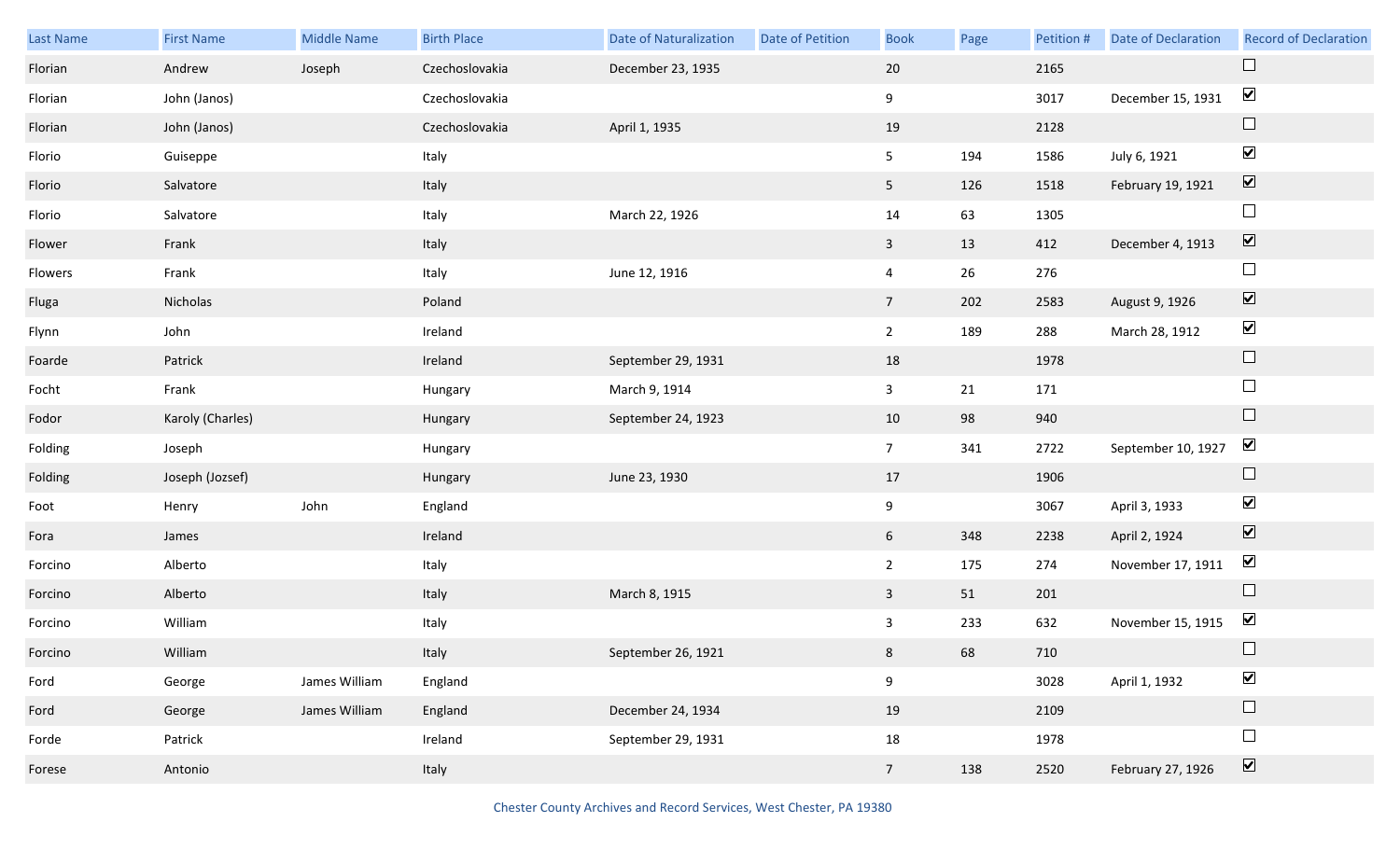| Last Name  | <b>First Name</b> | Middle Name  | <b>Birth Place</b> | <b>Date of Naturalization</b> | Date of Petition  | <b>Book</b>     | Page | Petition # | <b>Date of Declaration</b> | <b>Record of Declaration</b> |
|------------|-------------------|--------------|--------------------|-------------------------------|-------------------|-----------------|------|------------|----------------------------|------------------------------|
| Forese     | Antonio           |              | Italy              | October 1, 1929               |                   | 17              |      | 1868       |                            | $\Box$                       |
| Foresti    | Giovanni          |              | Italy              |                               |                   | $\overline{4}$  | 35   | 931        | July 19, 1917              | $\boxed{\blacktriangledown}$ |
| Forestiere | Antonio           |              | Italy              |                               |                   | $7\overline{ }$ | 430  | 2810       | August 15, 1928            | $\blacktriangledown$         |
| Foresto    | Giovanni          |              | Italy              |                               |                   | $6\overline{6}$ | 258  | 2148       | December 17, 1923          | $\boxed{\blacktriangledown}$ |
| Foresto    | Giovanni          |              | Italy              | September 27, 1926            |                   | 14              | 137  | 1379       |                            | $\Box$                       |
| Foresto    | Vincent           |              | Italy              |                               |                   | $\mathbf{3}$    | 206  | 605        | October 6, 1915            | $\boxed{\blacktriangledown}$ |
| Foresto    | Vincent           |              | Italy              | March 22, 1920                |                   | $6\overline{6}$ | 82   | 525        |                            | $\Box$                       |
| Forgione   | James             |              | Italy              |                               |                   | $\mathbf{3}$    | 270  | 669        | January 24, 1916           | $\boxed{\blacktriangledown}$ |
| Forgione   | Vincenzo (James)  |              | Italy              | June 26, 1922                 |                   | 8               | 62   | 704        |                            | $\Box$                       |
| Forkas     | John              |              | Austria            |                               |                   | $\mathbf{3}$    | 243  | 642        | November 22, 1915          | $\boxed{\blacktriangledown}$ |
| Forrest    | Samuel            |              | Italy              |                               | January 21, 1927  | 15              | 27   | 1519       |                            | $\Box$                       |
| Forrester  | Barbara           | Anna Hartman | Germany            | December 24, 1934             |                   | 19              |      | 2115       |                            | $\Box$                       |
| Forses     | Santo             |              | Italy              | September 26, 1927            |                   | 15              | 88   | 1580       |                            | $\Box$                       |
| Forst      | Vincent           |              | Italy              | March 22, 1920                |                   | 6               | 82   | 525        |                            | $\Box$                       |
| Forster    | Anton             |              | France             |                               |                   | $9\,$           |      | 3052       | October 31, 1932           | $\blacktriangledown$         |
| Forster    | Oscar             |              | Poland             | September 22, 1924            |                   | 12              | 33   | 1075       |                            | $\hfill \square$             |
| Forte      | Beneditto         |              | Italy              | June 28, 1926                 |                   | 14              | 99   | 1341       |                            | $\Box$                       |
| Forti      | Beneditto         |              | Italy              |                               |                   | 5 <sub>5</sub>  | 489  | 1881       | February 9, 1923           | $\boxed{\blacktriangledown}$ |
| Forti      | Constantino       |              | Italy              | June 26, 1922                 |                   | 9               | 29   | 771        |                            | $\Box$                       |
| Forti      | Costantino        |              | Italy              |                               |                   | $\overline{4}$  | 405  | 1298       | January 19, 1920           | $\boxed{\blacktriangledown}$ |
| Forti      | Franco (Frank)    |              | Italy              | March 23, 1931                |                   | 17              |      | 1940       |                            | $\Box$                       |
| Forti      | Frank             |              | Italy              |                               |                   | $7\overline{ }$ | 423  | 2803       | July 26, 1928              | $\boxed{\blacktriangledown}$ |
| Forti      | Gaetano           |              | Italy              |                               |                   | 7 <sup>7</sup>  | 438  | 2818       | September 13, 1928         | $\blacktriangledown$         |
| Forti      | Gaetano           |              | Italy              | June 22, 1931                 |                   | 18              |      | 1968       |                            | $\Box$                       |
| Fortinoto  | Guiseppe          |              | Italy              |                               | February 14, 1927 | 15              | 39   | 1531       |                            | $\Box$                       |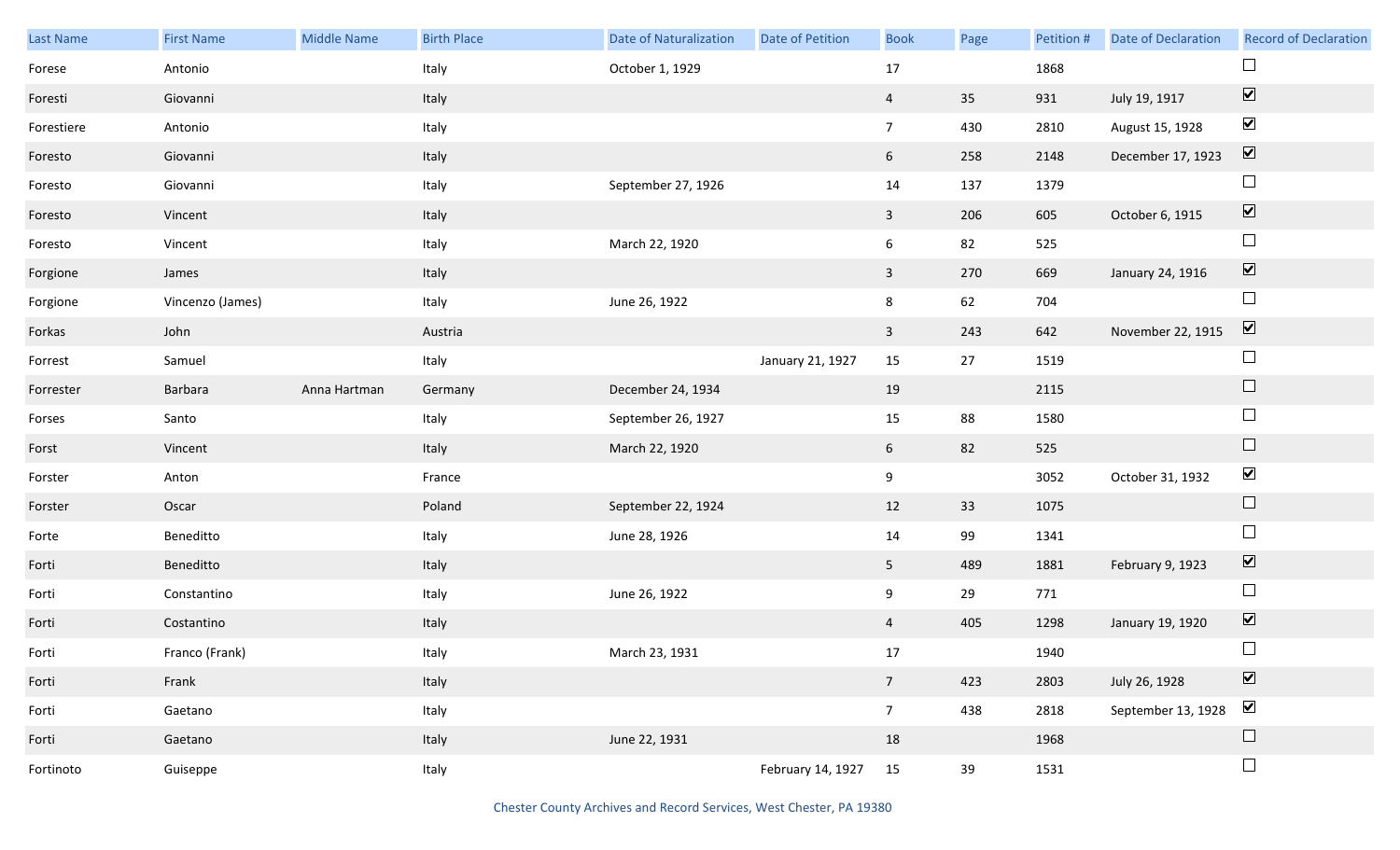| Last Name   | <b>First Name</b> | <b>Middle Name</b> | <b>Birth Place</b> | <b>Date of Naturalization</b> | <b>Date of Petition</b> | <b>Book</b>    | Page            | Petition # | Date of Declaration | <b>Record of Declaration</b> |
|-------------|-------------------|--------------------|--------------------|-------------------------------|-------------------------|----------------|-----------------|------------|---------------------|------------------------------|
| Fortunato   | Canale            |                    | Italy              | March 26, 1928                |                         | 15             | 75              | 1567       |                     | $\Box$                       |
| Fortunato   | Domenico          |                    | Italy              |                               |                         | $\overline{7}$ | 472             | 2852       | November 28, 1928   | $\blacktriangledown$         |
| Fortunato   | Giuseppe          |                    | Italy              |                               |                         | 7 <sup>7</sup> | $\mathbf{1}$    | 2387       | February 18, 1925   | $\boxed{\blacktriangledown}$ |
| Fortunato   | Giuseppe          |                    | Italy              | June 27, 1927                 |                         | 15             | 65              | 1557       |                     | $\Box$                       |
| Foster      | Robert            |                    | Ireland            | December 17, 1923             |                         | 11             | 21              | 963        |                     | $\Box$                       |
| Fragae      | Luis              |                    | Italy              |                               |                         | 5 <sub>5</sub> | 371             | 1763       | July 24, 1922       | $\blacktriangledown$         |
| Fragal      | Luis              |                    | Italy              |                               |                         | $\mathbf{3}$   | 144             | 543        | July 26, 1915       | $\boxed{\blacktriangledown}$ |
| Fragale     | Frank             |                    | Italy              | December 18, 1916             |                         | $\overline{4}$ | 36              | 286        |                     | $\Box$                       |
| Fragale     | Giuseppe          |                    | Italy              |                               |                         | 6              | 307             | 2197       | February 26, 1924   | $\boxed{\blacktriangledown}$ |
| Fragale     | Giuseppe          |                    | Italy              | December 17, 1928             |                         | 16             | $20\,$          | 1762       |                     | $\Box$                       |
| Francis     | Isaac             | John               | Syria              |                               |                         | $2^{\circ}$    | 69              | 169        | February 24, 1910   | $\boxed{\blacktriangledown}$ |
| Francis     | Isaac             | John               | Syria              |                               | April 29, 1912          | $\overline{2}$ | 60              | 110        |                     | $\Box$                       |
| Francis     | Isaac             | John               | Syria              | June 12, 1916                 |                         | $\overline{4}$ | 23              | 273        |                     | $\Box$                       |
| Francis     | Thomas            |                    | Italy              |                               |                         | $\overline{2}$ | 242             | 341        | October 15, 1912    | $\blacktriangledown$         |
| Frangioza   | Antonio           |                    | Italy              |                               | June 24, 1908           | $\mathbf{1}$   |                 | 17         |                     | $\Box$                       |
| Frankovsky  | John              |                    | Russia Poland      |                               |                         | $\mathbf{3}$   | 108             | 507        | June 8, 1915        | $\blacktriangledown$         |
| Frankowsky  | John (Jan)        |                    | Russia             | March 25, 1918                |                         | 5 <sub>1</sub> | 37              | 382        |                     | $\Box$                       |
| Franzkowski | Josef             |                    | Russia Poland      | September 24, 1917            |                         | $\overline{4}$ | 93              | 343        |                     | $\Box$                       |
| Fraser      | Agnes             |                    | Canada             |                               |                         | 9              |                 | 2965       | December 18, 1930   | $\overline{\mathbf{v}}$      |
| Fraser      | Agnes             |                    | Canada             | September 25, 1933            |                         | 19             |                 | 2061       |                     | $\Box$                       |
| Fratoine    | Quintino          |                    | Italy              |                               |                         | 4              | 471             | 1364       | June 14, 1920       | $\overline{\mathbf{V}}$      |
| Fratoni     | Quintino          |                    | Italy              |                               |                         | 9              |                 | 2960       | November 19, 1930   | $\blacktriangledown$         |
| Frazer      | James             |                    | Ireland            |                               |                         | 5 <sub>1</sub> | 55              | 1447       | November 8, 1920    | $\boxed{\blacktriangledown}$ |
| Frazer      | John              |                    | Ireland            |                               |                         | $\overline{4}$ | 343             | 1237       | October 23, 1919    | $\blacktriangledown$         |
| Frazer      | John              |                    | Ireland            | March 27, 1912                |                         | 9              | $7\overline{ }$ | 749        |                     | $\Box$                       |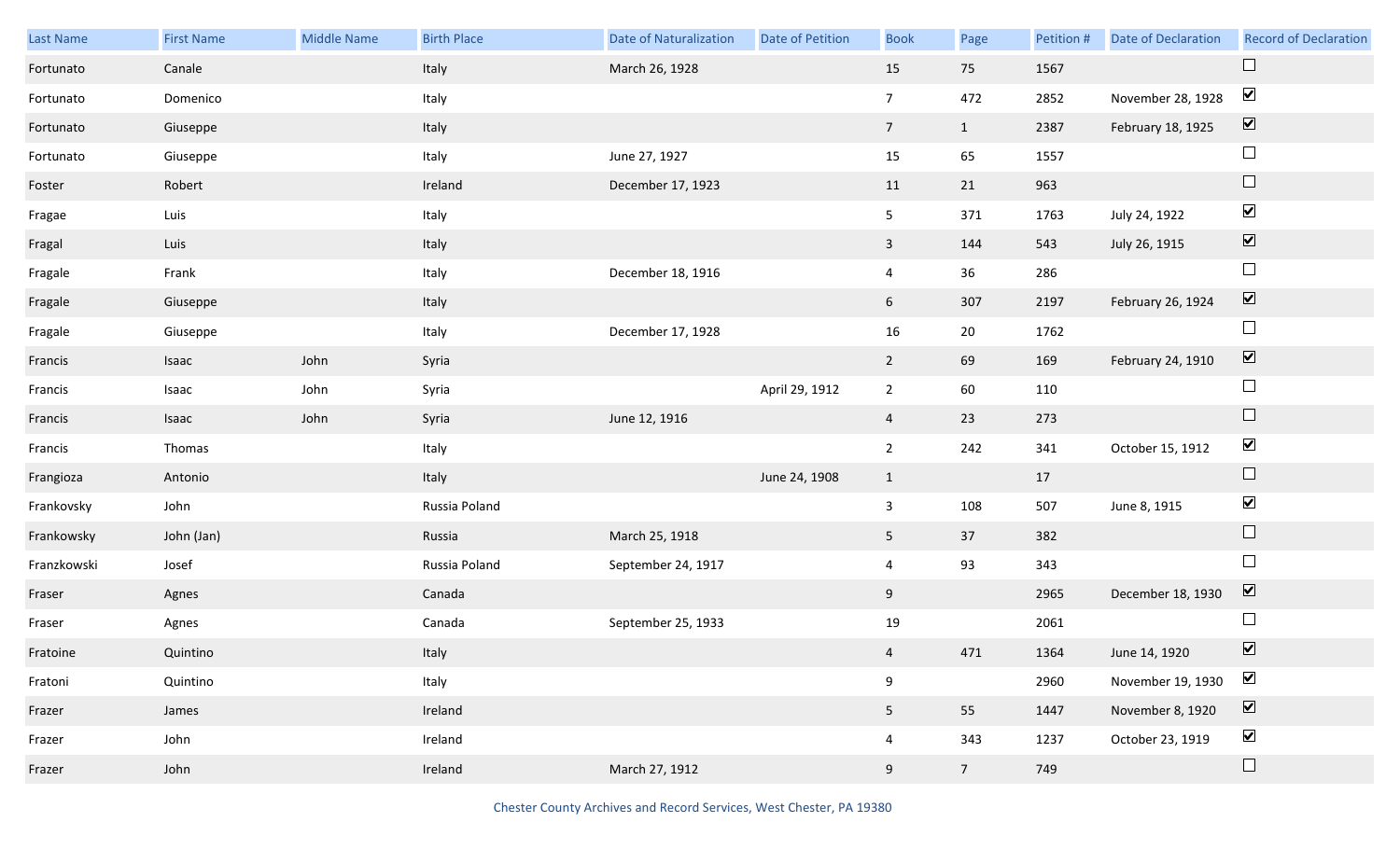| <b>Last Name</b> | <b>First Name</b> | <b>Middle Name</b> | <b>Birth Place</b>   | <b>Date of Naturalization</b> | Date of Petition | <b>Book</b>     | Page | Petition # | <b>Date of Declaration</b> | <b>Record of Declaration</b> |
|------------------|-------------------|--------------------|----------------------|-------------------------------|------------------|-----------------|------|------------|----------------------------|------------------------------|
| Frazer           | Thomas            |                    | Ireland              |                               |                  | 5               | 435  | 1827       | December 14, 1922          | $\blacktriangledown$         |
| Frederick        | Waldbruesser      |                    | Germany              |                               |                  | 1 series 2      | 50   | 50         | January 29, 1908           | $\boxed{\blacktriangledown}$ |
| Freedman         | Samuel            |                    | Russia               |                               |                  | $\overline{2}$  | 124  | 224        | March 14, 1911             | $\blacktriangledown$         |
| Frenec           | Mike              |                    | Czechoslovakia       |                               |                  | 6               | 54   | 1946       | February 15, 1923          | $\boxed{\blacktriangledown}$ |
| Frese            | Andrea            |                    | Italy                | December 20, 1926             |                  | 14              | 194  | 1436       |                            | $\Box$                       |
| Freso            | Andrea            |                    | Italy                |                               |                  | 6               | 380  | 2267       | June 2, 1924               | $\boxed{\blacktriangledown}$ |
| Freso            | Domenico          |                    | Italy                |                               |                  | $\mathbf{3}$    | 131  | 530        | July 15, 1915              | $\blacktriangledown$         |
| Frew             | Isabella          | Matthews           | Scotland             |                               |                  | 9               |      | 2990       | June 25, 1931              | $\boxed{\blacktriangledown}$ |
| Frezzo           | Emidio            |                    | Italy                | March 28, 1933                |                  | 18              |      | 2046       |                            | $\Box$                       |
| Friedman         | Hyman             | Isaac              | England              |                               |                  | 9               |      | 2916       | December 10, 1929          | $\boxed{\blacktriangledown}$ |
| Friedman         | Morris            |                    | Romania              |                               |                  | $5\phantom{.0}$ | 27   | 1419       | September 21, 1920         | $\blacktriangledown$         |
| Friedman         | Moses             | Noah               | Jerusalem, Palestine | March 28, 1927                |                  | 14              | 224  | 1466       |                            | $\Box$                       |
| Frisco           | Michael (Michele) | Joseph             | Italy                |                               |                  | 9               |      | 2985       | April 29, 1931             | $\blacktriangledown$         |
| Fritz            | Karl              | Ludwig             | Germany              |                               |                  | 9               |      | 3108       | October 16, 1934           | $\blacktriangledown$         |
| Fritz            | Otto              |                    | Germany              | October 1, 1928               |                  | 15              | 204  | 1696       |                            | $\Box$                       |
| Froncz           | Joseph            |                    | Russia Poland        | September 24, 1917            |                  | $\overline{4}$  | 92   | 343        |                            | $\Box$                       |
| Fronz            | Joseph            |                    | Russia Poland        |                               |                  | $\overline{2}$  | 222  | 321        | September 9, 1912          | $\blacktriangledown$         |
| Fronz            | Joseph            |                    | Russia Poland        |                               | June 1, 1915     | $\mathbf{3}$    | 78   | 228        |                            | $\Box$                       |
| Fulini           | Domenico          |                    | Italy                | October 27, 1919              |                  | 6               | 94   | 537        |                            | $\Box$                       |
| Fullerton        | Patrick           |                    | Ireland              |                               |                  | $\overline{4}$  | 44   | 941        | July 27, 1917              | $\boxed{\blacktriangledown}$ |
| Fulop            | Istvan            |                    | Hungary              | September 24, 1923            |                  | 10              | 91   | 933        |                            | $\Box$                       |
| Fulton           | Alexander         | Craig              | Scotland             |                               |                  | $6\overline{6}$ | 73   | 1965       | February 16, 1923          | $\boxed{\blacktriangledown}$ |
| Fungaroli        | James             |                    | Italy                |                               |                  | $2\overline{ }$ | 147  | 246        | July 12, 1911              | $\blacktriangledown$         |
| Funkey           | John              | Markus             | Sweden               | November 16, 1908             |                  | $\mathbf{1}$    |      | 21         |                            | $\Box$                       |
| Fusco            | Antonio           |                    | Italy                |                               |                  | $\overline{4}$  | 456  | 1349       | May 11, 1920               | $\blacktriangledown$         |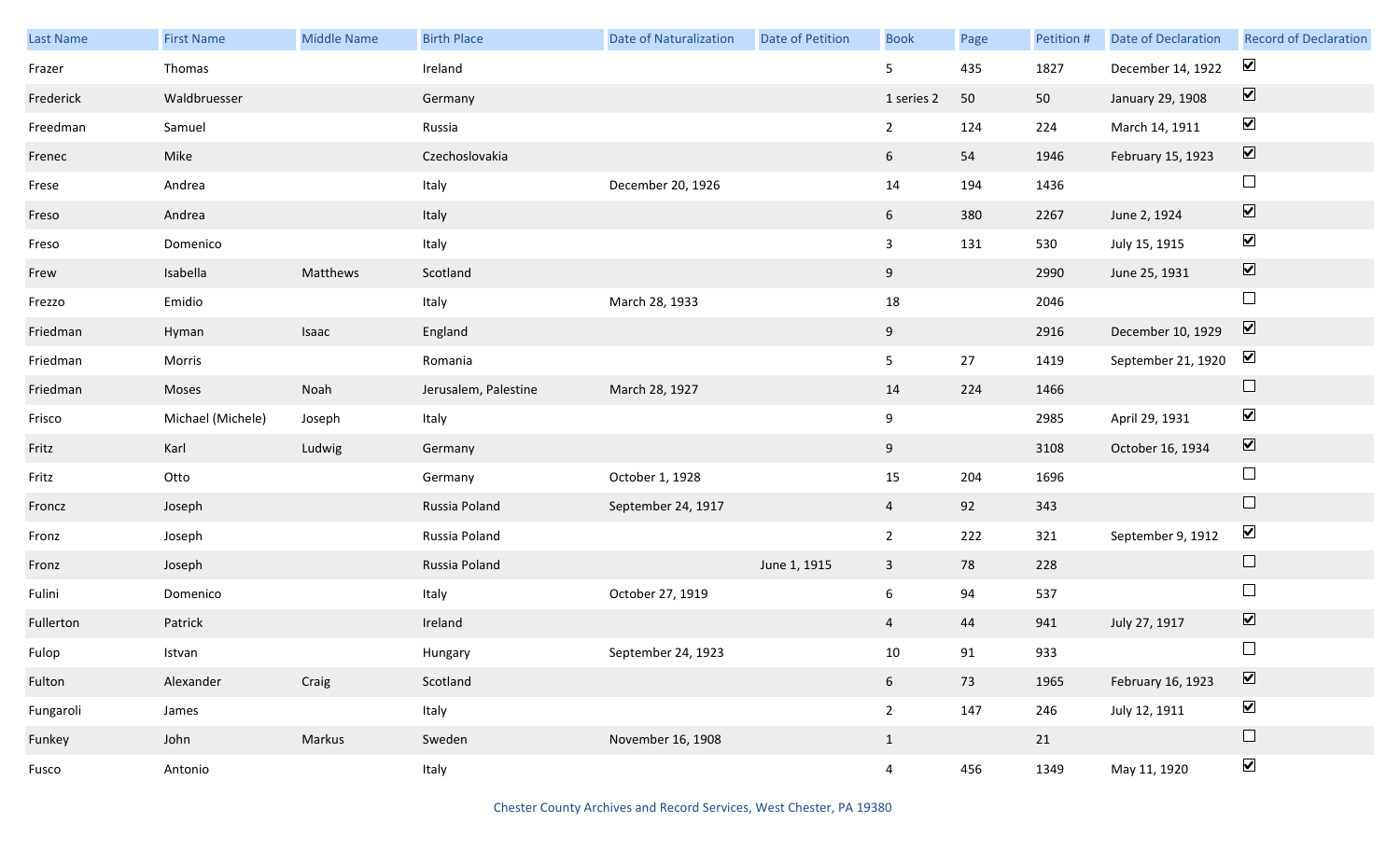| Last Name | <b>First Name</b> | Middle Name | <b>Birth Place</b> | <b>Date of Naturalization</b> | Date of Petition | <b>Book</b>    | Page           | Petition # | <b>Date of Declaration</b> | <b>Record of Declaration</b> |
|-----------|-------------------|-------------|--------------------|-------------------------------|------------------|----------------|----------------|------------|----------------------------|------------------------------|
| Fusco     | Antonio           |             | Italy              | September 25, 1922            |                  | 9              | 68             | 810        |                            | $\Box$                       |
| Fusco     | Dominic           |             | Italy              | September 28, 1925            |                  | 13             | 73             | 1215       |                            | $\Box$                       |
| Fusco     | Thomas            |             | Italy              |                               |                  | $\mathbf{3}$   | 130            | 529        | July 15, 1915              | $\boxed{\blacktriangledown}$ |
| Fusco     | Thomas            |             | Italy              | June 28, 1920                 |                  | $\overline{7}$ | 34             | 576        |                            | $\Box$                       |
| Gabor     | Kishogya          |             | Hungary            |                               |                  | 7 <sup>7</sup> | 94             | 2477       | October 21, 1925           | $\boxed{\blacktriangledown}$ |
| Gac       | Kazimierz         |             | Russia Poland      |                               |                  | $2^{\circ}$    | 215            | 314        | September 9, 1912          | $\blacktriangledown$         |
| Gaczi     | Michael           |             | Czechoslovakia     | December 21, 1925             |                  | 13             | 85             | 1227       |                            | $\Box$                       |
| Gagliardi | Adam              |             | Italy              |                               |                  | 7 <sup>7</sup> | 40             | 2424       | May 4, 1925                | $\blacktriangledown$         |
| Gagliardi | Orazio            |             | Italy              |                               |                  | 9              |                | 2911       | October 28, 1929           | $\boxed{\blacktriangledown}$ |
| Gagliardi | Orazio (Grazio)   | Gustav      | Italy              | June 27, 1932                 |                  | $18\,$         |                | 2020       |                            | $\Box$                       |
| Gaillord  | Ernest            | Ami         | Switzerland        |                               |                  | 7 <sup>7</sup> | 106            | 2489       | November 10, 1922          | $\boxed{\blacktriangledown}$ |
| Gajdos    | Michael (Michal)  |             | Czechoslovakia     | September 22, 1924            |                  | 12             | 18             | 1060       |                            | $\Box$                       |
| Galbavy   | Stefan (Istvan)   |             | Czechoslovakia     | June 22, 1925                 |                  | 13             | 29             | 1171       |                            | $\Box$                       |
| Gall      | Gaspar            |             | Hungary            |                               |                  | $\mathbf{3}$   | 203            | 602        | October 5, 1915            | $\blacktriangledown$         |
| Gall      | Joseph            |             | Hungary            |                               |                  | 6              | 337            | 2227       | March 21, 1924             | $\boxed{\blacktriangledown}$ |
| Gallagher | Minnie            |             | Ireland            |                               |                  | 9              |                | 2978       | April 10, 1931             | $\blacktriangledown$         |
| Gallagher | Minnie            |             | Ireland            | September 25, 1933            |                  | 19             |                | 2071       |                            | $\Box$                       |
| Gallagher | Thomas            | Edward      | Ireland            |                               |                  | 9              |                | 3130       | July 25, 1935              | $\blacktriangledown$         |
| Gallo     | Vincenzo          |             | Italy              | September 25, 1933            |                  | 19             |                | 2068       |                            | $\Box$                       |
| Galowinko | Stephen           |             | Russia             |                               |                  | 6              | 110            | 2002       | March 9, 1923              | $\blacktriangledown$         |
| Gandour   | Fares             | Elias       | Syria              |                               |                  | $2^{\circ}$    | 78             | 178        | April 25, 1910             | $\boxed{\mathbf{v}}$         |
| Ganyo     | Endi (Andras)     |             | Czechoslovakia     | September 27, 1926            |                  | $14\,$         | 113            | 1355       |                            | $\Box$                       |
| Ganyo     | Eudi              |             | Czechoslovakia     |                               |                  | 6 <sup>1</sup> | $\overline{2}$ | 1894       | February 10, 1923          | $\boxed{\blacktriangledown}$ |
| Gapinski  | William (Waclaw)  |             | Russia Poland      | June 23, 1919                 |                  | 5 <sub>5</sub> | 100            | 445        |                            | $\Box$                       |
| Gaplos    | Andrew            |             | Hungary            | March 28, 1921                |                  | 8              | 20             | 662        |                            | $\Box$                       |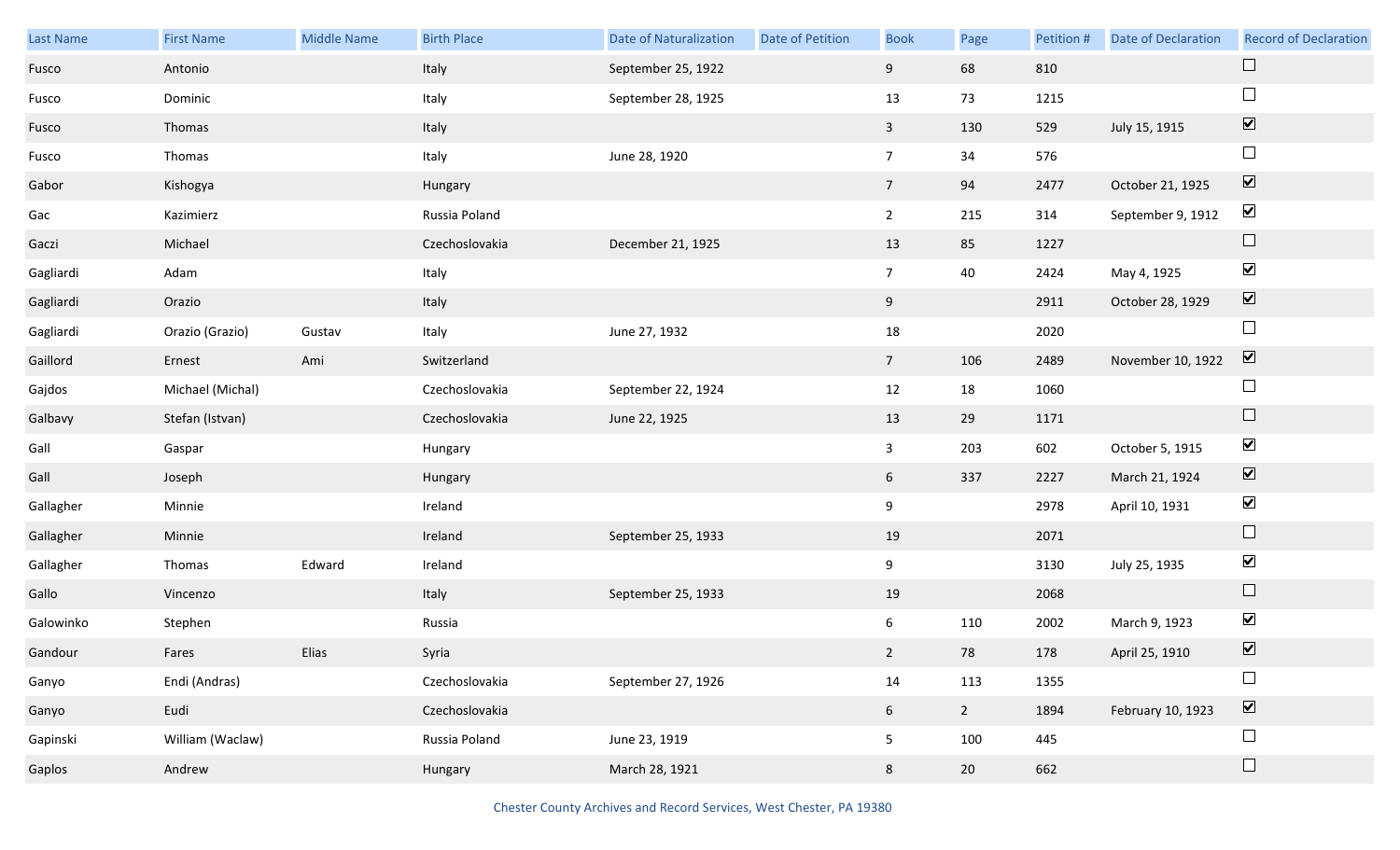| Last Name  | <b>First Name</b> | Middle Name | <b>Birth Place</b> | <b>Date of Naturalization</b> | Date of Petition  | <b>Book</b>     | Page | Petition # | <b>Date of Declaration</b> | <b>Record of Declaration</b> |
|------------|-------------------|-------------|--------------------|-------------------------------|-------------------|-----------------|------|------------|----------------------------|------------------------------|
| Gaplos     | Andy              |             | Hungary            |                               |                   | $\mathbf{3}$    | 214  | 613        | October 14, 1915           | $\blacktriangledown$         |
| Gara       | Guiliano          |             | Italy              | March 26, 1923                |                   | 10              | 31   | 873        |                            | $\Box$                       |
| Garafolo   | Joseph            |             | Italy              |                               |                   | $6\overline{6}$ | 450  | 2336       | December 15, 1924          | $\blacktriangledown$         |
| Garay      | Andrew            |             | Hungary            |                               |                   | $\overline{2}$  | 154  | 253        | August 7, 1911             | $\boxed{\blacktriangledown}$ |
| Garay      | Andrew            |             | Hungary            |                               | August 6, 1918    | 5 <sub>1</sub>  | 80   | 425        |                            | $\Box$                       |
| Gargia     | Giovanni          |             | Italy              |                               |                   | $7\overline{ }$ | 80   | 2463       | September 28, 1925         | $\boxed{\blacktriangledown}$ |
| Gargia     | Giovanni          |             | Italy              |                               | February 10, 1928 | 15              | 190  | 1682       |                            | $\Box$                       |
| Garitza    | Dominic           |             | Italy              |                               |                   | $\mathbf{3}$    | 266  | 665        | January 24, 1916           | $\boxed{\blacktriangledown}$ |
| Garofalo   | (Joseph) Giuseppe |             | Italy              | March 28, 1932                |                   | $18\,$          |      | 1998       |                            | $\Box$                       |
| Garrick    | Abraham           |             | Russia             |                               |                   | 5 <sub>1</sub>  | 183  | 1575       | May 23, 1921               | $\boxed{\blacktriangledown}$ |
| Gary       | John              |             | Ireland            |                               |                   | $\mathbf{3}$    | 226  | 625        | October 29, 1915           | $\blacktriangledown$         |
| Gary       | John              |             | Ireland            | June 27, 1921                 |                   | 8               | 28   | 670        |                            | $\hfill \square$             |
| Garyga     | Mary              |             | Poland             |                               |                   | 7 <sup>7</sup>  | 63   | 2446       | July 17, 1925              | $\blacktriangledown$         |
| Garyga     | Mary              |             | Poland             | December 19, 1927             |                   | 15              | 117  | 1609       |                            | $\Box$                       |
| Garzarella | Nunziato          |             | Italy              |                               |                   | $\overline{4}$  | 423  | 1316       | February 16, 1920          | $\blacktriangledown$         |
| Garzarelli | Beniamino         |             | Italy              | December 18, 1922             |                   | 9               | 92   | 834        |                            | $\Box$                       |
| Garzia     | Filippo           |             | Italy              |                               |                   | 7 <sup>7</sup>  | 458  | 2838       | November 3, 1928           | $\blacktriangledown$         |
| Garzia     | Filippo           |             | Italy              | June 22, 1931                 |                   | 18              |      | 1964       |                            | $\Box$                       |
| Garzia     | Frank             |             | Italy              |                               |                   | $\mathbf{3}$    | 353  | 753        | November 21, 1916          | $\blacktriangleright$        |
| Garzia     | Frank (Francesco) |             | Italy              | June 23, 1919                 |                   | 6 <sup>1</sup>  | 9    | 454        |                            | $\Box$                       |
| Garzia     | Giovanni          |             | Italy              | June 17, 1912                 |                   | $2^{\circ}$     | 65   | 115        |                            |                              |
| Gasbarro   | Tomasso           |             | Italy              | April 1, 1935                 |                   | 19              |      | 2122       |                            | $\Box$                       |
| Gasbarro   | Tommaso           |             | Italy              |                               |                   | 9               |      | 3029       | April 7, 1932              | $\blacktriangledown$         |
| Gasho      | Michael           |             | Hungary            |                               |                   | $2^{\circ}$     | 183  | 282        | February 1, 1912           | $\boxed{\blacktriangledown}$ |
| Gasho      | Michael           |             | Hungary            | March 13, 1916                |                   | $\mathbf{3}$    | 54   | 204        |                            | $\Box$                       |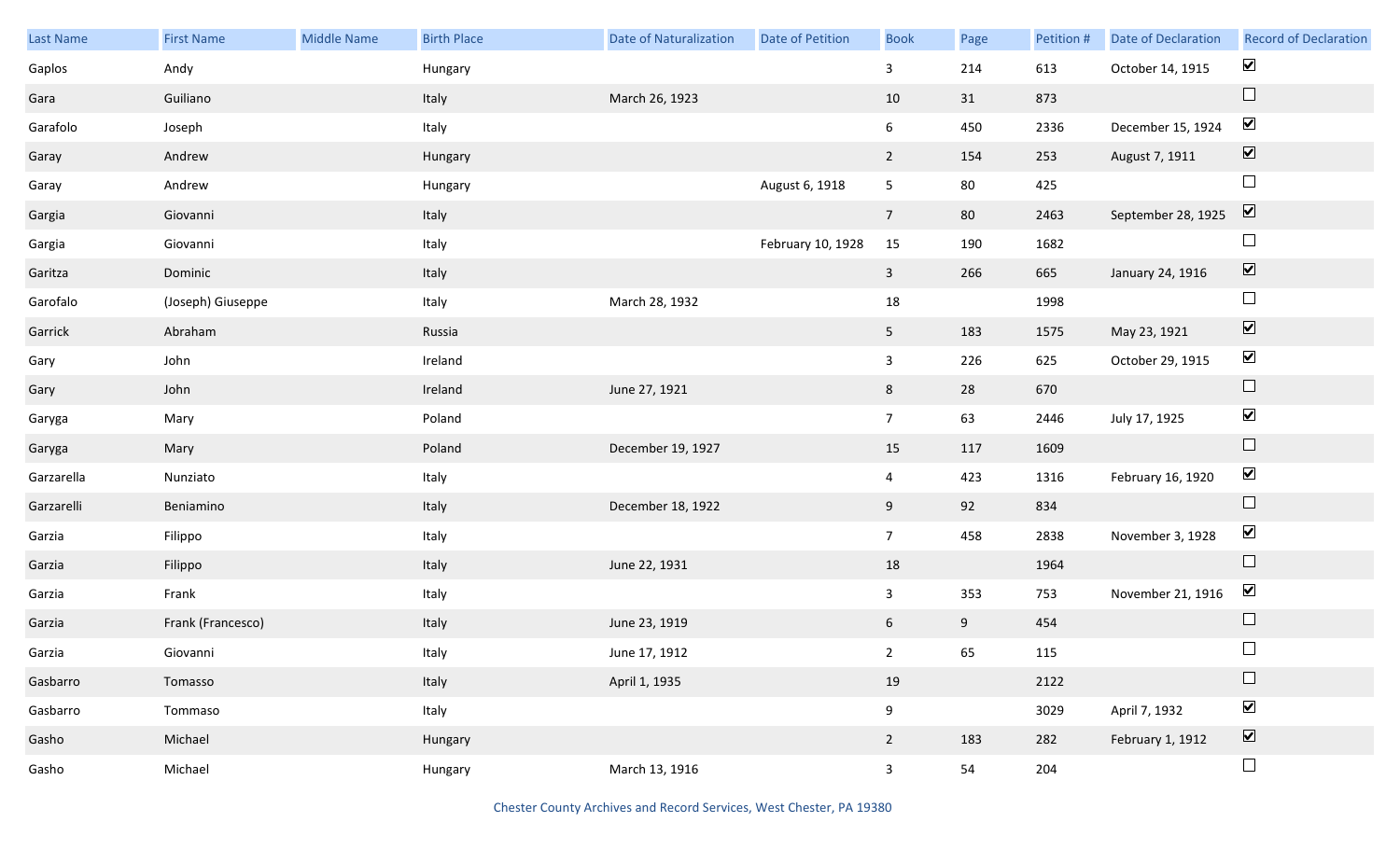| Last Name  | <b>First Name</b>  | Middle Name | <b>Birth Place</b> | <b>Date of Naturalization</b> | Date of Petition | <b>Book</b>     | Page | Petition # | <b>Date of Declaration</b> | <b>Record of Declaration</b> |
|------------|--------------------|-------------|--------------------|-------------------------------|------------------|-----------------|------|------------|----------------------------|------------------------------|
| Gasparetti | Romeo              |             | Italy              | March 28, 1927                |                  | 15              | 16   | 1508       |                            | $\Box$                       |
| Gaspari    | Antonio            |             | Italy              |                               |                  | 4               | 478  | 1371       | June 28, 1920              | $\blacktriangledown$         |
| Gaspari    | Antonio            |             | Italy              | March 26, 1923                |                  | 9               | 95   | 837        |                            | $\Box$                       |
| Gaspari    | Domenico           |             | Italy              |                               |                  | 9               |      | 3006       | October 27, 1931           | $\blacktriangledown$         |
| Gaspari    | Domenico           |             | Italy              | June 25, 1934                 |                  | 19              |      | 2097       |                            | $\Box$                       |
| Gaspari    | Elisabetta         |             | Italy              | December 23, 1935             |                  | $20\,$          |      | 2167       |                            | $\Box$                       |
| Gaspari    | Generoso           |             | Italy              |                               |                  | $\overline{4}$  | 479  | 1372       | June 28, 1920              | $\boxed{\blacktriangledown}$ |
| Gaspari    | Generosos          |             | Italy              | December 21, 1925             |                  | 14              | 22   | 1264       |                            | $\Box$                       |
| Gatano     | Leon               |             | Italy              | September 26, 1921            |                  | 8               | 88   | 730        |                            | $\hfill \square$             |
| Gatario    | Leon               |             | Italy              | September 26, 1921            |                  | 8               | 88   | 730        |                            | $\Box$                       |
| Gatzi      | Alexander          |             | Hungary            |                               |                  | $\mathbf{3}$    | 421  | 819        | April 9, 1917              | $\boxed{\blacktriangledown}$ |
| Gatzi      | Alexander          |             | Hungary            | March 28, 1921                |                  | $\overline{7}$  | 91   | 633        |                            | $\Box$                       |
| Gavel      | Bartlomig          |             | Austria            |                               |                  | $\overline{4}$  | 357  | 1250       | November 6, 1919           | $\boxed{\blacktriangledown}$ |
| Gavel      | Bartlomig          |             | Poland             | March 22, 1926                |                  | 14              | 59   | 1301       |                            | $\Box$                       |
| Gawel      | Frank (Franciszek) | Andrew      | Poland             |                               |                  | 9               |      | 3124       | May 13, 1935               | $\boxed{\blacktriangledown}$ |
| Gaydos     | Michael            |             | Austria Hungary    |                               |                  | 5               | 285  | 1677       | March 20, 1922             | $\blacktriangledown$         |
| Gaydos     | Michael (Michal)   |             | Czechoslovakia     | September 22, 1924            |                  | 12              | 18   | 1060       |                            | $\Box$                       |
| Gazdag     | Frank              |             | Czechoslovakia     | December 17, 1928             |                  | 16              | 16   | 1758       |                            | $\Box$                       |
| Gazdaz     | Gabriel            |             | Hungary            |                               |                  | $2^{\circ}$     | 262  | 361        | February 10, 1913          | $\overline{\mathbf{v}}$      |
| Gazello    | Pasquale           |             | Italy              |                               |                  | 5               | 216  | 1608       | September 27, 1921         | $\blacktriangledown$         |
| Gazello    | Pasquale           |             | Italy              | September 28, 1925            |                  | 13              | 74   | 1216       |                            | $\Box$                       |
| Gazero     | Anthony            |             | Italy              |                               |                  | $7\overline{ }$ | 62   | 2445       | July 16, 1925              | $\blacktriangledown$         |
| Gazerro    | Anthony            |             | Italy              | June 23, 1930                 |                  | 17              |      | 1903       |                            | $\Box$                       |
| Gazi       | Mike               |             | Czechoslovakia     |                               |                  | 6 <sup>1</sup>  | 19   | 1911       | February 12, 1923          | $\blacktriangledown$         |
| Gazsi      | Mihaly             |             | Czechoslovakia     | December 21, 1925             |                  | 13              | 85   | 1227       |                            | $\Box$                       |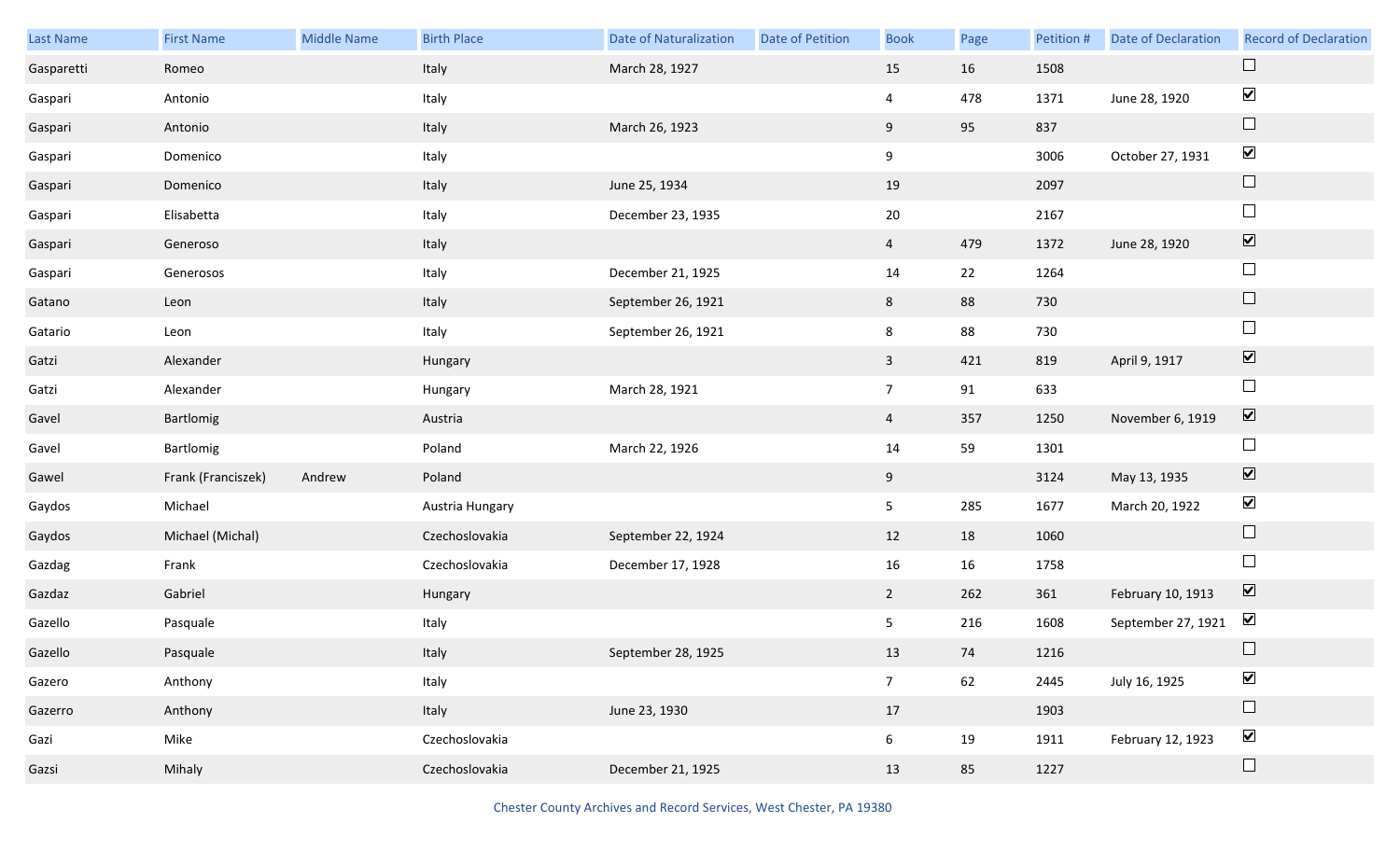| Last Name | <b>First Name</b> | Middle Name | <b>Birth Place</b> | <b>Date of Naturalization</b> | <b>Date of Petition</b> | <b>Book</b>     | Page           | Petition # | Date of Declaration | <b>Record of Declaration</b> |
|-----------|-------------------|-------------|--------------------|-------------------------------|-------------------------|-----------------|----------------|------------|---------------------|------------------------------|
| Gazzerra  | Francesco         |             | Italy              |                               |                         | 6               | 143            | 2035       | April 30, 1923      | $\blacktriangledown$         |
| Gazzerra  | Francesco         |             | Italy              | March 22, 1926                |                         | 14              | 46             | 1288       |                     | $\hfill \square$             |
| Gazzillo  | Anthony           |             | Italy              |                               |                         | $\overline{4}$  | 335            | 1229       | October 13, 1919    | $\blacktriangledown$         |
| Gazzillo  | Nunzio            |             | Italy              |                               |                         | $\overline{4}$  | 477            | 1370       | June 28, 1920       | $\boxed{\blacktriangledown}$ |
| Gazzillo  | Rocco             |             | Italy              |                               |                         | $2^{\circ}$     | 53             | 153        | November 11, 1909   | $\blacktriangledown$         |
| Gazzillo  | Rocco             |             | Italy              | December 1, 1913              |                         | $\mathbf{3}$    | 10             | 160        |                     | $\hfill \square$             |
| Geci      | John              |             | Austria Hungary    |                               |                         | $\mathbf{3}$    | 160            | 559        | August 12, 1915     | $\blacktriangledown$         |
| Geci      | John              |             | Austria            | March 22, 1920                |                         | $7\overline{ }$ | 6 <sup>1</sup> | 549        |                     | $\hfill \square$             |
| Geczy     | Louis             |             | Austria Hungary    |                               |                         | 5 <sub>1</sub>  | 322            | 1714       | May 22, 1922        | $\blacktriangledown$         |
| Geczy     | Louis (Lajos)     |             | Czechoslovakia     | June 28, 1926                 |                         | 14              | 105            | 1347       |                     | $\hfill \square$             |
| Gee       | Annie             |             | England            | December 20, 1926             |                         | 14              | 191            | 1433       |                     | $\hfill \square$             |
| Gee       | Thomas            |             | England            |                               |                         | $2^{\circ}$     | 126            | 226        | March 17, 1911      | $\blacktriangledown$         |
| Gee       | Thomas            |             | England            | September 8, 1913             |                         | $2^{\circ}$     | 99             | 149        |                     | $\Box$                       |
| Gee       | William           |             | England            | January 3, 1910               |                         | $\mathbf{1}$    |                | 39         |                     | $\hfill \square$             |
| Gemer     | Mike              |             | Austria Hungary    |                               |                         | 5 <sub>5</sub>  | 200            | 1592       | August 12, 1921     | $\blacktriangledown$         |
| Gemita    | Giuseppe          |             | Italy              | September 25, 1922            |                         | 9               | 66             | 808        |                     | $\Box$                       |
| Gemma     | Erasmo            |             | Italy              |                               |                         | 7 <sup>7</sup>  | 253            | 2634       | January 7, 1927     | $\blacktriangledown$         |
| Gemma     | Erasmo            |             | Italy              |                               |                         | $\overline{4}$  | 276            | 1170       | July 14, 1919       | $\boxed{\blacktriangledown}$ |
| Genaro    | Secondo           |             | Italy              |                               |                         | $\mathbf{3}$    | 482            | 880        | June 5, 1917        | $\blacktriangledown$         |
| Gennaro   | Francesco         |             | Italy              |                               |                         | $6\overline{6}$ | 291            | 2181       | January 31, 1924    | $\boxed{\blacktriangledown}$ |
| Gennaro   | Francesco         |             | Italy              | December 19, 1927             |                         | 15              | 118            | 1610       |                     | $\Box$                       |
| Gennes    | Paul              | William     | Belgium            | September 25, 1922            |                         | 9               | 71             | 813        |                     | $\hfill \square$             |
| Genovese  | Peter             |             | Italy              |                               |                         | $\mathbf{3}$    | 2 <sub>2</sub> | 401        | October 1, 1913     | $\blacktriangledown$         |
| Genovese  | Peter             |             | Italy              | March 13, 1916                |                         | $\overline{4}$  | 7 <sup>7</sup> | 257        |                     | $\hfill \square$             |
| Gentile   | Nicola            |             | Italy              | October 27, 1919              |                         | $6\overline{6}$ | 99             | 542        |                     | $\Box$                       |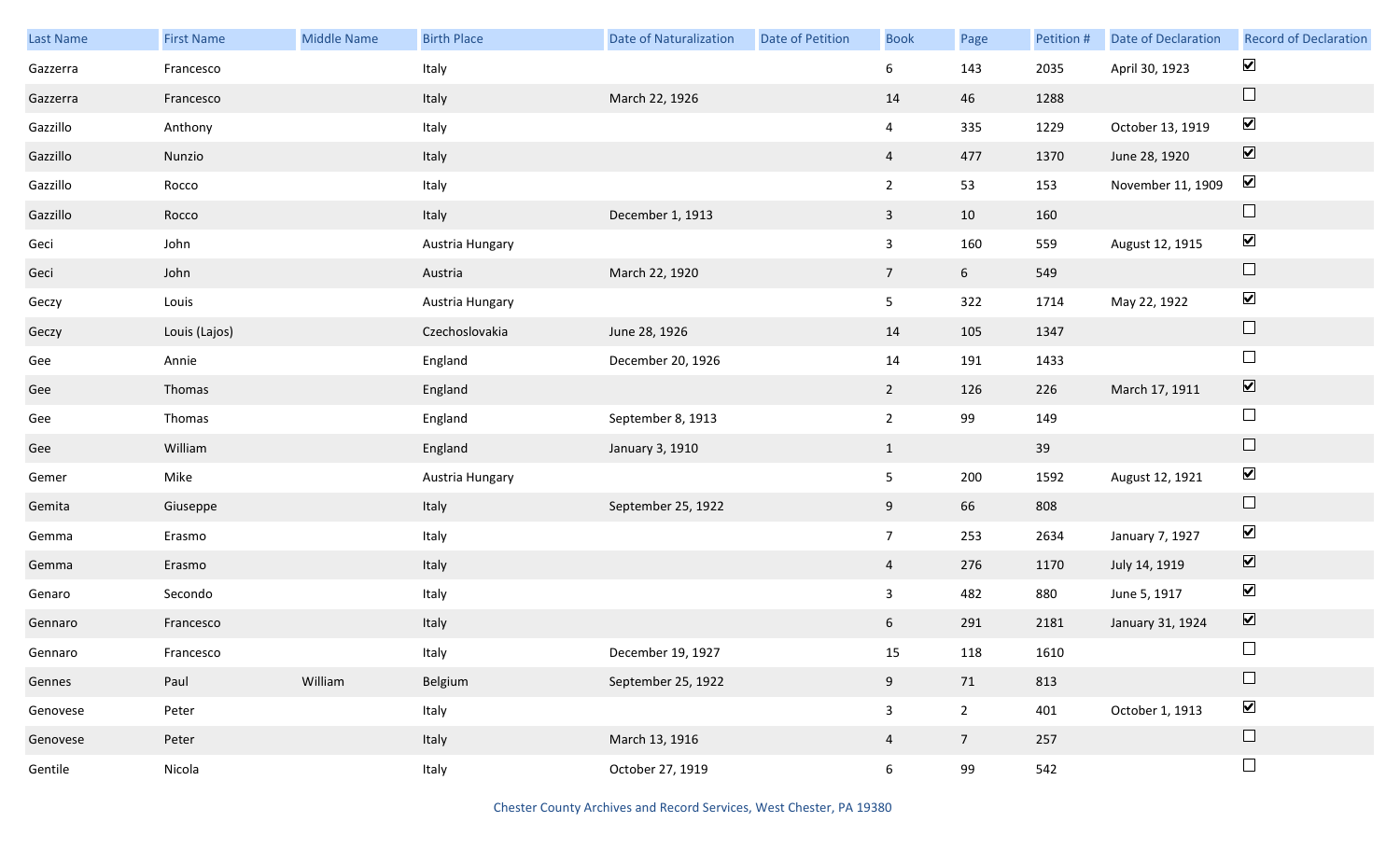| Last Name   | <b>First Name</b> | <b>Middle Name</b> | <b>Birth Place</b> | <b>Date of Naturalization</b> | Date of Petition | <b>Book</b>     | Page           | Petition # | <b>Date of Declaration</b> | <b>Record of Declaration</b> |
|-------------|-------------------|--------------------|--------------------|-------------------------------|------------------|-----------------|----------------|------------|----------------------------|------------------------------|
| Gentle      | Thomas            | $\mathsf{J}$       | Italy              |                               |                  | 7 <sup>7</sup>  | 79             | 2462       | September 28, 1925         | $\boxed{\mathbf{v}}$         |
| George      | Angelo            |                    | Italy              |                               |                  | $\mathbf{3}$    | 210            | 609        | October 8, 1915            | $\blacktriangledown$         |
| George      | Joseph            | Thomas             | Syria              |                               |                  | $\overline{4}$  | 41             | 938        | July 23, 1917              | $\boxed{\blacktriangledown}$ |
| George      | Joseph            | Thomas             | Syria              | June 27, 1921                 |                  | 8               | 9              | 651        |                            | $\Box$                       |
| Georgia     | Geordoanis        | Hadji              | Turkey             |                               |                  | 5 <sub>1</sub>  | 469            | 1861       | February 7, 1923           | $\boxed{\blacktriangledown}$ |
| Gere        | Ernerie           |                    | Czechoslovakia     |                               |                  | $7\overline{ }$ | 274            | 2655       | March 16, 1927             | $\blacktriangledown$         |
| Gerefalco   | Raffaele          |                    | Italy              |                               |                  | $\mathbf{3}$    | 269            | 668        | January 24, 1916           | $\boxed{\blacktriangledown}$ |
| Geri        | Steve             |                    | Czechoslovakia     |                               |                  | $7\overline{ }$ | 95             | 2478       | October 21, 1925           | $\blacktriangledown$         |
| Germer      | Michael           |                    | Czechoslovakia     | September 22, 1924            |                  | 12              | 40             | 1082       |                            | $\Box$                       |
| Gerrard     | Frank             |                    | England            | March 27, 1912                |                  | 9               | 5 <sub>5</sub> | 747        |                            | $\Box$                       |
| Gespa       | Frank             |                    | Austria Hungary    |                               |                  | 5 <sub>1</sub>  | 221            | 1613       | October 4, 1921            | $\boxed{\blacktriangledown}$ |
| Gespa       | Frank             |                    | Hungary            |                               | August 23, 1924  | 12              | 86             | 1128       |                            | $\Box$                       |
| Gesper      | Domenico          |                    | Italy              |                               |                  | $\mathbf{3}$    | 99             | 498        | April 5, 1915              | $\boxed{\blacktriangledown}$ |
| Getzy       | Andro             |                    | Austria Hungary    |                               |                  | $\overline{4}$  | 98             | 994        | February 25, 1918          | $\blacktriangledown$         |
| Geunes      | Paul              | ${\sf W}$          | Belgium            |                               |                  | $\overline{4}$  | 227            | 1121       | April 26, 1919             | $\boxed{\blacktriangledown}$ |
| Geyer       | Carl              |                    | Germany            |                               |                  | $\mathbf{3}$    | 299            | 697        | March 9, 1916              | $\blacktriangledown$         |
| Giacchetti  | Antonio           |                    | Italy              |                               |                  | 5 <sub>1</sub>  | 64             | 1456       | November 30, 1920          | $\boxed{\blacktriangledown}$ |
| Giacobbozi  | Vincenzo          |                    | Italy              |                               |                  | $2^{\circ}$     | 251            | 350        | December 31, 1912          | $\blacktriangledown$         |
| Giaguinto   | Pietro            |                    | Italy              | September 27, 1926            |                  | 14              | 159            | 1401       |                            | $\Box$                       |
| Giallonardo | Concezio          |                    | Italy              |                               |                  | 6               | 477            | 2362       | January 20, 1925           | $\blacktriangledown$         |
| Gialloreto  | Gaetano           |                    | Italy              |                               |                  | 5 <sub>1</sub>  | 189            | 1581       | June 27, 1921              | $\blacktriangledown$         |
| Gialloreto  | Gaetano           |                    | Italy              | March 26, 1928                |                  | 15              | 172            | 1664       |                            | $\Box$                       |
| Giampi      | Thomas            |                    | Italy              |                               | October 14, 1909 | $\mathbf{1}$    |                | 44         |                            | $\Box$                       |
| Giampiatro  | Nicola            |                    | Italy              |                               |                  | $\mathbf{3}$    | 194            | 593        | October 4, 1915            | $\blacktriangledown$         |
| Giampietro  | Frank             |                    | Italy              |                               |                  | 6               | 239            | 2130       | October 29, 1923           | $\boxed{\blacktriangledown}$ |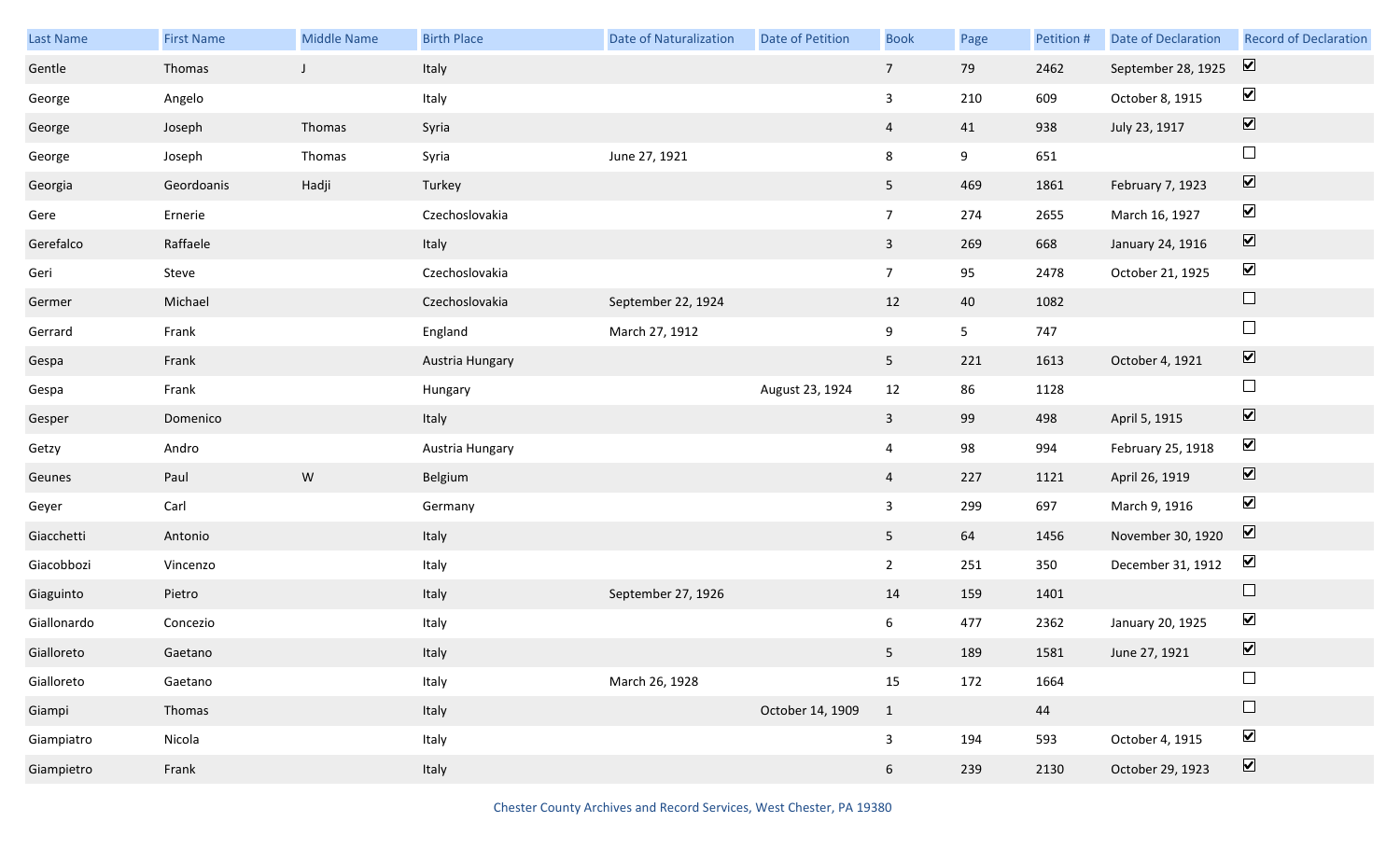| Last Name  | <b>First Name</b>  | <b>Middle Name</b> | <b>Birth Place</b> | <b>Date of Naturalization</b> | <b>Date of Petition</b> | <b>Book</b>     | Page           | Petition # | <b>Date of Declaration</b> | <b>Record of Declaration</b> |
|------------|--------------------|--------------------|--------------------|-------------------------------|-------------------------|-----------------|----------------|------------|----------------------------|------------------------------|
| Giampietro | Frank              |                    | Italy              | September 27, 1926            |                         | 14              | 96             | 1338       |                            | $\Box$                       |
| Giampietro | Gaetano            |                    | Italy              | December 17, 1923             |                         | 9               | 21             | 763        |                            | $\hfill \square$             |
| Giampietro | Nicola             |                    | Italy              | September 22, 1919            |                         | 6               | 38             | 482        |                            | $\Box$                       |
| Giampietro | Vincenzo           |                    | Italy              |                               |                         | $\mathbf{3}$    | 200            | 599        | October 4, 1915            | $\boxed{\blacktriangledown}$ |
| Gianchini  | Guy                |                    | Italy              |                               |                         | $6\overline{6}$ | 209            | 2100       | August 20, 1923            | $\blacktriangledown$         |
| Giancioppi | Michele            |                    | Italy              |                               |                         | 6 <sup>1</sup>  | 479            | 2364       | January 22, 1925           | $\boxed{\blacktriangledown}$ |
| Giancioppi | Michele            |                    | Italy              | December 17, 1928             |                         | 16              | 13             | 1755       |                            | $\Box$                       |
| Giancola   | Gaetano            |                    | Italy              |                               |                         | $7\overline{ }$ | 74             | 2457       | September 5, 1925          | $\boxed{\blacktriangledown}$ |
| Giancola   | Gastano            |                    | Italy              | March 26, 1928                |                         | 15              | 150            | 1642       |                            | $\Box$                       |
| Giancola   | Guido              |                    | Italy              |                               |                         | $\overline{4}$  | 156            | 1050       | August 15, 1918            | $\boxed{\blacktriangledown}$ |
| Giancola   | Guido              |                    | Italy              | September 26, 1921            |                         | $8\phantom{1}$  | 53             | 695        |                            | $\Box$                       |
| Giancola   | Ricardo            |                    | Italy              |                               |                         | 5 <sub>5</sub>  | 110            | 1502       | January 27, 1921           | $\blacktriangledown$         |
| Giancola   | Riccardo           |                    | Italy              | December 21, 1925             |                         | 14              | 23             | 1265       |                            | $\Box$                       |
| Giangiulio | Carmine            |                    | Italy              |                               |                         | $\overline{4}$  | 18             | 915        | July 6, 1917               | $\blacktriangledown$         |
| Gianguilio | Domenico           |                    | Italy              |                               |                         | $\overline{4}$  | 197            | 1091       | January 27, 1919           | $\blacktriangledown$         |
| Giannaris  | Akrivi             |                    | Greece             | December 21, 1931             |                         | 18              |                | 1995       |                            | $\hfill \square$             |
| Giannaris  | Gust               |                    | Greece             |                               |                         | $6\overline{6}$ | 476            | 2361       | January 14, 1925           | $\blacktriangledown$         |
| Giannaris  | Gust (Constantino) |                    | Greece             | December 17, 1928             |                         | 15              | 247            | 1739       |                            | $\Box$                       |
| Giannaris  | Steve              |                    | Greece             |                               |                         | $6\overline{6}$ | 488            | 2373       | February 2, 1925           | $\blacktriangledown$         |
| Giannaris  | Steve              |                    | Greece             | March 25, 1929                |                         | 16              | 43             | 1785       |                            | $\Box$                       |
| Giannotta  | Philopena          |                    | Italy              |                               |                         | 7 <sup>7</sup>  | 433            | 2813       | August 27, 1928            | $\blacktriangledown$         |
| Giardano   | Alfonso            |                    | Italy              |                               |                         | 7 <sup>7</sup>  | 145            | 2527       | March 20, 1926             | $\boxed{\blacktriangledown}$ |
| Gibeny     | James              |                    | Ireland            | March 22, 1920                |                         | $7\overline{ }$ | $\overline{4}$ | 547        |                            | $\Box$                       |
| Gibney     | James              |                    | Ireland            |                               |                         | $\overline{4}$  | 10             | 907        | June 23, 1917              | $\boxed{\blacktriangledown}$ |
| Gibney     | Joseph             |                    | Ireland            |                               |                         | $\overline{4}$  | 362            | 1255       | November 11, 1919          | $\blacktriangleright$        |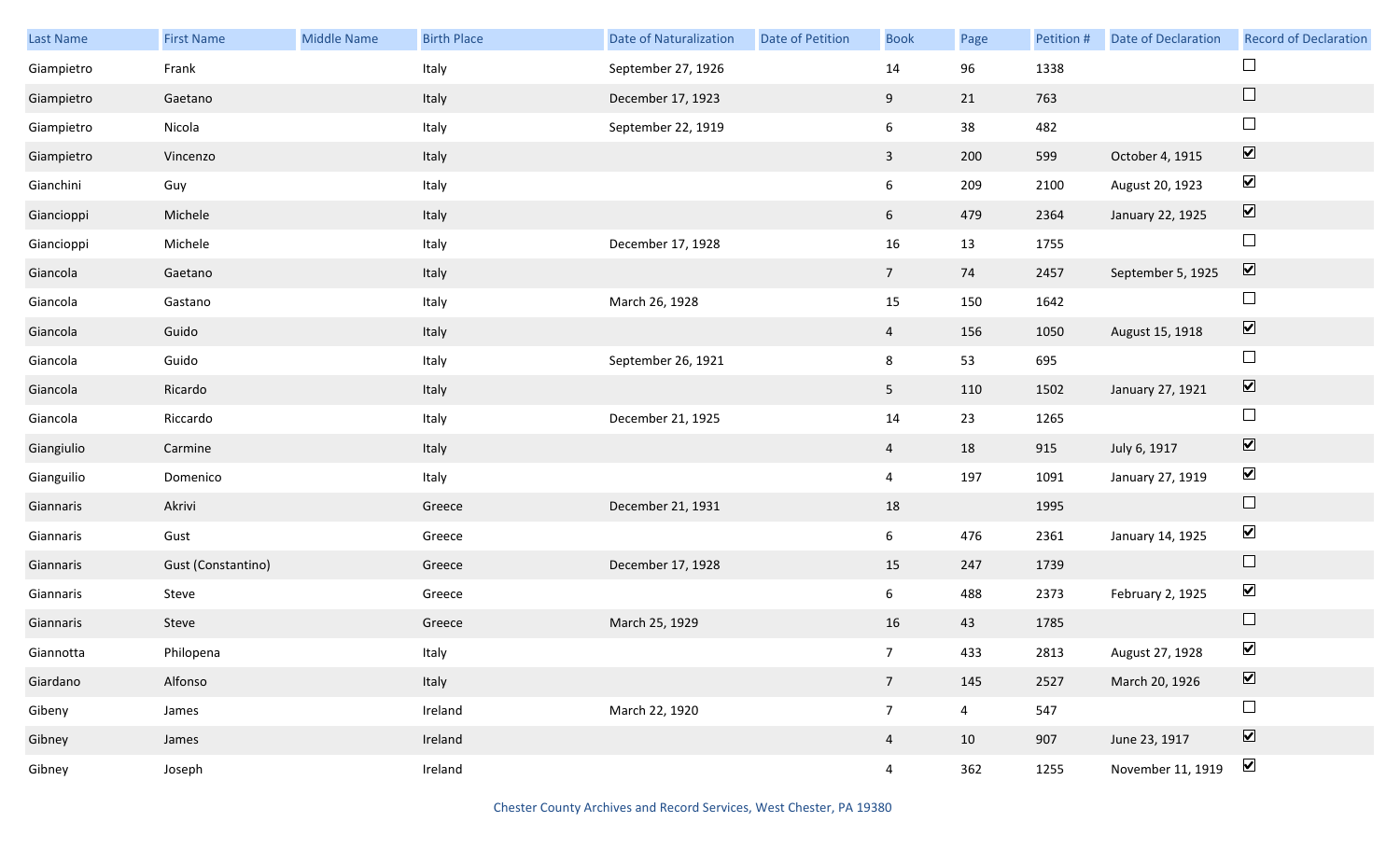| Last Name  | <b>First Name</b> | <b>Middle Name</b> | <b>Birth Place</b> | <b>Date of Naturalization</b> | Date of Petition | <b>Book</b>             | Page           | Petition # | Date of Declaration | <b>Record of Declaration</b> |
|------------|-------------------|--------------------|--------------------|-------------------------------|------------------|-------------------------|----------------|------------|---------------------|------------------------------|
| Gibson     | Alexander         |                    | Scotland           |                               |                  | $2^{\circ}$             | 144            | 243        | June 21, 1911       | $\boxed{\blacktriangledown}$ |
| Gibson     | Fred              | J                  | Belgium            |                               |                  | $\overline{2}$          | 255            | 354        | January 25, 1913    | $\blacktriangleright$        |
| Gibson     | John              |                    | Scotland           |                               |                  | $\overline{3}$          | 450            | 848        | May 9, 1917         | $\boxed{\blacktriangledown}$ |
| Giecold    | Joe               | Frank              | Russia Poland      |                               |                  | $\overline{4}$          | 339            | 1233       | October 18, 1919    | $\blacktriangledown$         |
| Gigliotti  | Michele           |                    | Italy              |                               |                  | 9                       |                | 3076       | June 20, 1933       | $\boxed{\blacktriangledown}$ |
| Gigliotti  | Michele           |                    | Italy              | December 23, 1935             |                  | 19                      |                | 2159       |                     | $\hfill \square$             |
| Gilfillan  | John              |                    | Ireland            |                               |                  | $\mathbf{3}$            | 489            | 886        | June 8, 1917        | $\boxed{\blacktriangledown}$ |
| Gill       | Francenzek        |                    | Austria            | September 27, 1919            |                  | $\overline{4}$          | 74             | 324        |                     | $\Box$                       |
| Gill       | Francinzek        |                    | Austria            |                               |                  | $\overline{3}$          | 49             | 446        | June 29, 1914       | $\boxed{\blacktriangledown}$ |
| Gill       | John              | Joseph             | Russia             | September 27, 1919            |                  | 6                       | 64             | 508        |                     | $\hfill \square$             |
| Gill       | Leon              |                    | Russia             |                               |                  | $\overline{4}$          | 299            | 1193       | August 27, 1919     | $\boxed{\blacktriangledown}$ |
| Gillen     | Harry             |                    | Ireland            |                               |                  | 1 series 2              | 81             | 81         | September 28, 1908  | $\blacktriangleright$        |
| Gillen     | Hugh              |                    | Ireland            | July 24, 1911                 |                  | $\overline{2}$          | $\overline{4}$ | 54         |                     | $\Box$                       |
| Gilpin     | Margaret          | Ellen              | Ireland            |                               |                  | 9                       |                | 3069       | April 27, 1933      | $\blacktriangledown$         |
| Gilson     | Fred              | $\mathsf J$        | Belgium            | June 14, 1915                 |                  | $\overline{3}$          | 63             | 213        |                     | $\Box$                       |
| Ginde      | Sura              |                    | Poland             | April 4, 1938                 |                  | 19                      |                | 2154       |                     | $\Box$                       |
| Ginns      | Samuel            |                    | Russia             |                               |                  | $\overline{3}$          | 406            | 804        | March 13, 1917      | $\boxed{\blacktriangledown}$ |
| Ginobile   | Rocco             |                    | Italy              |                               |                  | 5 <sub>1</sub>          | 36             | 1428       | October 9, 1920     | $\blacktriangledown$         |
| Ginobile   | Rocco             |                    | Italy              | December 17, 1923             |                  | 11                      | 14             | 956        |                     | $\Box$                       |
| Ginsberg   | Harry             |                    | Russia             |                               |                  | 5 <sub>1</sub>          | 286            | 1678       | March 23, 1922      | $\blacktriangledown$         |
| Ginsberg   | Harry             |                    | Russia             | December 15, 1924             |                  | 11                      | 50             | 992        |                     |                              |
| Ginsberg   | Julius            |                    | Lithuania          | June 25, 1928                 |                  | 15                      | 185            | 1677       |                     | $\Box$                       |
| Ginsburg   | Joe               |                    | Russia             |                               |                  | $\overline{\mathbf{3}}$ | 231            | 630        | November 13, 1915   | $\overline{\mathbf{v}}$      |
| Ginsburg   | Joe               |                    | Russia             | March 25, 1918                |                  | 5 <sub>1</sub>          | 49             | 394        |                     | $\Box$                       |
| Giocobello | Mariano           |                    | Italy              |                               |                  | $\overline{4}$          | 305            | 1199       | September 11, 1919  | $\boxed{\blacktriangledown}$ |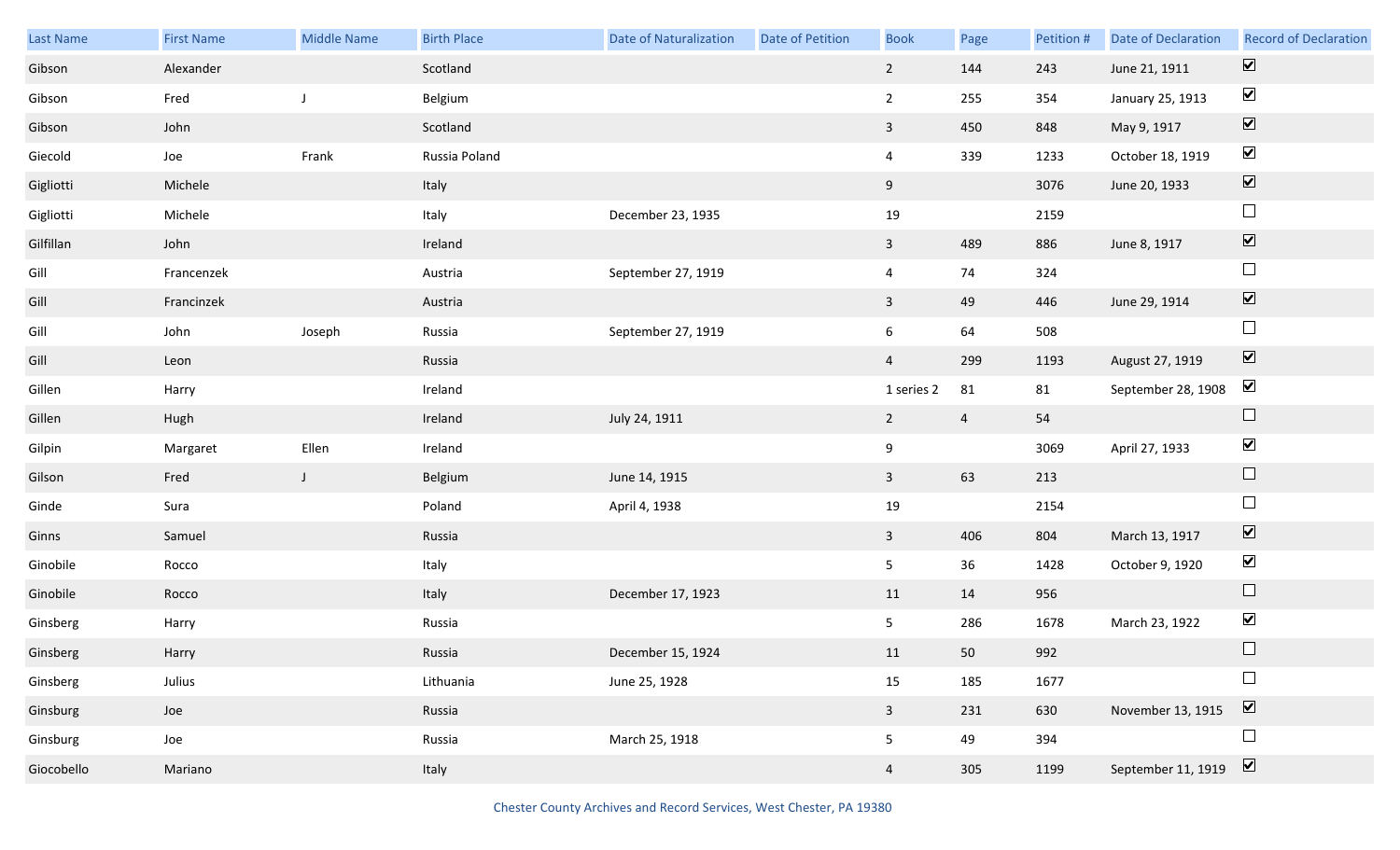| Last Name  | <b>First Name</b> | <b>Middle Name</b> | <b>Birth Place</b> | <b>Date of Naturalization</b> | Date of Petition | <b>Book</b>    | Page | Petition # | <b>Date of Declaration</b> | <b>Record of Declaration</b> |
|------------|-------------------|--------------------|--------------------|-------------------------------|------------------|----------------|------|------------|----------------------------|------------------------------|
| Giocobello | Mariano           |                    | Italy              | September 27, 1926            |                  | 14             | 158  | 1400       |                            | $\Box$                       |
| Giomaria   | Valentino         |                    | Italy              |                               |                  | 6 <sup>1</sup> | 104  | 1996       | February 27, 1923          | $\boxed{\blacktriangledown}$ |
| Giordano   | Alfonso           |                    | Italy              | October 1, 1928               |                  | 15             | 228  | 1720       |                            | $\Box$                       |
| Giovanni   | Jerome            |                    | Italy              | December 18, 1916             |                  | $\overline{4}$ | 49   | 299        |                            | $\hfill \square$             |
| Giovannini | Jerome            |                    | Italy              |                               |                  | $\mathbf{3}$   | 41   | 440        | May 12, 1914               | $\blacktriangledown$         |
| Girondi    | Vincenze          |                    | Italy              |                               |                  | $\overline{4}$ | 241  | 1135       | May 27, 1919               | $\blacktriangledown$         |
| Giroso     | Giuseppe          |                    | Italy              | March 26, 1928                |                  | 15             | 113  | 1605       |                            | $\Box$                       |
| Giuguinto  | Pietro            |                    | Italy              |                               |                  | 6              | 302  | 2192       | February 19, 1924          | $\boxed{\blacktriangledown}$ |
| Giunta     | Frank             |                    | Italy              |                               |                  | 5 <sub>1</sub> | 62   | 1454       | November 27, 1920          | $\blacktriangledown$         |
| Giunta     | Peter             |                    | Italy              |                               |                  | 5 <sub>1</sub> | 115  | 1507       | January 27, 1921           | $\boxed{\blacktriangledown}$ |
| Giunta     | Philip            |                    | Italy              |                               |                  | 6              | 237  | 2128       | October 26, 1923           | $\blacktriangledown$         |
| Giunta     | Philip (Filippo)  |                    | Italy              | December 20, 1926             |                  | 14             | 144  | 1386       |                            | $\Box$                       |
| Giunta     | Pietro            |                    | Italy              | September 24, 1923            |                  | 10             | 94   | 936        |                            | $\Box$                       |
| Giunta     | Rosario           |                    | Italy              |                               |                  | $\overline{4}$ | 216  | 1110       | March 15, 1919             | $\blacktriangledown$         |
| Giunta     | Rosario           |                    | Italy              |                               |                  | $\overline{2}$ | 9    | 109        | December 16, 1908          | $\blacktriangledown$         |
| Giuseppe   | Petrucci          |                    | Italy              | October 7, 1932               |                  | 18             |      | 2031       |                            | $\Box$                       |
| Gjeitsen   | Adolph            |                    | Norway             |                               |                  | $\overline{4}$ | 418  | 1311       | February 4, 1910           | $\blacktriangledown$         |
| Gjeitseu   | Adolph            |                    | Norway             |                               | February 4, 1922 | 9              | 22   | 764        |                            | $\Box$                       |
| Gjertsen   | Martha            |                    | Norway             |                               |                  | 6              | 342  | 2232       | March 28, 1922             | $\blacktriangledown$         |
| Gladun     | Anthony           |                    | Russia             |                               |                  | 5              | 47   | 1439       | October 19, 1920           | $\boxed{\blacktriangledown}$ |
| Gladun     | Anthony           |                    | Russia             | September 22, 1924            |                  | 11             | 88   | 1030       |                            | $\Box$                       |
| Glass      | Hugh              | Alexander          | Ireland            |                               |                  | 9              |      | 2999       | September 1, 1931          | $\boxed{\blacktriangledown}$ |
| Glass      | Hugh              | Alexander          | Ireland            | March 26, 1934                |                  | 19             |      | 2088       |                            | $\Box$                       |
| Glenblatt  | Isadore           |                    | Russia             | July 2, 1917                  |                  | $\overline{4}$ | 81   | 331        |                            | $\Box$                       |
| Glick      | David             | Nathan             | Russia             |                               |                  | $2^{\circ}$    | 19   | 121        | February 22, 1909          | $\blacktriangledown$         |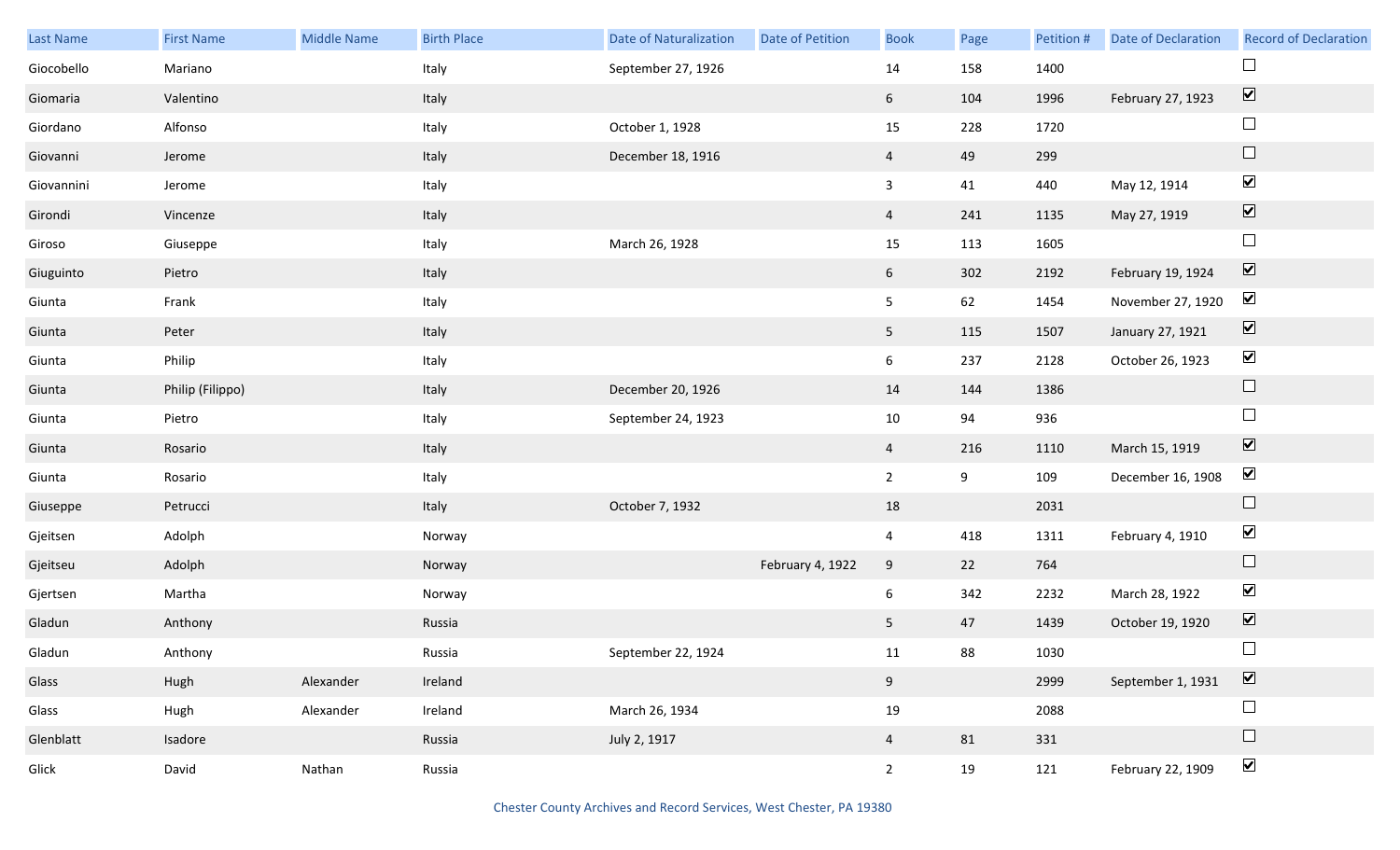| Last Name | <b>First Name</b> | Middle Name | <b>Birth Place</b> | <b>Date of Naturalization</b> | <b>Date of Petition</b> | <b>Book</b>     | Page | Petition # | <b>Date of Declaration</b> | <b>Record of Declaration</b> |
|-----------|-------------------|-------------|--------------------|-------------------------------|-------------------------|-----------------|------|------------|----------------------------|------------------------------|
| Glick     | David             | Nathan      | Russia             | November 27, 1911             |                         | $2^{\circ}$     | 26   | 76         |                            | $\Box$                       |
| Glick     | Edwin             |             | Russia             |                               |                         | $\mathbf{3}$    | 228  | 627        | November 4, 1915           | $\blacktriangleright$        |
| Glick     | Morris            |             | Russia             |                               |                         | $2^{\circ}$     | 299  | 398        | September 12, 1913         | $\boxed{\mathbf{v}}$         |
| Glinski   | Yan               |             | Austria            |                               |                         | $7\overline{ }$ | 371  | 2752       | December 12, 1927          | $\blacktriangledown$         |
| Glowacki  | Ludwik            |             | Poland Russia      |                               |                         | 5 <sub>1</sub>  | 16   | 1409       | September 10, 1920         | $\boxed{\mathbf{v}}$         |
| Glowacki  | Ludwik            |             | Poland             | March 26, 1923                |                         | 10              | 36   | 878        |                            | $\Box$                       |
| Godra     | Martin            |             | Austria Hungary    |                               |                         | 5 <sub>1</sub>  | 160  | 1552       | April 11, 1921             | $\boxed{\blacktriangledown}$ |
| Godri     | Gaspar            |             | Hungary            |                               |                         | $\overline{4}$  | 373  | 1266       | November 22, 1919          | $\blacktriangledown$         |
| Godri     | Gaspar            |             | Hungary            | June 26, 1922                 |                         | 9               | 42   | 784        |                            | $\Box$                       |
| Godro     | Martin            |             | Hungary            | September 24, 1923            |                         | 10              | 85   | 927        |                            | $\Box$                       |
| Goebel    | Otto              |             | Germany            |                               |                         | 6 <sup>1</sup>  | 478  | 2363       | January 22, 1925           | $\boxed{\mathbf{v}}$         |
| Goimor    | Mihaly            |             | Czechoslovakia     | September 22, 1924            |                         | 12              | 40   | 1082       |                            | $\Box$                       |
| Goischik  | Alexeij           |             | Poland             | June 23, 1930                 |                         | 17              |      | 1896       |                            | $\Box$                       |
| Gold      | Daniel            |             | Russia             |                               |                         | $\mathbf{3}$    | 262  | 661        | January 24, 1916           | $\blacktriangledown$         |
| Goldberg  | Harry             |             | Russia             |                               |                         | $\overline{3}$  | 495  | 892        | June 11, 1917              | $\blacktriangledown$         |
| Goldberg  | Harry (Aron)      |             | Russia             | March 22, 1920                |                         | $7\overline{ }$ | 21   | 563        |                            | $\Box$                       |
| Goldberg  | John              | Jaworski    | Poland             |                               |                         | 6 <sup>1</sup>  | 472  | 2357       | January 10, 1925           | $\boxed{\blacktriangledown}$ |
| Goldberg  | Morris            |             | Russia             |                               |                         | $\overline{3}$  | 377  | 775        | February 6, 1917           | $\blacktriangledown$         |
| Goldberg  | Morris            |             | Russia             | September 22, 1919            |                         | 6 <sup>1</sup>  | 20   | 463        |                            | $\Box$                       |
| Goldberg  | Samuel            |             | Lithuania          | June 27, 1927                 |                         | 15              | 23   | 1515       |                            | $\Box$                       |
| Goldie    | Cyrus             | Leslie      | England            |                               |                         | 7 <sup>7</sup>  | 153  | 2534       | April 1, 1926              | $\boxed{\mathbf{v}}$         |
| Goldner   | Herman            |             | Germany            |                               |                         | 5               | 224  | 1616       | October 7, 1921            | $\blacktriangledown$         |
| Goldstein | Harry             |             | Russia             |                               |                         | 5 <sub>1</sub>  | 303  | 1695       | April 27, 1922             | $\boxed{\blacktriangledown}$ |
| Goldstein | Harry             |             | Russia             | September 22, 1924            |                         | 11              | 92   | 1034       |                            | $\Box$                       |
| Goldstein | Herz              |             | Russia             | June 25, 1923                 |                         | 10              | 34   | 876        |                            | $\Box$                       |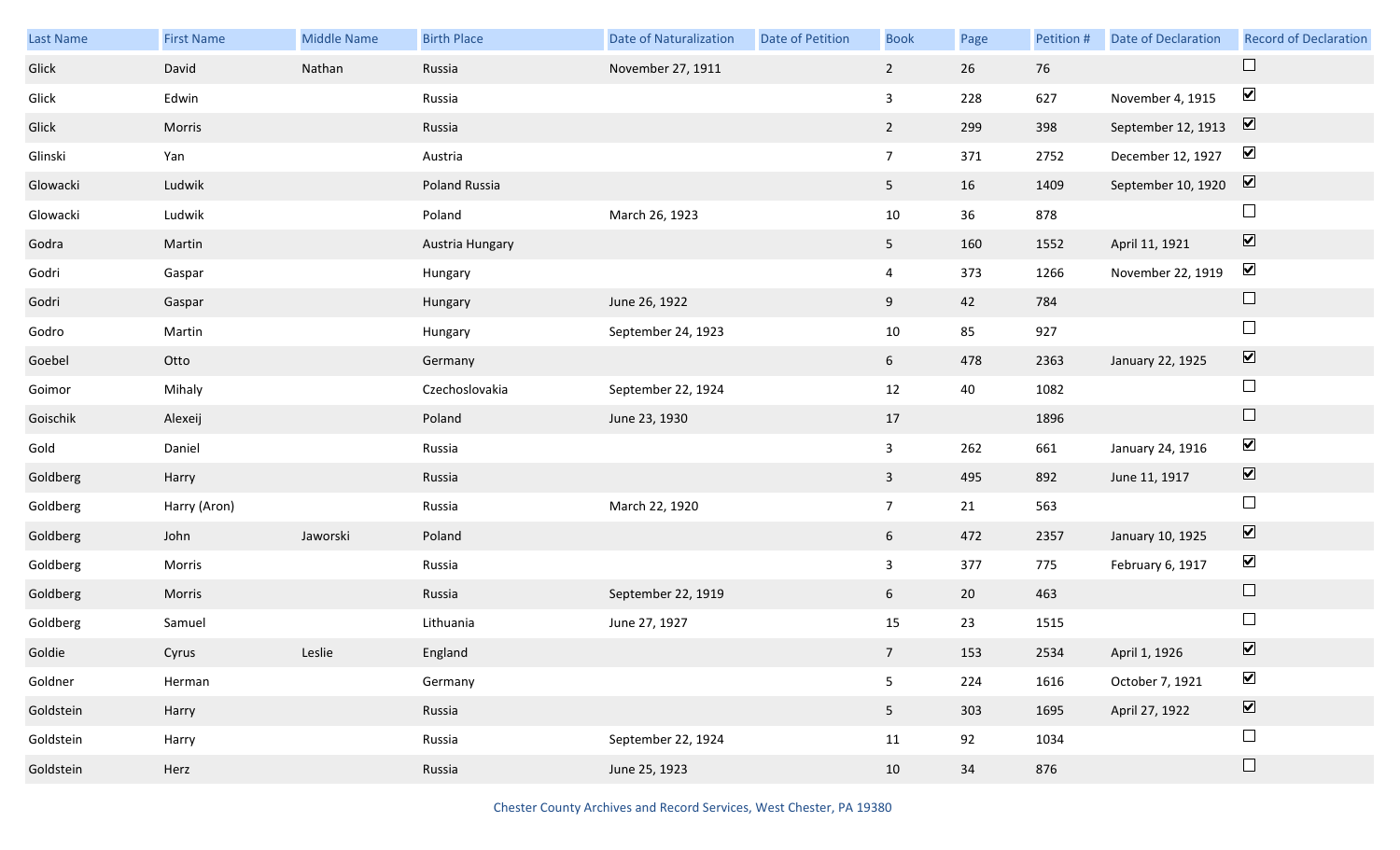| Last Name  | <b>First Name</b> | <b>Middle Name</b> | <b>Birth Place</b> | <b>Date of Naturalization</b> | Date of Petition | <b>Book</b>     | Page | Petition # | <b>Date of Declaration</b> | <b>Record of Declaration</b>    |
|------------|-------------------|--------------------|--------------------|-------------------------------|------------------|-----------------|------|------------|----------------------------|---------------------------------|
| Goldycz    | John              | Jaworski           | Poland             | September 26, 1927            |                  | 15              | 101  | 1593       |                            | $\Box$                          |
| Goltberg   | Luy (Tuz?)        |                    | Russia             |                               |                  | $\mathbf{3}$    | 199  | 598        | October 4, 1915            | $\boxed{\blacktriangledown}$    |
| Gombas     | Frank             |                    | Austria Hungary    |                               |                  | $\overline{4}$  | 89   | 985        | January 30, 1918           | $\blacktriangledown$            |
| Gombos     | Albert            |                    | Austria Hungary    |                               |                  | 5 <sub>5</sub>  | 399  | 1791       | September 21, 1922         | $\boxed{\blacktriangledown}$    |
| Gombos     | Albert            |                    | Hungary            | March 25, 1929                |                  | 16              | 44   | 1786       |                            | $\Box$                          |
| Gombos     | Charles           |                    | Hungary            |                               |                  | $7\overline{ }$ | 133  | 2515       | February 17, 1926          | $\boxed{\blacktriangledown}$    |
| Gombos     | Charles (Karoly)  |                    | Hungary            | March 25, 1929                |                  | 16              | 39   | 1781       |                            | $\Box$                          |
| Gomm       | George            | William            | England            |                               |                  | $\mathbf{3}$    | 500  | 897        | June 12, 1917              | $\blacktriangledown$            |
| Goncsi     | Stephen           |                    | Czechoslovakia     |                               |                  | $7\overline{ }$ | 179  | 2560       | May 21, 1926               | $\blacktriangledown$            |
| Goncsi     | Stephen           |                    | Czechoslovakia     | October 1, 1928               |                  | 15              | 225  | 1717       |                            | $\hfill \square$                |
| Goneonick  | Albert            |                    | Poland             |                               |                  | 6               | 74   | 1966       | February 17, 1923          | $\blacktriangledown$            |
| Gonsovik   | Andy              |                    | Austria Hungary    |                               |                  | $\overline{a}$  | 248  | 1142       | May 31, 1919               | $\blacktriangledown$            |
| Gonsovik   | Andy              |                    | Austria Hungary    | September 25, 1922            |                  | 9               | 61   | 803        |                            | $\Box$                          |
| Gorzorell  | Beniamino         |                    | Italy              |                               |                  | $\overline{4}$  | 407  | 1300       | January 21, 1920           | $\blacktriangledown$            |
| Goserwisch | Louis             |                    | Germany            |                               |                  | 5               | 151  | 1543       | March 29, 1921             | $\blacktriangledown$            |
| Goumas     | John              |                    | Greece             |                               |                  | $7\overline{ }$ | 453  | 2833       | October 17, 1928           | $\blacktriangledown$            |
| Govatsos   | Theodore          |                    | Greece             |                               |                  | $7\overline{ }$ | 186  | 2567       | June 14, 1926              | $\blacktriangledown$            |
| Govatsos   | Theodore          | Nicholas           | Greece             | March 25, 1929                |                  | 16              | 31   | 1773       |                            | $\Box$                          |
| Gowell     | Andy              |                    | Austria Hungary    |                               |                  | $\mathbf{3}$    | 224  | 623        | October 27, 1915           | $\blacktriangledown$            |
| Grablow    | Leonard           |                    | Poland             |                               |                  | $7\overline{ }$ | 499  | 2879       | March 18, 1929             | $\overline{\mathbf{v}}$         |
| Grablowitz | Meyer             |                    | Austria            | March 27, 1912                |                  | 9               | 6    | 748        |                            | $\Box$                          |
| Grablowitz | Nathan            |                    | Russia             |                               |                  | 6 <sup>1</sup>  | 297  | 2187       | February 4, 1924           | $\overline{\blacktriangledown}$ |
| Grablowitz | Nathan (Nota)     |                    | Poland             | September 26, 1927            |                  | 15              | 102  | 1594       |                            | $\Box$                          |
| Grabowsky  | Demiter           |                    | Austria            |                               |                  | $\mathbf{3}$    | 329  | 727        | August 28, 1916            | $\overline{\blacktriangledown}$ |
| Grabowsky  | Demyter (Michael) |                    | Austria            | September 27, 1920            |                  | $6\overline{6}$ | 86   | 529        |                            | $\Box$                          |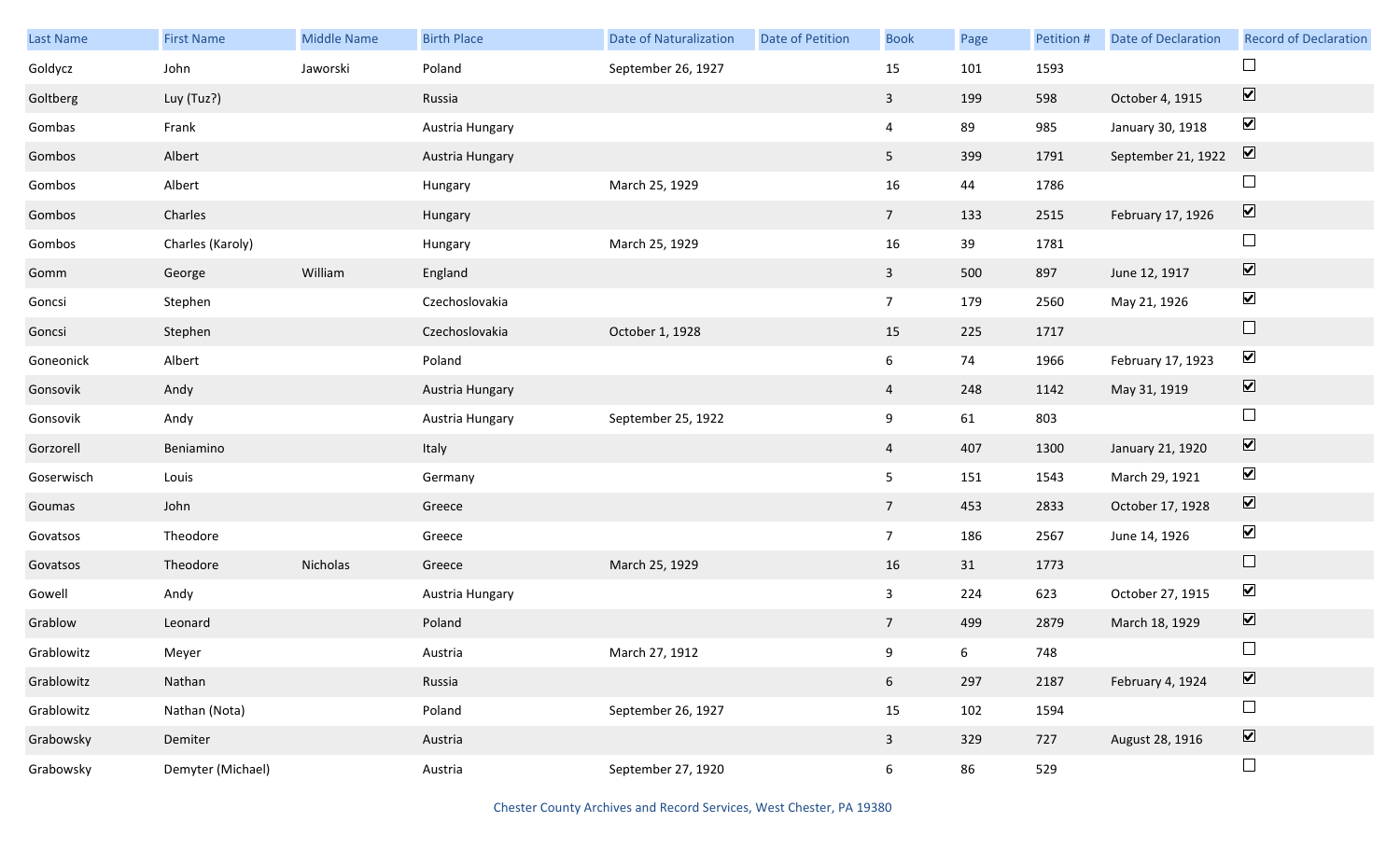| Last Name  | <b>First Name</b> | Middle Name | <b>Birth Place</b> | <b>Date of Naturalization</b> | Date of Petition    | <b>Book</b>    | Page           | Petition # | <b>Date of Declaration</b> | <b>Record of Declaration</b> |
|------------|-------------------|-------------|--------------------|-------------------------------|---------------------|----------------|----------------|------------|----------------------------|------------------------------|
| Grabowsky  | Stanley           |             | Poland Russia      |                               |                     | $\overline{4}$ | 257            | 1151       | June 7, 1919               | $\overline{\mathbf{v}}$      |
| Grabowsky  | Stanley           |             | Poland             | March 22, 1926                |                     | 14             | 36             | 1278       |                            | $\Box$                       |
| Grace      | Mary              |             | Ireland            |                               |                     | 9              |                | 3011       | November 21, 1931          | $\boxed{\mathbf{v}}$         |
| Granlund   | Elsie             |             | Norway             |                               |                     | 6              | 341            | 2231       | March 28, 1922             | $\blacktriangledown$         |
| Grantham   | Croft             |             | England            | December 20, 1920             |                     | 7 <sup>7</sup> | 88             | 630        |                            | $\Box$                       |
| Grapsas    | William           |             | Greece             |                               |                     | 4              | 102            | 998        | March 6, 1918              | $\blacktriangledown$         |
| Gravlowtz  | Maher (Max)       |             | Russia             |                               |                     | $\mathbf{3}$   | 76             | 475        | January 12, 1915           | $\boxed{\blacktriangledown}$ |
| Graycrar   | Stephan           |             | Austria Hungary    |                               | December 16, 1912 2 |                | 86             | 136        |                            | $\Box$                       |
| Green      | Charles           |             | England            |                               |                     | 6              | 481            | 2366       | January 26, 1925           | $\boxed{\blacktriangledown}$ |
| Green      | Edwin             | Frank       | England            |                               |                     | 6              | 351            | 2241       | April 7, 1924              | $\blacktriangledown$         |
| Green      | Edwin             | Frank       | England            | September 27, 1926            |                     | 14             | 125            | 1367       |                            | $\Box$                       |
| Green      | Harry             |             | Russia Poland      |                               |                     | $\mathbf{3}$   | 497            | 894        | June 11, 1917              | $\blacktriangledown$         |
| Greenberg  | Hyman             |             | Russia             |                               | March 20, 1912      | $\overline{2}$ | 55             | 105        |                            | $\Box$                       |
| Greenstein | Bella             |             | Czechoslovakia     | September 29,1931             |                     | 18             |                | 1982       |                            | $\Box$                       |
| Greenstein | David             |             | Czechoslovakia     | September 27, 1926            |                     | 14             | 136            | 1378       |                            | $\Box$                       |
| Greer      | Kennedy           |             | Ireland            |                               |                     | $2^{\circ}$    | 195            | 293        | April 18, 1912             | $\blacktriangledown$         |
| Greer      | Kennedy           |             | Ireland            | December 7, 1914              |                     | $\mathbf{3}$   | 48             | 198        |                            | $\Box$                       |
| Gregor     | Steve (Stif)      |             | Austria            | June 28, 1920                 |                     | $\overline{7}$ | 7 <sup>7</sup> | 550        |                            | $\Box$                       |
| Gregor     | Stif              |             | Austria Hungary    |                               |                     | $\overline{3}$ | 171            | 570        | August 24, 1915            | $\boxed{\blacktriangledown}$ |
| Gregory    | Charles           |             | Turkey             | September 27, 1919            |                     | 6              | 59             | 503        |                            | $\Box$                       |
| Gregoviou  | Thalassinos       |             | Turkey             |                               |                     | $\overline{4}$ | 68             | 964        | November 19, 1917          | $\boxed{\mathbf{v}}$         |
| Grenblatt  | Isadore           |             | Russia             |                               |                     | $\mathbf{3}$   | 92             | 491        | March 17, 1915             | $\blacktriangledown$         |
| Griffith   | Christina         | Lillie      | <b>U.S.A.</b>      | April 1, 1935                 |                     | 19             |                | 2143       |                            | $\Box$                       |
| Grijcki    | Andreij           |             | Austria            | September 26, 1921            |                     | 8              | 34             | 676        |                            | $\Box$                       |
| Gringeri   | Guiseppe          |             | Italy              |                               |                     | 6              | 25             | 1917       | February 12, 1923          | $\boxed{\blacktriangledown}$ |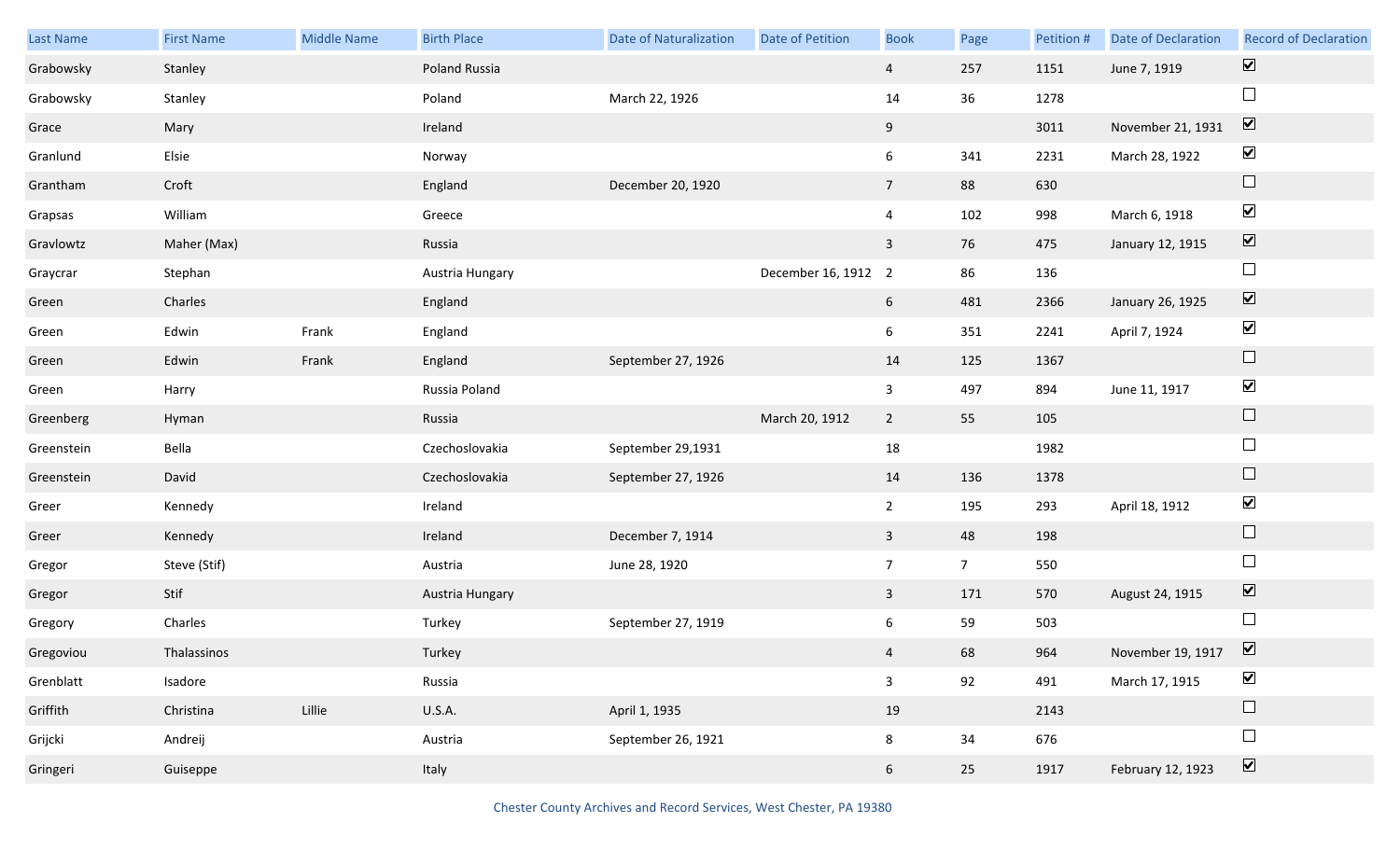| Last Name    | <b>First Name</b> | <b>Middle Name</b> | <b>Birth Place</b> | <b>Date of Naturalization</b> | Date of Petition | <b>Book</b>     | Page | Petition # | Date of Declaration | <b>Record of Declaration</b> |
|--------------|-------------------|--------------------|--------------------|-------------------------------|------------------|-----------------|------|------------|---------------------|------------------------------|
| Gringiri     | Giuseppe          |                    | Italy              | December 19, 1927             |                  | 15              | 85   | 1577       |                     |                              |
| Grobarcik    | Anton             |                    | Czechoslovakia     | March 28, 1932                |                  | 18              |      | 1999       |                     | $\Box$                       |
| Grobavcik    | Anton             |                    | Czechoslovakia     |                               |                  | 7 <sup>7</sup>  | 389  | 2769       | February 13, 1928   | $\blacktriangledown$         |
| Grobowieski  | Stevan            |                    | Poland             |                               |                  | $6\overline{6}$ | 154  | 2046       | May 4, 1923         | $\boxed{\blacktriangledown}$ |
| Grochowalski | Stefan            |                    | Poland             | March 26, 1928                |                  | 15              | 178  | 1670       |                     | $\Box$                       |
| Groff        | John              |                    | Hungary            |                               |                  | $7\overline{ }$ | 344  | 2723       | September 10, 1927  | $\boxed{\blacktriangledown}$ |
| Grogor       | John              |                    | Austria            |                               |                  | 5 <sub>5</sub>  | 292  | 1684       | March 29, 1922      | $\blacktriangledown$         |
| Grogulakis   | Giorgio           |                    | Greece             | June 27, 1927                 |                  | 15              | 59   | 1551       |                     | $\hfill \square$             |
| Grohowilski  | Frank             |                    | Poland             |                               |                  | $6\overline{6}$ | 149  | 2041       | Mary 1, 1923        | $\blacktriangledown$         |
| Gross        | Charles           |                    | Italy              |                               |                  | $\overline{4}$  | 13   | 910        | June 27, 1918       | $\boxed{\blacktriangledown}$ |
| Gross        | Frank             |                    | Poland             |                               |                  | $6\overline{6}$ | 466  | 2351       | January 7, 1925     | $\blacktriangledown$         |
| Gross        | Frank (Franz)     |                    | Poland             | June 27, 1927                 |                  | 15              | 33   | 1525       |                     | $\hfill \square$             |
| Gross        | Henry             |                    | Austria Hungary    |                               |                  | $\mathbf{3}$    | 390  | 788        | February 17, 1917   | $\blacktriangledown$         |
| Grosso       | Pasquale          |                    | Italy              |                               |                  | 4               | 215  | 1109       | March 11, 1919      | $\boxed{\blacktriangledown}$ |
| Gruhl        | Janet             | Shaw Law           | Scotland           | April 1, 1935                 |                  | 19              |      | 2118       |                     | $\Box$                       |
| Grunstein    | Bella             |                    | Czechoslovakia     | September 29,1931             |                  | 18              |      | 1982       |                     | $\Box$                       |
| Grupcas      | Gertos            |                    | Greece             |                               |                  | 5 <sub>5</sub>  | 481  | 1873       | February 9, 1923    | $\blacktriangledown$         |
| Gruszezynski | Joseph            |                    | Poland             |                               |                  | 5 <sub>1</sub>  | 495  | 1887       | February 10, 1923   | $\boxed{\blacktriangledown}$ |
| Gruszynski   | Joseph (Josef)    |                    | Poland             | March 22, 1926                |                  | 14              | 61   | 1303       |                     | $\Box$                       |
| Grycky       | Andrew            |                    | Austria            |                               |                  | $\mathbf{3}$    | 25   | 424        | February 9, 1914    | $\overline{\mathbf{v}}$      |
| Grycky       | Andrew            |                    | Austria            | September 26, 1921            |                  | 8               | 34   | 676        |                     | $\Box$                       |
| Grzybowsky   | Ignatz            |                    | Poland             |                               |                  | 6 <sup>1</sup>  | 63   | 1955       | February 15, 1923   | $\boxed{\blacktriangledown}$ |
| Grzywna      | Michal            |                    | Poland             | June 24, 1930                 |                  | $17\,$          |      | 1863       |                     | $\Box$                       |
| Guardiani    | Luigi             |                    | Italy              |                               |                  | $7\overline{ }$ | 161  | 2542       | April 13, 1926      | $\overline{\textbf{v}}$      |
| Guici        | Giuseppe          |                    | Italy              |                               |                  | 5 <sub>1</sub>  | 198  | 1590       | August 8, 1921      | $\blacktriangledown$         |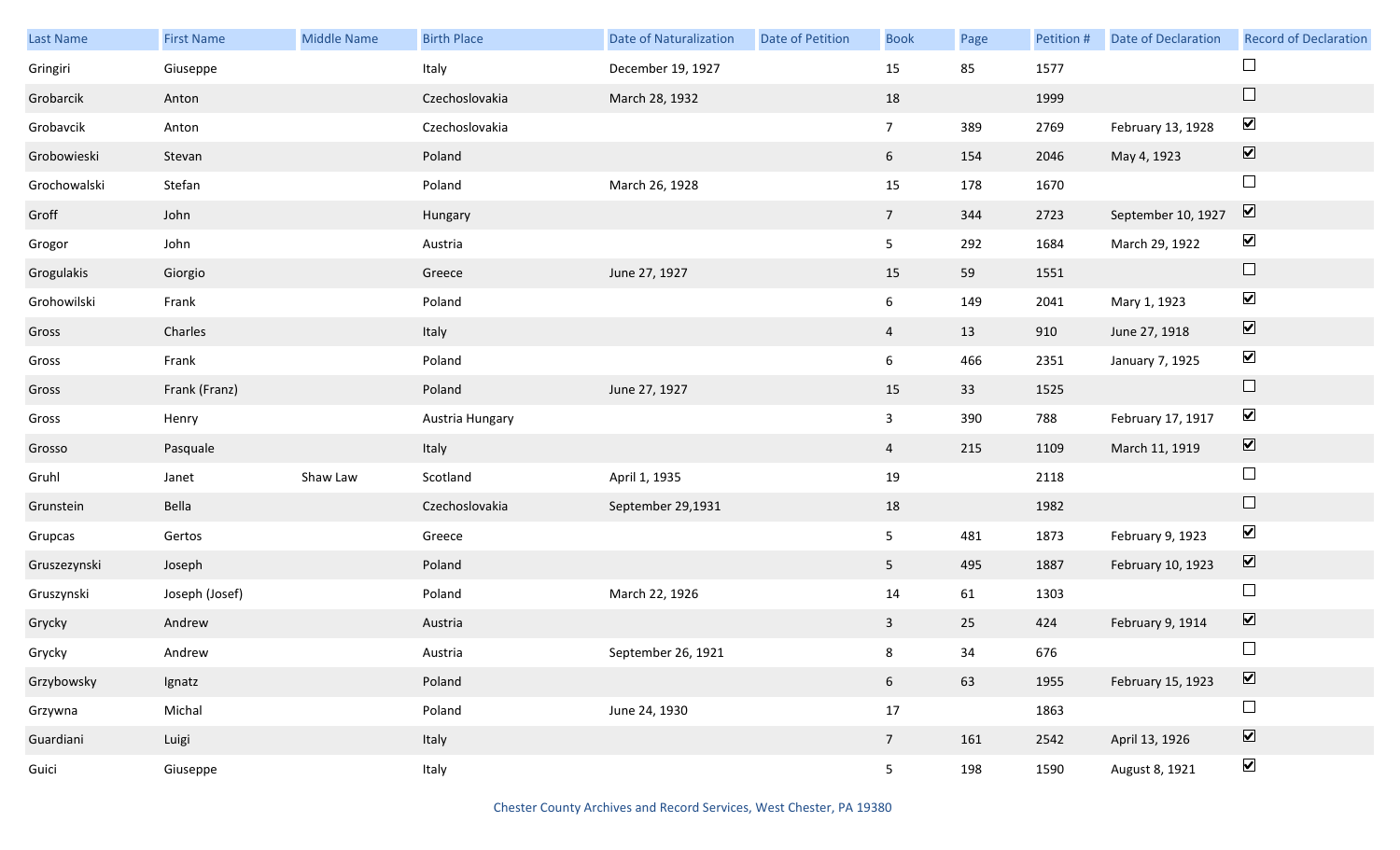| <b>Last Name</b> | <b>First Name</b>  | <b>Middle Name</b> | <b>Birth Place</b> | <b>Date of Naturalization</b> | Date of Petition | <b>Book</b>     | Page           | Petition # | <b>Date of Declaration</b> | <b>Record of Declaration</b> |
|------------------|--------------------|--------------------|--------------------|-------------------------------|------------------|-----------------|----------------|------------|----------------------------|------------------------------|
| Guida            | Pasquale           |                    | Italy              |                               |                  | $\mathbf{3}$    | 132            | 531        | July 15, 1915              | $\boxed{\blacktriangledown}$ |
| Guido            | James (Vincento)   |                    | Italy              |                               |                  | $7\overline{ }$ | 89             | 2472       | October 5, 1925            | $\blacktriangledown$         |
| Guido            | Santi              |                    | Italy              |                               |                  | $7\overline{ }$ | $\overline{4}$ | 2390       | February 27, 1925          | $\boxed{\mathbf{v}}$         |
| Guinta           | Francesco          |                    | Italy              | September 24, 1923            |                  | 11              | 8              | 950        |                            | $\Box$                       |
| Guinta           | Giuseppe           |                    | Italy              | September 25, 1922            |                  | 9 <sub>o</sub>  | 66             | 808        |                            | $\Box$                       |
| Guinta           | Joseph             |                    | Italy              |                               |                  | $\overline{4}$  | 462            | 1355       | May 15, 1920               | $\blacktriangledown$         |
| Guinta           | Rosario            |                    | Italy              | December 19, 1921             |                  | 8               | 86             | 728        |                            | $\Box$                       |
| Guisberg         | Julius             |                    | Russia             |                               |                  | $6\overline{6}$ | 198            | 2089       | July 25, 1923              | $\blacktriangledown$         |
| Guito            | Lorenzo            |                    | Italy              | September 22, 1924            |                  | 12              | 24             | 1066       |                            | $\Box$                       |
| Gulbany          | Stefan             |                    | Austria Hungary    |                               |                  | 5 <sub>5</sub>  | 348            | 1740       | June 22, 1922              | $\blacktriangledown$         |
| Guldan           | Titus              |                    | Czechoslovakia     |                               |                  | $7\overline{ }$ | 339            | 2720       | September 6, 1927          | $\boxed{\mathbf{v}}$         |
| Guldan           | Titus              |                    | Czechoslovakia     | March 24, 1930                |                  | 17              |                | 1887       |                            | $\Box$                       |
| Gulwell          | Gertrude           |                    | Canada             |                               |                  | 9               |                | 3018       | December 18, 1931          | $\overline{\mathbf{v}}$      |
| Gumas            | Joannis            |                    | Greece             | June 22, 1931                 |                  | 18              |                | 1969       |                            | $\Box$                       |
| Gurba            | John               |                    | Austria            |                               |                  | $\mathbf{3}$    | 333            | 731        | December 25, 1910          | $\overline{\mathbf{v}}$      |
| Guzzetti         | Riccardo           |                    | Italy              |                               | May 14,1917      | $\overline{4}$  | 88             | 338        |                            | $\Box$                       |
| Guzzetti         | Riccardo (Minotti) |                    | Italy              | June 28, 1920                 |                  | $7\overline{ }$ | 51             | 593        |                            | $\Box$                       |
| Guzzillo         | Anthony (Antonio)  |                    | Italy              | September 22, 1924            |                  | 12              | $\overline{4}$ | 1046       |                            | $\Box$                       |
| Gyukeri          | George             |                    | Hungary            |                               |                  | $\overline{2}$  | 268            | 367        | March 17, 1913             | $\overline{\mathbf{v}}$      |
| Gyukeri          | Michael            |                    | Hungary            |                               |                  | $6\overline{6}$ | 139            | 2031       | April 23, 1923             | $\blacktriangledown$         |
| Gyure            | Nicholas           |                    | Hungary            |                               |                  | 7 <sup>7</sup>  | 118            | 2501       | Janaury 13, 1926           | $\boxed{\mathbf{v}}$         |
| Gyuris           | Andi               |                    | Czechoslovakia     |                               |                  | 7 <sup>7</sup>  | 403            | 2783       | April 2, 1928              | $\blacktriangledown$         |
| Gyuris           | Andi (Andras)      |                    | Czechoslovakia     |                               |                  | 18              |                | 1972       |                            | $\Box$                       |
| Gzyenno          | Michael            |                    | Czechoslovakia     |                               |                  | $6\overline{6}$ | 41             | 1933       | February 13, 1923          | $\blacktriangledown$         |
| Habermehl        | Robert             |                    | Germany            |                               |                  | $\mathbf{3}$    | 380            | 778        | February 9, 1917           | $\boxed{\blacktriangledown}$ |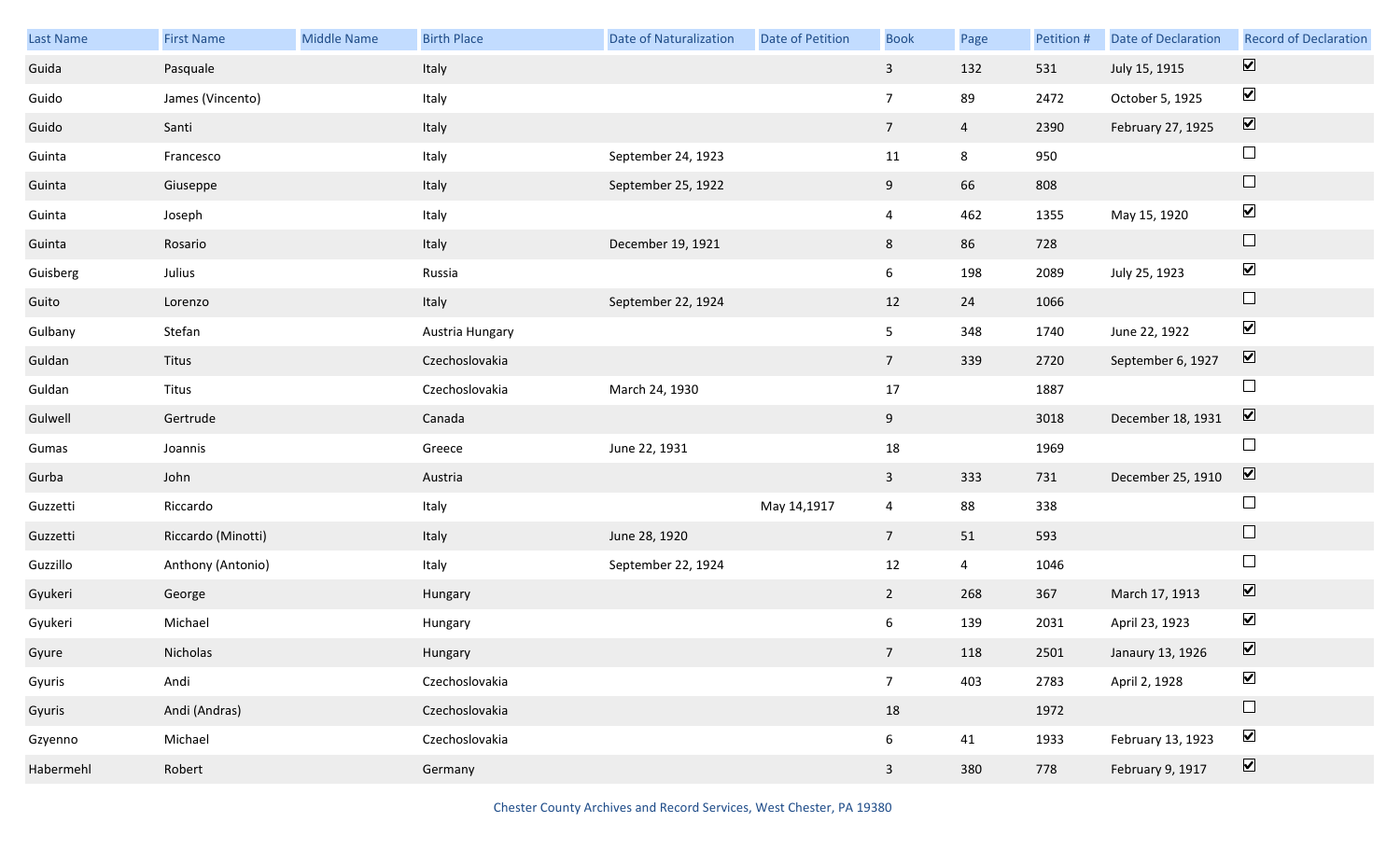| Last Name  | <b>First Name</b>    | Middle Name   | <b>Birth Place</b> | <b>Date of Naturalization</b> | <b>Date of Petition</b> | <b>Book</b>     | Page | Petition # | Date of Declaration | <b>Record of Declaration</b> |
|------------|----------------------|---------------|--------------------|-------------------------------|-------------------------|-----------------|------|------------|---------------------|------------------------------|
| Hagan      | Michael              |               | Ireland            |                               |                         | $\overline{3}$  | 416  | 814        | April 4, 1917       | $\blacktriangledown$         |
| Hakun      | George, (Jurko), Jr. |               | Czechoslovakia     |                               |                         | 9               |      | 3107       | October 6, 1934     | $\boxed{\blacktriangledown}$ |
| Hakun      | George, Sr.          |               | Austria            |                               |                         | 9               |      | 3109       | October 31, 1934    | $\blacktriangledown$         |
| Halenar    | Cirill               |               | Austria            |                               |                         | $\mathbf{3}$    | 382  | 780        | February 12, 1917   | $\boxed{\blacktriangledown}$ |
| Halenar    | Ludwig               |               | Austria Hungary    |                               |                         | $\mathbf{3}$    | 446  | 844        | May 4, 1917         | $\blacktriangledown$         |
| Halenar    | Ludwig               |               | Austria Hungary    | June 27, 1921                 |                         | $6\overline{6}$ | 78   | 522        |                     | $\Box$                       |
| Halenar    | Sandor               |               | Austria Hungary    |                               |                         | $\overline{4}$  | 54   | 951        | September 21, 1917  | $\blacktriangledown$         |
| Hamara     | Andy (Andras)        |               | Austria Hungary    |                               |                         | 9               |      | 3144       | December 3, 1935    | $\boxed{\blacktriangledown}$ |
| Hamilton   | Florence             | Eleanore      | U.S.A.             | June 27, 1932                 |                         | 18              |      | 2012       |                     | $\Box$                       |
| Hamilton   | John                 | MacKay Hunter | Scotland           |                               |                         | $7\overline{ }$ | 215  | 2596       | September 17, 1926  | $\boxed{\blacktriangledown}$ |
| Hamilton   | John                 | Mackay Hunter | Scotland           | March 25, 1929                |                         | 16              | 26   | 1768       |                     | $\Box$                       |
| Hanck      | Marie                |               | Germany            |                               |                         | $7\overline{ }$ | 357  | 2738       | October 20, 1927    | $\boxed{\blacktriangledown}$ |
| Hanlon     | John                 | $\mathsf O$   | Ireland            |                               |                         | $\overline{4}$  | 395  | 1288       | December 30, 1919   | $\blacktriangledown$         |
| Harecni    | Gusti                |               | Czechoslovakia     |                               |                         | $7\overline{ }$ | 13   | 2399       | March 16, 1925      | $\overline{\mathbf{v}}$      |
| Harlinszki | Tomas                |               | Czechoslovakia     | September 22, 1924            |                         | $12\,$          | 42   | 1084       |                     | $\Box$                       |
| Harmath    | John                 |               | Hungary            |                               |                         | 6               | 246  | 2137       | November 19, 1923   | $\boxed{\blacktriangledown}$ |
| Harmath    | John                 |               | Hungary            | September 29, 1930            |                         | 17              |      | 1913       |                     | $\Box$                       |
| Harnoonian | Rapafel              |               | Turkey             |                               |                         | 5 <sup>5</sup>  | 227  | 1619       | October 24, 1921    | $\boxed{\blacktriangledown}$ |
| Harper     | John                 |               | England            |                               |                         | $\mathbf{3}$    | 473  | 871        | June 4, 1917        | $\blacktriangledown$         |
| Harrilla   | Michael              |               | Austria Hungary    |                               |                         | $\overline{4}$  | 320  | 1214       | September 29, 1919  | $\overline{\mathbf{V}}$      |
| Harris     | Charles              | William       | England            |                               |                         | $2^{\circ}$     | 137  | 236        | May 11, 1911        | $\blacktriangledown$         |
| Harris     | Sol                  |               | Russia             |                               |                         | 1 series 2      | 67   | 67         | August 5, 1908      | $\overline{\mathbf{v}}$      |
| Hartman    | Barbara              |               | Germany            | December 24, 1934             |                         | 19              |      | 2115       |                     | $\Box$                       |
| Hartman    | Barbara              | Anna          | Germany            |                               |                         | $7\overline{ }$ | 246  | 2627       | December 7, 1926    | $\boxed{\blacktriangledown}$ |
| Hartman    | Margaret             |               | Germany            |                               |                         | 7 <sup>7</sup>  | 255  | 2636       | January 12, 1927    | $\blacktriangleright$        |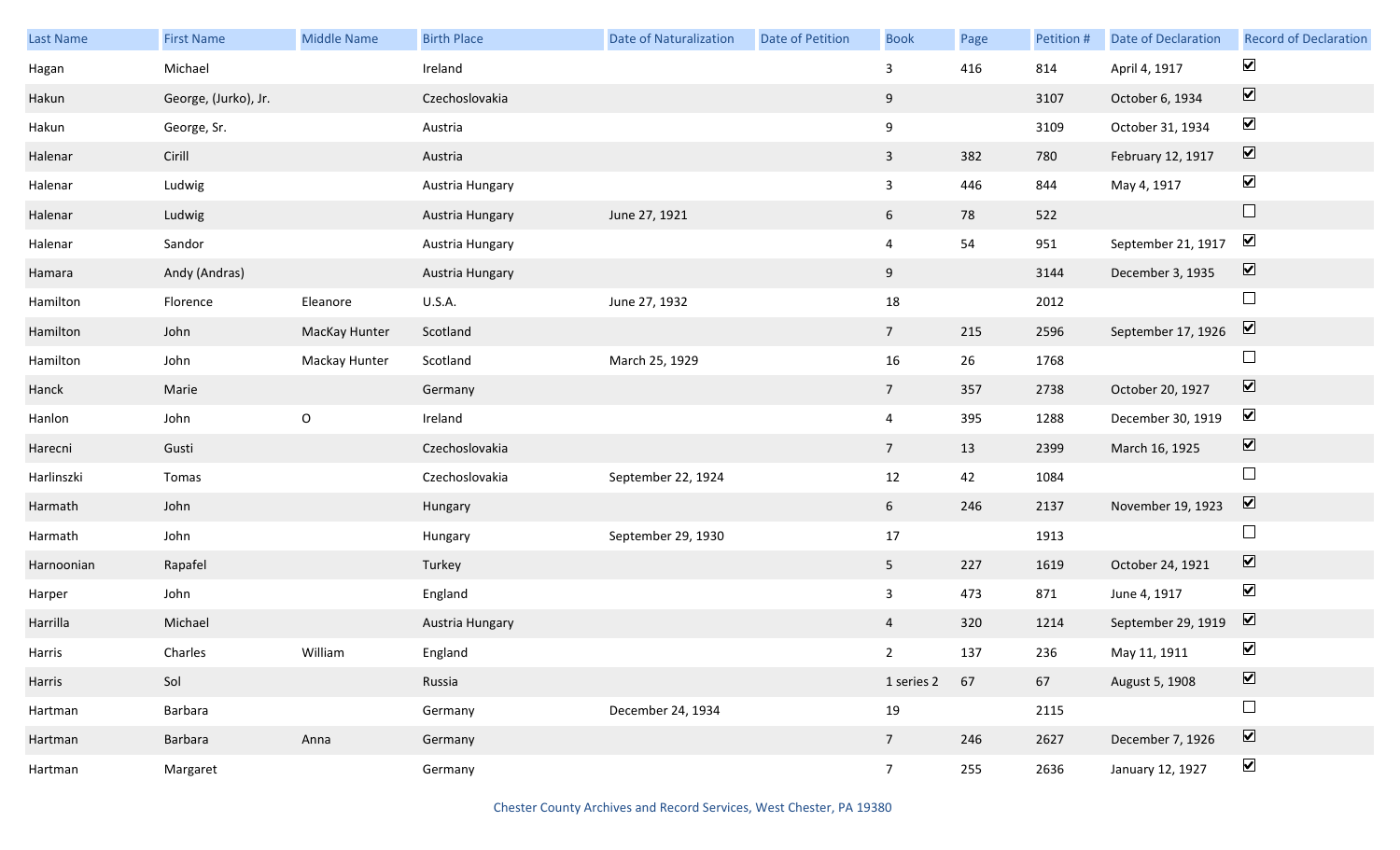| Last Name          | <b>First Name</b>     | <b>Middle Name</b> | <b>Birth Place</b> | <b>Date of Naturalization</b> | <b>Date of Petition</b> | <b>Book</b>    | Page           | Petition # | Date of Declaration | <b>Record of Declaration</b>    |
|--------------------|-----------------------|--------------------|--------------------|-------------------------------|-------------------------|----------------|----------------|------------|---------------------|---------------------------------|
| Hartman (Hartmann) | Margaret (Margarethe  |                    | Germany            | March 23, 1931                |                         | 17             |                | 1950       |                     | $\Box$                          |
| Harwood            | Charles               | John               | England            |                               |                         | $\overline{4}$ | $\mathbf{3}$   | 900        | June 13, 1917       | $\blacktriangledown$            |
| Hashem             | Alexander             | Elias              | Syria              |                               |                         | $2^{\circ}$    | 117            | 217        | January 31, 1911    | $\overline{\mathbf{v}}$         |
| Hashem             | Alexander             | Elias              | Syria              | June 9, 1913                  |                         | $\overline{2}$ | 87             | 139        |                     | $\Box$                          |
| Hashem             | Ameen                 | Elias              | Syria              |                               |                         | $\mathbf{3}$   | 119            | 518        | June 28, 1915       | $\boxed{\blacktriangledown}$    |
| Hashem             | Mary                  | J                  | Syria              |                               |                         | 6              | 269            | 2159       | January 2, 1924     | $\blacktriangledown$            |
| Hashem             | Mary                  | Jacob              | Syria              | June 28, 1926                 |                         | 14             | 73             | 1315       |                     | $\Box$                          |
| Haszak             | Margit                |                    | Czechoslovakia     | October 1, 1928               |                         | 15             | 230            | 1722       |                     | $\Box$                          |
| Haszerewadski      | Benie                 |                    | Russia             | June 22, 1925                 |                         | 12             | 98             | 1140       |                     | $\Box$                          |
| Hauck              | Babett                |                    | Germany            | June 25, 1929                 |                         | 16             | 66             | 1808       |                     | $\Box$                          |
| Hauck              | Johann                |                    | Germany            |                               |                         | 7 <sup>7</sup> | 334            | 2715       | September 1, 1927   | $\boxed{\mathbf{v}}$            |
| Hauff              | Frederick (Friedrich) |                    | Germany            |                               |                         | 9              |                | 3072       | June 2, 1933        | $\blacktriangledown$            |
| Haug               | Babette               |                    | Bavaria            |                               |                         | 9              |                | 3027       | March 21, 1932      | $\blacktriangledown$            |
| Haug               | Joseph (Josef)        |                    | Germany            |                               |                         | 9              |                | 3026       | March 21, 1932      | $\blacktriangledown$            |
| Havilla            | Michael               |                    | Czechoslovakia     | September 22, 1924            |                         | 12             | 15             | 1057       |                     | $\Box$                          |
| Hawluk             | Michael               |                    | Austria            |                               |                         | 5 <sub>5</sub> | 436            | 1828       | December 16, 1922   | $\blacktriangledown$            |
| Hayducek           | John                  |                    | Austria            |                               |                         | 1 series 2     | 60             | 60         | April 27, 1908      | $\blacktriangledown$            |
| Haye               | Hannah                |                    | Ireland            | September 29, 1931            |                         | 18             |                | 1975       |                     | $\Box$                          |
| Hayes              | William               |                    | England            | March 27, 1912                |                         | 9              | $\overline{4}$ | 746        |                     | $\hfill \square$                |
| Hazlinzki          | Tomas                 |                    | Austria Hungary    |                               |                         | 5              | 186            | 1578       | June 4, 1921        | $\blacktriangledown$            |
| Healey             | John                  | Joseph             | Ireland            |                               |                         | 1 series 2 63  |                | 63         | May 18, 1908        | $\boxed{\blacktriangledown}$    |
| Healey             | John                  | Joseph             | Ireland            | September 12, 1910            |                         | $\mathbf{1}$   |                | 50         |                     | $\Box$                          |
| Healy              | Dominick              |                    | Ireland            |                               |                         | 9              |                | 2917       | January 16, 1930    | $\overline{\blacktriangledown}$ |
| Healy              | John                  |                    | Ireland            |                               |                         | $\mathbf{3}$   | 143            | 542        | July 23, 1915       | $\blacktriangledown$            |
| Heatlie            | George                | Scott              | Scotland           |                               |                         | $\mathbf{3}$   | 312            | 710        | April 20, 1916      | $\overline{\mathbf{v}}$         |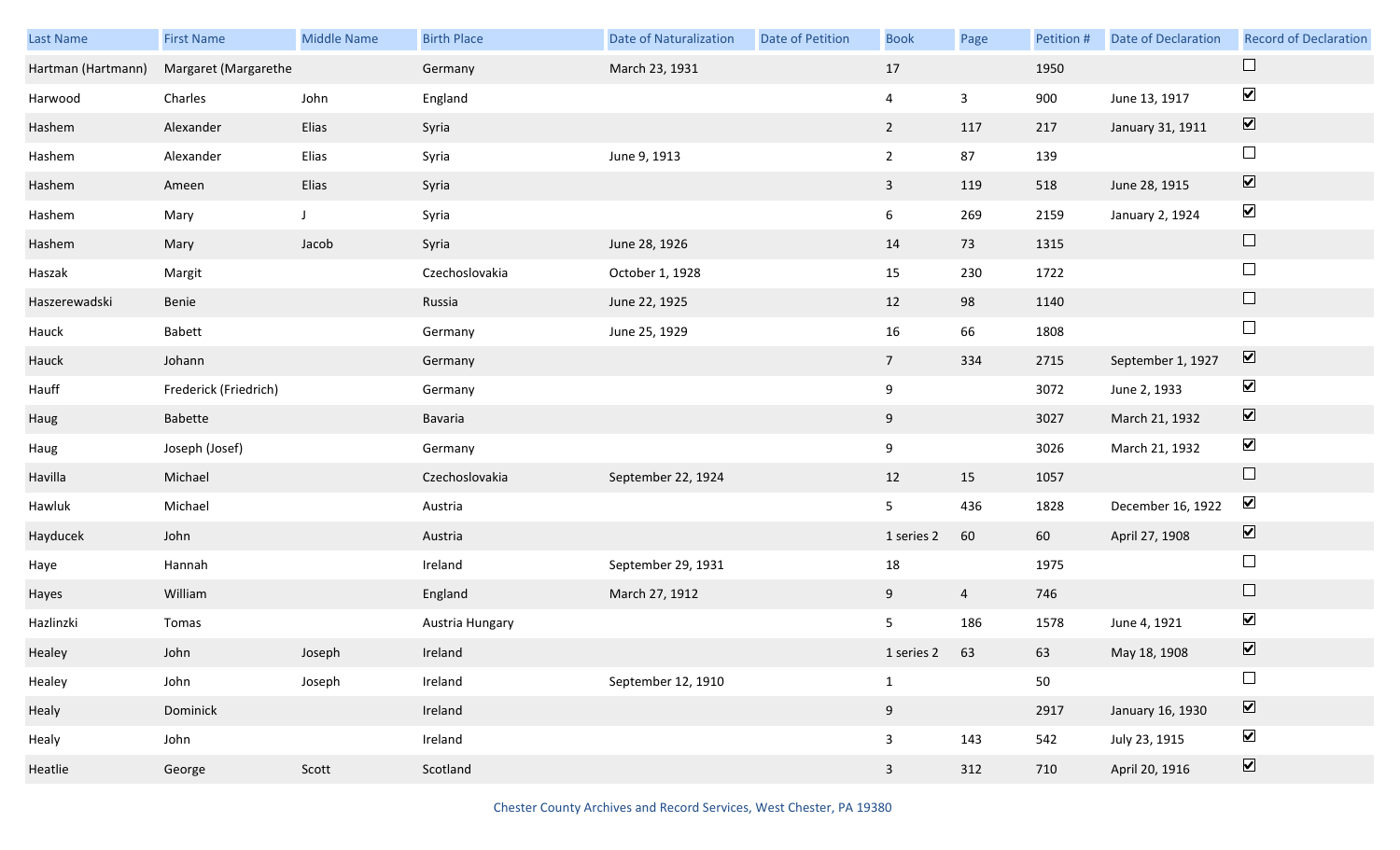| Last Name | <b>First Name</b> | <b>Middle Name</b>          | <b>Birth Place</b> | <b>Date of Naturalization</b> | <b>Date of Petition</b> | <b>Book</b>     | Page            | Petition #   | <b>Date of Declaration</b> | <b>Record of Declaration</b> |
|-----------|-------------------|-----------------------------|--------------------|-------------------------------|-------------------------|-----------------|-----------------|--------------|----------------------------|------------------------------|
| Heebner   | Mary              |                             | Czechoslovakia     |                               |                         | 6               | 109             | 2001         | March 6, 1923              | $\blacktriangledown$         |
| Heifler   | Jacob             |                             | Russia             |                               |                         | 1 series 2      | 52              | 52           | February 24, 1908          | $\boxed{\blacktriangledown}$ |
| Heigel    | Ivan              | Michael                     | Poland             |                               |                         | 7 <sup>7</sup>  | 439             | 2819         | September 13, 1928         | $\blacktriangledown$         |
| Heigel    | Ivan              | Michael                     | Poland             |                               | March 21, 1934          | 19              |                 | 2102         |                            | $\hfill \square$             |
| Heigel    | Ivan (Iwan)       | Michael                     | Austria            | June 22, 1936                 |                         | 19              |                 | 2156         |                            | $\Box$                       |
| Heinacker | <b>Babett</b>     |                             | Germany            |                               |                         | $7\overline{ }$ | 58              | 2441         | June 30, 1925              | $\boxed{\blacktriangledown}$ |
| Heinacker | Babett            |                             | Germany            | June 25, 1929                 |                         | 16              | 66              | 1808         |                            | $\Box$                       |
| Heinacker | Eitel             | Frederick Christian Germany |                    |                               |                         | 7 <sup>7</sup>  | 390             | 2770         | February 15, 1928          | $\boxed{\blacktriangledown}$ |
| Heinacker | Eitel             | Frederick Christian         | Germany            | September 29, 1930            |                         | 17              |                 | 1915         |                            | $\Box$                       |
| Hejna     | Ignatius          |                             | Russia             |                               |                         | 5 <sub>1</sub>  | 260             | 1652         | January 20, 1922           | $\boxed{\blacktriangledown}$ |
| Hejne     | Ignatius          |                             | Poland             | September 22, 1924            |                         | 12              | $7\overline{ }$ | 1049         |                            | $\Box$                       |
| Helfrich  | Anton             |                             | Czechoslovakia     |                               |                         | $7\overline{ }$ | 190             | 2571         | June 29, 1926              | $\boxed{\blacktriangledown}$ |
| Helfrich  | Anton             |                             | Czechoslovakia     | December 17, 1928             |                         | 15              | 243             | 1735         |                            | $\Box$                       |
| Hellak    | George            |                             | Czechoslovakia     |                               |                         | 6               | 286             | 2176         | January 28, 1924           | $\boxed{\blacktriangledown}$ |
| Heller    | Clara             | Ella                        | Germany            | March 22, 1926                |                         | 14              | 66              | 1308         |                            | $\Box$                       |
| Henderson | William           | James                       | Ireland            | May 27, 1907                  |                         | $\mathbf{1}$    |                 | $\mathbf{3}$ |                            | $\Box$                       |
| Henning   | Arthur            | John                        | Ireland            |                               |                         | $\overline{4}$  | 191             | 1085         | January 25, 1919           | $\blacktriangledown$         |
| Henning   | Arthur            | John                        | Ireland            | June 22, 1925                 |                         | 13              | 54              | 1196         |                            | $\hfill \square$             |
| Hentrich  | Elsbeth           |                             | Germany            | October 7, 1932               |                         | 18              |                 | 2032         |                            | $\Box$                       |
| Herbert   | Albert            |                             | England            |                               |                         | $\overline{4}$  | 159             | 1053         | August 24, 1918            | $\boxed{\blacktriangledown}$ |
| Herbert   | Albert            |                             | England            | December 20, 1920             |                         | 8               | $2^{\circ}$     | 644          |                            | $\Box$                       |
| Herman    | Elizabeth         |                             | Germany            | October 7, 1932               |                         | 18              |                 | 2032         |                            | $\Box$                       |
| Herman    | Jack              |                             | Russia             |                               |                         | 5               | 86              | 1478         | December 30, 1920          | $\blacktriangledown$         |
| Hewitt    | James             | William                     | England            |                               |                         | 5 <sub>1</sub>  | 24              | 1416         | September 17, 1920         | $\overline{\mathbf{v}}$      |
| Hicks     | Harry             |                             | Wales              |                               |                         | $\mathbf{3}$    | 227             | 626          | November 3, 1915           | $\blacktriangledown$         |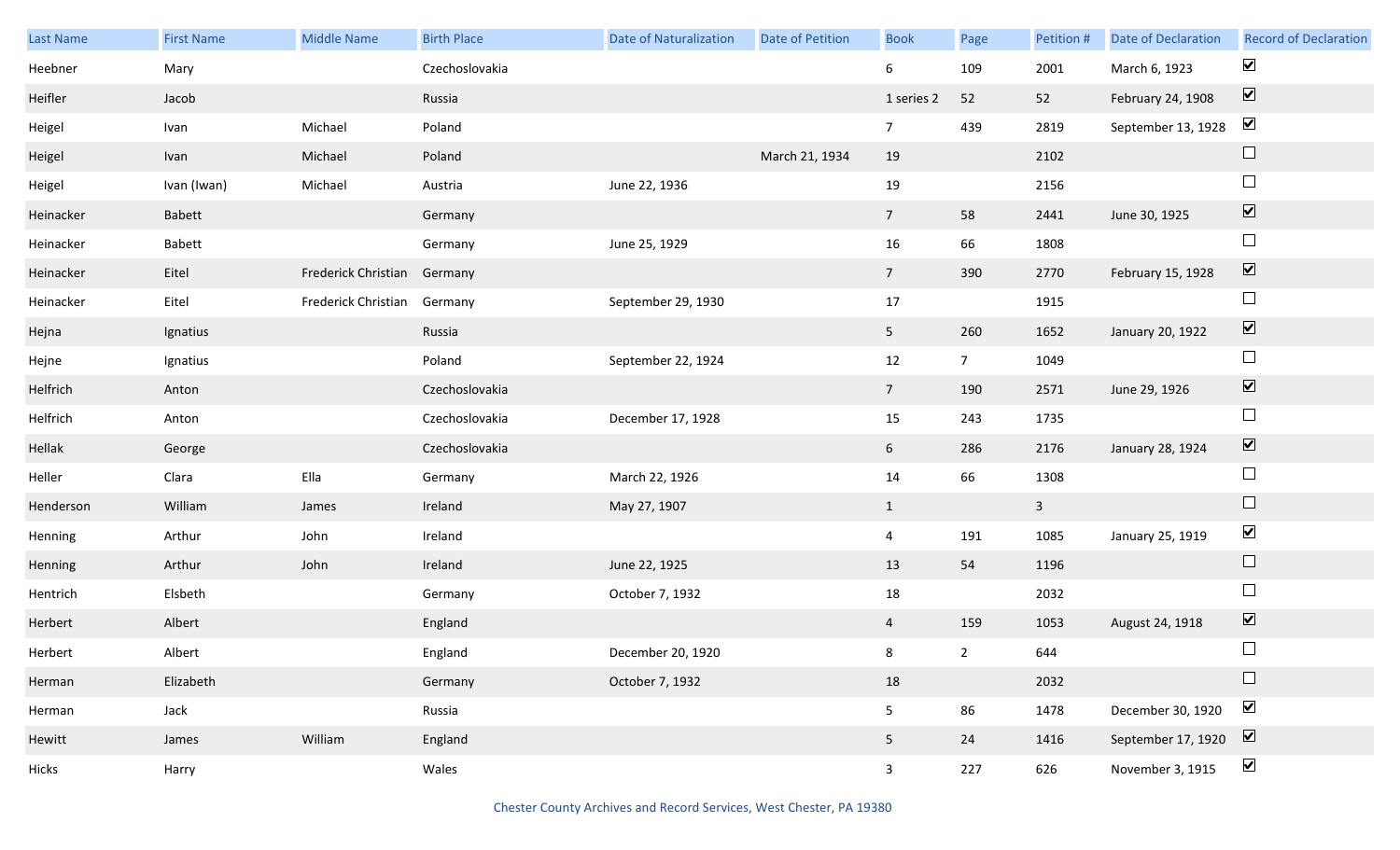| Last Name   | <b>First Name</b> | <b>Middle Name</b> | <b>Birth Place</b> | <b>Date of Naturalization</b> | Date of Petition    | <b>Book</b>     | Page            | Petition # | Date of Declaration       | <b>Record of Declaration</b> |
|-------------|-------------------|--------------------|--------------------|-------------------------------|---------------------|-----------------|-----------------|------------|---------------------------|------------------------------|
| Hicks       | Harry             |                    | Wales              | September 23, 1918            |                     | 5 <sub>5</sub>  | 76              | 421        |                           |                              |
| Hicso       | John              |                    | Austria            |                               |                     | $\mathbf{3}$    | 332             | 730        | August 31, 1916           | $\blacktriangledown$         |
| Hicso       | John              |                    | Hungary            |                               | September 2, 1918 5 |                 | 82              | 427        |                           | $\Box$                       |
| Higgins     | Thomas            |                    | Ireland            |                               |                     | $\overline{2}$  | 90              | 190        | July 21, 1910             | $\blacktriangledown$         |
| Higgins     | Thomas            |                    | Ireland            | November 11, 1912             |                     | $\overline{2}$  | $70\,$          | 120        |                           | $\Box$                       |
| Hildenbrand | Christian         |                    | Germany            | September 27, 1919            |                     | 6               | $6\overline{6}$ | 451        |                           | $\Box$                       |
| Hill        | John              | James              | Ireland            | June 25, 1928                 |                     | 15              | 134             | 1626       |                           | $\Box$                       |
| Hladun      | Stefan            |                    | Persia             | December 15, 1924             |                     | 12              | 56              | 1098       |                           | $\Box$                       |
| Hoecieky    | John              |                    | Russia             |                               |                     | 6 <sup>1</sup>  | 301             | 2191       | February 12, 1924         | $\boxed{\blacktriangledown}$ |
| Hoefling    | Irma              | Olga               | Germany            |                               |                     | $\overline{7}$  | 385             | 2765       | February 11, 1928         | $\blacktriangledown$         |
| Hoenes      | Willi             |                    | Germany            |                               |                     | 9               |                 | 3056       | December 6, 1932          | $\boxed{\blacktriangledown}$ |
| Hoffman     | Daniel            |                    | Russia             |                               |                     | $\mathbf{3}$    | 271             | 670        | January 24, 1916          | $\blacktriangledown$         |
| Hoffman     | Jacob             |                    | Austria Hungary    |                               |                     | $\mathbf{3}$    | 338             | 736        | September 25, 1916        | $\overline{\mathbf{v}}$      |
| Hoffman     | Joseph (Josef)    |                    | Russia             |                               | April 29, 1919      | 6               | 19              | 462        |                           | $\Box$                       |
| Hoffner     | Morris            |                    | Hungary            | March 26, 1917                |                     | $\overline{4}$  | 52              | 302        |                           | $\Box$                       |
| Hogya       | Gabor             |                    | Hungary            | October 1, 1928               |                     | 15              | 212             | 1704       |                           | $\Box$                       |
| Hohnstock   | Luise             |                    | Germany            |                               |                     | 9               |                 | 2974       | February 16, 1931         | $\blacktriangledown$         |
| Hoishik     | Alexis            |                    | Poland             |                               |                     | 7 <sup>7</sup>  | 306             | 2687       | June 11, 1927             | $\blacktriangledown$         |
| Hoishik     | Alexis            |                    | Poland             | June 23, 1930                 |                     | 17              |                 | 1896       |                           | $\hfill \square$             |
| Holafas     | John              |                    | Greece             |                               |                     | 6               | 489             | 2374       | February 2, 1925          | $\blacktriangledown$         |
| Holden      | Henry             |                    | England            |                               |                     | 1 series 2 29   |                 | 29         | September 17, 1907 $\Box$ |                              |
| Holden      | Henry             |                    | Ireland            | December 19, 1910             |                     | $\mathbf{1}$    |                 | 41         |                           |                              |
| Holdon      | Amanda            | Matilda            | Caln Twp, PA       | December 19, 1927             |                     | 15              | 120             | 1612       |                           | $\Box$                       |
| Holland     | Ernest            | Baxter             | England            |                               |                     | $6\overline{6}$ | 211             | 2102       | August 14, 1923           | $\blacktriangledown$         |
| Holland     | Ernest            | Baxter             | England            | June 28, 1926                 |                     | 14              | 97              | 1339       |                           | $\Box$                       |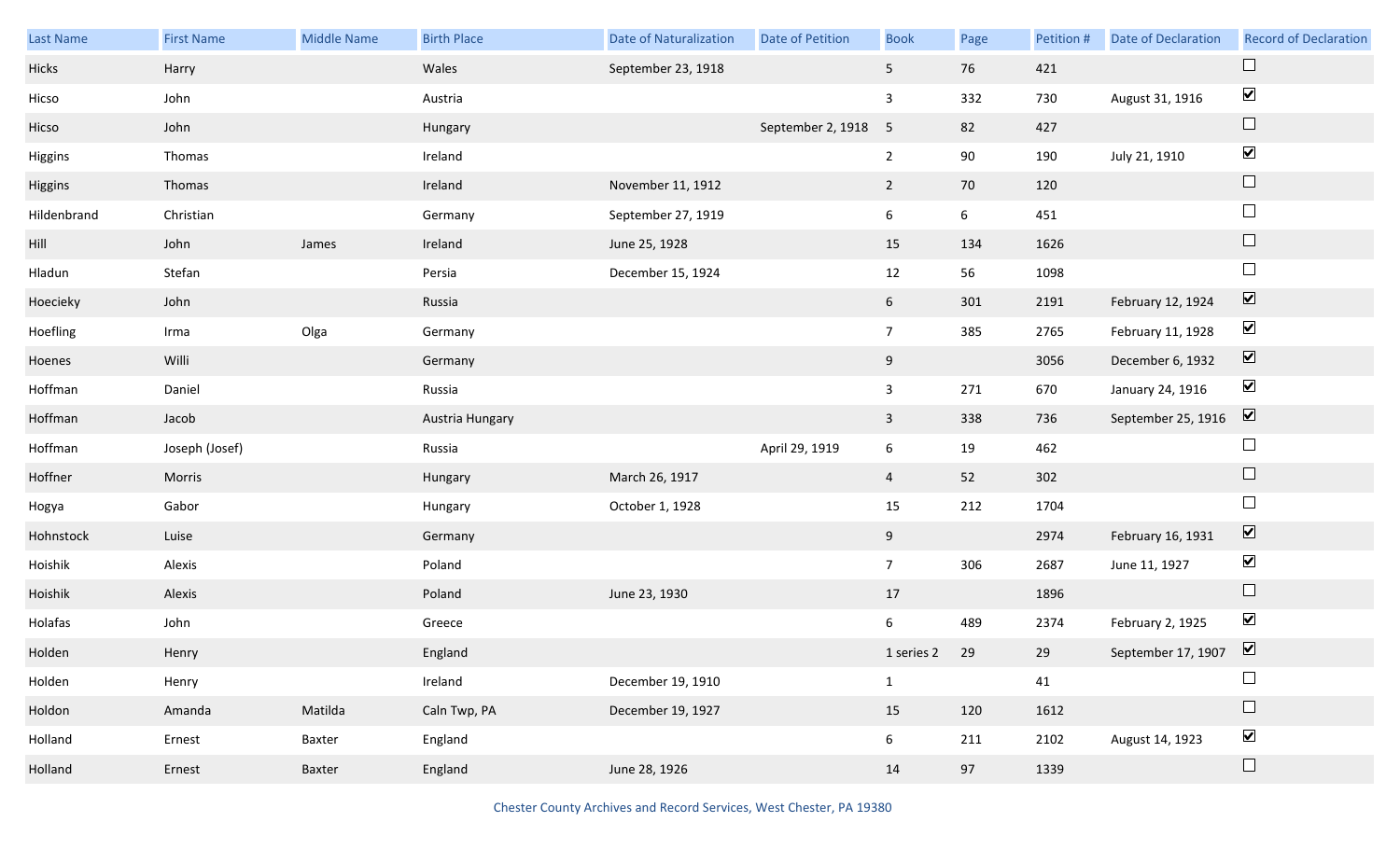| Last Name | <b>First Name</b> | <b>Middle Name</b> | <b>Birth Place</b> | <b>Date of Naturalization</b> | Date of Petition | <b>Book</b>     | Page            | Petition # | Date of Declaration | <b>Record of Declaration</b> |
|-----------|-------------------|--------------------|--------------------|-------------------------------|------------------|-----------------|-----------------|------------|---------------------|------------------------------|
| Hollis    | Michael           |                    | Czechoslovakia     |                               |                  | 8               | $2^{\circ}$     | 2882       | April 4, 1929       | $\blacktriangledown$         |
| Holloway  | Ernest            | Melton             | England            |                               |                  | $\overline{2}$  | 15              | 115        | February 1, 1909    | $\overline{\mathbf{v}}$      |
| Holloway  | Ernest            | Melton             | London, England    | November 27, 1911             |                  | $\overline{2}$  | 27              | 77         |                     | $\Box$                       |
| Holowenko | Ilko              |                    | Poland             |                               |                  | $7\overline{ }$ | 45              | 2429       | May 25, 1925        | $\overline{\mathbf{v}}$      |
| Holton    | John              | Walter             | England            |                               |                  | 7 <sup>7</sup>  | 315             | 2696       | July 27, 1927       | $\blacktriangledown$         |
| Holubec   | Michael           |                    | Austria            |                               |                  | 9               |                 | 3073       | June 6, 1933        | $\overline{\mathbf{v}}$      |
| Homa      | Jan               |                    | Czechoslovakia     |                               |                  | 7 <sup>7</sup>  | 404             | 2784       | April 2, 1928       | $\blacktriangledown$         |
| Homa      | Jan (Janos)       |                    | Czechoslovakia     | September 29, 1931            |                  | 18              |                 | 1973       |                     | $\hfill \square$             |
| Hool      | Harris            |                    | Russia             |                               |                  | $2^{\circ}$     | 123             | 223        | March 1, 1911       | $\blacktriangledown$         |
| Hool      | Harris            |                    | Russia             |                               |                  | $\overline{3}$  | 301             | 699        | March 16, 1916      | $\boxed{\blacktriangledown}$ |
| Hool      | Harris            |                    | Russia             |                               | April 4, 1918    | 5 <sub>1</sub>  | 69              | 414        |                     | $\Box$                       |
| Hool      | Harris            |                    | Russia             |                               | October 8, 1915  | $\mathbf{3}$    | 95              | 245        |                     | $\Box$                       |
| Hopkinson | Elizabeth         |                    | England            | December 20, 1920             |                  | 8               | $\mathbf{3}$    | 645        |                     | $\Box$                       |
| Hopwood   | Herbert           |                    | England            |                               |                  | $\mathbf{3}$    | 494             | 891        | June 11, 1917       | $\blacktriangledown$         |
| Hora      | Mihaly            |                    | Hungary            |                               |                  | 7 <sup>7</sup>  | 170             | 2551       | April 26, 1926      | $\blacktriangledown$         |
| Hora      | Mike (Mihally)    |                    | Hungary            | October 1, 1928               |                  | 15              | 210             | 1702       |                     | $\hfill \square$             |
| Horecni   | August            |                    | Czechoslovakia     |                               |                  | $6\overline{6}$ | 9               | 1901       | February 10, 1923   | $\blacktriangledown$         |
| Horecni   | August (Gustav)   |                    | Czechoslovakia     | March 22, 1926                |                  | 14              | 37              | 1279       |                     | $\Box$                       |
| Horecni   | Gusti (August)    |                    | Czechoslovakia     | September 26, 1927            |                  | 15              | 70              | 1562       |                     | $\Box$                       |
| Horecni   | Joseph            |                    | Czechoslovakia     |                               |                  | 6 <sup>1</sup>  | 8               | 1900       | February 10, 1923   | $\boxed{\blacktriangledown}$ |
| Horecni   | Jozef             |                    | Czechoslovakia     | June 28, 1926                 |                  | 14              | 21              | 1263       |                     | $\Box$                       |
| Horecni   | Vito              |                    | Czechoslovakia     |                               |                  | $6\overline{6}$ | $7\overline{ }$ | 1899       | February 10, 1923   | $\boxed{\blacktriangledown}$ |
| Horecni   | Vito              |                    | Czechoslovakia     | March 22, 1926                |                  | 14              | 38              | 1280       |                     | $\Box$                       |
| Horinka   | Michael           |                    | Czechoslovakia     | September 27, 1926            |                  | 14              | 165             | 1407       |                     | $\Box$                       |
| Horniak   | Janos             |                    | Austria Hungary    |                               |                  | 9               |                 | 3034       | May 10, 1932        | $\blacktriangledown$         |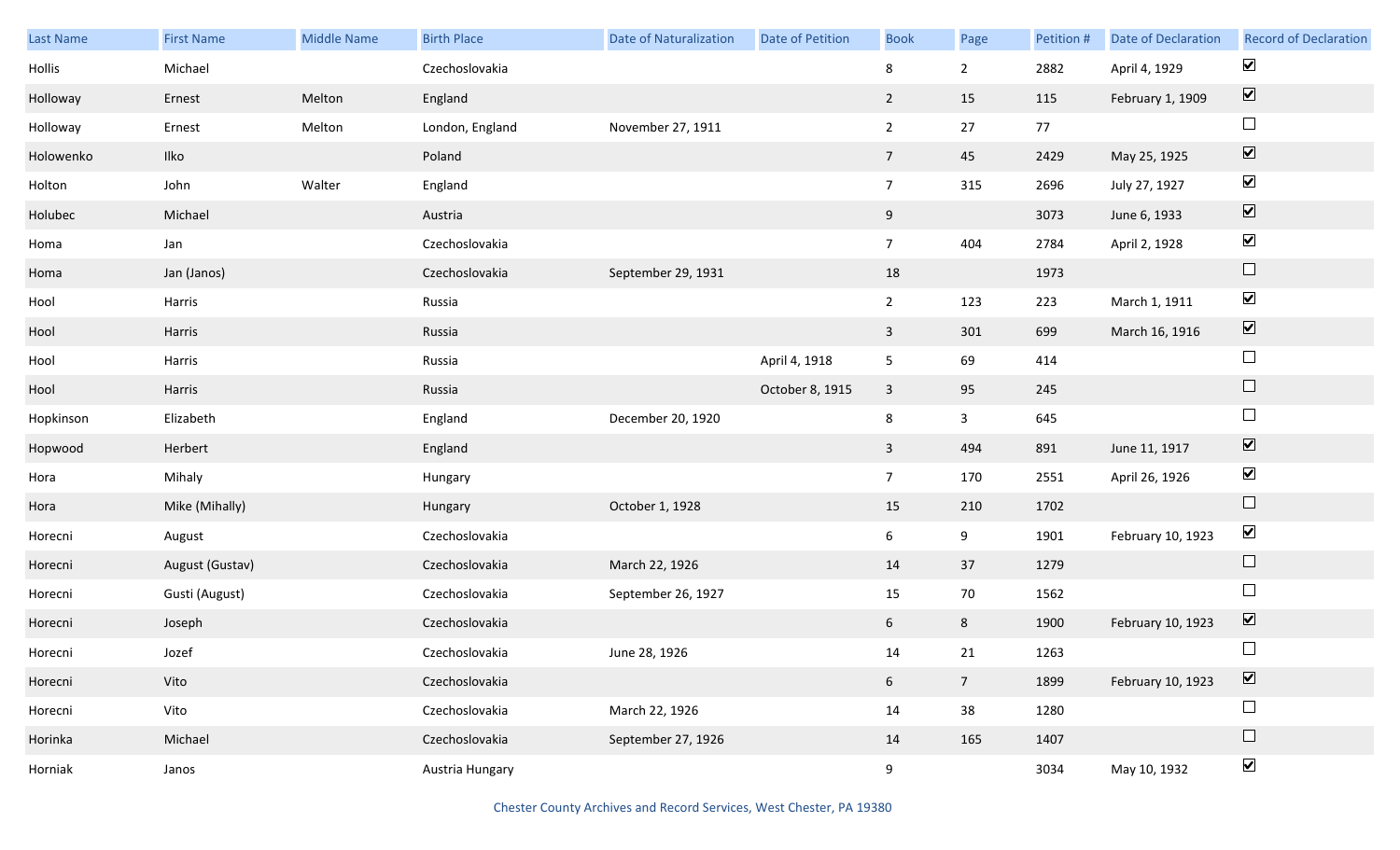| <b>Last Name</b> | <b>First Name</b> | <b>Middle Name</b> | <b>Birth Place</b> | <b>Date of Naturalization</b> | <b>Date of Petition</b> | <b>Book</b>      | Page | Petition # | <b>Date of Declaration</b> | <b>Record of Declaration</b> |
|------------------|-------------------|--------------------|--------------------|-------------------------------|-------------------------|------------------|------|------------|----------------------------|------------------------------|
| Hornijak         | Joseph            |                    | Austria Hungary    |                               |                         | 5 <sub>1</sub>   | 73   | 1465       | December 7, 1920           | $\overline{\mathbf{v}}$      |
| Hornyak          | John              |                    | Austria Hungary    |                               |                         | $\boldsymbol{9}$ |      | 3034       | May 10, 1932               | $\blacktriangleright$        |
| Horowitz         | Isadore           |                    | Russia             |                               |                         | 5 <sub>1</sub>   | 304  | 1696       | April 27, 1922             | $\boxed{\blacktriangledown}$ |
| Horrex           | Hubert            |                    | England            |                               |                         | $\overline{4}$   | 94   | 990        | February 18, 1918          | $\blacktriangledown$         |
| Horrex           | Hubert            | Tom                | England            |                               | July 14, 1920           | 7 <sup>7</sup>   | 86   | 628        |                            | $\Box$                       |
| Horrex           | Hubert            | Tom                | England            | September 22, 1924            |                         | 11               | 80   | 1022       |                            | $\Box$                       |
| Horvath          | Andrew            |                    | Hungary (?)        |                               |                         | 6                | 325  | 2215       | March 11, 1924             | $\boxed{\blacktriangledown}$ |
| Horvath          | Joe               |                    | Hungary            |                               |                         | $\overline{4}$   | 371  | 1264       | November 22, 1919          | $\blacktriangledown$         |
| Horvath          | John (Janos)      |                    | Hungary            |                               |                         | 9                |      | 2920       | March 10, 1930             | $\boxed{\blacktriangledown}$ |
| Horvath          | Josef (Joseph)    |                    | Hungary            | June 25, 1923                 |                         | 10               | 26   | 868        |                            | $\Box$                       |
| Hoshim           | Tobia             |                    | Syria              |                               |                         | $2^{\circ}$      | 79   | 179        | April 25, 1910             | $\boxed{\blacktriangledown}$ |
| Hourex           | Hubert            | Tom                | England            |                               |                         | 10               | 10   | 852        |                            | $\Box$                       |
| Hovanec          | Dominik           | Ygnac              | Austria            |                               |                         | $2^{\circ}$      | 167  | 266        | October 23, 1911           | $\boxed{\blacktriangledown}$ |
| Hovanec          | John              | Anton              | Austria            |                               |                         | $\overline{2}$   | 166  | 265        | October 23, 1911           | $\blacktriangledown$         |
| Howard           | John              |                    | England            |                               |                         | $2^{\circ}$      | 116  | 216        | January 31, 1911           | $\boxed{\blacktriangledown}$ |
| Howard           | John              |                    | England            | June 9, 1913                  |                         | $\overline{2}$   | 97   | 147        |                            | $\Box$                       |
| Howiszczak       | Peter             |                    | Austria            |                               |                         | $\overline{4}$   | 295  | 1189       | August 18, 1919            | $\boxed{\blacktriangledown}$ |
| Hozgrcz          | Joseph            |                    | Poland             |                               |                         | 6                | 155  | 2047       | May 4, 1923                | $\blacktriangleright$        |
| Hoziasz          | John (Jan)        |                    | Poland             | June 28, 1926                 |                         | 14               | 82   | 1324       |                            | $\Box$                       |
| Hozyash          | John              |                    | Poland             |                               |                         | 6 <sup>1</sup>   | 278  | 2168       | January 14, 1924           | $\blacktriangledown$         |
| Hozyasz          | Joseph (Josef)    |                    | Poland             | September 27, 1926            |                         | 14               | 149  | 1391       |                            |                              |
| Hrionyk          | Andras            |                    | Austria Hungary    |                               |                         | 9                |      | 2947       | July 14, 1930              | $\blacktriangledown$         |
| Hrionyk          | Andras            |                    | Austria Hungary    | June 24, 1935                 |                         | 19               |      | 2140       |                            | $\Box$                       |
| Hrivnak          | Andrew            |                    | Austria Hungary    |                               |                         | 9                |      | 2947       | July 14, 1930              | $\blacktriangledown$         |
| Hrivnak          | Andrew            | John               | Austria Hungary    | June 24, 1935                 |                         | 19               |      | 2140       |                            | $\Box$                       |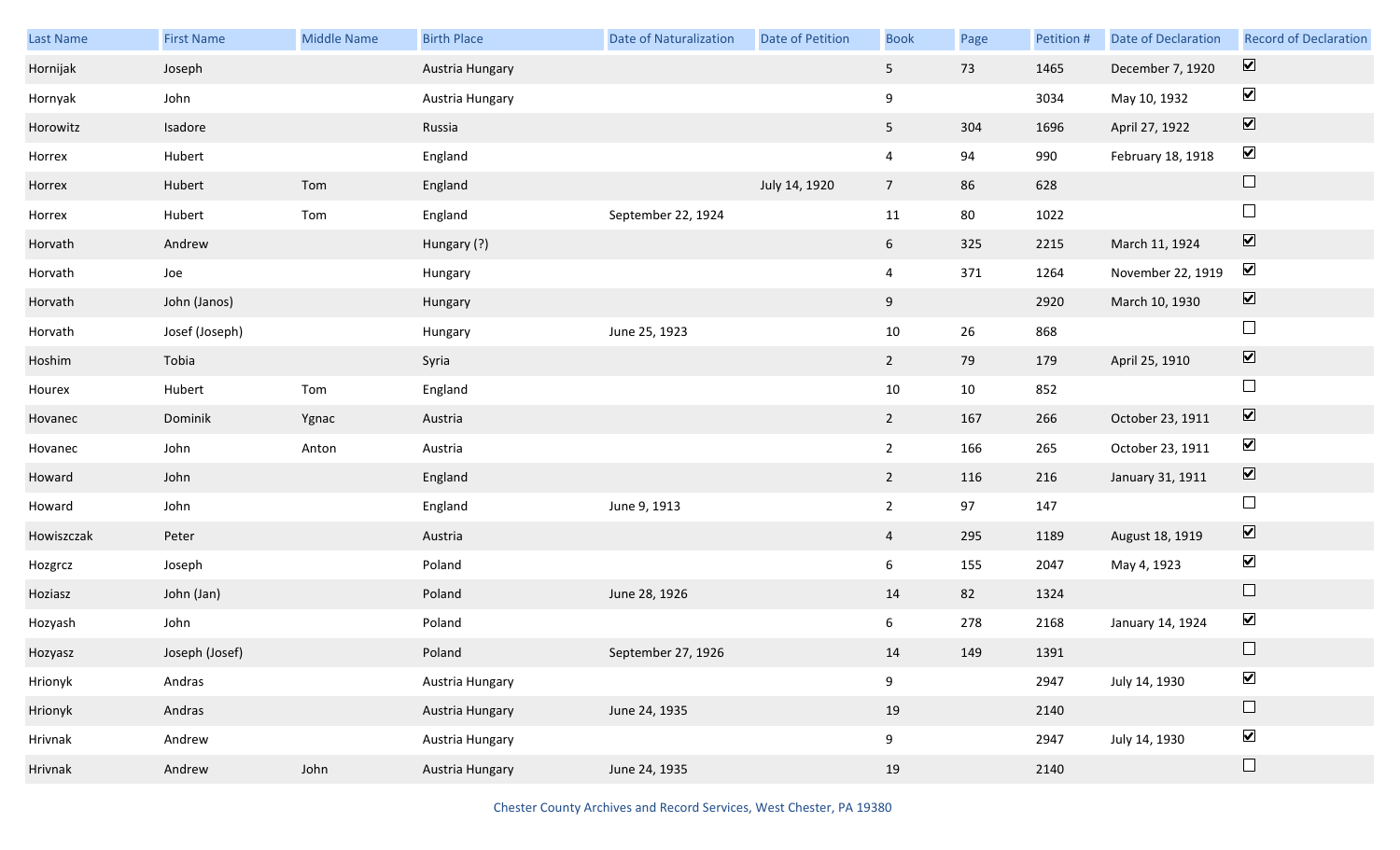| <b>Last Name</b> | <b>First Name</b> | Middle Name    | <b>Birth Place</b> | <b>Date of Naturalization</b> | Date of Petition | <b>Book</b>     | Page   | Petition # | <b>Date of Declaration</b> | <b>Record of Declaration</b> |
|------------------|-------------------|----------------|--------------------|-------------------------------|------------------|-----------------|--------|------------|----------------------------|------------------------------|
| Hrivnak          | George            |                | Czechoslovakia     |                               |                  | $\overline{7}$  | 388    | 2768       | February 13, 1928          | $\blacktriangledown$         |
| Hrivnak          | George            |                | Czechoslovakia     | September 29, 1930            |                  | 17              |        | 1914       |                            | $\Box$                       |
| Hrivnak          | Johan             |                | Czechoslovakia     |                               |                  | 9               |        | 2925       | May 6, 1930                | $\blacktriangledown$         |
| Hrivnak          | Johan             |                | Czechoslovakia     | June 24, 1935                 |                  | 19              |        | 2139       |                            | $\hfill \square$             |
| Hrivnak          | John              |                | Austria Hungary    |                               |                  | 5 <sub>1</sub>  | $80\,$ | 1472       | December 20, 1920          | $\blacktriangledown$         |
| Hrivnak          | John              |                | Czechoslovakia     |                               | April 6, 1927    | 15              | 71     | 1563       |                            | $\Box$                       |
| Hronyak          | Janos             |                | Czechoslovakia     |                               |                  | 9               |        | 2925       | May 6, 1930                | $\blacktriangledown$         |
| Hronyak          | Janos             |                | Czechoslovakia     | June 24, 1935                 |                  | 19              |        | 2139       |                            | $\Box$                       |
| Hruszcrak        | Panko             |                | Poland             |                               |                  | 7 <sup>7</sup>  | 485    | 2865       | December 31, 1928          | $\blacktriangledown$         |
| Hruszczak        | Panko             |                | Poland             | December 23, 1935             |                  | 20              |        | 2170       |                            | $\Box$                       |
| Hrycyk           | Dmytro            |                | Poland             |                               |                  | 9               |        | 2939       | June 23, 1930              | $\blacktriangledown$         |
| Hubert           | Frank             |                | Hungary            |                               |                  | $7\overline{ }$ | 194    | 2575       | July 7, 1926               | $\boxed{\blacktriangledown}$ |
| Hucaluk          | Antoni            |                | Austria Poland     |                               |                  | 5 <sub>5</sub>  | 476    | 1868       | February 7, 1923           | $\blacktriangledown$         |
| Hudack           | George            |                | Austria            |                               |                  | $\overline{2}$  | 191    | 290        | April 15, 1912             | $\boxed{\blacktriangledown}$ |
| Hudack           | George            |                | Austria            | March 13, 1916                |                  | $\mathbf{3}$    | 41     | 191        |                            | $\Box$                       |
| Hudack           | Geroge            |                | Austria Hungary    |                               |                  | 5 <sub>5</sub>  | 381    | 1773       | August 21, 1922            | $\overline{\mathbf{v}}$      |
| Hudak            | George            |                | Czechoslovakia     |                               |                  | 6 <sup>1</sup>  | 207    | 2098       | August 17, 1923            | $\blacktriangledown$         |
| Hudak            | George (Juraj)    |                | Czechoslovakia     | March 26, 1928                |                  | 15              | 155    | 1647       |                            | $\Box$                       |
| Hudock           | George            |                | Czechoslovakia     | June 28, 1926                 |                  | 14              | 74     | 1316       |                            | $\Box$                       |
| Hughes           | Albert            |                | Ireland            |                               |                  | 9               |        | 3071       | June 2, 1933               | $\boxed{\blacktriangledown}$ |
| Hughes           | Albert            |                | Ireland            | December 23, 1935             |                  | 20              |        | 2172       |                            | $\Box$                       |
| Hugonet          | Jean              | Julian         | France             | April 1, 1935                 |                  | 19              |        | 2107       |                            | $\Box$                       |
| Hume             | William           | James          | Ireland            |                               |                  | $\overline{4}$  | 265    | 1159       | June 16, 1919              | $\blacktriangledown$         |
| Hume             | William           | James          | Ireland            | September 26, 1921            |                  | 8               | 72     | 714        |                            | $\Box$                       |
| Huser            | William           | Charles (Karl) | Germany            | March 23, 1931                |                  | 17              |        | 1947       |                            | $\Box$                       |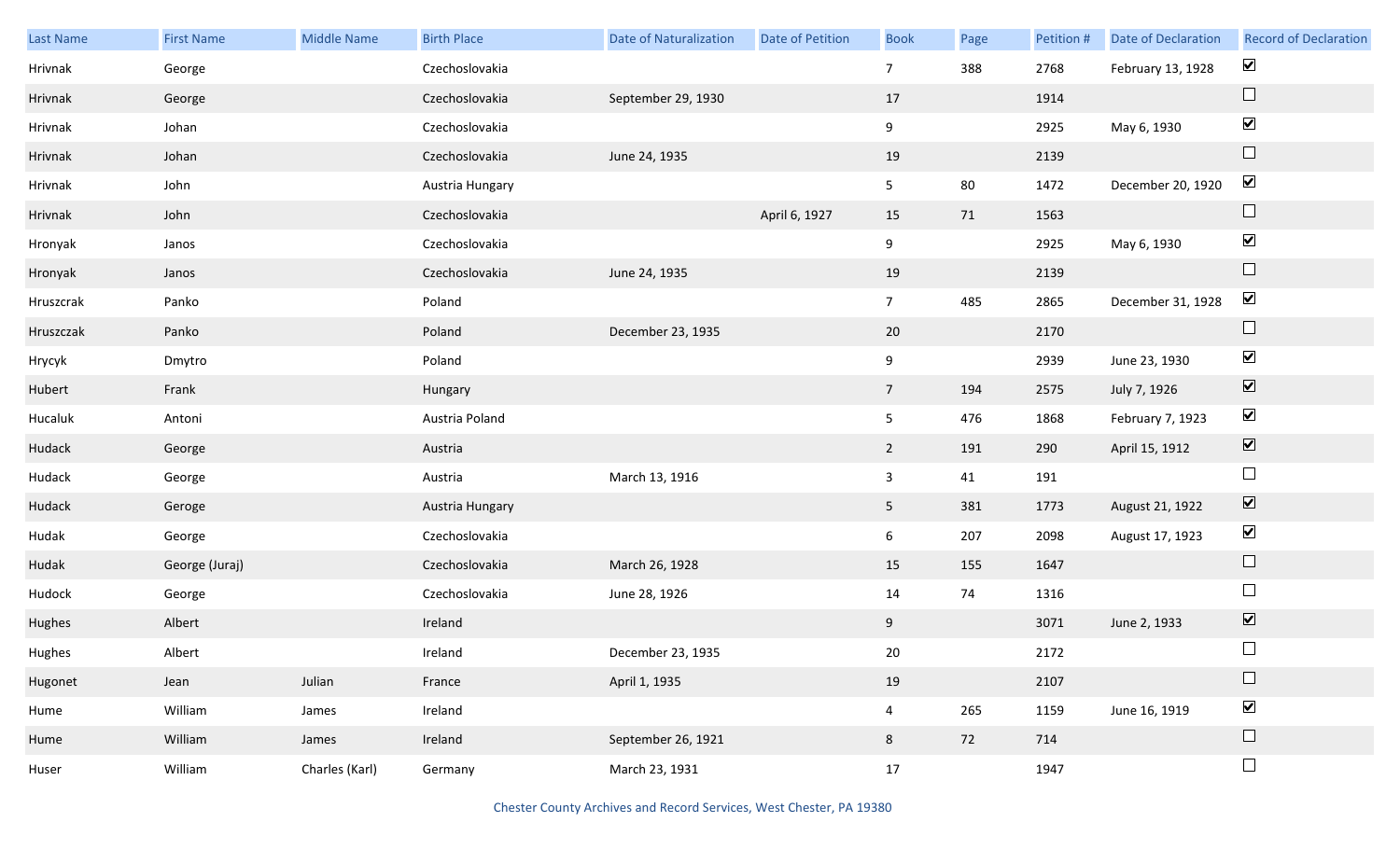| <b>Last Name</b> | <b>First Name</b> | Middle Name | <b>Birth Place</b> | <b>Date of Naturalization</b> | Date of Petition | <b>Book</b>     | Page | Petition # | Date of Declaration | <b>Record of Declaration</b> |
|------------------|-------------------|-------------|--------------------|-------------------------------|------------------|-----------------|------|------------|---------------------|------------------------------|
| Hutman           | Michael           |             | Czechoslovakia     |                               |                  | 7 <sup>7</sup>  | 270  | 2651       | March 4, 1927       | $\overline{\mathbf{v}}$      |
| Hutman           | Michael           |             | Czechoslovakia     | June 25, 1929                 |                  | 16              | 92   | 1834       |                     | $\Box$                       |
| Hutter           | Stephen           |             | Hungary            |                               |                  | $\overline{4}$  | 369  | 1262       | November 22, 1919   | $\boxed{\mathbf{v}}$         |
| Hykel            | Assad             |             | Syria              |                               |                  | $\overline{4}$  | 165  | 1059       | September 9, 1918   | $\blacktriangledown$         |
| lacone           | Angelo            |             | Italy              |                               |                  | 7 <sup>7</sup>  | 130  | 2513       | February 4, 1926    | $\boxed{\blacktriangledown}$ |
| lacone           | Angelo            |             | Italy              | June 25, 1929                 |                  | 16              | 78   | 1820       |                     | $\Box$                       |
| lajangelo        | Gerardo           |             | Italy              | March 13, 1911                |                  | $\mathbf{1}$    |      | 19         |                     | $\Box$                       |
| lampien          | Pietro            |             | Italy              | March 22, 1920                |                  | $7\overline{ }$ | 45   | 587        |                     | $\Box$                       |
| lannello         | Antonino          |             | Italy              | June 27, 1927                 |                  | 15              | 42   | 1534       |                     | $\Box$                       |
| lannone          | Pasquale          |             | Italy              |                               |                  | $7\overline{ }$ | 483  | 2863       | December 27, 1928   | $\blacktriangledown$         |
| lannone          | Quirino           |             | Italy              |                               |                  | 9               |      | 3122       | May 2, 1935         | $\boxed{\blacktriangledown}$ |
| lannotti         | Tommaso           |             | Italy              |                               |                  | 5 <sub>1</sub>  | 65   | 1457       | November 30, 1920   | $\blacktriangledown$         |
| Ibbs             | Gerald            | Walter      | England            |                               |                  | 7 <sup>7</sup>  | 466  | 2846       | November 14, 1928   | $\boxed{\blacktriangledown}$ |
| Iglenski         | Michael           |             | Poland             | June 25, 1934                 |                  | 19              |      | 2093       |                     | $\Box$                       |
| Iglwski          | Michal            |             | Poland             |                               |                  | $7\overline{ }$ | 301  | 2682       | May 13, 1927        | $\boxed{\blacktriangledown}$ |
| Ignatz           | John              |             | Austria Hungary    |                               |                  | 5 <sub>5</sub>  | 52   | 1444       | November 4, 1920    | $\blacktriangledown$         |
| Ihnat            | George            |             | Czechoslovakia     | March 22, 1926                |                  | 14              | 34   | 1276       |                     | $\Box$                       |
| Illes            | Ferencz           |             | Hungary            |                               |                  | 9               |      | 3090       | January 2, 1934     | $\blacktriangledown$         |
| Imbastaro        | Antonio           |             | Italy              |                               |                  | $7\overline{ }$ | 17   | 2403       | March 24, 1925      | $\overline{\mathbf{v}}$      |
| Immaurato        | Pietro            |             | Italy              | June 22, 1925                 |                  | 13              | 58   | 1200       |                     | $\Box$                       |
| Imondi           | Antonio           |             | Italy              |                               |                  | $2^{\circ}$     | 85   | 185        | June 16, 1910       | $\boxed{\blacktriangledown}$ |
| Imondi           | Benedetto         |             | Italy              |                               |                  | $7\overline{ }$ | 177  | 2558       | May 4, 1926         | $\blacktriangledown$         |
| Imowitz          | Isaac             |             | Russia             |                               |                  | $2^{\circ}$     | 296  | 395        | September 1, 1913   | $\overline{\mathbf{v}}$      |
| Imowitz          | Isaac             |             | Russia             | March 25, 1918                |                  | 5               | 35   | 380        |                     | $\Box$                       |
| Impoletti        | Vincenzo          |             | Italy              |                               |                  | 5 <sub>1</sub>  | 245  | 1637       | December 27, 1921   | $\boxed{\blacktriangledown}$ |